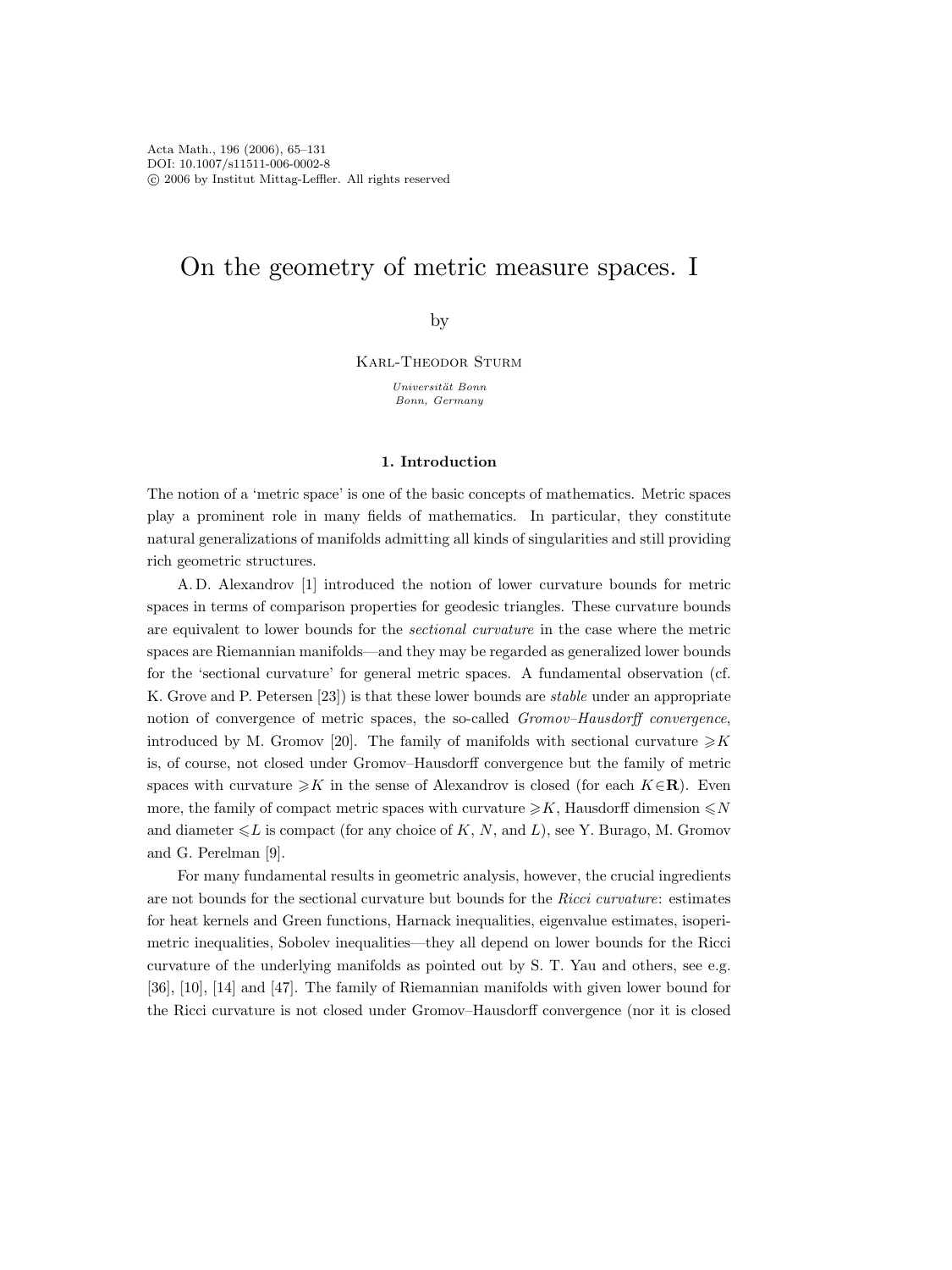under any other reasonable notion of convergence). One of the great challenges thus is to establish a generalized notion of lower Ricci curvature bounds for singular spaces. For detailed investigations and a survey of the state of the art for this problem, we refer to the contributions by J. Cheeger and T. Colding [12]. Fascinating new developments have been outlined just recently by G. Perelman [43] in the context of his work on the geometrization conjecture for 3-manifolds.

Generalizations of lower Ricci curvature bounds should be formulated in the framework of metric measure spaces. These are triples  $(M, d, m)$  where  $(M, d)$  is a metric space and m is a measure on the Borel  $\sigma$ -algebra of M. We will always require that the metric space  $(M, d)$  is complete and separable and that the measure m is locally finite. Recall that for generalizations of sectional curvature bounds only the metric structure  $(M, d)$ is required whereas for generalizations of Ricci curvature bounds in addition a reference measure  $m$  has to be specified. In a certain sense, this phenomenon is well-known from the discussion of the curvature-dimension condition of D. Bakry and M. Emery [4] in ´ the framework of Dirichlet forms and symmetric Markov semigroups. Of course, also the Bakry–Emery condition is a kind of generalized lower bound for the Ricci curvature ´ (together with an upper bound for the dimension). However, it is not given in terms of the basic data  $(M, d, m)$  but in terms of the Dirichlet form (or heat semigroup) derived from the original quantities in a highly non-trivial manner.

Metric measure spaces have been studied quite intensively in recent years. Of particular interest is the study of functional inequalities, like Sobolev and Poincaré inequalities, on metric measure spaces and the construction and investigation of function spaces of various types [24], [25], [33], [26]. To some extent, doubling properties for the volume and scale invariant Poincaré inequalities on metric balls can be regarded as weak replacements of lower Ricci curvature bounds. Among others, they allow one to construct Dirichlet forms, Laplacians and heat kernels on given metric measure spaces and to derive (elliptic and parabolic) Harnack inequalities as well as (upper and lower) Gaussian estimates for heat kernels [48], [11]. On the other hand, however, even in simplest cases doubling constant and Poincar´e constant do not characterize spaces with lower bounded Ricci curvature: they always allow at least also metrics which are equivalent to the given ones.

This is the first of two papers on the geometry of metric measure spaces. In the first one, we present a *dimension-independent* concept of lower Ricci curvature bounds (which in particular also applies to infinite-dimensional examples). The main results of this paper are:

We define a *complete and separable metric* **D** on the family of all isomorphism classes of normalized metric measure spaces (Theorem 3.6). The metric **D** has a natural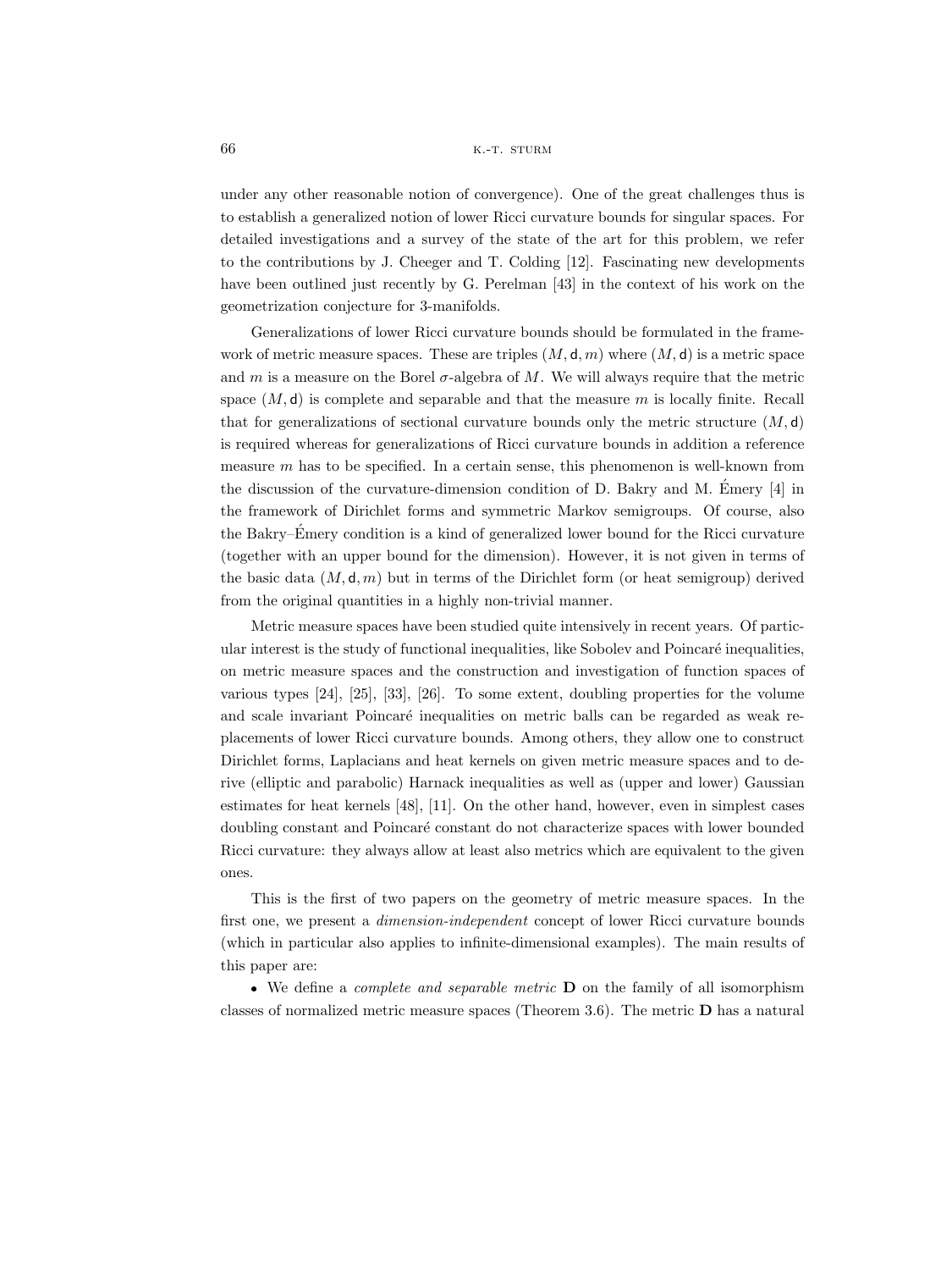interpretation, based on the concept of optimal mass transportation. It is a *length metric.*

**D**-convergence is *weaker* than measured Gromov–Hausdorff convergence. Both are equivalent on each family of compact metric measure spaces with full supports and uniform bounds for the doubling constant and the diameter. Each of these families is **D**-*compact* (Theorem 3.16).

 $\bullet$  We introduce a notion of *lower curvature bounds*  $\text{Curv}(M, \mathsf{d}, m)$  for metric measure spaces  $(M, d, m)$ , based on convexity properties of the relative entropy Ent $(\cdot | m)$ with respect to the reference measure m. Here  $\nu \mapsto \text{Ent}(\nu|m)$  is regarded as a function on the  $L_2$ -Wasserstein space of probability measures on the metric space  $(M, d)$ . For Riemannian manifolds,  $\underline{\text{Curv}}(M, \text{d}, m) \geqslant K$  if and only if  $\text{Ric}_M(\xi, \xi) \geqslant K |\xi|^2$  for all  $\xi \in TM$ (Theorem 4.9).

*Local* lower curvature bounds imply *global* lower curvature bounds (Theorem 4.17).

Lower curvature bounds are *stable* under **D**-convergence (Theorem 4.20). In particular, lower curvature bounds are stable under measured Gromov–Hausdorff convergence.

• Lower curvature bounds of the form  $\text{Curv}(M, \mathsf{d}, m) \geqslant K$  imply *estimates for the*  $volume$   $growth$  of concentric balls, for instance, if  $K \! \leqslant \! 0$  then

$$
m(B_r(x)) \leqslant C(x) \exp\biggl(-\frac{Kr^2}{2}\biggr)
$$

for all  $r\geqslant1$  (Theorem 4.24).

In our second paper on the geometry of metric measure spaces [53], we will treat the *finite-dimensional case.* More precisely, we will study metric measure spaces satisfying a so-called curvature-dimension condition  $CD(K, N)$  being more restrictive than the previous condition  $\text{Curv}(M, \text{d}, m) \geq K$  (which will be obtained as the borderline case  $N = \infty$ ). The additional parameter  $N$  plays the role of an upper bound for the dimension. In some sense, the condition  $CD(K, N)$  will be the geometric counterpart to the analytic curvature-dimension condition of Bakry and Emery [4]. Our main results in the second ´ paper will be:

For Riemannian manifolds,  $CD(K, N)$  is *equivalent* to the conditions  $Ric_M(\xi, \xi)$  $K|\xi|^2$  and  $\dim(M) \le N$ .

• The curvature-dimension condition  $CD(K, N)$  is *stable* under **D**-convergence.

For any triple of real numbers  $K, N$  and  $L$  the family of normalized metric measure spaces with condition  $CD(K, N)$  and diameter  $\leq L$  is **D**-*compact*.

• Condition  $CD(K, N)$  implies a generalized version of the *Brunn–Minkowski inequality*, e.g. if  $K=0$  then

$$
m(A_t)^{1/N} \geq (1-t)m(A_0)^{1/N} + tm(A_1)^{1/N}
$$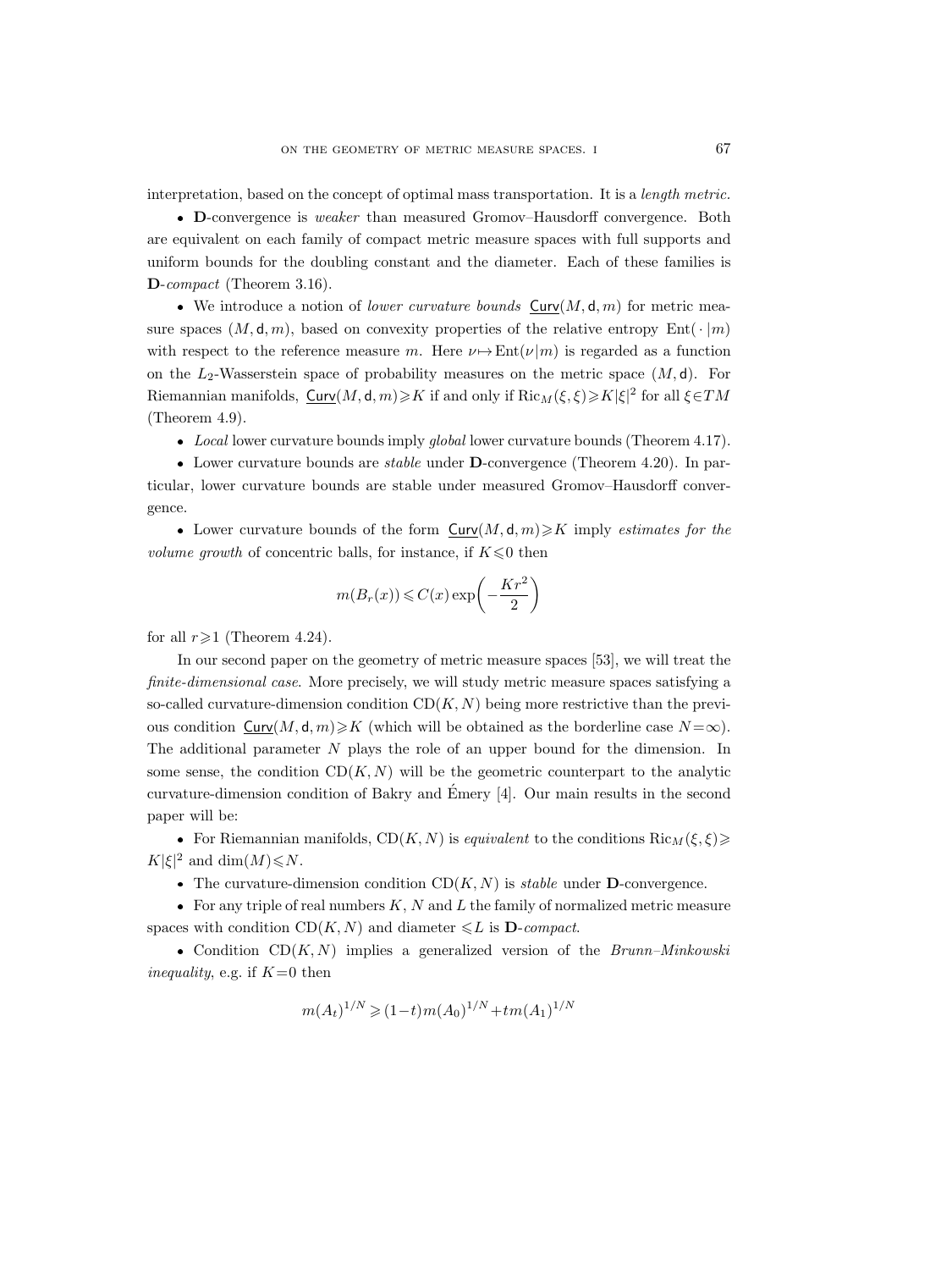for any pair of sets  $A_0, A_1 \subset M$ , where  $A_t$  denotes the set of all possible points  $\gamma_t$  on geodesics in M with endpoints  $\gamma_0 \in A_0$  and  $\gamma_1 \in A_1$ .

• Condition  $CD(K, N)$  implies the  $Bishop-Gromov volume$  comparison theorem:

$$
\frac{m(B_r(x))}{m(B_R(x))} \ge \frac{\int_0^r \sin(t\sqrt{K/(N-1)})^{N-1} dt}{\int_0^R \sin(t\sqrt{K/(N-1)})^{N-1} dt}
$$

with the usual interpretation of the right-hand side if  $K \leq 0$ , e.g. as  $(r/R)^N$  if  $K=0$ .

• Condition  $CD(K, N)$  for some positive K provides a sharp upper bound on the diameter (*Bonnet–Myers theorem*):

$$
L\leqslant \pi\sqrt{\frac{N-1}{K}}\,.
$$

• Condition  $CD(K, N)$  implies the doubling property and local, scale-invariant *Poincaré inequalities* on balls. In particular, it allows one to construct canonical Dirichlet forms with *Gaussian upper and lower bounds* for the corresponding heat kernels.

The concept of optimal mass transportation plays a crucial role in our approach. It originates in the classical transportation problems of G. Monge [40] and L. V. Kantorovich [28]. The basic quantity for us is the so-called L2*-Wasserstein distance* between two probability measures  $\mu$  and  $\nu$  on a given complete separable metric space  $(M, d)$  defined as

$$
\mathsf{d}_W(\mu,\nu):=\inf_q \biggl(\int_{M\times M} \mathsf{d}^2(x,y)\,dq(x,y)\biggr)^{\!\!1/2},
$$

where the infimum is taken over all *couplings* q of  $\mu$  and  $\nu$ . The latter are probability measures on the product space  $M \times M$  whose marginals (i.e. image measures under the projections) are the given measures  $\mu$  and  $\nu$ . One choice, of course, is  $q=\mu\otimes\nu$  but in most cases this will be a very bad choice if one aims for minimal transportation costs. The  $L_2$ -Wasserstein distance can be interpreted as the minimal transportation costs (measured in  $L_2$ -sense) for transporting goods from producers at locations distributed according to  $\mu$  to consumers at locations distributed according to  $\nu$ .

Two results may be regarded as milestones in the recent development of theory and application of mass transportation concepts; these results have raised an increasing interest in this topic of people from various fields of mathematics including partial differential equations, geometry, fluid mechanics, and probability. See, e.g., [54], [35], [5], [42], [15], [13], [3], [17] and in particular the monograph by C. Villani [55] which gives an excellent survey on the whole field.

The first of these two results is the polar factorization of Y. Brenier [6] and its extension to the Riemannian setting by R. McCann [38], [39]. The second one is F. Otto's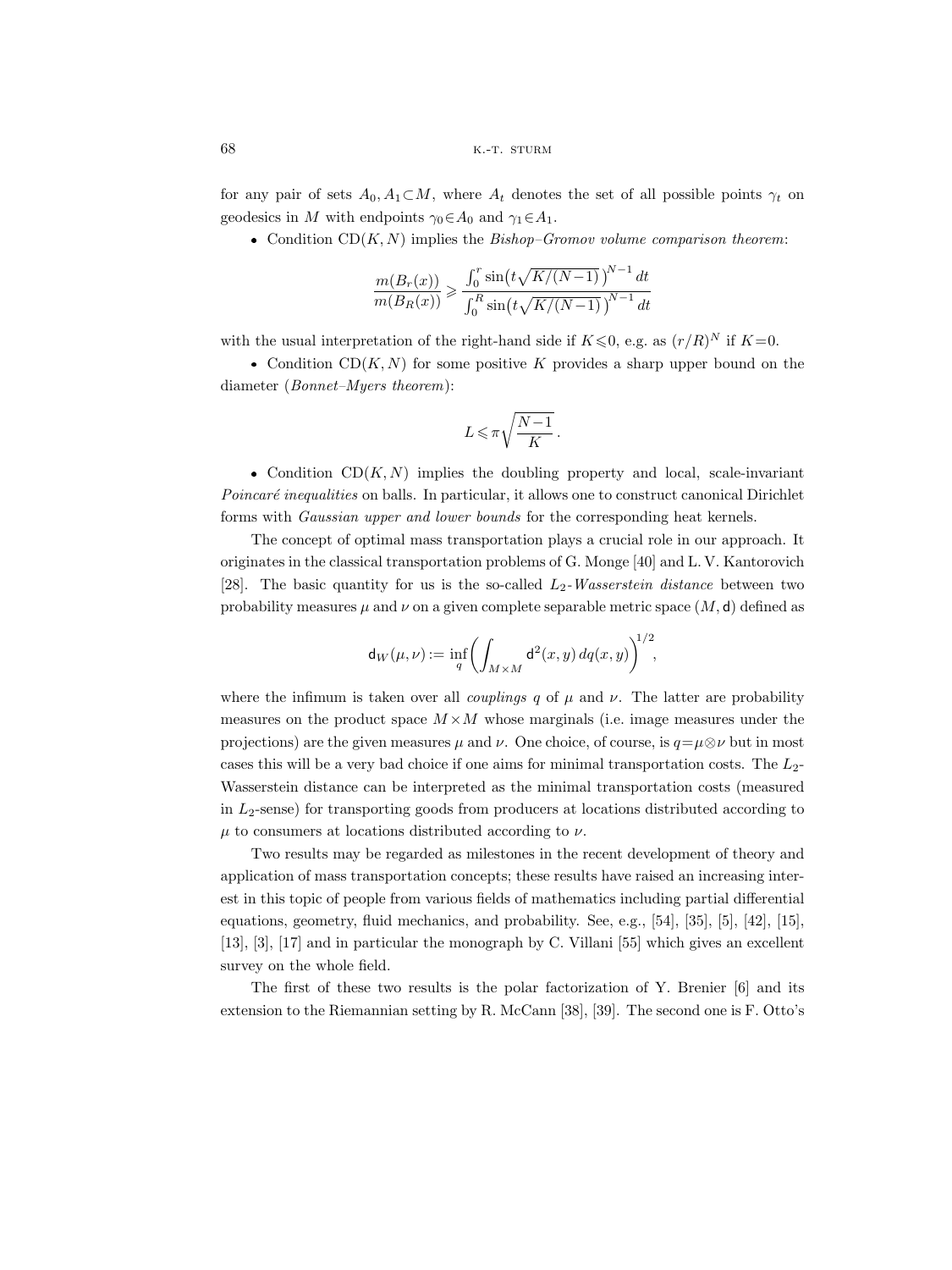[27], [41] formal Riemannian calculus on the space  $\mathcal{P}_2(M)$  of probability measures on  $M$ , equipped with the  $L_2$ -Wasserstein metric, and his interpretation of the heat equation (and of other non-linear dissipative evolution equations) as gradient flow(s) of the *relative entropy*

$$
Ent(\nu \mid m) = \int_M \frac{d\nu}{dm} \log \left( \frac{d\nu}{dm} \right) dm
$$

(or related functionals, respectively) on  $\mathcal{P}_2(M)$ .

It turned out that convexity properties of the function  $\nu \mapsto \text{Ent}(\nu|m)$  are intimately related to curvature properties of the underlying metric measure space  $(M, d, m)$ . If M is a complete Riemannian manifold with Riemannian distance d and if  $m=e^{-V}dx$  then M.-K. von Renesse and the author proved (see [46] for the case  $V=0$  and [51] for the general case) that the function  $\nu \mapsto \text{Ent}(\nu|m)$  is  $K$ -convex(<sup>1</sup>) on  $\mathcal{P}_2(M)$  if and only if

$$
\operatorname{Ric}_M(\xi, \xi) + \operatorname{Hess} V(\xi, \xi) \ge K|\xi|^2
$$

for all  $\xi \in TM$ . A heuristic argument for the 'if' implication of this equivalence was presented in [42], based on the formal Riemannian calculus on  $\mathcal{P}_2(M)$ . In the particular case  $K=0$  and  $V=0$ , the 'if' implication was proven in [13].

Having in mind these results, it seems quite natural to say that an arbitrary metric measure space  $(M, \mathsf{d}, m)$  has *curvature*  $\geq K$  if and only if for any pair  $\nu_0, \nu_1 \in \mathcal{P}_2(M)$  with  $Ent(\nu_0 | m) < \infty$  and  $Ent(\nu_1 | m) < \infty$  there exists a geodesic  $\Gamma: [0, 1] \rightarrow P_2(M)$  connecting  $\nu_0$  and  $\nu_1$  with

Ent
$$
(\Gamma(t) | m) \leq (1-t) \text{Ent}(\Gamma(0) | m) + t \text{Ent}(\Gamma(1) | m) - \frac{K}{2} t (1-t) d_W^2(\Gamma(0), \Gamma(1))
$$
 (1.1)

for all  $t\in[0,1]$ . In this case, we also briefly write  $Curv(M, d, m)\geq K$ .

A crucial property of this kind of curvature bound is its stability under convergence of metric measure spaces. Of course, this requires an appropriate notion of topology or distance on the family of all metric measure spaces. We define the  $L_2$ -transportation *distance* between two normalized metric measure spaces by

$$
\mathbf{D}((M,\mathsf{d},m),(M',\mathsf{d}',m')):=\inf_{q,\hat{\mathsf{d}}}\left(\int_{M\times M'}\hat{\mathsf{d}}^2(x,y)\,dq(x,y)\right)^{\!\!1/2},
$$

where the infimum is taken over all couplings q of m and m' and over all couplings  $\hat{d}$  of d and  $d'$ . The former are probability measures on  $M \times M'$  with marginals m and m'. The latter are pseudo-metrics on the disjoint union  $M \sqcup M'$  which extend d and d'.

<sup>(&</sup>lt;sup>1</sup>) By definition, this means that property (1.1) below holds for each geodesic Γ in  $\mathcal{P}_2(M)$ .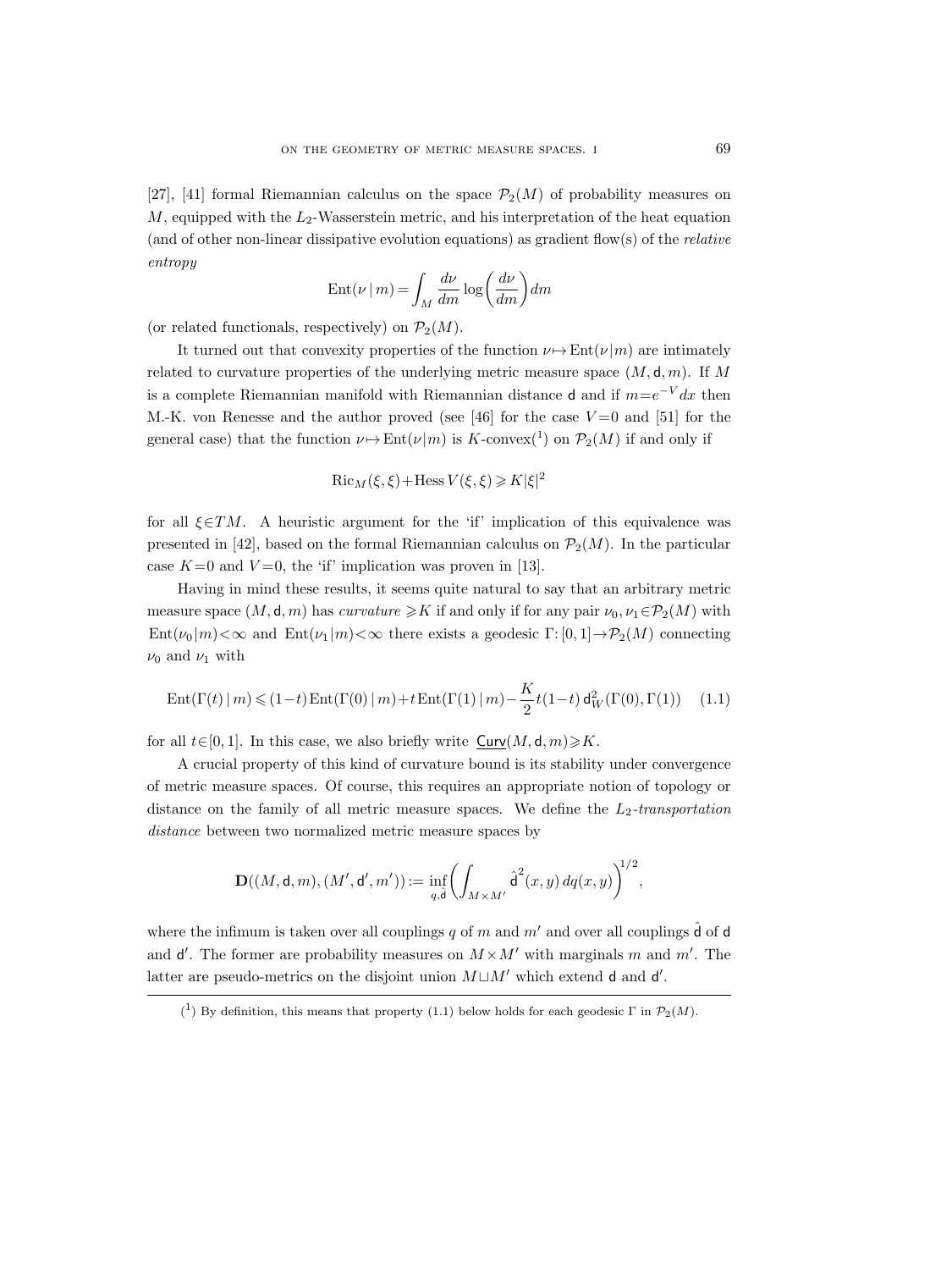Also, the distance **D** has an interpretation in terms of mass transportation: In order to realize the distance

$$
\mathbf{D}((M,\mathsf{d},m),(M',\mathsf{d}',m'))
$$

between two normalized metric measure spaces  $(M, d, m)$  and  $(M', d', m')$  one first may use isometric transformations of  $(M, d)$  and  $(M', d')$  to bring the images of m and m' in optimal position to each other. (In the sense of transportation costs, these transformations are for free.) Then one has to solve the usual mass transportation problem, trying to minimize the transportation costs in the  $L_2$ -sense.

It turns out that  $D$  is a complete separable length metric on the family  $X_1$  of all isomorphism classes of normalized metric measure spaces. For any choice of real numbers  $K, C$  and  $L$ , the family of normalized metric measure spaces with curvature  $\geq K$ , as well as the family of normalized metric measure spaces with doubling constant  $\leq C$ , are closed under **D**-convergence. Moreover, the family  $X_1(C, L)$  of normalized metric measure spaces with doubling constant  $\leq C$  and diameter  $\leq L$  is compact under **D**-convergence.

The **D**-topology is *weaker* than the topology of *measured Gromov–Hausdorff* convergence, introduced by K. Fukaya [19]. Both topologies are equivalent on each family  $\mathbf{X}_1(C, L)$  of compact metric measure spaces with full supports and uniform bounds for the doubling constant and the diameter. As we will see in [53], this in particular applies to each family of compact metric measure spaces with full supports, with diameter  $\leq L$ and satisfying a curvature-dimension condition  $CD(K, N)$ .

For various other distances on the family  $X_1$ , see [22, Chapter  $3\frac{1}{2}$ ]. A completely different notion of distance between Riemannian manifolds was proposed by A. Kasue [31, 30], based on the short time asymptotics of the heat kernel. Yet another convergence concept was proposed by K. Kuwae and T. Shioya [34] extending the concept of Γconvergence and Mosco convergence towards a notion of convergence of operators (or Dirichlet forms or heat semigroups) on varying spaces.

A major advantage of our distance **D** seems to be that it has a very natural geometric interpretation, namely, in terms of the above-mentioned mass transportation concept. We also expect that it is closely related to more analytic properties of metric measure spaces. Following [27], the heat semigroup on a metric measure space  $(M, d, m)$  should be obtained as the gradient flow on  $\mathcal{P}_2(M)$  for the relative entropy Ent( $\cdot |m\rangle$ ). Curvature bounds of the form  $\text{Curv}(M, \mathsf{d}, m) \geq K$  should e.g. imply K-contractivity of the heat flow

$$
\mathsf{d}_W(\mu p_t, \nu p_t) \leqslant e^{-Kt} \mathsf{d}_W(\mu, \nu),
$$

gradient estimates for harmonic functions, isoperimetric inequalities, and volume growth estimates.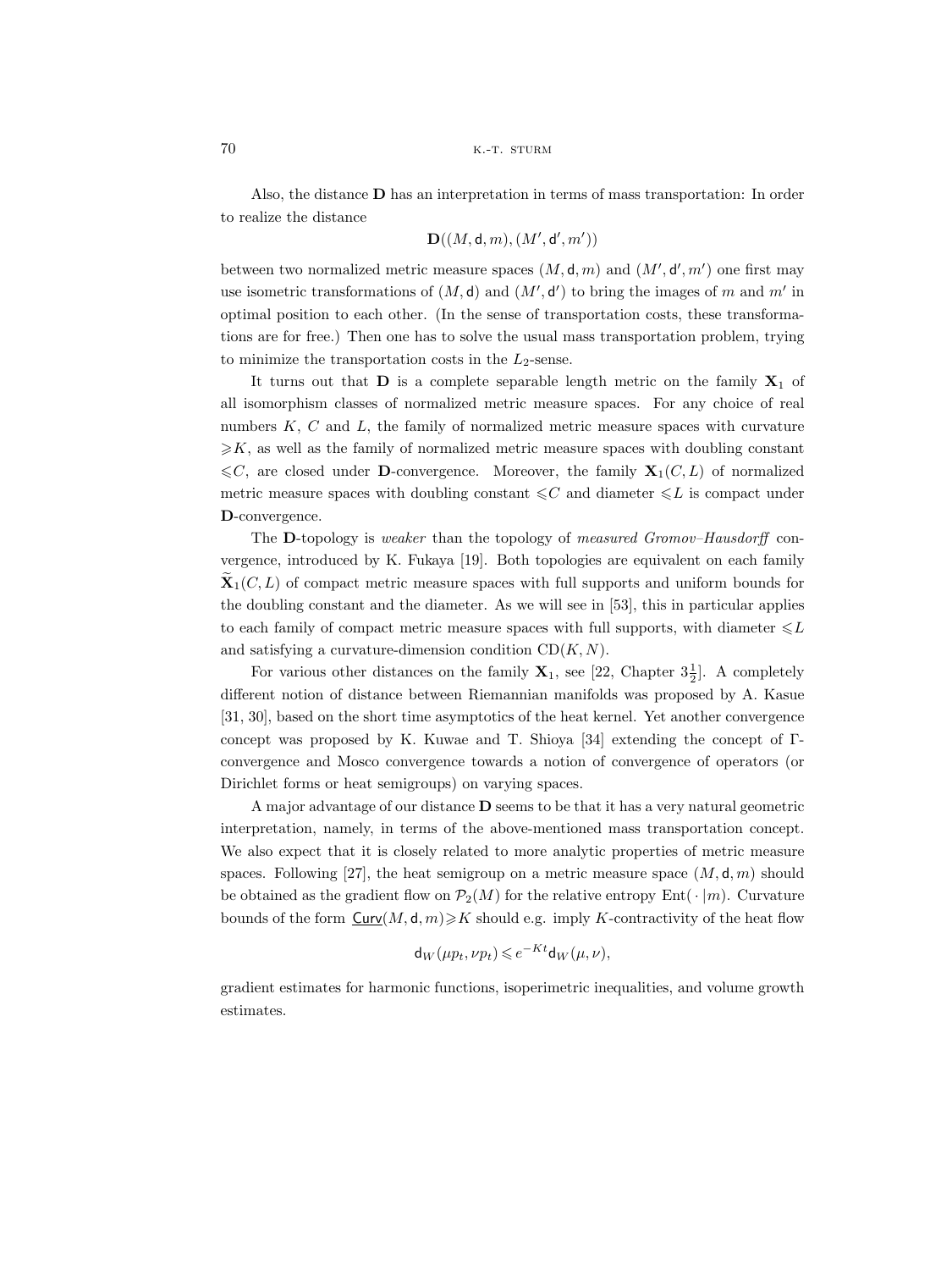Here in the present paper, we will proceed as follows:

In Section 2 we give a brief survey on the geometry of metric spaces, recalling the concepts of length and geodesic spaces, the Gromov–Hausdorff distance and the lower curvature bounds in the sense of Alexandrov. We introduce the  $L_2$ -Wasserstein space of probability measures on a given metric space and derive some of the basic properties.

Section 3 is devoted to the metric **D**. The first main result states that it indeed defines a (complete and separable) length metric on the family of isomorphism classes of normalized metric measure spaces. We collect several simple examples of **D**-convergence with increasing and decreasing dimensions and we discuss closedness and compactness properties of the families of normalized metric measure spaces with the doubling property. We also present a detailed discussion of the relation between **D**-convergence and the classical measured Gromov–Hausdorff convergence.

In Section 4 we study metric measure spaces with curvature bounds. First we introduce and discuss the relative entropy, then we present the definition of curvature bounds and analyze their behavior under various transformations (isomorphisms, scaling, weights, subsets and products). The main results are the globalization theorem and the convergence theorem. Finally, we deduce growth estimates for the volume of concentric balls.

After submitting this paper, the author got knowledge of related work by J. Lott and C. Villani. Their paper [37], which was finished soon after that, presents various related concepts and results. However, both papers are completely independent.

The basic concepts and main results of the present paper have also been announced in [52].

## **2. On the geometry of metric spaces**

#### **2.1. Length and geodesic spaces**

Let us summarize some definitions and basic results on the geometry of metric spaces. For proofs and further details we refer to [7], [22], and [8].

Throughout this paper, a *pseudo-metric* on a set M will be a function  $d: M \times M \rightarrow$ [0,∞] which is symmetric, vanishes on the diagonal and satisfies the triangle inequality. If it does not vanish outside the diagonal and does not take the value  $+\infty$  then it is called *metric*. From now on, let  $(M, d)$  be a metric space. Open balls in M will be denoted by  $B_r(x) = \{y \in M : d(x, y) < r\}$ , their closures by  $\overline{B}_r(x) \subset \{y \in M : d(x, y) \leq r\}$ . A *curve* connecting two points  $x, y \in M$  is a continuous map  $\gamma: [a, b] \to M$ , with  $\gamma(a)=x$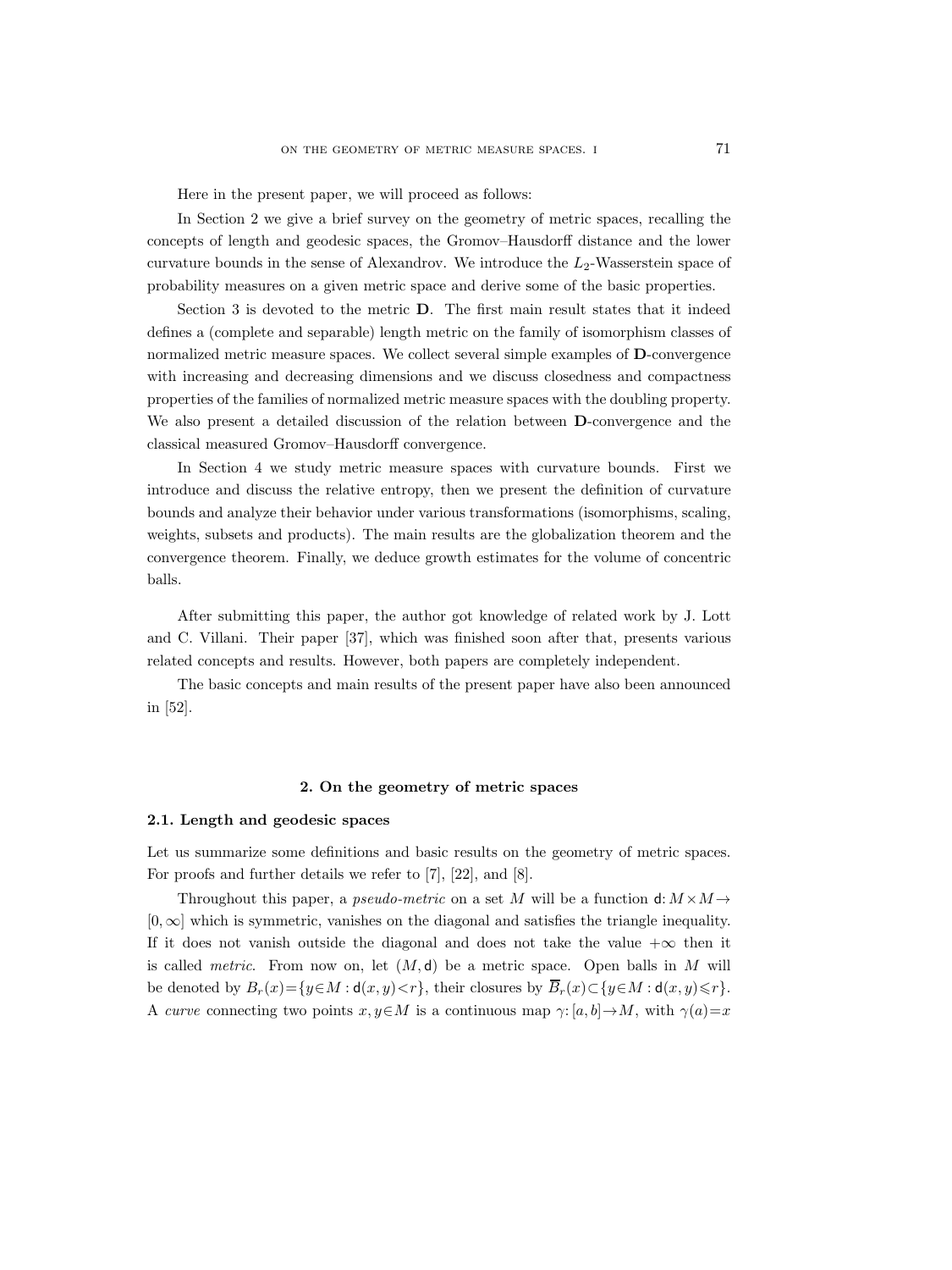and  $\gamma(b)=y$ . Then, obviously, Length $(\gamma)\geqslant d(x, y)$ , with the length of  $\gamma$  being defined as

$$
\text{Length}(\gamma) = \sup \ \sum_{k=1}^n \mathsf{d}(\gamma(t_{k-1}), \gamma(t_k)),
$$

where the supremum is taken over all partitions  $a=t_0\langle t_1\langle \ldots \langle t_n=b\rangle$ . If Length $(\gamma)\langle \infty \rangle$ then  $\gamma$  is called *rectifiable*. In this case we can and will henceforth always assume that (after suitable reparametrization)  $\gamma$  has constant speed, i.e.

$$
\text{Length}(\gamma|_{[s,t]})\,{=}\,\frac{t{-}s}{b{-}a}\text{Length}(\gamma)
$$

for all  $a < s < t < b$ . In general, we will not distinguish between curves and equivalence classes of curves which are reparametrizations of each other. The curve  $\gamma: [a, b] \to M$  is called *geodesic* if and only if  $\text{Length}(\gamma) = d(\gamma(a), \gamma(b))$ . A geodesic in this sense is always minimizing.

A metric space (M, d) is called *length space*, or *length metric space*, if and only if for all  $x, y \in M$ ,

$$
\mathsf{d}(x,y) = \inf_{\gamma} \text{Length}(\gamma),
$$

where the infimum is taken over all curves  $\gamma$  in M which connect x and y. A metric space (M, d) is called *geodesic space*, or *geodesic metric space*, if and only if each pair of points  $x, y \in M$  is connected by a geodesic. (This geodesic is not required to be unique.)

Lemma 2.1. *A complete metric space* (M, d) *is a length space* (*or geodesic space*) *if and only if for each pair of points*  $x_0, x_1 \in M$  *and for each*  $\varepsilon > 0$  (*or for*  $\varepsilon = 0$ *, respectively*) *there exists a point*  $y \in M$  *satisfying for each*  $i = 0, 1$ *,* 

$$
\mathsf{d}(x_i, y) \leq \frac{1}{2}\mathsf{d}(x_0, x_1) + \varepsilon. \tag{2.1}
$$

*Any such point y will be called*  $\varepsilon$ -midpoint *of*  $x_0$  *and*  $x_1$ *. In the case*  $\varepsilon = 0$  *it will be called* midpoint *of*  $x_0$  *and*  $x_1$ *.* 

*Remark* 2.2. Given  $x_0, x_1 \in M$  then each  $\varepsilon$ -midpoint  $y \in M$  satisfies

$$
d^{2}(x_{0}, y) + d^{2}(y, x_{1}) \leq \frac{1}{2}d^{2}(x_{0}, x_{1}) + \varepsilon'
$$
\n(2.2)

with  $\varepsilon' = 2\varepsilon \mathsf{d}(x_0, x_1) + 2\varepsilon^2$ . Vice versa, each  $y \in M$  which satisfies (2.2) is an  $\varepsilon$ -midpoint with  $\varepsilon = \sqrt{\left(\frac{d(x_0, x_1)}{2} - \varepsilon'\right)^2 - \frac{d(x_0, x_1)}{2} - \frac{d(x_0, x_1)}{2}}$ .

Indeed, if  $y$  is an  $\varepsilon$ -midpoint then

$$
d^{2}(x_{0}, y) + d^{2}(y, x_{1}) \leq 2\left[\frac{1}{2}d(x_{0}, x_{1}) + \varepsilon\right]^{2} = \frac{1}{2}d^{2}(x_{0}, x_{1}) + \varepsilon'
$$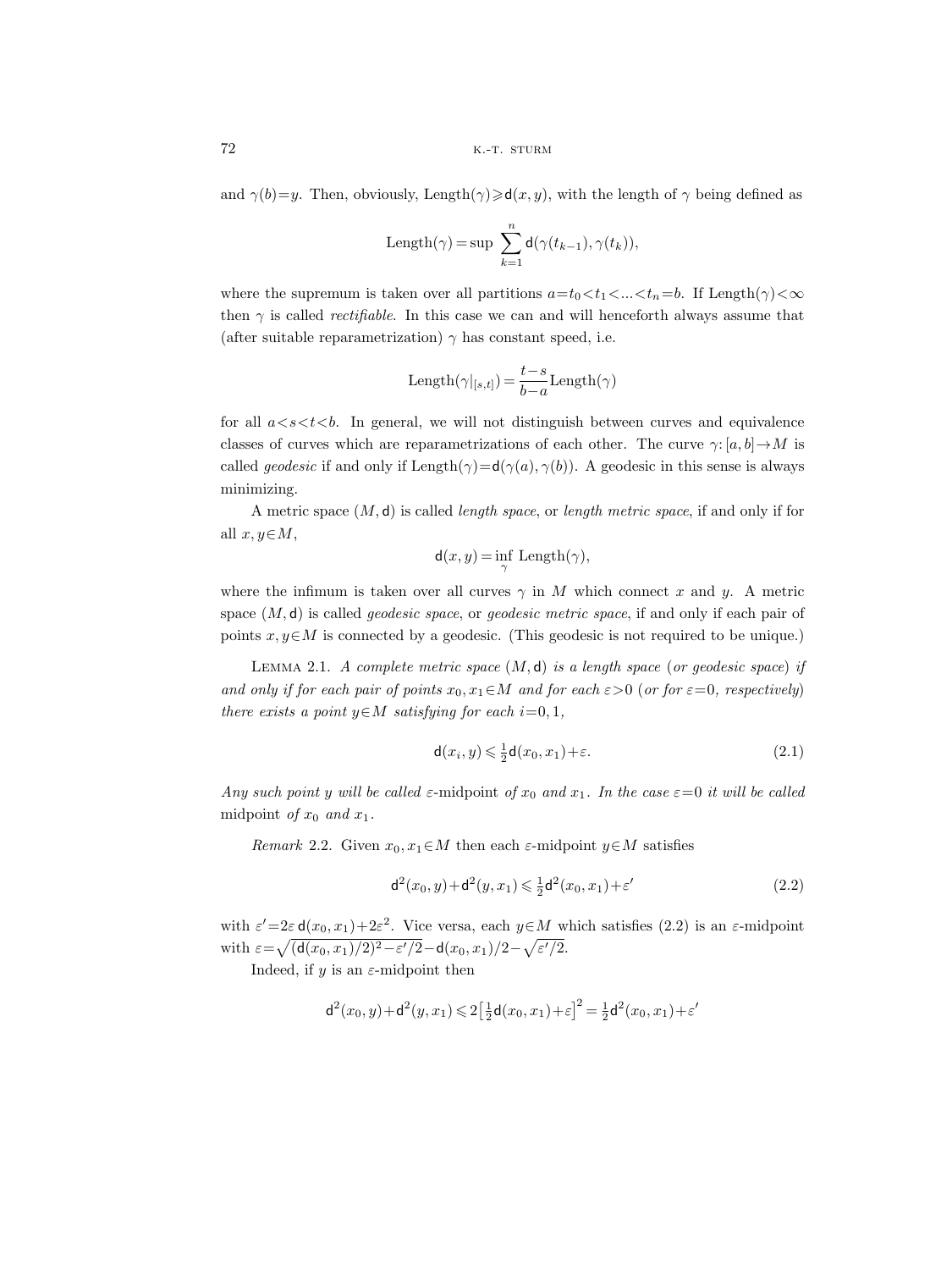with  $\varepsilon'$  chosen as above. Conversely, if y satisfies (2.2) then

$$
\frac{1}{2}d^2(x_0, x_1) + \varepsilon' \ge d^2(x_0, y) + d^2(y, x_1)
$$
  
= 
$$
\frac{1}{2}[d(x_0, y) + d(y, x_1)]^2 + \frac{1}{2}[d(x_0, y) - d(y, x_1)]^2
$$
  

$$
\ge \frac{1}{2}d^2(x_0, x_1) + \frac{1}{2}[d(x_0, y) - d(y, x_1)]^2.
$$

Hence,  $|\mathsf{d}(x_0, y) - \mathsf{d}(y, x_1)| \leq \sqrt{2\varepsilon'}$  and

$$
2\mathsf{d}(x_i,y)-\sqrt{2\varepsilon'}\leqslant \mathsf{d}(x_0,y)+\mathsf{d}(y,x_1)\leqslant \sqrt{\mathsf{d}^2(x_0,x_1)+2\varepsilon'}
$$

for  $i=0, 1$ .

Lemma 2.3. *If* (M, d) *is a complete length space then*:

- (i) *The closure of*  $B_r(x)$  *is*  $\{y \in M : d(x,y) \leq r\};$
- (ii) M *is locally compact if and only if each closed ball in* M *is compact*;
- (iii) *if* M *is locally compact then it is a geodesic space.*

Recall that the Hausdorff distance between two subsets  $A_1$  and  $A_2$  of a metric space  $(M, d)$  is given by

$$
\mathsf{d}^{\mathsf{H}}(A_1, A_2) = \inf \{ \varepsilon > 0 : A_1 \subset B_{\varepsilon}(A_2) \text{ and } A_2 \subset B_{\varepsilon}(A_1) \},
$$

where  $B_{\varepsilon}(A) := \{x \in M : \inf_{y \in A} d(x, y) < \varepsilon\}$  denotes the  $\varepsilon$ -neighborhood of  $A \subset M$ . The *Gromov–Hausdorff distance* between two metric spaces  $(M_1, d_1)$  and  $(M_2, d_2)$  is defined by

$$
D^{GH}((M_1, d_1), (M_2, d_2)) = \inf \ d^H(j_1(M_1), j_2(M_2)),
$$

where the inf is taken over all metric spaces  $(M, d)$  and over all isometric embeddings  $j_1: M_1 \hookrightarrow M$ ,  $j_2: M_2 \hookrightarrow M$ .

A related but slightly different quantity is defined as

 $\widetilde{\mathsf{D}}^{\mathsf{GH}}((M_1,\mathsf{d}_1),(M_2,\mathsf{d}_2)) = \inf \{\varepsilon > 0 : \text{there is an } \varepsilon\text{-isometry from } (M_1,\mathsf{d}_1) \text{ to } (M_2,\mathsf{d}_2)\}.$ 

Recall that a map  $\psi: M_1 \to M_2$  is an  $\varepsilon$ -isometry from  $(M_1, d_1)$  to  $(M_2, d_2)$  if and only if  $B_\varepsilon(\psi(M_1)) = M_2$  and  $|\mathsf{d}_2(\psi(x), \psi(y)) - \mathsf{d}_1(x, y)| \leq \varepsilon$  for all  $x, y \in M_1$ .

PROPOSITION 2.4. (i) *The Gromov–Hausdorff metric*  $D^{GH}$  *is a pseudo-metric on the family* X of isometry classes of metric spaces. Moreover,  $D^{GH}$  and  $\widetilde{D}^{GH}$  are equivalent:  $\frac{1}{2}\widetilde{\mathsf{D}}^{\mathsf{GH}}\leqslant\mathsf{D}^{\mathsf{GH}}\leqslant 2\widetilde{\mathsf{D}}^{\mathsf{GH}}.$ 

(ii) *If a complete metric space* (M, d) *is the GH-limit of a sequence of length spaces then* (M, d) *is a length space.*

(iii) Let  $X_c$  denote the family of isometry classes of compact metric spaces. Then  $(X_c, D^{GH})$  *is a complete separable metric space. The family*  $X_f$  *of isometry classes of metric spaces with finitely many points is GH-dense in*  $X_c$ .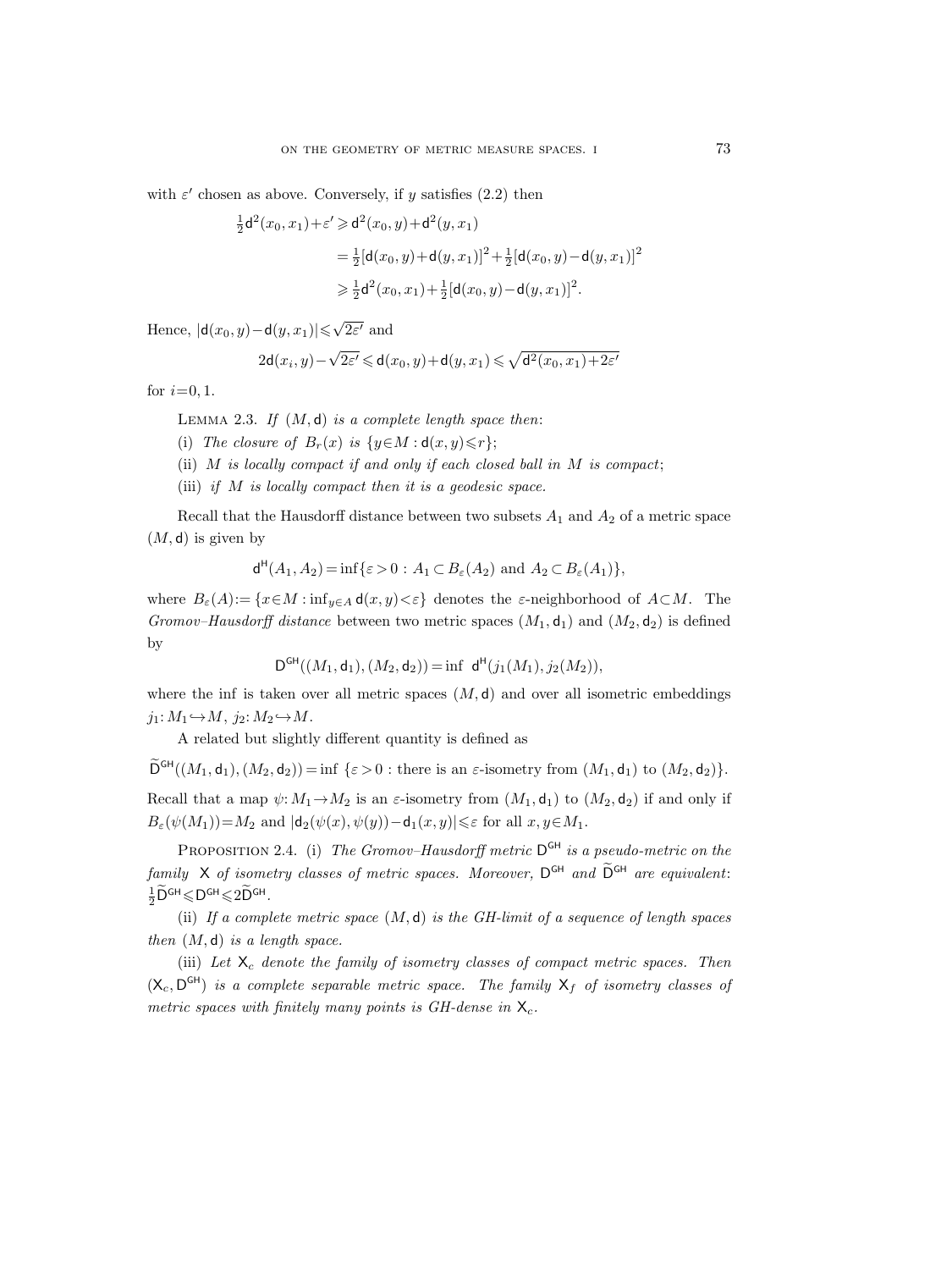#### **2.2. Alexandrov spaces**

Now let us briefly discuss metric spaces with lower curvature bounds in the sense of A. D. Alexandrov [1]. The latter are generalizations of lower bounds for the sectional curvature for Riemannian manifolds. The results of this section will not be used in the sequel. The focus in this paper is on generalizations of lower bounds for the Ricci curvature. Partly, however, there will be some analogy to Alexandrov's generalizations of lower bounds for the sectional curvature. We summarize some of the basic properties of these metric spaces and refer to [9], [22], [8] and [44] for further details.

Given any <sup>K</sup>∈**<sup>R</sup>** we say that a complete length space (M, <sup>d</sup>) *locally has curvature*  $\geq K$  if and only if each point  $p \in M$  has a neighborhood  $M_p \subset M$  such that for each quadruple of points  $z, x_1, x_2, x_3 \in M_p$ ,

$$
\langle x_K(z; x_1, x_2) + \langle x_K(z; x_2, x_3) + \langle x_K(z; x_3, x_1) \rangle \langle 2\pi. \tag{2.3}
$$

We say that a complete length space  $(M, d)$  *globally has curvature*  $\geq K$  if and only if the previous is true with  $M_p := M$ . Here for any triple of points  $z, x, y \in M$  we denote by  $\lhd_K(z; x, y)$  the angle at  $\bar{z}$  of a triangle  $\Delta(\bar{z}, \bar{x}, \bar{y})$  with side lengths  $\bar{z}\bar{x} = d(z, x), \bar{z}\bar{y} = d(z, y)$ and  $\bar{x}\bar{y}=\mathsf{d}(x,y)$  in the simply connected 2-dimensional space of constant curvature K, i.e.

$$
\langle x_K(z;x,y) = \arccos\left(\frac{\cos\left(\mathsf{d}(x,y)\sqrt{K}\right) - \cos\left(\mathsf{d}(z,x)\sqrt{K}\right)\cos\left(\mathsf{d}(z,y)\sqrt{K}\right)}{\sin\left(\mathsf{d}(z,x)\sqrt{K}\right)\sin\left(\mathsf{d}(z,y)\sqrt{K}\right)}\right) \tag{2.4}
$$

(with appropriate interpretations/modifications if  $K \leq 0$ ). This makes perfectly sense if  $K[\mathsf{d}(z,x)+\mathsf{d}(x,y)+\mathsf{d}(y,z)]^2\langle (2\pi)^2$ . Otherwise, we put  $\mathsf{d}_K(z;x,y):=-\infty$ . There is an exceptional definition for spaces which are isometric to 1-dimensional manifolds (intervals or circles): we say that  $(M, d)$  (locally/globally) has curvature  $\geq K$  if and only if  $K \leq$  $(\pi/L)^2,$  where  $L{\leqslant}\infty$  denotes the diameter. Generally, we put

$$
\underline{\text{curv}}(M,\mathsf{d}) = \sup\{K \in \mathbf{R} : (M,\mathsf{d}) \text{ globally has curvature } \geqslant K\}.
$$

Complete length spaces with curvature  $\geqslant K$  and finite Hausdorff dimension are called *Alexandrov spaces* with curvature  $\geq K$ . For complete geodesic spaces there are several alternative (but equivalent) ways to define this curvature bound: via triangle comparison, angle monotonicity and convexity properties of the distance. For instance, one can interpret it as a weak formulation of

$$
\text{Hess}\,\frac{1}{K}\cos\big(\mathsf{d}(z,\cdot)\sqrt{K}\big) \geqslant -\cos\big(\mathsf{d}(z,\cdot)\sqrt{K}\big) \tag{2.5}
$$

for all  $z \in M$  (with appropriate modification in the case  $K \leq 0$ , e.g. Hess  $d^2(z, \cdot)/2 \leq 1$  if  $K=0$ ).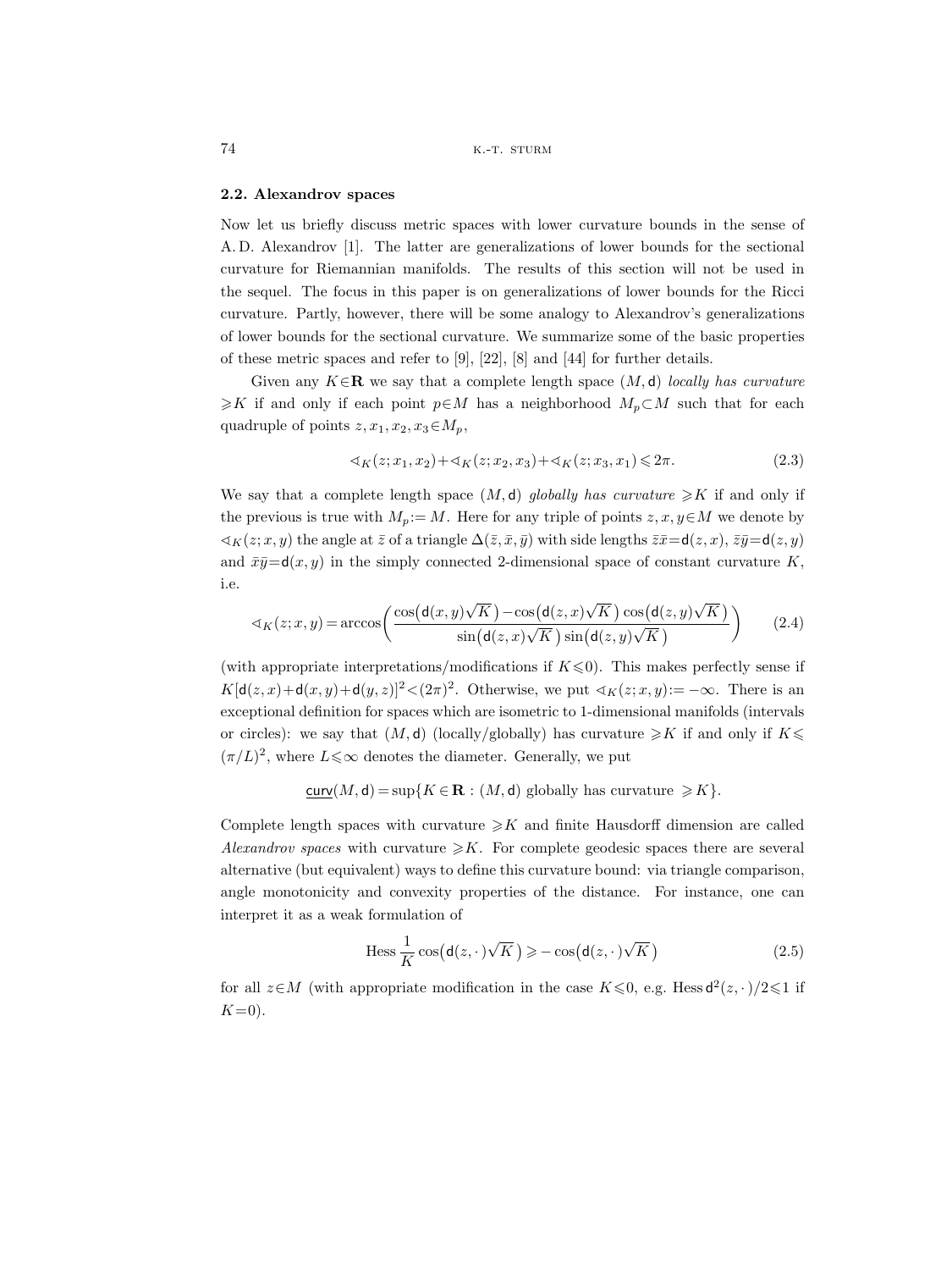*Example* 2.5. Let M be a complete Riemannian manifold with Riemannian distance d and dimension  $n \geq 2$ . Then curv(M, d) is the greatest lower bound for the *sectional curvature* of M.

*Remark* 2.6. (i) Lower curvature bounds can also be defined on spaces which are not length spaces; see [49]. In this context, for instance, for each metric space  $(M, d)$  the metric space  $(M, \sqrt{\mathsf{d}})$  would have curvature  $\geq 0$ .

(ii) Similarly, one can define metric spaces of curvature  $\leqslant K$  and a number  $\overline{\text{curv}}(M, \text{d})$ (which coincides with the least upper bound for the sectional curvature if  $M$  is a Riemannian manifold). However, in this paper we concentrate on lower curvature bounds.

Proposition 2.7. *For each complete length space* (M, d) *the following properties hold:*

(i) Scaling:  $\text{curv}(M, \alpha \mathbf{d}) = \alpha^{-2} \text{curv}(M, \mathbf{d})$  *for all*  $\alpha \in \mathbf{R}_+$ *.* 

(ii) Products: *If*  $(M, d) = \bigotimes_{i=1}^{n} (M_i, d_i)$  *for some*  $n \ge 2$ *, with complete length spaces*  $(M_1, d_1), ..., (M_n, d_n)$  *consisting of more than one point, then* 

curv $(M, d) = \inf \{ \text{curv}(M_1, d_1), ..., \text{curv}(M_n, d_n), 0 \}.$ 

(iii) Local/global: If a complete length space locally has curvature  $\geq K$  then it also *globally has curvature*  $\geq K$  (Toponogov's globalization theorem).

(iv) Convergence: Let  $((M_n, d_n))_{n \in \mathbb{N}}$  be a sequence of complete length spaces GH*converging to a complete length space* (M, d)*. Then*

$$
\underline{\operatorname{curv}}(M,\mathsf{d}) \geqslant \limsup_{n \to \infty} \underline{\operatorname{curv}}(M_n,\mathsf{d}_n).
$$

*In particular, for each*  $K \in \mathbb{R}$  *the set*  $X_c(K)$  *of all compact length spaces*  $(M, d)$  *with curvature*  $\geq K$  *is a closed subset of*  $(X_c, D^{GH})$ *.* 

(v) Compactness: For each  $K \in \mathbb{R}$ ,  $N \in \mathbb{N}$  and  $L \in \mathbb{R}_+$  the set  $\mathsf{X}_c(K, N, L)$  of all  $compact$  length spaces  $(M, d)$  with curvature  $\geq K$ , Hausdorff dimension  $\leq N$  and diameter  $\leq L$  *is GH-compact.* 

*Definition* 2.8. A geodesic space (M, d) is called *non-branching* if and only if for each quadruple of points  $z, x_0, x_1, x_2$ , with z being the midpoint of  $x_0$  and  $x_1$  as well as the midpoint of  $x_0$  and  $x_2$ , it follows that  $x_1=x_2$ .

*Remark* 2.9. If a geodesic space has curvature  $\geq K$  for some  $K \in \mathbb{R}$  then it is nonbranching.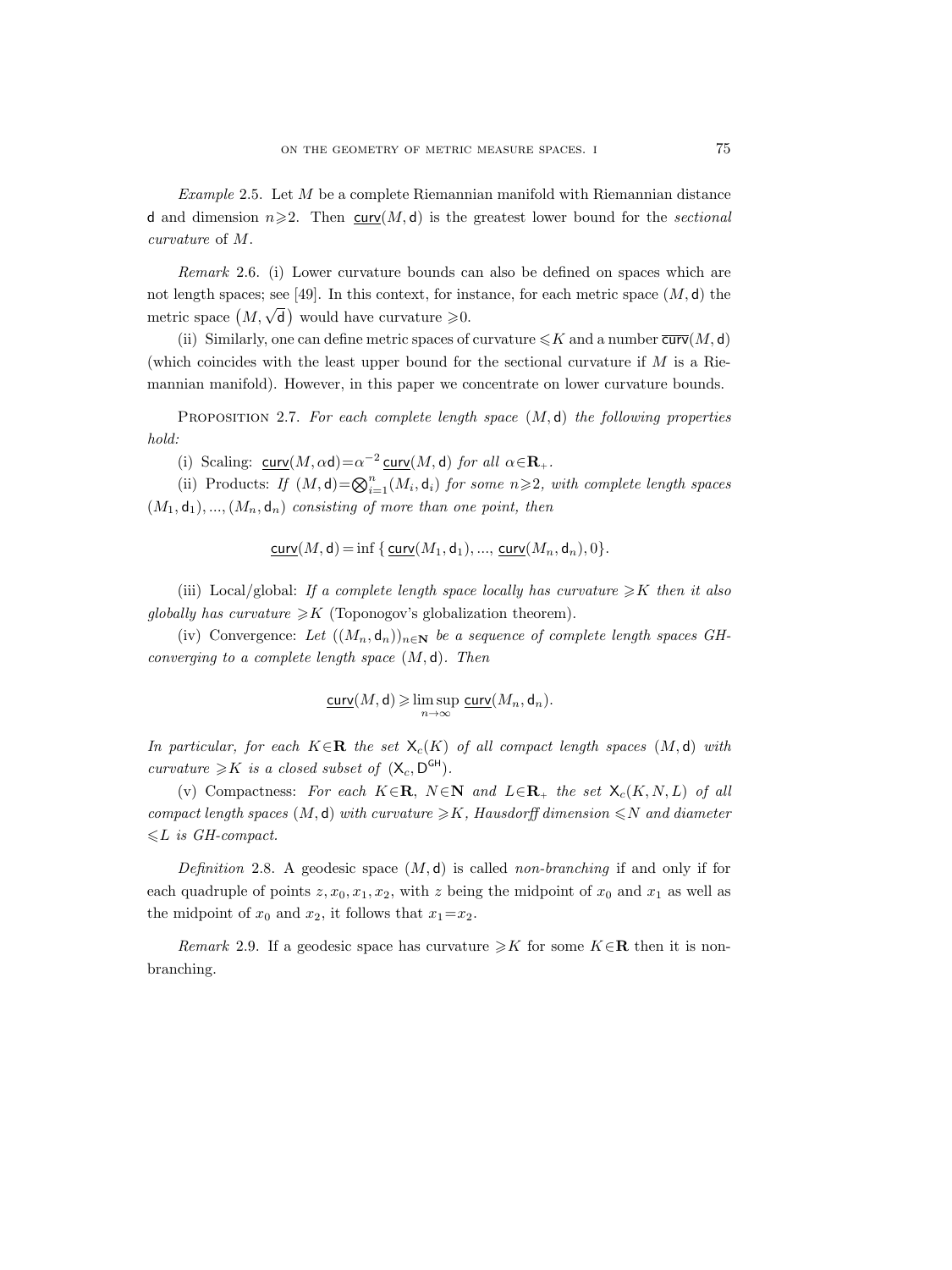## **2.3. The** *L***2-Wasserstein space**

Probability measures on metric spaces will play an important role throughout this paper. We collect some definitions and the basic facts on the  $L_2$ -Wasserstein distance. For further reading we recommend  $[16]$ ,  $[29]$ ,  $[45]$ ,  $[55]$  and  $[56]$ .

For the rest of this section, let (M, d) be a *complete separable* metric space. A *measure*  $\nu$  on M will always mean a measure on  $(M, \mathcal{B}(M))$  with  $\mathcal{B}(M)$  being the Borel σ-algebra of M (generated by the open balls in M). Recall that supp[ν], the *support* of ν, is the smallest closed set  $M_0 \subset M$  such that  $\nu(M\setminus M_0)=0$ . The *push-forward* of  $\nu$  under a measurable map  $f: M \rightarrow M'$  into another metric space M' is the probability measure  $f_*\nu$  on  $M'$  given by

$$
(f_*\nu)(A) := \nu(f^{-1}(A))
$$

for all measurable  $A\subset M'$ . Given two measures  $\mu$  and  $\nu$  on  $M$  we say that a measure  $q$ on  $M \times M$  is a *coupling* of  $\mu$  and  $\nu$  if and only if its marginals are  $\mu$  and  $\nu$ , that is, if and only if

$$
q(A \times M) = \mu(A) \quad \text{and} \quad q(M \times A) = \nu(A)
$$

for all measurable sets  $A \subset M$ . (This in particular implies that the total masses coincide:  $\nu(M)=q(M\times M)=\mu(M).$  If  $\mu$  and  $\nu$  are probability measures then for instance one such coupling is the product measure  $\mu \otimes \nu$ .

The  $L_2$ -*Wasserstein distance* between  $\mu$  and  $\nu$  is defined as

$$
\mathsf{d}_W(\mu,\nu) = \inf \left\{ \left( \int_{M \times M} \mathsf{d}^2(x,y) \, dq(x,y) \right)^{1/2} : q \text{ is a coupling of } \mu \text{ and } \nu \right\}. \tag{2.6}
$$

Note that  $d_W(\mu, \nu)=+\infty$  whenever  $\mu(M)\neq \nu(M)$ . We denote by  $\mathcal{P}_2(M, d)$  or briefly  $\mathcal{P}_2(M)$  the space of all probability measures  $\nu$  on M with finite second moments:

$$
\int_M \mathrm{d}^2(o,x)\,d\nu(x)\!<\!\infty
$$

for some (hence all)  $o \in M$ . The pair  $(\mathcal{P}_2(M), \mathsf{d}_W)$  is called  $L_2$ -*Wasserstein space* over  $(M, d).$ 

PROPOSITION 2.10. (i)  $(\mathcal{P}_2(M), \mathsf{d}_W)$  *is a complete separable metric space.* 

*The map*  $x \mapsto \delta_x$  *defines an isometric and totally geodesic embedding of*  $(M, d)$  *into*  $(\mathcal{P}_2(M), \mathsf{d}_W)$ .

*The set of all normalized configurations*

$$
\mu = \frac{1}{n} \sum_{i=1}^{n} \delta_{x_i}
$$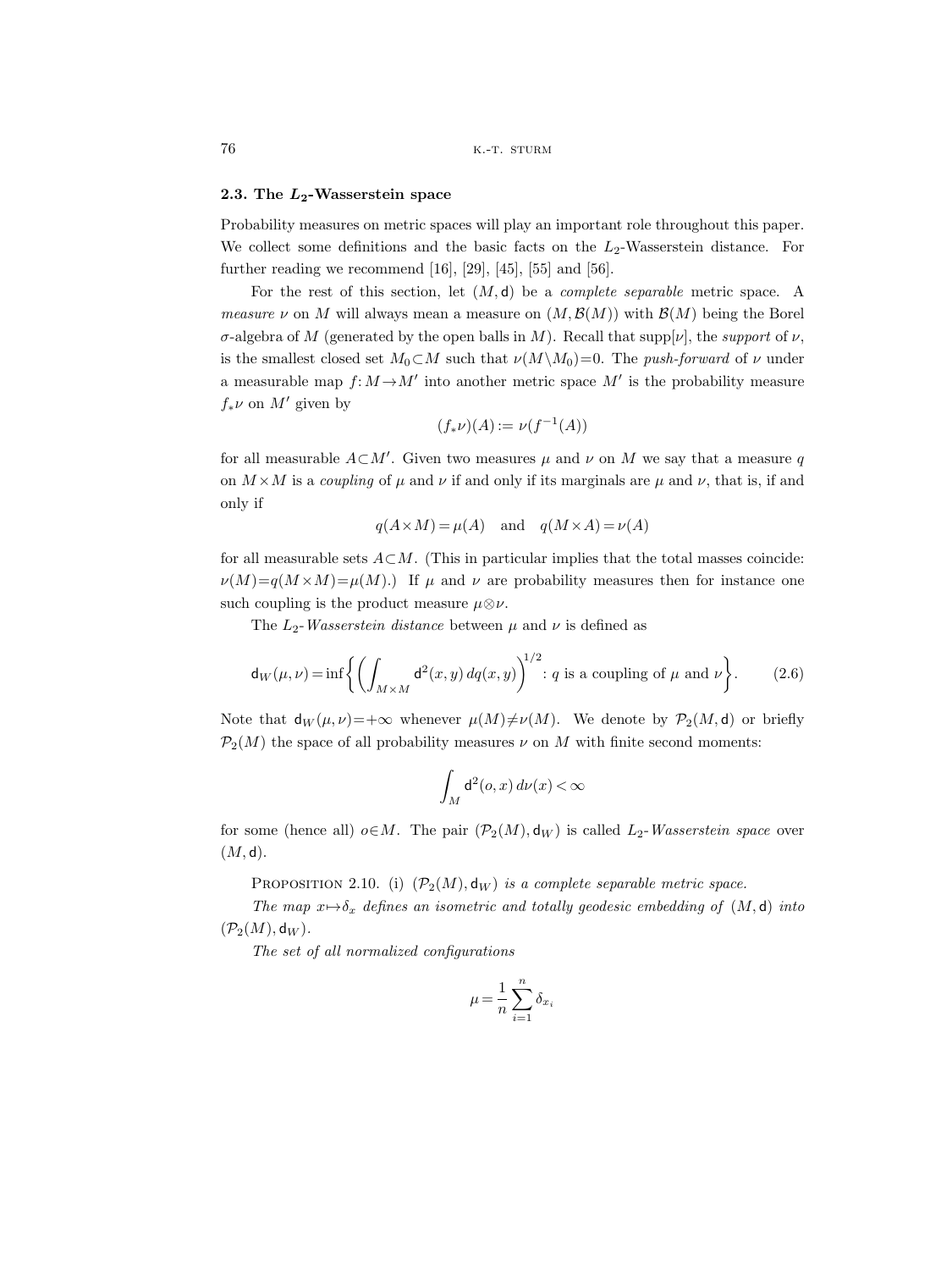*with*  $n \in \mathbb{N}$  *and*  $x_1, ..., x_n \in M$  *is dense in*  $\mathcal{P}_2(M)$ *.* 

(ii) d<sup>W</sup> *-convergence implies weak convergence* (*in the sense of measures*). *More precisely, if*  $(\mu_n)_{n\in\mathbb{N}}$  *is a sequence in*  $\mathcal{P}_2(M)$  *then*  $d_W(\mu_n, \mu) \to 0$  *if and only if*  $\mu_n \to \mu$ *weakly and*

$$
\lim_{R \to \infty} \sup_n \int_{M \setminus B_R(o)} \mathsf{d}^2(o, x) \, d\mu_n(x) = 0 \tag{2.7}
$$

*for some* (*hence each*) *point*  $o \in M$ *. Note that obviously* (2.7) *is always satisfied if*  $(M, d)$ *is bounded.*

(iii)  $(\mathcal{P}_2(M), \mathsf{d}_W)$  *is a compact space or a length space if and only if*  $(M, \mathsf{d})$  *is so.* 

(iv) *If* M *is a length space with more than one point then*

$$
\underline{\operatorname{curv}}(\mathcal{P}_2(M),\mathrm{d}_W)=0\quad\Longleftrightarrow\quad\underline{\operatorname{curv}}(M,\mathrm{d})\geqslant 0
$$

*and*

$$
\underline{\operatorname{curv}}(\mathcal{P}_2(M),\mathrm{d}_W)=-\infty\quad\Longleftrightarrow\quad\underline{\operatorname{curv}}(M,\mathrm{d})<0.
$$

*Proof.* (i), (ii) See [45], [55].

(iii<sub>a</sub>) The 'only if' statements follow from the fact that  $M$  is isometrically embedded in  $\mathcal{P}_2(M)$ .

(iii<sub>b</sub>) Compactness of M implies compactness of  $\mathcal{P}_2(M)$  according to (ii) and Prohorov's theorem.

(iii<sub>c</sub>) Assume that  $(M, d)$  is a length space and let  $\varepsilon > 0$  and  $\mu, \nu \in \mathcal{P}_2(M)$  be given. We have to prove that there exists an  $\varepsilon$ -midpoint  $\eta$  of  $\mu$  and  $\nu$ . Choose  $n \in \mathbb{N}$  and  $x_1, ..., x_n, y_1, ..., y_n \in M$  such that  $\mathsf{d}_W(\mu, \bar{\mu}) \leq \varepsilon/3$ ,  $\mathsf{d}_W(\nu, \bar{\nu}) \leq \varepsilon/3$  and

$$
d_W^2(\bar{\mu}, \bar{\nu}) = \frac{1}{n} \sum_{i=1}^n d^2(x_i, y_i),
$$

where  $\bar{\mu} := (1/n) \sum_{i=1}^n \delta_{x_i}$  and  $\bar{\nu} := (1/n) \sum_{i=1}^n \delta_{y_i}$  For each  $i=1,...,n$  let  $z_i$  be an  $\varepsilon/3$ midpoint of  $x_i$  and  $y_i$  and put  $\eta := (1/n) \sum_{i=1}^n \delta_{z_i}$ . Then

$$
\mathsf{d}_W(\bar{\mu}, \eta) \leqslant \left(\frac{1}{n}\sum_{i=1}^n \mathsf{d}^2(x_i, z_i)\right)^{1/2}
$$
\n
$$
\leqslant \left(\frac{1}{n}\sum_{i=1}^n \left[\frac{1}{2}\mathsf{d}(x_i, y_i) + \frac{\varepsilon}{3}\right]^2\right)^{1/2}
$$
\n
$$
\leqslant \frac{1}{2}\left(\frac{1}{n}\sum_{i=1}^n \mathsf{d}^2(x_i, y_i)\right)^{1/2} + \frac{\varepsilon}{3}
$$
\n
$$
\leqslant \frac{1}{2}\mathsf{d}_W(\bar{\mu}, \bar{\nu}) + \frac{\varepsilon}{3}
$$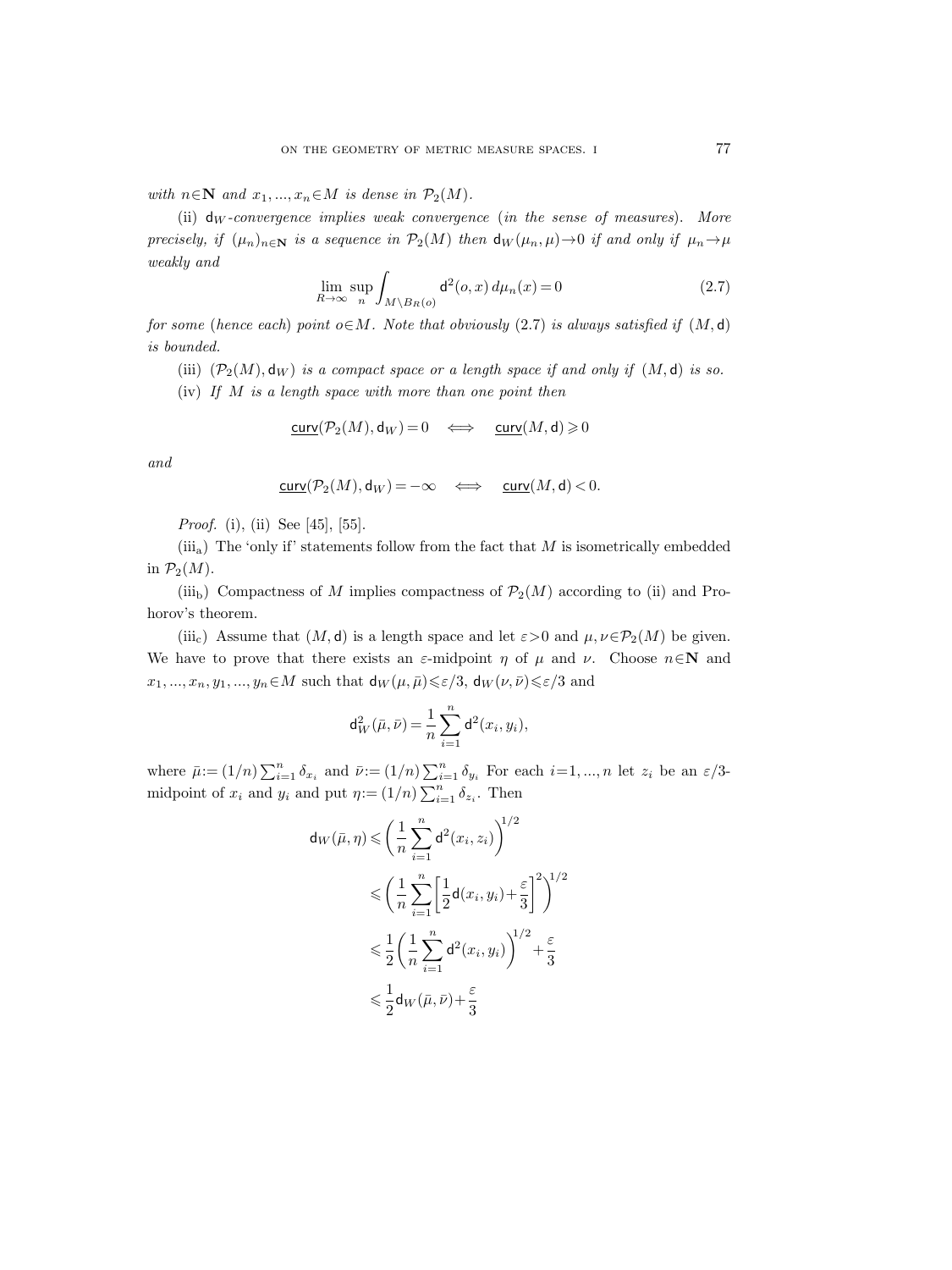and thus  $d_W(\mu, \eta) \leq \frac{1}{2} d_W(\mu, \nu) + \varepsilon$ . Similarly,  $d_W(\nu, \eta) \leq \frac{1}{2} d_W(\mu, \nu) + \varepsilon$ . This proves the claim.

(iv<sub>a</sub>) Assume that  $(M, d)$  has curvature  $\geq 0$ . Then for each  $n \in \mathbb{N}$  the space  $M^n =$  $M \times ... \times M$  has curvature  $\geq 0$  (see Proposition 2.7 (ii)). According to [49], the latter is equivalent to

$$
\sum_{i,j=1}^{l} \lambda_i \lambda_j \mathsf{d}^2(y_i, y_j) \leqslant 2 \sum_{i=1}^{l} \lambda_i \mathsf{d}^2(y_i, y_0) \tag{2.8}
$$

for all  $l \in \mathbb{N}$ , all  $\lambda_1, ..., \lambda_l \in \mathbb{R}_+$  with  $\sum_{i=1}^l \lambda_i = 1$  and all  $y_0, y_1, ..., y_l \in M^n$ . In order to prove that  $(\mathcal{P}_2(M), \mathsf{d}_W)$  has curvature  $\geq 0$ , let  $l \in \mathbb{N}$ ,  $\lambda_1, ..., \lambda_l \in \mathbb{R}_+$  and  $\nu_0, \nu_1, ..., \nu_l \in \mathcal{P}_2(M)$  be given. For  $\varepsilon > 0$  choose  $n \in \mathbb{N}$  and  $y_0 = (y_{01}, ..., y_{0n}), ..., y_l = (y_{l1}, ..., y_{ln}) \in M^n$  such that  $\mathsf{d}_{W}(v_{i},\bar{v}_{i}) \leq \varepsilon$  for all  $i=0,1,...,l$  and  $\mathsf{d}_{W}^{2}(\bar{v}_{i},\bar{v}_{0}) = (1/n)\sum_{k=1}^{n} \mathsf{d}^{2}(y_{ik}, y_{0k}) = (1/n)\mathsf{d}^{2}(y_{i}, y_{0})$ for all  $i=1, ..., l$ , where we put

$$
\bar{\nu}_i = \frac{1}{n} \sum_{k=1}^n \delta_{y_{ik}}.
$$

Then  $d_W^2(\bar{\nu}_i, \bar{\nu}_j) \leq (1/n) \sum_{k=1}^n d^2(y_{ik}, y_{jk}) = (1/n) d^2(y_i, y_j)$  for all  $i, j = 1, ..., l$  and thus by (2.8)

$$
\sum_{i,j=1}^l \lambda_i\lambda_j \mathsf{d}_W^2(\bar{\nu}_i,\bar{\nu}_j) \leqslant \frac{1}{n} \sum_{i,j=1}^l \lambda_i\lambda_j \mathsf{d}^2(y_i,y_j) \leqslant \frac{2}{n} \sum_{i=1}^l \lambda_i \mathsf{d}^2(y_i,y_0) = 2 \sum_{i=1}^l \lambda_i \mathsf{d}_W^2(\bar{\nu}_i,\bar{\nu}_0).
$$

In the limit  $\varepsilon \rightarrow 0$  this yields

$$
\sum_{i,j=1}^l \lambda_i \lambda_j d_W^2(\nu_i, \nu_j) \leq 2 \sum_{i=1}^l \lambda_i d_W^2(\nu_i, \nu_0)
$$

which (again by [49]) proves the claim.

 $(iv<sub>b</sub>)$  It is obvious that  $\underline{curv}(\mathcal{P}_2(M), \mathsf{d}_W) \leq \underline{curv}(M, \mathsf{d})$ , since  $(M, \mathsf{d})$  is isometrically and totally geodesically embedded into  $(\mathcal{P}_2(M), \mathsf{d}_W)$ .

(iv<sub>c</sub>) Assume that  $\underline{\text{curv}}(M, d) < 0$ . Choose  $K < 0$  such that  $\underline{\text{curv}}(M, d) < K$ . Then there exist points  $x_0, x_1, x_2, x_3 \in M$  with

$$
\langle x_1(x_0; x_1, x_2) + x_1(x_0; x_2, x_3) + x_1(x_0; x_3, x_1) \rangle 2\pi.
$$

Choose a point  $z \in M$  'far away' from the  $x_i$ , say  $d(z, x_i) \geq 3d(x_i, x_j)$  for all  $i, j=0, 1, 2, 3$ . (This is always possible, since M is a length space and the  $x_i$  for  $i=1, 2, 3$  can be replaced by points  $x_i'$  lying arbitrarily close to  $x_0$  on approximate geodesics connecting  $x_0$  and  $x_i$ .)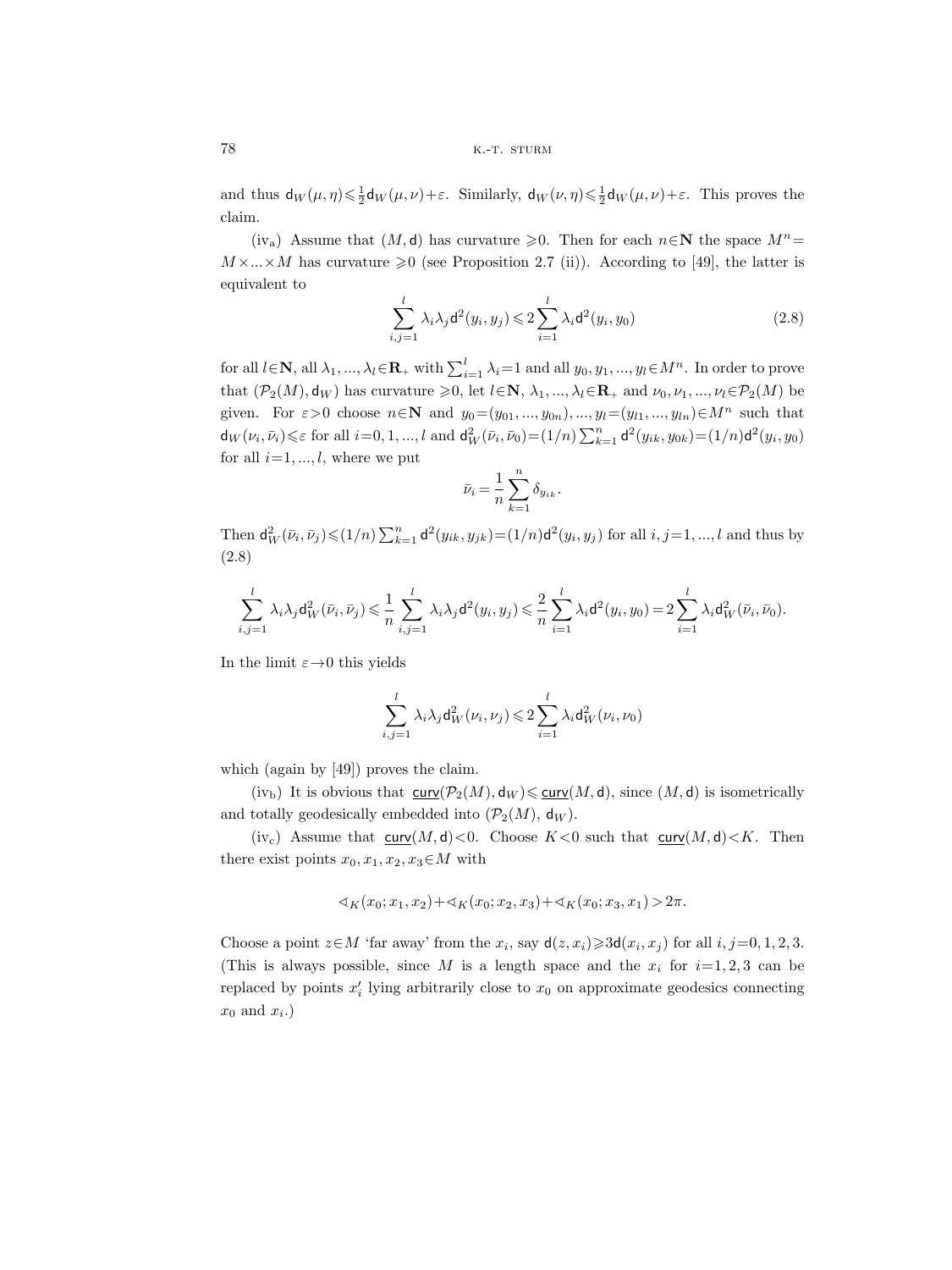For  $t \in [0, 1]$  and  $i=0, 1, 2, 3$  define  $\mu_i := t \delta_{x_i} + (1-t) \delta_{z_i}$ . Then

$$
\mathsf{d}_W^2(\mu_i,\mu_j) \,{=}\, t \mathsf{d}^2(x_i,x_j)
$$

for all  $i, j=0, 1, 2, 3$  and thus, according to formula  $(2.4)$ ,

$$
\sphericalangle_K(x_0; x_i, x_j) = \sphericalangle_{K/t}(\mu_0; \mu_i, \mu_j).
$$

Therefore,

$$
\langle K/t(\mu_0;\mu_1,\mu_2)+\langle K/t(\mu_0;\mu_2,\mu_3)+\langle K/t(\mu_0;\mu_3,\mu_1)\rangle\Big)\rangle 2\pi
$$

which implies

$$
\underline{\operatorname{curv}}(\mathcal{P}_2(M),\mathrm{d}_W) < \frac{K}{t}.
$$

Since the latter holds for the chosen  $K<0$  and all arbitrarily small  $t>0$ , it proves the claim.

(iv<sub>d</sub>) Finally, it remains to prove that  $\underline{\text{curv}}(\mathcal{P}_2(M),\mathsf{d}_W){\leqslant}0$  if M has more than one point. Assume that  $\underline{\text{cur}}(\mathcal{P}_2(M), \mathsf{d}_W) \geqslant K$  for some  $K>0$  and that  $x_0, x_1 \in M$  with  $x_0 \neq x_1$ . Given  $\varepsilon > 0$  let y be an  $\varepsilon$ -midpoint of  $x_0$  and  $x_1$ . Put  $\nu_0 = \delta_{x_0}, \nu_1 = \delta_{x_1}, \mu =$  $\delta_y$  and  $\eta = \frac{1}{2}\delta_{x_0} + \frac{1}{2}\delta_{x_1}$ . Then  $d_W(\nu_0, \nu_1) = d(x_0, x_1)$ ,  $d_W(\eta, \mu) \geq \frac{1}{2}d(x_0, x_1)$ ,  $d_W(\nu_i, \eta) =$  $\frac{1}{\sqrt{2}}\mathsf{d}(x_0,x_1)$  and  $\mathsf{d}_W(\nu_i,\mu) \leq \frac{1}{2}\mathsf{d}(x_0,x_1) + \varepsilon$  for  $i=0,1$ . In particular,  $\mu$  is an  $\varepsilon$ -midpoint of  $\nu_0$  and  $\nu_1$ .

Our curvature assumption on  $\mathcal{P}_2(M)$  then implies (via quadruple comparison for  $(\mu; \nu_0, \nu_1, \eta)$  or via triangle comparison for  $(\nu_0, \nu_1, \eta)$  that

$$
2\cos\left(\mathsf{d}_{W}(\nu_0,\nu_1)\frac{\sqrt{K}}{2}\right)\cos\left(\mathsf{d}_{W}(\eta,\mu)\sqrt{K}\right) \leqslant \cos\left(\mathsf{d}_{W}(\eta,\nu_0)\sqrt{K}\right) + \cos\left(\mathsf{d}_{W}(\eta,\nu_1)\sqrt{K}\right) + \varepsilon'
$$

with some  $\varepsilon' \rightarrow 0$  as  $\varepsilon \rightarrow 0$ . Therefore,

$$
2\cos\left(\mathsf{d}(x_0,x_1)\frac{\sqrt{K}}{2}\right)\cos\left(\mathsf{d}(x_0,x_1)\frac{\sqrt{K}}{2}\right)\leqslant \cos\left(\mathsf{d}(x_0,x_1)\sqrt{\frac{K}{2}}\right)+\cos\left(\mathsf{d}(x_0,x_1)\sqrt{\frac{K}{2}}\right).
$$

Now choosing  $x_0, x_1 \in M$  with sufficiently small  $d(x_0, x_1)$  leads to a contradiction.  $\Box$ 

Let us recall that a *Markov kernel* on M is a map  $Q: M \times \mathcal{B}(M) \rightarrow [0, 1]$  (where  $\mathcal{B}(M)$ ) denotes the Borel  $\sigma$ -algebra of M) with the following properties:

(i) for each  $x \in M$  the map  $Q(x, \cdot): \mathcal{B}(M) \to [0, 1]$  is a probability measure on M, usually denoted by  $Q(x, dy)$ ;

(ii) for each  $A \in \mathcal{B}(M)$  the function  $Q(\cdot, A) : M \to [0, 1]$  is measurable.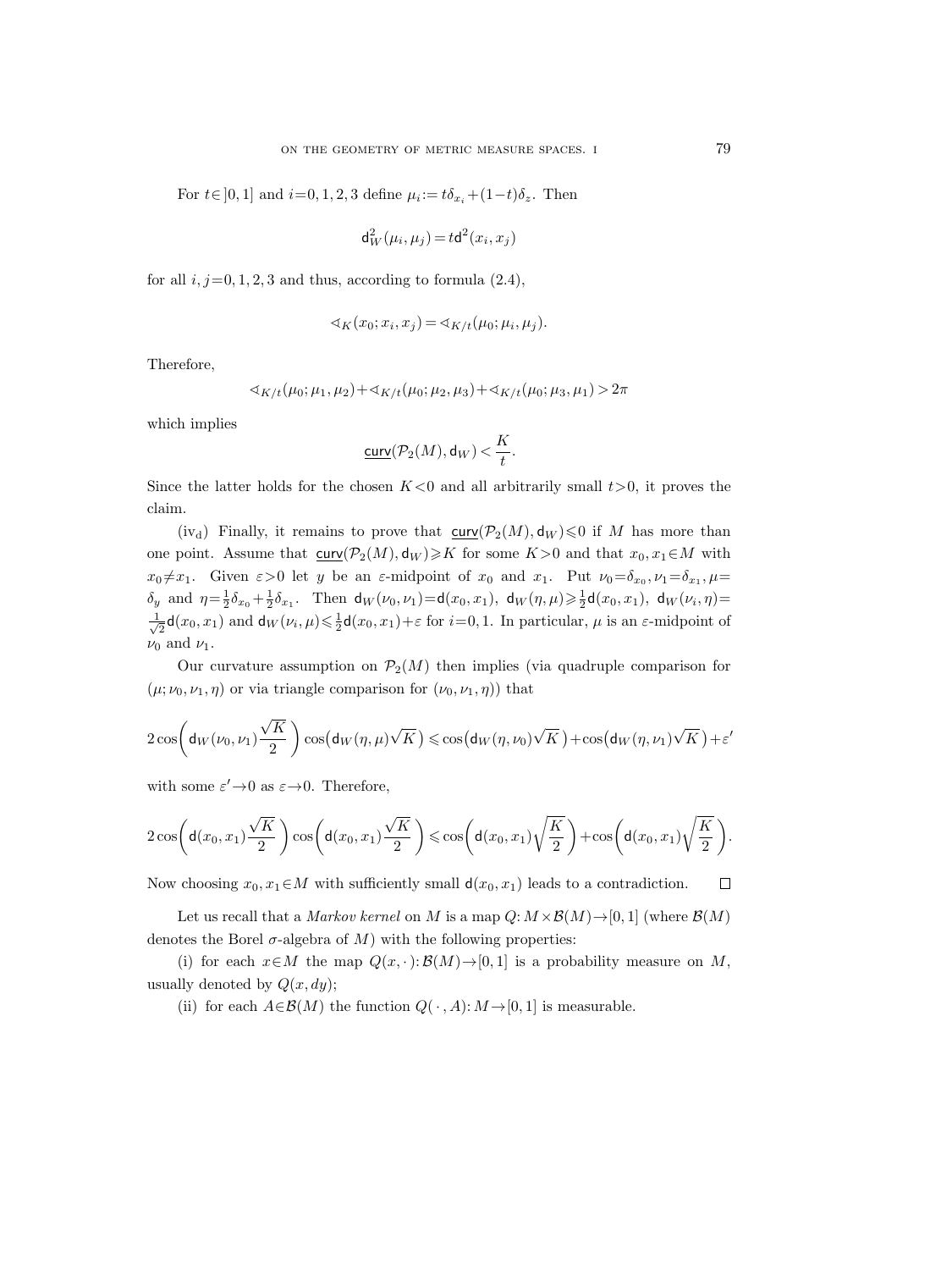LEMMA 2.11. (i) *For each pair*  $\mu, \nu \in \mathcal{P}_2(M)$  *there exists a coupling q (called optimal* coupling) *such that*

$$
\textup{\textsf{d}}^2_W(\mu,\nu)\,{=}\int_{M\times M}\textup{\textsf{d}}^2(x,y)\,dq(x,y)
$$

*and there exist Markov kernels* Q *and* Q *on* M (optimal transport kernels) *such that*

$$
dq(x, y) = Q(x, dy) d\mu(x) = Q'(y, dx) d\nu(x).
$$

(*In general, neither*  $q$  *nor*  $Q$  *and*  $Q'$  *are unique.*)

(ii) *For each geodesic*  $\Gamma: [0, 1] \to \mathcal{P}_2(M)$ *, each*  $l \in \mathbb{N}$  *and each partition* 

$$
0 = t_0 < t_1 < \ldots < t_l = 1
$$

*there exists a probability measure*  $\hat{q}$  *on*  $M^{l+1}$  *with the following properties:* 

- the projection on the *i*-th factor is  $\Gamma(t_i)$  (for all  $i=0, 1, ..., l$ );
- for  $\hat{q}$ -a.e.  $(x_0, ..., x_l) \in M^{l+1}$  *and every*  $i, j = 0, 1, ..., l$ ,

 $\ddot{\phantom{a}}$ 

$$
\mathsf{d}(x_i, x_j) = |t_i - t_j| \mathsf{d}(x_0, x_l). \tag{2.9}
$$

*In particular, for every pair* i, j∈{0, <sup>1</sup>, ..., l} *the projection on the* <sup>i</sup>*-th and* <sup>j</sup>*-th factor is an optimal coupling of*  $\Gamma(t_i)$  *and*  $\Gamma(t_i)$ *.* 

*In the case*  $l=2$  *and*  $t=\frac{1}{2}$ *, equation* (2.9) *states that for*  $\hat{q}$ -*a.e.*  $(x_0, x_1, x_2) \in M^3$  *the point*  $x_1$  *is a midpoint of*  $x_0$  *and*  $x_2$ *.* 

(iii) *For each geodesic*  $\Gamma$ : [0, 1]  $\rightarrow$   $\mathcal{P}_2(M)$  *there exists a probability measure* p *on*  $\mathcal{G}(M)$ *, the set of geodesics*  $\gamma$ : [0, 1]  $\rightarrow$  *M, such that* 

$$
\int_M u(x) d\Gamma_t(x) = \int_{\mathcal{G}(M)} u(\gamma_t) dp(\gamma)
$$

*for all*  $t \in [0, 1]$  *and all measurable* u:  $M \rightarrow \mathbb{R}$ *. For each pair*  $(s, t)$  *the joint distribution of*  $(\gamma_s, \gamma_t)$  *under p is an optimal coupling of*  $\Gamma_s$  *and*  $\Gamma_t$ *.* 

(iv) If M is a non-branching geodesic space then in the situation of (ii) for  $\hat{q}$ -a.e.  $(x_0, x_1, x_2)$  *and*  $(y_0, y_1, y_2) \in M^3$ ,

$$
x_1 = y_1 \quad \Longrightarrow \quad (x_0, x_2) = (y_0, y_2).
$$

*Proof.* (i) For the existence of an optimal coupling, see [45] or [16, 11.8.2].

The existence of optimal transport kernels is a straightforward application of disintegration of measures on Polish spaces (or of the existence of regular conditional probabilities), namely, Q is the disintegration of q with respect to  $\mu$ .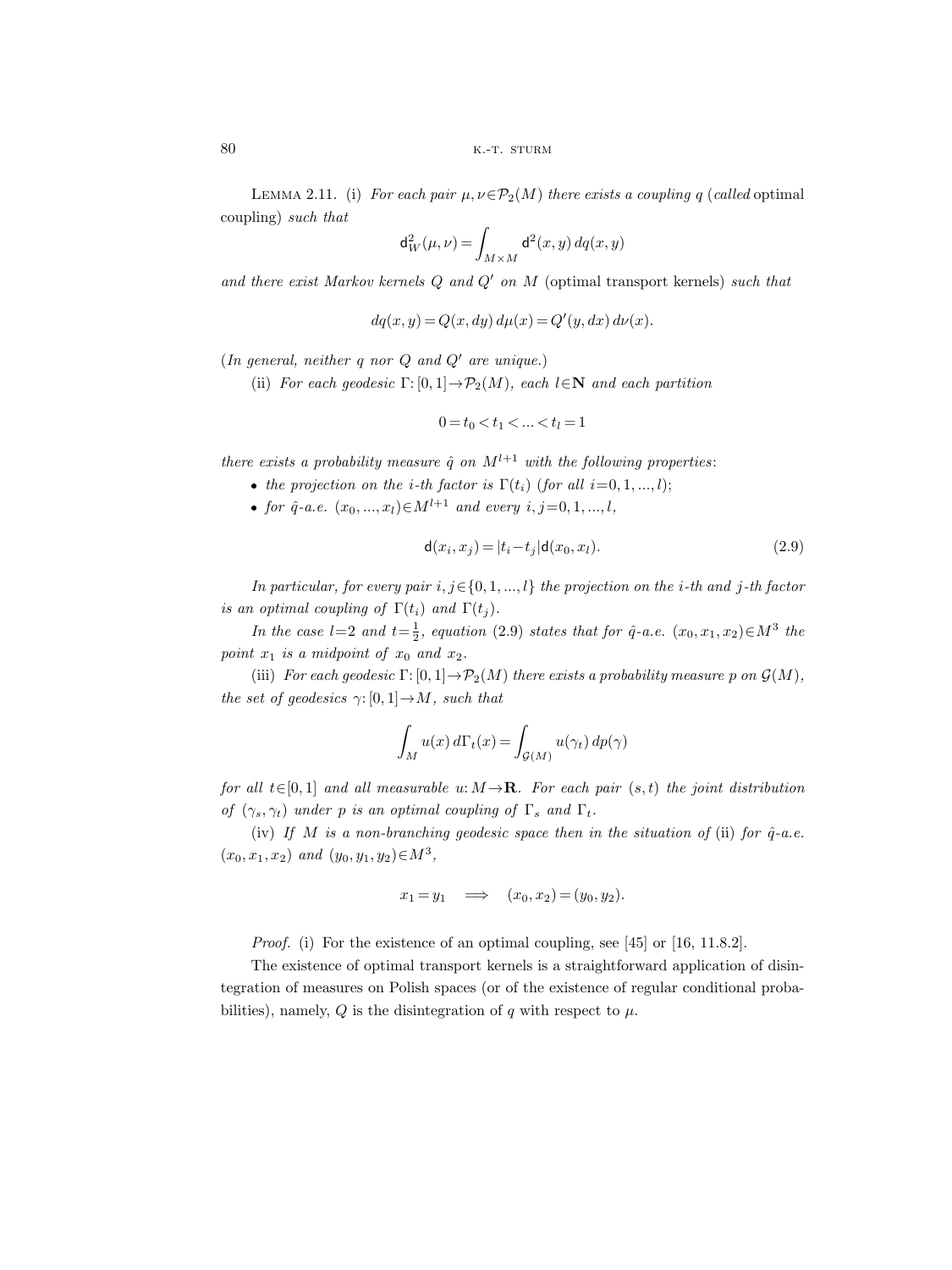(ii) We assume  $l=2$  and  $t=\frac{1}{2}$ . (The general case follows by iterated application and appropriate modifications.)

Let  $q_1$  be an optimal coupling of  $\Gamma(0)$  and  $\Gamma(\frac{1}{2})$  and let  $q_2$  be an optimal coupling of  $\Gamma(\frac{1}{2})$  and  $\Gamma(1)$ . Then there exists a probability measure  $\hat{q}$  on  $M \times M \times M$  such that its projection on the first two factors is  $q_1$  and the projection on last two factors is  $q_2$ [16, Section 11.8]. Hence, for  $i=1, 2, 3$  the projection of  $\hat{q}$  on the *i*th factor is  $\Gamma((i-1)/2)$ and for  $i=1, 2$ ,

$$
\mathrm{d}_{W}^{2}\left(\Gamma\left(\frac{i-1}{2}\right),\Gamma\left(\frac{i}{2}\right)\right)=\int_{M^{3}}\mathrm{d}^{2}(x_{i-1},x_{i})\,d\hat{q}(x_{0},x_{1},x_{2}).
$$

Then

$$
\begin{split} \mathsf{d}_{W}(\Gamma(0),\Gamma(1)) &\leq \left[ \int \mathsf{d}^{2}(x_{0},x_{2}) \, d\hat{q}(x_{0},x_{1},x_{2}) \right]^{1/2} \\ &\leqslant \left[ \int [\mathsf{d}(x_{0},x_{1}) + \mathsf{d}(x_{1},x_{2})]^{2} \, d\hat{q}(x_{0},x_{1},x_{2}) \right]^{1/2} \\ &\leqslant \left[ \int \mathsf{d}^{2}(x_{0},x_{1}) \, d\hat{q}(x_{0},x_{1},x_{2}) \right]^{1/2} + \left[ \int \mathsf{d}^{2}(x_{1},x_{2}) \, d\hat{q}(x_{0},x_{1},x_{2}) \right]^{1/2} \\ &= \mathsf{d}_{W}\big(\Gamma(0),\Gamma\left(\frac{1}{2}\right)\big) + \mathsf{d}_{W}\big(\Gamma\left(\frac{1}{2}\right),\Gamma(1)\big). \end{split}
$$

Since  $\Gamma(\frac{1}{2})$  is a midpoint of  $\Gamma(0)$  and  $\Gamma(1)$ , the previous inequalities (\*) and (\*\*) have to be equalities. From equality in  $(*)$  we conclude that  $\hat{q}$ -almost surely the point  $x_1$  lies on some geodesic connecting  $x_0$  and  $x_2$ . Equality in  $(**)$  implies that  $\hat{q}$ -almost surely the point  $x_1$  is a midpoint of  $x_0$  and  $x_2$ .

(iii) For each Γ, this is an immediate corollary to (ii) which yields the claim for each finite dimensional distribution (i.e. evaluation at finitely many fixed times) of Γ.

(iv) Let  $\eta = \Gamma(\frac{1}{2})$  be the distribution of the midpoints and let Q be a disintegration of  $\hat{q}$  with respect to  $\eta$ , i.e.

$$
d\hat{q}(x, z, y) = Q(z, d(x, y)) d\eta(z).
$$

We have to prove that for  $\eta$ -a.e.  $z \in M$  the probability measure  $Q(z, \cdot)$  is a Dirac measure (sitting on some  $(x, y) \in M \times M$ ). Denote the marginals of  $Q(z, \cdot)$  by  $p_1(z, \cdot)$  and  $p_2(z, \cdot)$ . Then

$$
\int d^2(x, y) Q(z, d(x, y)) = \int [2d^2(x, z) + 2d^2(z, y)] Q(z, d(x, y))
$$
  
= 
$$
\iint [2d^2(x, z) + 2d^2(z, y)] p_1(z, dx) p_2(z, dy)
$$
  

$$
\stackrel{(***)}{\geq} \iint d^2(x, y) p_1(z, dx) p_2(z, dy).
$$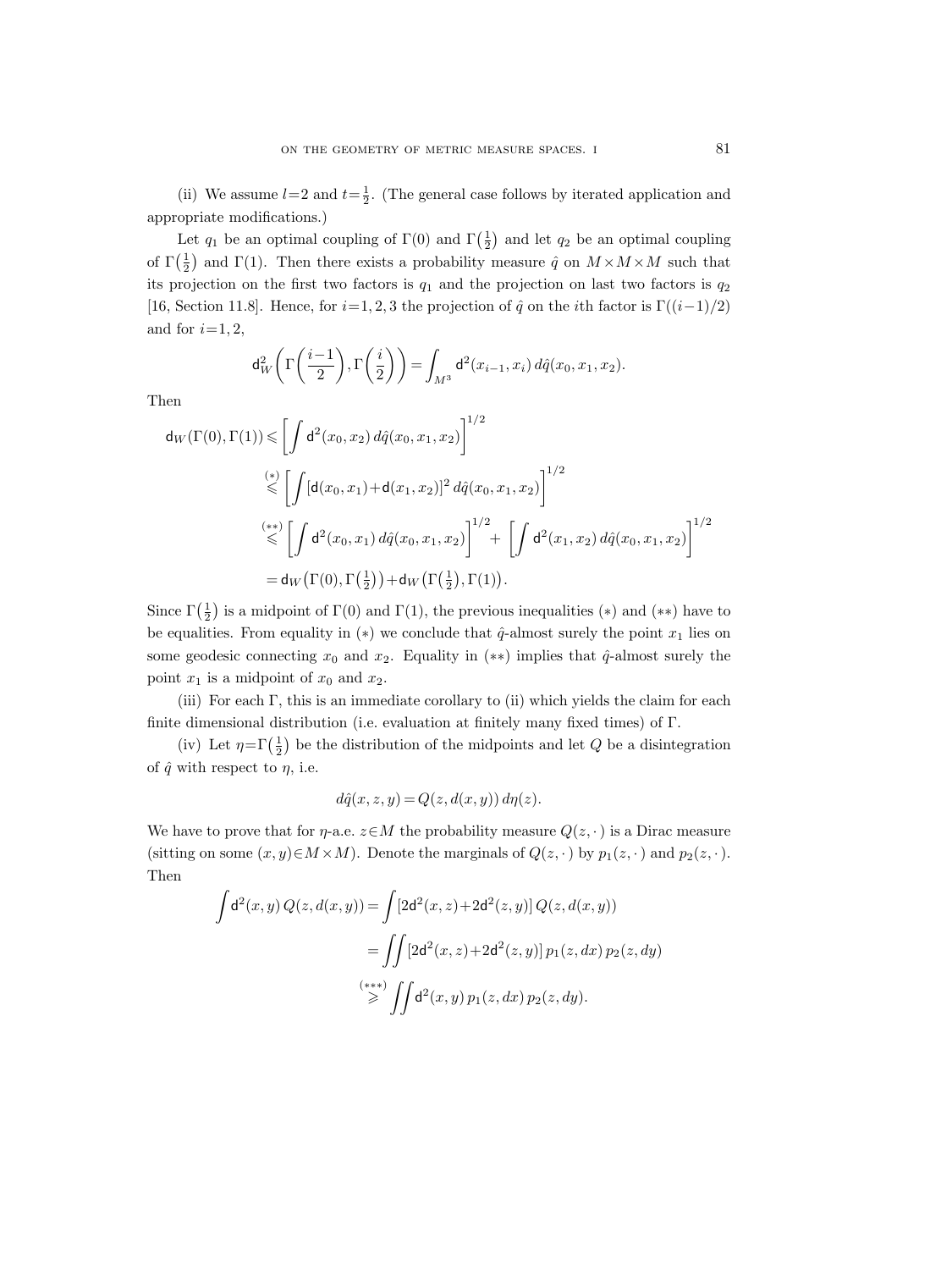The optimality of  $\hat{q}$  implies that for  $\eta$ -a.e.  $z \in M$  the measure  $Q(z, \cdot)$  is an optimal coupling of  $p_1(z, \cdot)$  and  $p_2(z, \cdot)$ . Hence, there has to be equality in (\*\*\*) which in turn implies that for  $p_1(z, \cdot)$ -a.e.  $x \in M$  and  $p_2(z, \cdot)$ -a.e.  $y \in M$  the point z is a midpoint of x and y. Since M is non-branching this implies that both  $p_1(z, \cdot)$  and  $p_2(z, \cdot)$  are Dirac measures. Thus  $Q(z, \cdot)$  is also a Dirac measure. This proves the claim.  $\Box$ 

*Remark* 2.12. (i) Couplings q of  $\mu$  and  $\nu$  are also called *transportation plans* from  $\mu$  to  $\nu$ . If  $\mu$  is the distribution of locations at which a product is produced and  $\nu$  is the distribution of locations where it is consumed, then each coupling q of  $\mu$  and  $\nu$  gives a plan how to transport the products to the consumer. More precisely, for each  $x$  the kernel  $Q(x, dy)$  determines how to distribute goods produced at the location x to various consumers at location y.

(ii) The interpretation of Lemma 2.11 (ii), (iii) is that for each geodesic in  $\mathcal{P}_2(M)$ the mass is transported along geodesics of the underlying space  $M$ . Lemma 2.11 (iv) states that the paths of optimal mass transportation do not cross each other halfway.

(iii) If  $M$  is a complete Riemannian manifold with Riemannian volume  $m$  then for each pair  $\mu, \nu \in \mathcal{P}_2(M)$  with  $\mu \ll m$  there exists an *optimal transport map*  $F_1: M \to M$  such that  $dq(x, y) = Q(x, dy) d\mu(x)$ , with

$$
Q(x, dy) = d\delta_{F_1(x)}(y),
$$

is the unique optimal coupling of  $\mu$  and  $\nu$ .

More precisely, there exists a function  $\varphi: M \to \mathbf{R}$  such that for  $\mu$ -a.e.  $x \in M$  and  $t \in [0, 1],$ 

$$
F_t(x) = \exp_x(-t\nabla\varphi(x))
$$

exists and the unique geodesic Γ in  $\mathcal{P}_2(M)$  connecting  $\mu = \Gamma(0)$  and  $\nu = \Gamma(1)$  is given by

$$
\Gamma(t) := (F_t)_*\mu,
$$

the push-forward of  $\mu$  under  $F_t$ ; see [13].

(iv) Besides the  $L_2$ -Wasserstein distance one can consider more generally the  $L_p$ -Wasserstein distance for any  $p \in [1,\infty]$ ; see e.g. [55]. Many of the previous properties also hold in this more general case. However, all 'curvature' concepts like in Proposition 2.10 (iv) require  $p=2$ .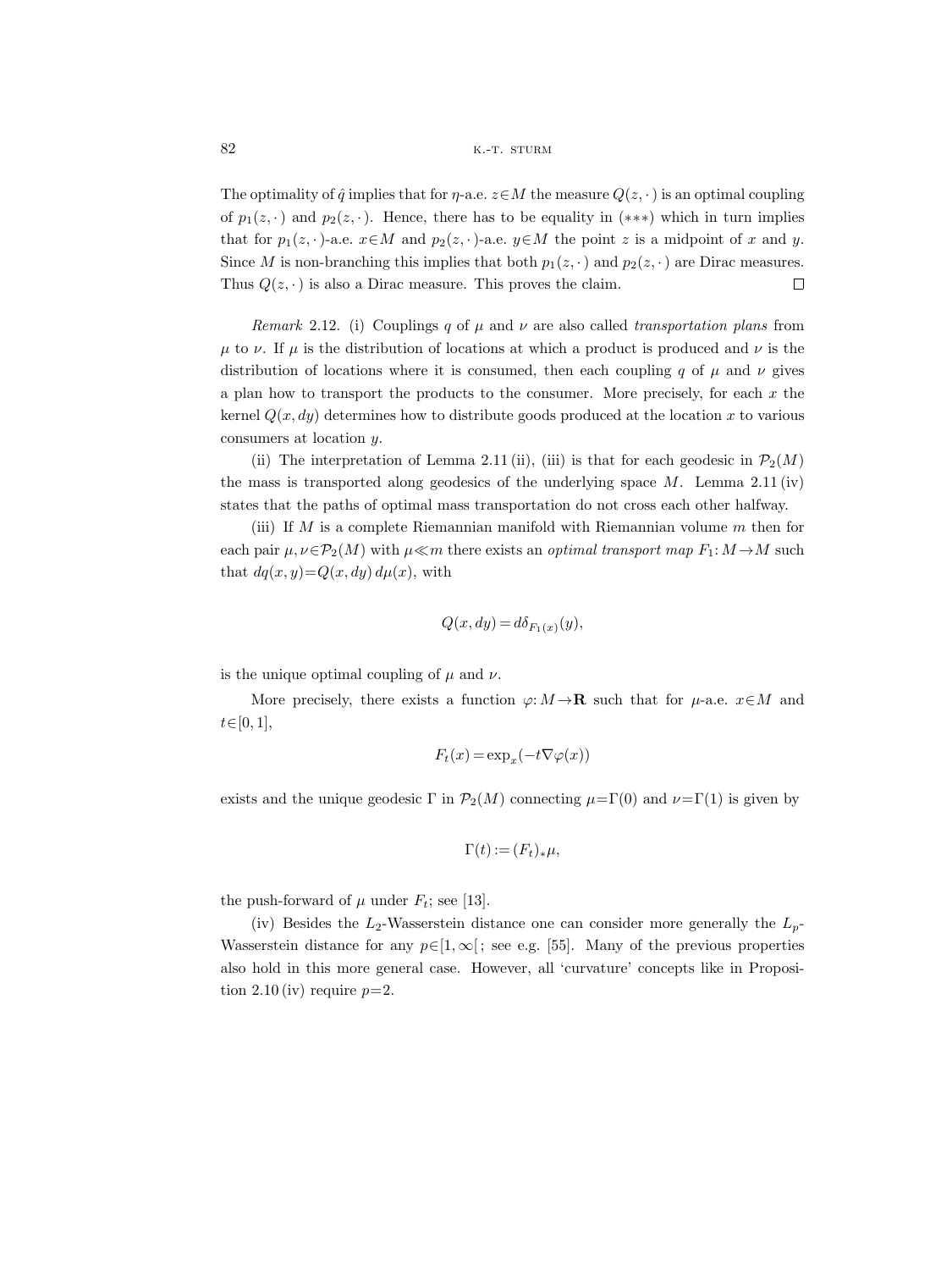#### **3. Metric measure spaces**

#### **3.1. The metric D**

Throughout this paper, a *metric measure space* will always be a triple  $(M, d, m)$ , where

- $(M, d)$  is a complete separable metric space,
- m is a measure on  $(M, \mathcal{B}(M))$  which is locally finite in the sense that  $m(B_r(x)) < \infty$ for all  $x \in M$  and all sufficiently small  $r > 0$ .

A metric measure space  $(M, d, m)$  is called *normalized* if and only if  $m(M)=1$ . It is called *compact* or *locally compact* or *geodesic* if and only if the metric space (M, d) is compact or locally compact or geodesic, respectively.

Two metric measure spaces  $(M, d, m)$  and  $(M', d', m')$  are called *isomorphic* if and only if there exists an isometry  $\psi: M_0 \to M'_0$  between the supports  $M_0 := \text{supp}[m] \subset M$  and  $M_0'\!:=\!\mathrm{supp}[m']\!\subset\!M'$  such that

$$
\psi_{*}m=m'.
$$

The *variance* of a metric measure space  $(M, d, m)$  is defined as

$$
Var(M, d, m) = \inf \int_{M'} d'^2(z, x) \, dm'(x),\tag{3.1}
$$

where the infimum is taken over all metric measure spaces  $(M', d', m')$  which are isomorphic to  $(M, d, m)$  and over all  $z \in M'$ . Note that a normalized metric measure space  $(M, d, m)$  has finite variance if and only if

$$
\int_{M} \mathsf{d}^{2}(z, x) \, dm(x) < \infty \tag{3.2}
$$

for some (hence all)  $z \in M$ . The *diameter* of a metric measure space  $(M, d, m)$  is defined as the diameter of the metric space  $(supp[m], d)$ :

$$
diam(M, \mathbf{d}, m) = sup{d(x, y) : x, y \in supp[m]}.
$$

*Example* 3.1. Let  $M = \mathbb{R}^2$  with Euclidean distance **d** and  $m = \frac{1}{3}(\delta_{x_1} + \delta_{x_2} + \delta_{x_3})$ , where  $x_1, x_2$  and  $x_3$  are the vertices of an equilateral triangle of sidelength 1. Then

$$
\text{Var}(M, \mathbf{d}, m) = \frac{1}{4} \quad \text{whereas} \quad \inf_{z \in M} \int \mathbf{d}^2(z, x) \, dm(x) = \frac{1}{3}.
$$

 $(Hint: embed supp[m] isometrically into a graph or into a hyperbolic space with curvature$ close to  $-\infty$ .)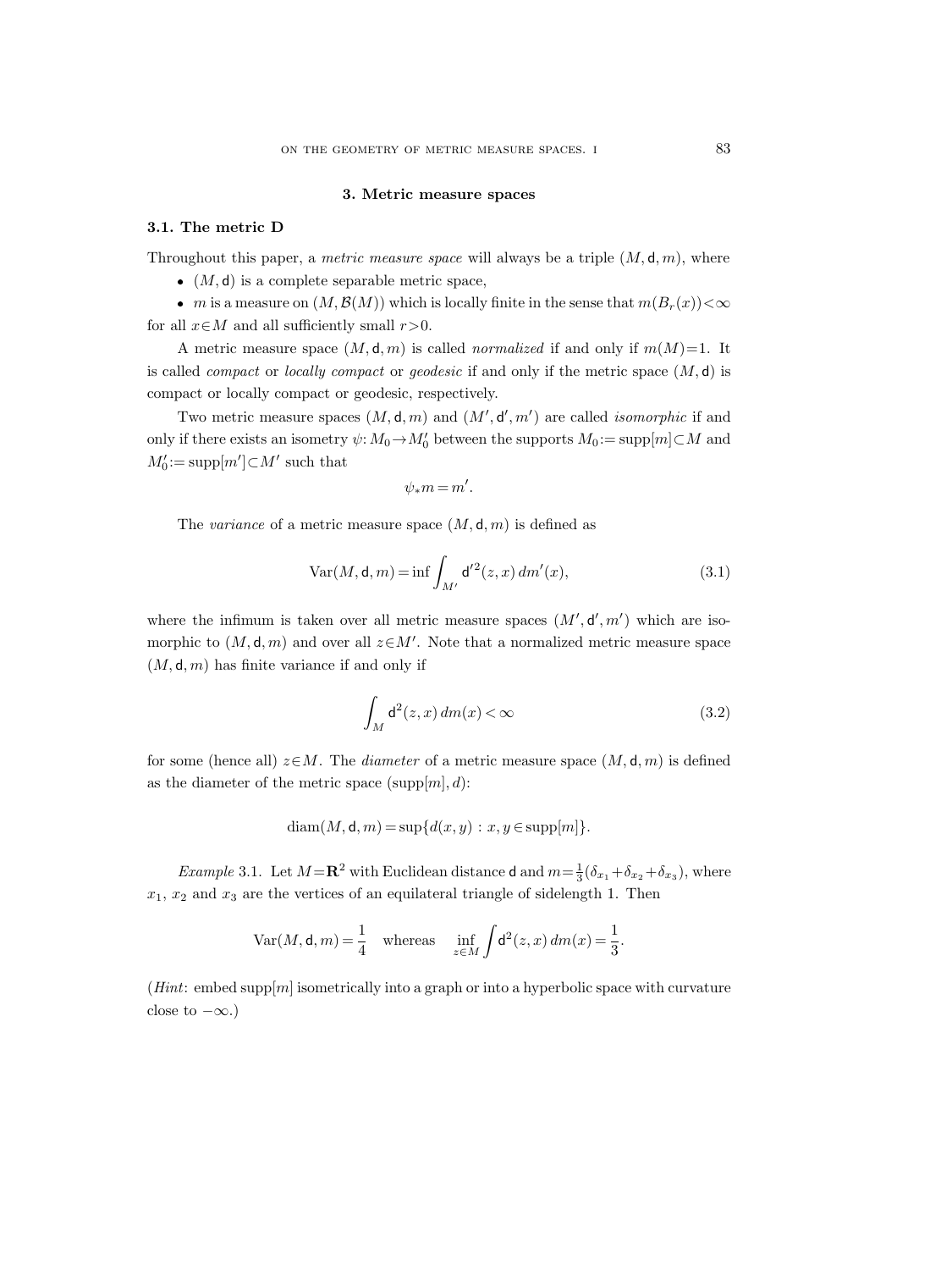The family of all isomorphism classes of metric measure spaces will be denoted by **X**. For each  $\lambda \in \mathbf{R}_+$ , let  $\mathbf{X}_\lambda$  denote the family of isomorphism classes of metric measure spaces  $(M, \mathsf{d}, m)$  with finite variances and total mass  $m(M)=\lambda$ . Moreover, for  $L\in\mathbf{R}_+$ , let  $\mathbf{X}_{\lambda}(L)$  denote the family of isomorphism classes of metric measure spaces  $(M, \mathsf{d}, m)$ with diameter  $\leq L$  and total mass  $m(M)=\lambda$ . If  $\lambda L\neq 0$ , then the map

$$
(M,\mathsf{d},m)\,{\longmapsto}\,(M,L\mathsf{d},\lambda m)
$$

defines a bijection between  $\mathbf{X}_1$  and  $\mathbf{X}_\lambda$  and also a bijection between  $\mathbf{X}_1(1)$  and  $\mathbf{X}_\lambda(L)$ .

For  $\lambda > 0$ , the family  $\mathbf{X}_{\lambda}$  contains a unique element with  $\text{Var}(M, \mathsf{d}, m) = 0$ , namely,  $m=\lambda\delta_o$  for some  $o\in M$ . Here a priori M is an arbitrary non-empty set. But without restriction it contains just one point, say  $M = \{o\}$ . The family  $X_0$  is pathological: it contains only one element, the 'empty space'.

*Definition* 3.2. (i) Given two metric measure spaces  $(M, d, m)$  and  $(M', d', m')$ , we say that a measure q on the product space  $M \times M'$  is a *coupling* of m and m' if and only if

$$
q(A \times M') = m(A) \quad \text{and} \quad q(M \times A') = m'(A')
$$
 (3.3)

for all measurable sets  $A \subset M$  and  $A' \subset M'$ . We say that a pseudo-metric  $\hat{d}$  on the disjoint union  $M \sqcup M'$  is a *coupling of* **d** and **d'** if and only if

$$
\hat{\mathsf{d}}(x,y) = \mathsf{d}(x,y) \quad \text{and} \quad \hat{\mathsf{d}}(x',y') = \mathsf{d}'(x',y')
$$
\n(3.4)

for all  $x, y \in \text{supp}[m] \subset M$  and all  $x', y' \in \text{supp}[m'] \subset M'.$ 

(ii) We define the  $L_2$ -transportation distance **D** between two metric measure spaces by

$$
((M, \mathsf{d}, m), (M', \mathsf{d}', m'))
$$
  
= 
$$
\inf \left\{ \left( \int_{M \times M'} \hat{\mathsf{d}}^2(x, y) \, dq(x, y) \right)^{1/2} : \begin{array}{l} \hat{\mathsf{d}} \text{ is a coupling of } \mathsf{d} \text{ and } \mathsf{d}', \\ q \text{ is a coupling of } m \text{ and } m' \end{array} \right\}.
$$

Note that the integrals involved in the definition of **D** are well-defined, since each coupling  $\hat{d}$  is a function on

$$
(M\sqcup M')\!\times\!(M\sqcup M')\,{=}\,(M\!\times\!M)\!\sqcup\!(M\!\times\!M')\!\sqcup\!(M'\!\times\!M)\!\sqcup\!(M'\!\times\!M')
$$

and each coupling  $q$  is a measure on  $M \times M'$ .

 $\mathbf{D}$ 

In a similar way, we can also define the  $L_p$ -transportation distance on the space of metric measure spaces for any  $p \in [1,\infty[$ . Many of the following properties will also hold in this more general case. However, for our purpose, the  $L_2$ -transportation distance seems to be most convenient. For simplicity, we therefore restrict the discussion to the case  $p=2$ .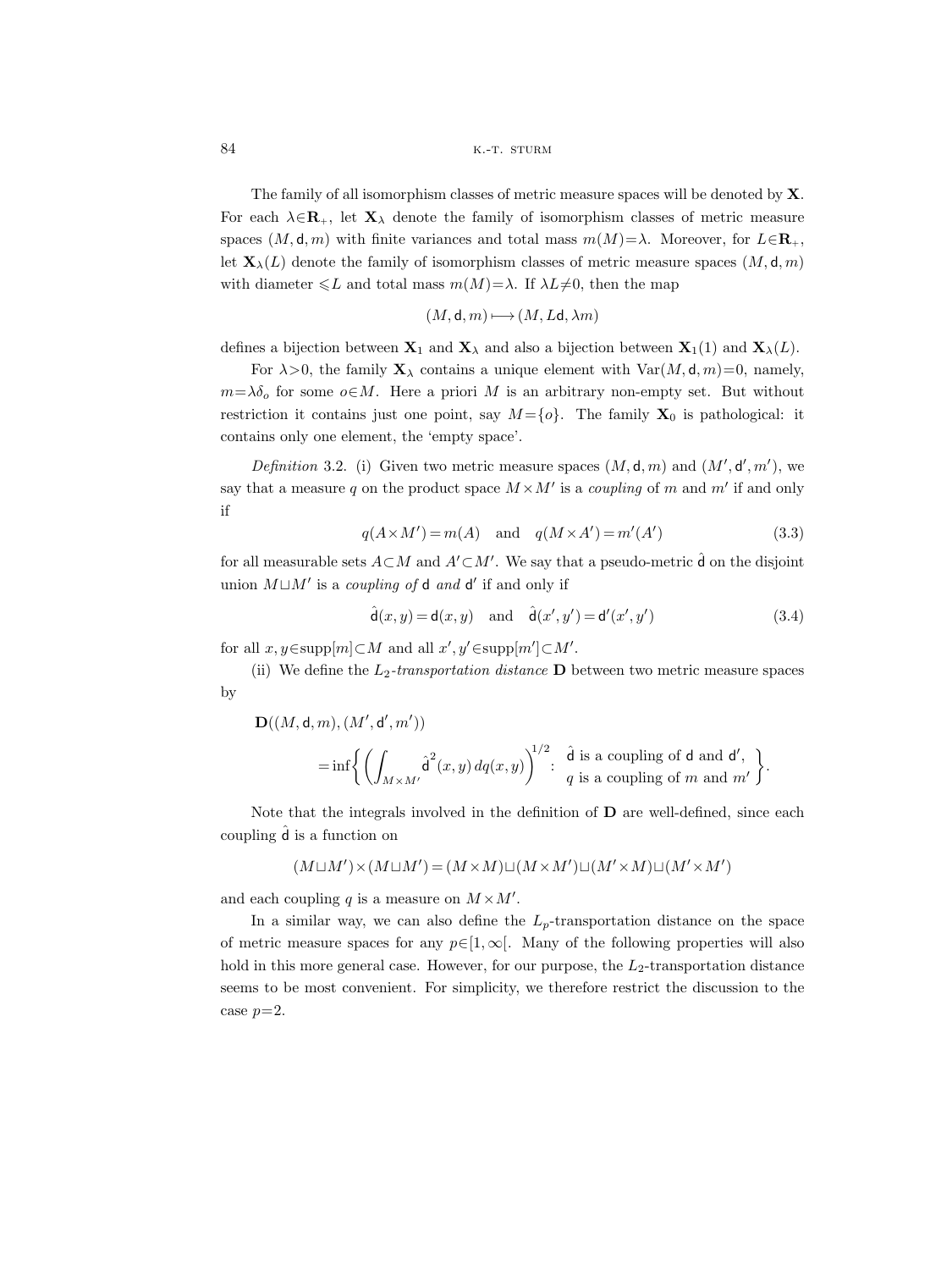Lemma 3.3. (i) *For each pair of normalized metric measure spaces* (M, d, m) *and*  $(M', d', m')$  *there exists a coupling*  $q_*$  *of*  $m$  *and*  $m'$  *and*  $a$  *coupling*  $\hat{d}_*$  *of*  $d$  *and*  $d'$  *such that*

$$
\mathbf{D}((M,\mathsf{d},m),(M',\mathsf{d}',m')) = \bigg(\int_{M \times M'} \hat{\mathsf{d}}_*^2(x,y) \, dq_*(x,y)\bigg)^{1/2}.
$$

*That is,*  $q_*$  *and*  $\hat{d}_*$  *are* optimal couplings.

(ii) *In the definition of the distance* **D** *we may restrict ourselves to take the infimum over all* complete separable metrics  $\hat{d}$  *on*  $M \sqcup M'$  *which are couplings of* **d** *and* **d'**.

*In general, however, the optimal coupling*  $\hat{d}_*$  *from part* (i) *will only be a pseudometric. For instance, if*  $(M, d, m)$  *and*  $(M', d', m')$  *are isomorphic then*  $\hat{d}_*(x, \psi(x)) = 0$ *for*  $m$ *-a.e.*  $x \in M$ *.* 

(iii) *Moreover,*

$$
\mathbf{D}((M, \mathsf{d}, m), (M', \mathsf{d}', m')) = \inf \hat{\mathsf{d}}_W(\psi_* m, \psi'_* m'),\tag{3.5}
$$

*where the infimum is taken over all metric spaces*  $(\widehat{M}, \widehat{d})$  *with isometric embeddings*  $\psi: M_0 \hookrightarrow \widehat{M}$  and  $\psi': M'_0 \hookrightarrow \widehat{M}$  of the supports  $M_0$  and  $M'_0$  of m and m', respectively. Here  $\hat{\mathsf{d}}_W$  denotes the  $L_2$ -Wasserstein distance for measures on  $\widehat{M}$  as introduced in Section 2. *In other words,*

$$
\mathbf{D}((M,\mathsf{d},m),(M',\mathsf{d}',m')) = \inf \left( \int_{M \times M'} \hat{\mathsf{d}}^2(\psi(x),\psi'(x')) \, dq(x,x') \right)^{1/2},\tag{3.6}
$$

where the infimum now is taken over all metric spaces  $(\widehat{M}, \widehat{d})$  with isometric embeddings  $\psi: M_0 \hookrightarrow \widehat{M}$  and  $\psi': M'_0 \hookrightarrow \widehat{M}$  and over all couplings q of m and m'.

*Proof.* (i) Let normalized metric measure spaces  $(M, d, m)$  and  $(M', d', m')$  be given, as well as sequences  $(\hat{\mathbf{d}}_n)_{n \in \mathbb{N}}$  and  $(q_n)_{n \in \mathbb{N}}$  of couplings with

$$
\int_{M \times M'} \hat{d}_n^2(x, x') \, dq_n(x, x') \le \mathbf{D}^2((M, \mathsf{d}, m), (M', \mathsf{d}', m')) + \frac{1}{n}.\tag{3.7}
$$

Assume for simplicity that m and m' have full support. The  $q_n$ ,  $n \in \mathbb{N}$ , are probability measures on the complete separable metric space  $\widetilde{M} := M \times M'$ . For each  $\varepsilon > 0$  there exist compact subsets  $K\subset M$  and  $K'\subset M'$  such that  $m(M\setminus K)\leqslant \varepsilon$  and  $m'(M'\setminus K')\leqslant \varepsilon$ . Put  $\widetilde{K} := K \times K'$ . Then for all  $n \in \mathbb{N}$ ,

$$
q_n(\widetilde{M}\setminus \widetilde{K})\leqslant 2\varepsilon.
$$

That is, the family  $(q_n)_{n\in\mathbf{N}}$  is tight and by Prohorov's theorem there exists a subsequence converging to some probability measure  $q_*$  on  $\widetilde{M}$ . Of course,  $q_*$  is again a coupling of m and  $m'$ .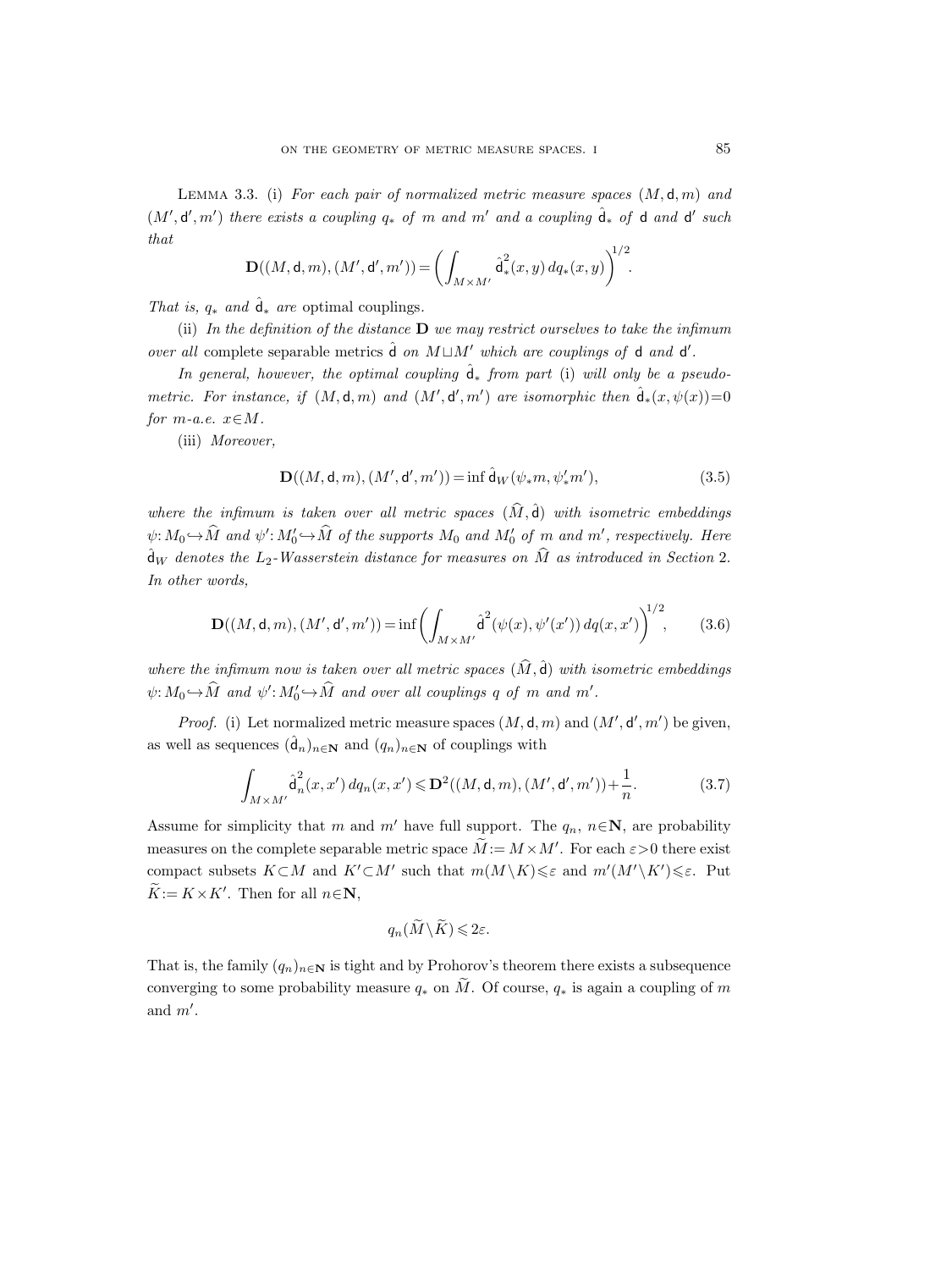86 k.-t. sturm

Now consider the family of functions  $\hat{d}_n$ ,  $n \in \mathbb{N}$ , on  $\widetilde{M}$ . By the triangle inequality

$$
\left|\hat{\mathsf{d}}_n(x,x')-\hat{\mathsf{d}}_n(y,y')\right|\leqslant \mathsf{d}(x,y)+\mathsf{d}'(x',y')=:\tilde{\mathsf{d}}\big((x,x'),(y,y')\big)
$$

for all  $x, y \in M$  and  $x', y' \in M'$ . That is, the family  $(\hat{d}_n)_{n \in \mathbb{N}}$  is uniformly equicontinuous on  $\widetilde{M}$  (equipped e.g. with the metric  $\widetilde{d}$  or with the usual product metric).

In order to apply Ascoli's theorem we have to prove that for some point  $(o, o') \in \widetilde{M}$ the sequence  $(\hat{d}_n(o, o'))_{n \in \mathbb{N}}$  is bounded. Choose a point  $(o, o')$  in the support of the measure  $q_*$ . Then for some constants  $C, \delta, \varepsilon > 0$  and all sufficiently large n,

$$
C \geqslant \int_{M \times M'} \hat{d}_n(x, x') \, dq_n(x, x')
$$
  
\n
$$
\geqslant \int_{B_{\varepsilon}(o) \times B_{\varepsilon}(o')} [\hat{d}_n(o, o') - 2\varepsilon] \, dq_n(x, x')
$$
  
\n
$$
\geqslant [\hat{d}_n(o, o') - 2\varepsilon] \cdot [q_*(B_{\varepsilon}(o) \times B_{\varepsilon}(o')) - \delta]
$$
  
\n
$$
\geqslant \frac{1}{C} [\hat{d}_n(o, o') - 2\varepsilon].
$$

Hence, the sequence  $(\hat{d}_n)_{n \in \mathbb{N}}$  has a subsequence uniformly converging to some function  $\hat{\mathsf{d}}_*$  on  $\widetilde{M}$ . Obviously,  $\hat{\mathsf{d}}_*$  is again a coupling of the metrics **d** and **d'**.

Finally, uniform convergence of (an appropriate subsequence of) the  $(\hat{d}_n)_{n\in\mathbb{N}}$ , continuity of  $\hat{\mathbf{d}}_*$  and weak convergence of (an appropriate subsequence of) the  $(q_n)_{n\in\mathbb{N}}$  allows one to pass to the limit in (3.7). That is,

$$
\int_{M\times M'}\hat{\operatorname{d}}^2_*(x,x')\,dq_*(x,x')\leqslant\operatorname{\mathbf{D}}^2((M,\operatorname{\mathbf{d}},m),(M',\operatorname{\mathbf{d}}',m')).
$$

(ii) Given any (pseudo-metric) coupling  $\hat{d}$  of d and d' and any  $\varepsilon > 0$  we obtain a complete separable metric  $\hat{d}_{\varepsilon}$  which is a coupling of **d** and **d'** as follows:

$$
\widehat{\mathsf{d}}_{\varepsilon} = \left\{ \begin{aligned} &\mathsf{d}, &&\quad \mathrm{on}\ (M \times M) \sqcup (M' \times M'), \\ &\mathsf{d} + \varepsilon, &&\quad \mathrm{on}\ (M \times M') \sqcup (M' \times M). \end{aligned} \right.
$$

(iii) The set  $\widehat{M}$  can always be chosen as the disjoint union of  $M_0$  and  $M'_0$  (the supports of m and  $m'$ , i.e.

$$
\widehat{M} = M_0 \sqcup M'_0
$$

and  $\psi$  and  $\psi'$  can be chosen as identities. Hence,

$$
\mathbf{D}((M,\mathsf{d},m),(M',\mathsf{d}',m'))\ =\ \inf_{\hat{\mathsf{d}}}\hat{\mathsf{d}}_W(m,m'),
$$

where the infimum is taken over all metrics (or, equivalently, over all pseudo-metrics) on  $M_0 \sqcup M'_0$  whose restrictions coincide with **d** on  $M_0$  and with **d'** on  $M'_0$ .  $\Box$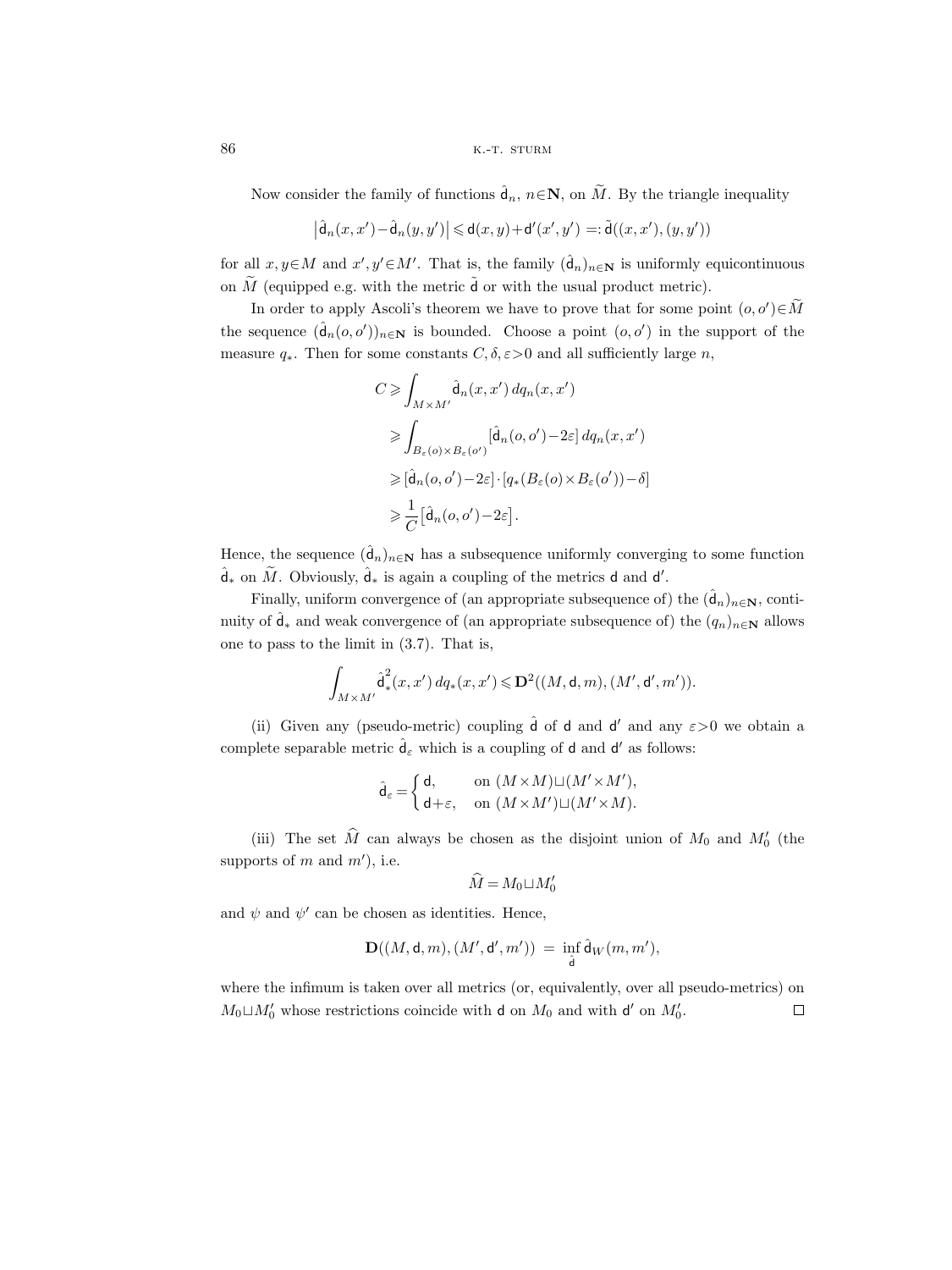Let us summarize some elementary properties of **D**.

LEMMA 3.4. (i) If  $(M, d) = (M', d')$  then  $\mathbf{D}((M, d, m), (M, d, m')) \leq d_W(m, m')$ . In *general, there will be no equality.*

- (ii) If  $m(M) \neq m'(M')$  then  $\mathbf{D}((M, d, m), (M', d', m')) = +\infty$ *.*
- (iii) *For all*  $\alpha, \beta \in \mathbf{R}_+$

$$
\mathbf{D}((M, \alpha \mathsf{d}, \beta m), (M', \alpha \mathsf{d}', \beta m')) = \alpha \sqrt{\beta} \cdot \mathbf{D}((M, \mathsf{d}, m), (M', \mathsf{d}', m')).
$$

Now let us concentrate on normalized metric measure spaces.

LEMMA 3.5. (i) *If*  $m(M)=1$  *and*  $m'=\delta_o$  *for some*  $o \in M'$  *then* 

$$
D^{2}((M, \mathsf{d}, m), (M', \mathsf{d}', m')) = \text{Var}(M, \mathsf{d}, m).
$$

(ii) *The family*  $\mathbf{X}_{1,*}$  *of isomorphism classes of*  $(M, \mathsf{d}, m)$  *with finite supports*  $M_0$ , *say*  $\{x_1, ..., x_n\}$ , and uniform distribution  $m = (1/n) \sum_{i=1}^n \delta_{x_i}$  (normalized configurations) *is dense in*  $X_1$ *.* 

(iii) *For each*  $(M, d, m) \in \mathbf{X}_1$  *with finite diameter, let*  $X_1, X_2, ...$  *be an independent sequence of random variables*  $X_i: \Omega \to M$  (*defined on some probability space*  $\Omega$  *with values in* M) *with distribution* m *and let*

$$
m_n(\omega,\cdot):=\frac{1}{n}\sum_{i=1}^n\delta_{X_i(\omega)}
$$

*be their empirical distributions. Then for m-a.e.*  $\omega \in \Omega$ ,

$$
(M,\mathsf{d},m_n(\omega,\cdot\,))\,{\to}\,(M,\mathsf{d},m)
$$

*in*  $(\mathbf{X}_1, \mathbf{D})$  *as*  $n \to \infty$ *.*<br>*(iv) If*  $m = (1/n)$ 

(iv) If 
$$
m = (1/n) \sum_{i=1}^n \delta_{x_i}
$$
 and  $m' = (1/n) \sum_{i=1}^n \delta_{x'_i}$  then

$$
\mathbf{D}((M,\mathsf{d},m),(M',\mathsf{d}',m'))\leqslant \sup_{i,j}|\mathsf{d}_{ij}-\mathsf{d}'_{ij}|,
$$

*where*  $d_{ij} := d(x_i, x_j)$  *and*  $d'_{ij} := d'(x'_i, x'_j)$ *.* 

*Proof.* (i) This is obvious.

(ii) Given  $(M, d, m) \in \mathbf{X}_1$ , we have  $m \in \mathcal{P}_2(M, d)$  by inequality (3.2). Then, by Proposition 2.10 (i), for all  $\varepsilon > 0$  there exist  $n \in \mathbb{N}$  and  $x_1, ..., x_n \in M$  such that  $d_W(m, \overline{m}) \leq \varepsilon$ , where  $\overline{m} := (1/n) \sum_{i=1}^{n} \delta_{x_i}$ . Hence,  $(M, \mathsf{d}, \overline{m}) \in \mathbf{X}_{1,*}$  and

$$
\mathbf{D}((M,\mathsf{d},m),(M,\mathsf{d},\overline{m})) \leqslant \mathsf{d}_W(m,\overline{m}) \leqslant \varepsilon.
$$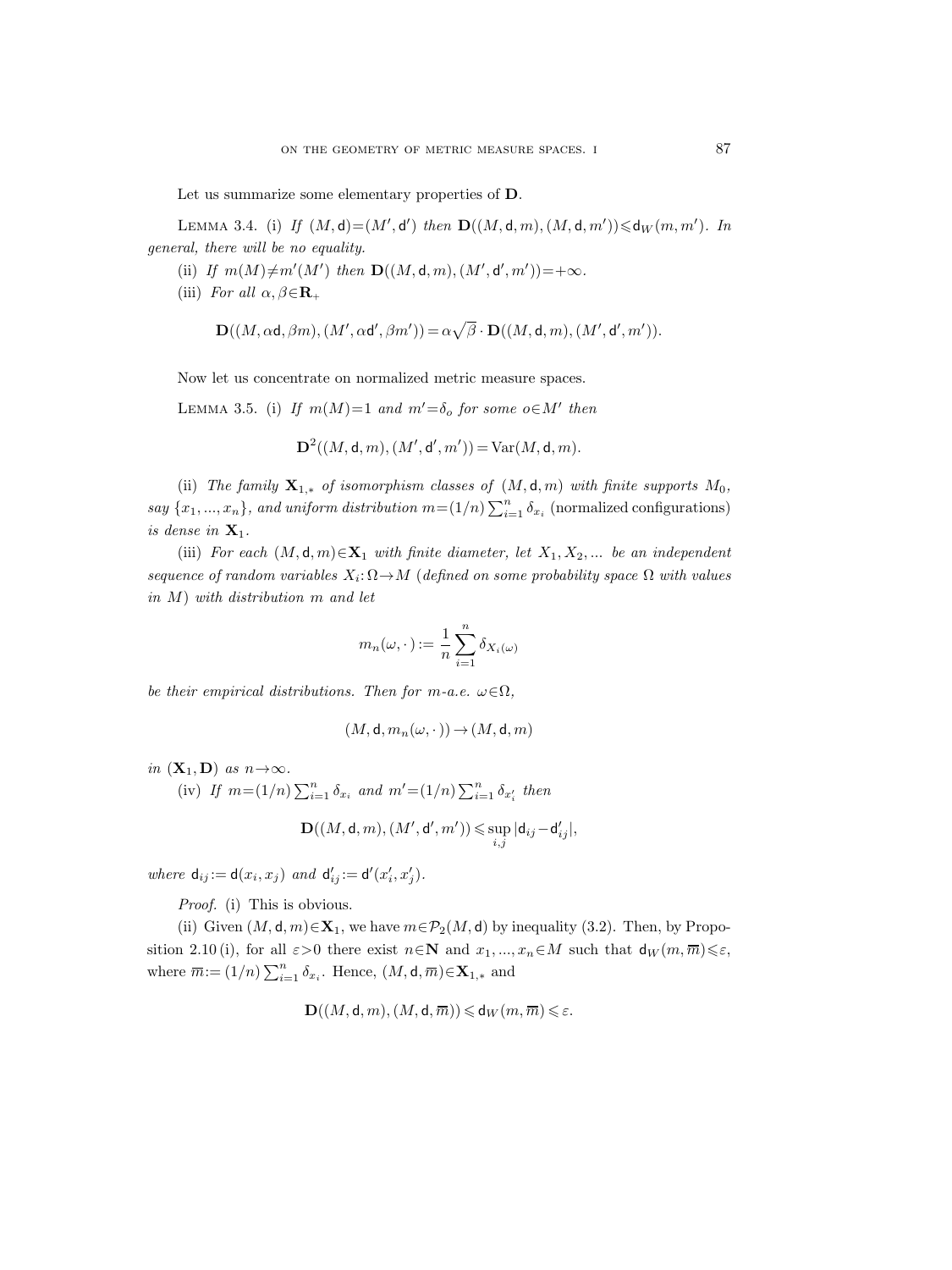(iii) This follows from the empirical law of large numbers or Varadarajan's theorem, e.g. [16, Theorem 11.4.1].

(iv) Assume (without restriction) that  $M = \{x_1, ..., x_n\}$ ,  $M' = \{x'_1, ..., x'_n\}$ , and  $|\mathsf{d}_{ij} - \mathsf{d}'_{ij}| \leq \varepsilon$  for all *i*, *j* (with  $\mathsf{d}_{ij}$  and  $\mathsf{d}'_{ij}$  as above). Define  $\hat{\mathsf{d}}$  on  $M \times M'$  by

$$
\widehat{\mathsf{d}}(x_i,x_j'):=\inf_{k\in\{1,...,n\}}[\mathsf{d}(x_i,x_k)+\mathsf{d}'(x_k',x_j')]+\varepsilon
$$

and analogously on  $M' \times M$ . As usual, put  $\hat{\mathbf{d}} := \mathbf{d}$  on  $M \times M$  and  $\hat{\mathbf{d}} := \mathbf{d}'$  on  $M' \times M'$ . Moreover, put

$$
m = \frac{1}{n} \sum_{i=1}^n \delta_{(x_i, x_i')}.
$$

Then  $\hat{\mathsf{d}}$  is a coupling of  $\mathsf{d}$  and  $\mathsf{d}'$ , and  $q$  is a coupling of m and m'. Thus

$$
\mathbf{D}^2((M,\mathsf{d},m),(M',\mathsf{d}',m')) \leqslant \int_{M \times M'} \hat{\mathsf{d}}^2(x,y) \, dq(x,y) = \varepsilon^2.
$$

THEOREM 3.6.  $(X_1, D)$  *is a complete separable length metric space.* 

*Proof.* (i) Clearly, **D** is *well-defined* and *symmetric* on  $X_1 \times X_1$  with values in  $\mathbf{R}_+$ .

(ii) Separability and completeness will follow from Lemma 3.7 below, at least under uniform bounds for the diameter. For sake of completeness, we give a direct proof.

(iii) According to Lemma 3.5 (ii), *separability* of  $X_1$  will follow from separability of  $\mathbf{X}_{1,*}$ . The latter is the disjoint union  $\bigsqcup_{n\in\mathbf{N}}\widetilde{\mathcal{K}}(n)$ , where

$$
\widetilde{\mathcal{K}}(n) := \{ (M, \mathsf{d}, m) \in \mathbf{X}_{1,*} : \text{supp}[m] \text{ has } n \text{ points} \}.
$$

But  $\widetilde{\mathcal{K}}(n)$  can be identified with the set  $\mathcal{K}(n)$  of all  $D=(D_{ij})_{i,j}\in\mathbf{R}_{+}^{n\times n}$  satisfying

$$
D_{ij}=D_{ji},\quad D_{ij}+D_{jk}\geqslant D_{ik}\quad\text{and}\quad D_{ij}=0\iff i=j
$$

for all  $i, j, k \in \{1, ..., n\}$ . Now each of the  $\mathcal{K}(n)$  is separable (as a subset of  $\mathbb{R}^{n \times n}$ ), hence,  $\mathcal{K}(n)$  is separable (Lemma 3.5 (iv)) and thus finally  $\mathbf{X}_{1,*}$  is separable.

(iv) In order to prove the *triangle inequality* consider three metric measure spaces  $(M_i, \mathsf{d}_i, m_i) \in \mathbf{X}_1$ , i=1, 2, 3. Without restriction, we may assume  $M_i = \text{supp}[m_i]$  for i= 1, 2, 3. Then for each  $\varepsilon > 0$  there exist a complete separable metric  $d_{12}$  on  $M_1 \sqcup M_2$  and a complete separable metric  $d_{23}$  on  $M_2 \sqcup M_3$  such that

$$
\mathbf{D}((M_1, \mathbf{d}_1, m_1), (M_2, \mathbf{d}_2, m_2)) \geq d_{12}^W(m_1, m_2) - \varepsilon,
$$
  

$$
\mathbf{D}((M_2, \mathbf{d}_2, m_2), (M_3, \mathbf{d}_3, m_3)) \geq d_{23}^W(m_2, m_3) - \varepsilon
$$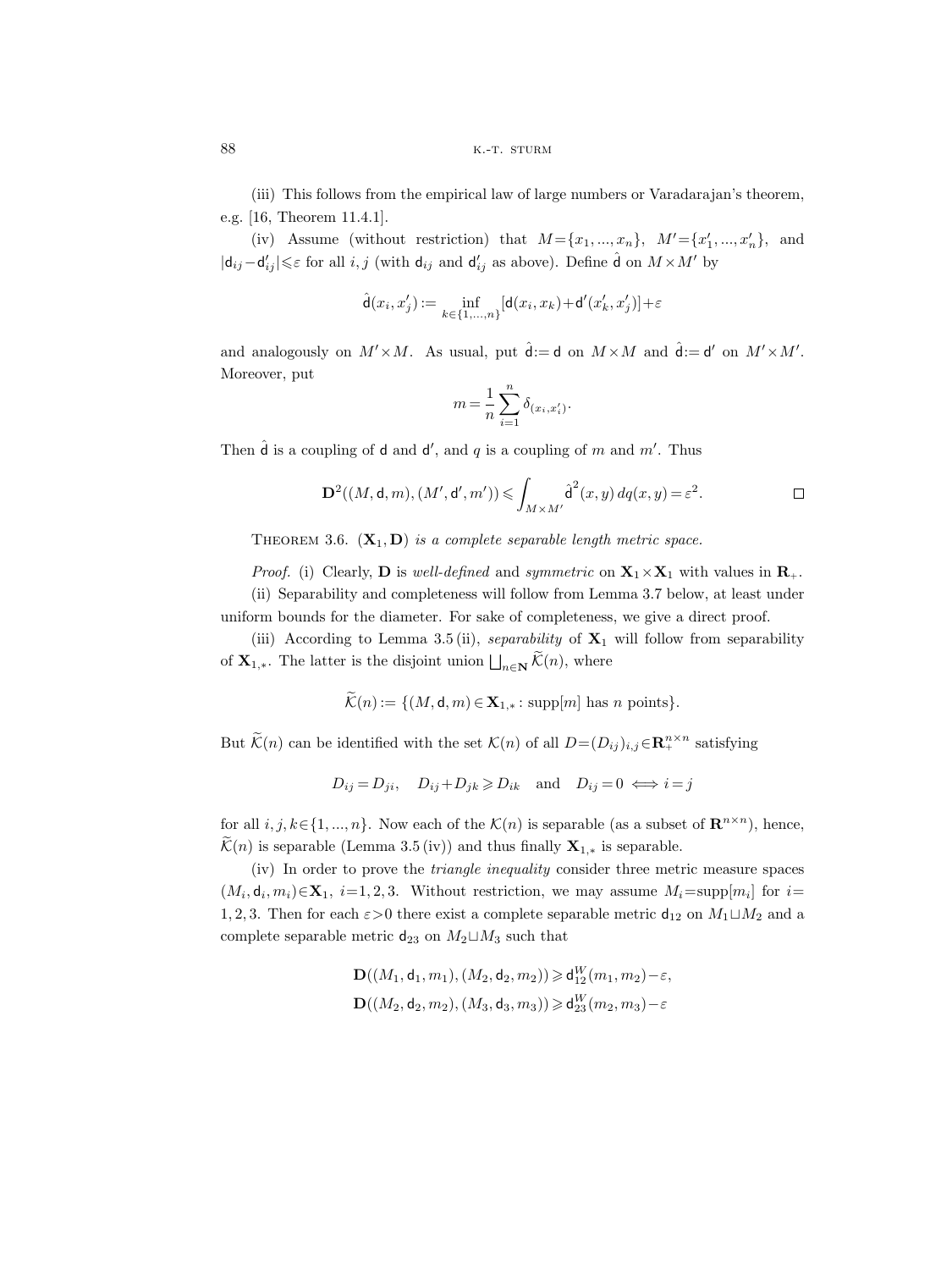and  $d_{ij}$  restricted to  $M_i$  coincides with  $d_i$ , restricted to  $M_j$  coincides with  $d_j$  for  $(i, j)$ =  $(1, 2)$  or  $(2, 3)$ . (Here, for typographical reasons, we use not a lower but an upper index to indicate the Wasserstein metric derived from a given metric.) Now define d on  $M \times M$ with  $M := M_1 \sqcup M_2 \sqcup M_3$  by

$$
\mathsf{d}(x,y) = \left\{ \begin{array}{ll} \mathsf{d}_{12}(x,y), & \text{if } x,y \in M_1 \sqcup M_2, \\ \mathsf{d}_{23}(x,y), & \text{if } x,y \in M_2 \sqcup M_3, \\ \inf_{z \in M_2} [\mathsf{d}_{12}(x,z) + \mathsf{d}_{23}(z,y)], & \text{if } x \in M_1 \text{ and } y \in M_3, \\ \inf_{z \in M_2} [\mathsf{d}_{23}(x,z) + \mathsf{d}_{12}(z,y)], & \text{if } x \in M_3 \text{ and } y \in M_1. \end{array} \right.
$$

Obviously, d is a complete separable metric on  $M$  and, restricted to  $M_i$ , it coincides with  $d_i$  (for each  $i=1, 2, 3$ ). Then by the triangle inequality for  $d^W$  (Proposition 2.10 (i))

$$
\mathbf{D}((M_1, \mathsf{d}_1, m_1), (M_3, \mathsf{d}_3, m_3)) \leq \mathsf{d}^W(m_1, m_3)
$$
  
\n
$$
\leq \mathsf{d}^W(m_1, m_2) + \mathsf{d}^W(m_2, m_3)
$$
  
\n
$$
= \mathsf{d}_{12}^W(m_1, m_2) + \mathsf{d}_{23}^W(m_2, m_3)
$$
  
\n
$$
\leq \mathbf{D}((M_1, \mathsf{d}_1, m_1), (M_2, \mathsf{d}_2, m_2))
$$
  
\n
$$
+ \mathbf{D}((M_2, \mathsf{d}_2, m_2), (M_3, \mathsf{d}_3, m_3)) + 2\varepsilon.
$$

This proves the claim.

(v) In order to prove *completeness* let  $((M_n, \mathsf{d}_n, m_n))_{n \in \mathbb{N}}$  be a Cauchy sequence in  $(X_1, D)$ . Let us choose a subsequence such that

$$
\mathbf{D}((M_{n_k},\mathsf{d}_{n_k},m_{n_k}),(M_{n_{k+1}},\mathsf{d}_{n_{k+1}},m_{n_{k+1}}))\!\leqslant\! 2^{-k-1}
$$

for all  $k \in \mathbb{N}$ . Then there exist a coupling  $\hat{\mathsf{d}}_{k+1}$  of  $\mathsf{d}_{n_k}$  and  $\mathsf{d}_{n_{k+1}}$ , and a coupling  $\hat{q}_{k+1}$  of  $m_{n_k}$  and  $m_{n_{k+1}}$  such that

$$
\left(\int \hat{\mathsf{d}}_{k+1}^2(x,y) \, d\hat{q}_{k+1}(x,y)\right)^{1/2} \leq 2^{-k}.
$$

Without restriction  $\hat{d}_{k+1}$  is a complete separable metric. Let us define recursively a sequence of complete separable metric spaces  $(M'_k, \mathsf{d}_k')$  as follows:  $(M'_1, \mathsf{d}_1') := (M_{n_1}, \mathsf{d}_{n_1})$ and  $M'_{k+1} = M'_{k} \sqcup M_{n_{k+1}}/\sim$  with  $x \sim y$  if and only if  $d'_{k+1}(x, y) = 0$ , where

$$
\mathsf{d}_{k+1}'(x,y) = \left\{ \begin{array}{ll} \mathsf{d}_k'(x,y), & \text{if } x,y \in M'_k, \\ \hat{\mathsf{d}}_{k+1}(x,y), & \text{if } x,y \in M_{n_k} \sqcup M_{n_{k+1}}, \\ \inf_{z \in M_{n_k}}[\mathsf{d}_k'(x,z) + \hat{\mathsf{d}}_{k+1}(z,y)], & \text{if } x \in M'_k \text{ and } y \in M_{n_k} \sqcup M_{n_{k+1}}. \end{array} \right.
$$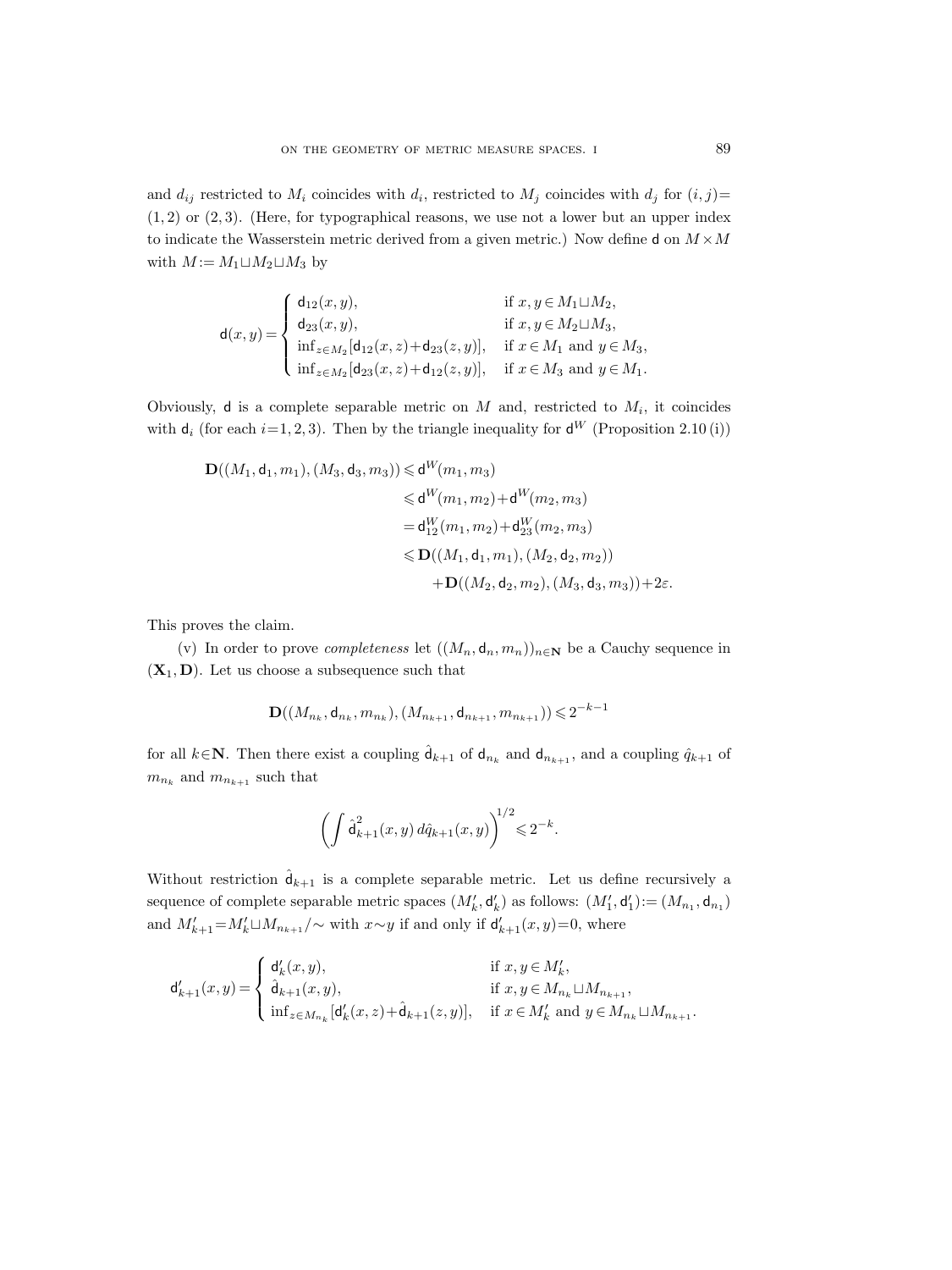This way,  $((M'_k, \mathsf{d}'_k))_{k \in \mathbb{N}}$  is a sequence of complete separable metric spaces with  $M_{n_k} \subset M'_k$ and  $M'_k \subset M'_{k+l}$  for all k and l. Hence,  $M' = \bigcup_{k=1}^{\infty} M'_k$  is naturally equipped with a metric  $d' = \lim_{k \to \infty} d'_k$ .

Let  $(M, d)$  be the completion of  $(M', d')$ . Then  $(M_{n_k}, d_{n_k})$  is isometrically embedded in  $(M, d)$  for each  $k \in \mathbb{N}$  and the measure  $m_{n_k}$  on  $M_{n_k}$  defines a push-forward measure  $\overline{m}_{n_k}$  on M. By construction

$$
d_W(\overline{m}_{n_k}, \overline{m}_{n_{k+1}}) \leqslant \left(\int \hat{d}_{k+1}^2(x, y) \, d\hat{q}_{k+1}(x, y)\right)^{1/2} \leqslant 2^{-k}
$$

for all  $k \in \mathbb{N}$ . Hence,  $(\overline{m}_{n_k})_{k \in \mathbb{N}}$  is a Cauchy sequence in  $(\mathcal{P}_2(M), \mathsf{d}_W)$ . According to Proposition 2.10, the latter is complete. That is, there exists a probability measure  $m$ on  $(M, d)$  such that

$$
\mathbf{D}((M_{n_k},\mathsf{d}_{n_k},m_{n_k}),(M,\mathsf{d},m))\!\leqslant\!\mathsf{d}_W(\overline{m}_{n_k},m)\!\to\!0
$$

as  $k \rightarrow \infty$ . This in turn implies that

$$
\mathbf{D}((M_n,\mathsf{d}_n,m_n),(M,\mathsf{d},m))\to 0
$$

as  $n \rightarrow \infty$  which proves the claim.

(vi) In order to see that  $(\mathbf{X}_1, \mathbf{D})$  is a *length space* it suffices to prove that each pair of normalized configurations is connected by a geodesic. Now, let

$$
(M_0,\mathsf{d}_0,m_0), (M_1,\mathsf{d}_1,m_1)\,{\in}\,\mathbf{X}_{1,*}
$$

be given. Without restriction  $M_0 = \{(0, 1), ..., (0, n)\}\$ and  $M_1 = \{(1, 1), ..., (1, n)\}\$ for some  $n \in \mathbb{N}$  and  $m_0, m_1$  being uniform distributions. For each  $t \in [0, 1]$  we define a metric measure space  $(M_t, d_t, m_t)$  by  $M_t := \{(t, 1), ..., (t, n)\}, m_t := (1/n) \sum_{i=1}^n \delta_{(t,i)}$  and

$$
\mathsf{d}_t((t,i),(t,j)) = (1-t) \, \mathsf{d}_0((0,i),(0,j)) + t \, \mathsf{d}_1((1,i),(1,j)).
$$

Let  $q_*$  and  $\hat{\mathbf{d}}_*$  be a pair of optimal couplings. Again without restriction we may assume that  $q=(1/n)\sum_{i=1}^n \delta_{((0,i),(1,i))}$ . Then

$$
\mathbf{D}((M_0, \mathsf{d}_0, m_0), (M_1, \mathsf{d}_1, m_1)) = \left(\frac{1}{n} \sum_{i=1}^n \varrho_i^2\right)^{1/2}
$$

with  $\varrho_i := \hat{\mathsf{d}}_*((0, i), (1, i))$ . By the triangle inequality for  $\hat{\mathsf{d}}_*$ ,

$$
|\mathsf{d}_0((0,i),(0,j)) - \mathsf{d}_1((1,i),(1,j))| \leq \varrho_i + \varrho_j
$$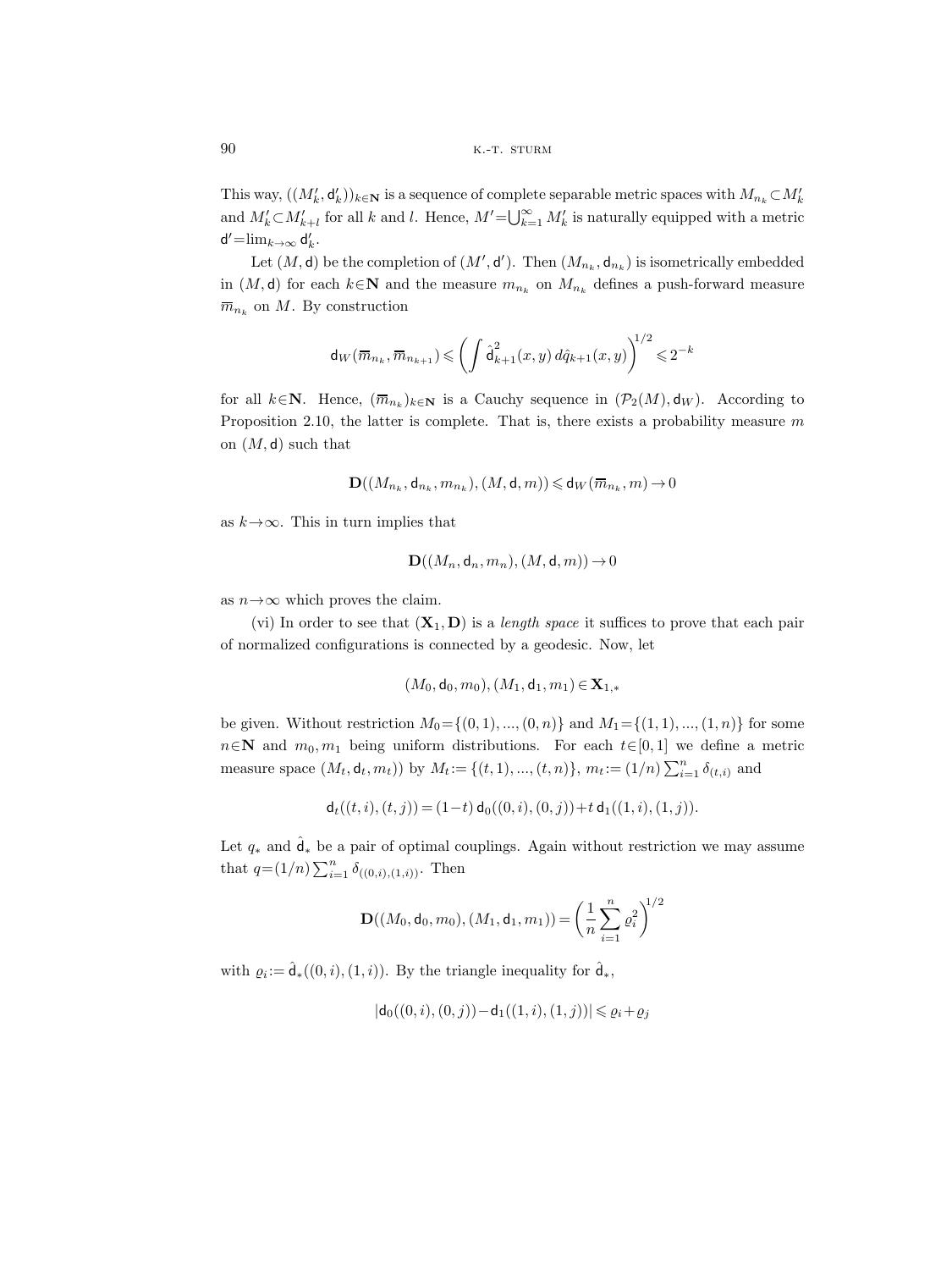for all *i* and *j*. For all  $s, t \in [0, 1]$  we define a coupling  $\hat{d}_{s,t}$  of  $d_s$  and  $d_t$  by

$$
\hat{\mathsf{d}}_{s,t}((s,i),(t,j))\!=\!\inf_{k}[\mathsf{d}_{s}((s,i),(s,k))\!+\!|s\!-\!t|\varrho_{k}\!+\!\mathsf{d}_{t}((t,k),(t,j))].
$$

In particular  $\hat{\mathsf{d}}_{s,t}((s,i)(t,i))=|s-t|\varrho_i$  for all i and thus

$$
\mathbf{D}((M_s,d_s,m_s),(M_t,\mathsf{d}_t,m_t))\leqslant |s-t|\mathbf{D}((M_0,\mathsf{d}_0,m_0),(M_1,\mathsf{d}_1,m_1)).
$$

(vii) *Non-degeneracy* of **D** will follow from the corresponding property of Gromov's metric  $\Box_1$  together with the following Lemma 3.7.  $\Box$ 

LEMMA 3.7. For metric measure spaces with diameter  $\leq L$ , the metric **D** is equiva*lent to Gromov's metric*  $\Box_1$  [22, 3 $\frac{1}{2}$ .12]:

$$
\left(\frac{1}{2}\,\underline{\Box}_1\right)^{3/2} \leqslant \mathbf{D} \leqslant \left(L + \frac{1}{4}\right) \cdot \underline{\Box}_1^{1/2}.
$$

*The lower bound also holds if*  $L=\infty$ *.* 

*Proof.* In order to prove the lower estimate, let normalized metric measure spaces  $(M, \mathsf{d}, m)$  and  $(M', \mathsf{d}', m')$  be given with  $\mathbf{D}((M, \mathsf{d}, m), (M', \mathsf{d}', m')) < \varepsilon^{3/2}$  for some  $\varepsilon > 0$ . Then for some metric  $\hat{\mathbf{d}}$  on  $M \sqcup M'$  extending **d** and **d'** and for some coupling q of m and  $m'$ . ,  $\overline{\phantom{a}}$ 

$$
\int \hat{\mathsf{d}}^2(x, x') \, dq(x, x') < \varepsilon^3.
$$

Hence,  $q(\{(x, x')\in M\times M': \hat{d}(x, x')\geqslant \varepsilon\})<\varepsilon$ . Therefore there exists a measurable map  $\Phi: [0,1] \to M \times M'$  such that  $\Phi_*\lambda = q$ , where  $\lambda$  denotes the Lebesgue measure on [0,1] (*parametrization of* q) and there exists a measurable set  $X_{\varepsilon} \subset [0,1]$  with  $\lambda(X_{\varepsilon}) < \varepsilon$  such that for all  $t \in [0, 1[\setminus X_{\varepsilon},$ 

$$
\hat{\mathsf{d}}(\Phi(t)) < \varepsilon. \tag{3.8}
$$

If we write  $\Phi(t) = (\varphi(t), \varphi'(t))$  with  $\varphi: [0, 1] \to M$  and  $\varphi': [0, 1] \to M'$  then  $\varphi_* \lambda = m$  and  $\varphi'_* \lambda = m'$ . Moreover, for all  $s, t \in [0, 1] \setminus X_{\varepsilon}$ ,

$$
|\mathsf{d}(\varphi(s),\varphi(t))-\mathsf{d}'(\varphi'(s),\varphi'(t))| \leq \hat{\mathsf{d}}(\varphi(s),\varphi'(s)) + \hat{\mathsf{d}}(\varphi(t),\varphi'(t)) = \hat{\mathsf{d}}(\Phi(s)) + \hat{\mathsf{d}}(\Phi(t)) < 2\varepsilon,
$$

according to (3.8). This yields

$$
\underline{\Box}_1((M,\mathsf{d},m),(M',\mathsf{d}',m'))\!<\!2\varepsilon
$$

which proves the lower estimate.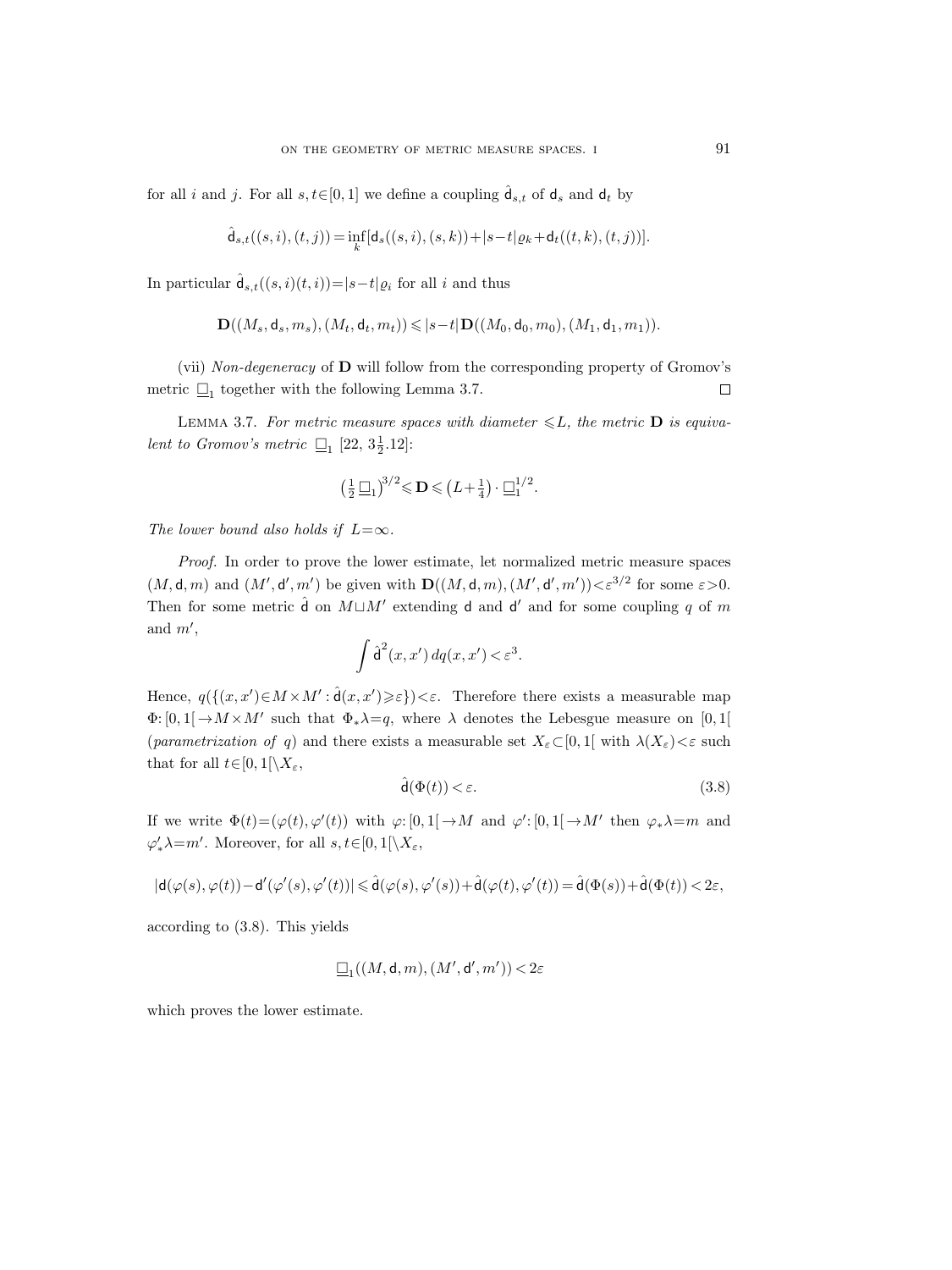For the upper estimate assume that  $\square_1((M, \mathsf{d}, m), (M', \mathsf{d}', m')) < \varepsilon$ . Then there exists a measurable map  $\Phi = (\varphi, \varphi') : [0, 1] \to M \times M'$  with  $\varphi_* \lambda = m$  and  $\varphi'_* \lambda = m'$  and there exists a measurable set  $X_\varepsilon {\subset} [0,1[$  with  $\lambda(X_\varepsilon) {<} \varepsilon$  such that

$$
|\mathsf{d}(\varphi(s),\varphi(t)) - \mathsf{d}'(\varphi'(s),\varphi'(t))| < \varepsilon
$$

for all  $s, t \in [0, 1] \setminus X_{\varepsilon}$ . Using the map  $\Phi = (\varphi, \varphi')$  and the set  $X_{\varepsilon}$  we define a coupling  $\hat{\mathsf{d}}$  of d and d' by

$$
\hat{\mathsf{d}}(x,y')\!=\!\inf_{s\in[0,1[\backslash X_{\varepsilon}}[\mathsf{d}(x,\varphi(s))+\varepsilon/2\!+\!\mathsf{d}(\varphi'(s),y')]
$$

for  $x \in M$  and  $y' \in M'$ . Without restriction, we may assume that  $\hat{d} \leq L$  (otherwise replace  $\hat{\mathsf{d}}$  by  $\hat{\mathsf{d}} \wedge L$ ). Moreover, we define a coupling q of m and m' by

$$
q=(\varphi,\varphi')_*\lambda.
$$

Then

$$
\mathbf{D}^{2}((M, \mathsf{d}, m), (M', \mathsf{d}', m')) \leqslant \int_{M \times M'} \hat{\mathsf{d}}^{2}(x, x') dq(x, x')
$$
  
= 
$$
\int_{0}^{1} \hat{\mathsf{d}}^{2}(\varphi(t), \varphi'(t)) dt \leqslant \left(\frac{\varepsilon}{2}\right)^{2} (1 - \varepsilon) + L^{2} \varepsilon \leqslant \left(L + \frac{1}{4}\right)^{2} \varepsilon.
$$

This proves the upper bound.

## **3.2. Examples for D-convergence**

Let us demonstrate the notion of **D**-convergence with various examples.

*Example* 3.8. (Products) Let  $(M_n, d_n, m_n) \in \mathbf{X}_1$  for  $n \in \mathbb{N}$ . Then

$$
\left(\bigotimes_{n=1}^{l} (M_n, \mathsf{d}_n, m_n)\right)_{l \in \mathbb{N}}
$$

is a **D**-Cauchy sequence in  $X_1$  if (and only if)

$$
\sum_{n=1}^{\infty} \text{Var}(M_n, \mathsf{d}_n, m_n) < \infty.
$$

In this case, as  $l \rightarrow \infty$ ,

$$
\bigotimes_{n=1}^{l} (M_n, \mathsf{d}_n, m_n) \xrightarrow{\mathbf{D}} \bigotimes_{n=1}^{\infty} (M_n, \mathsf{d}_n, m_n).
$$

 $\Box$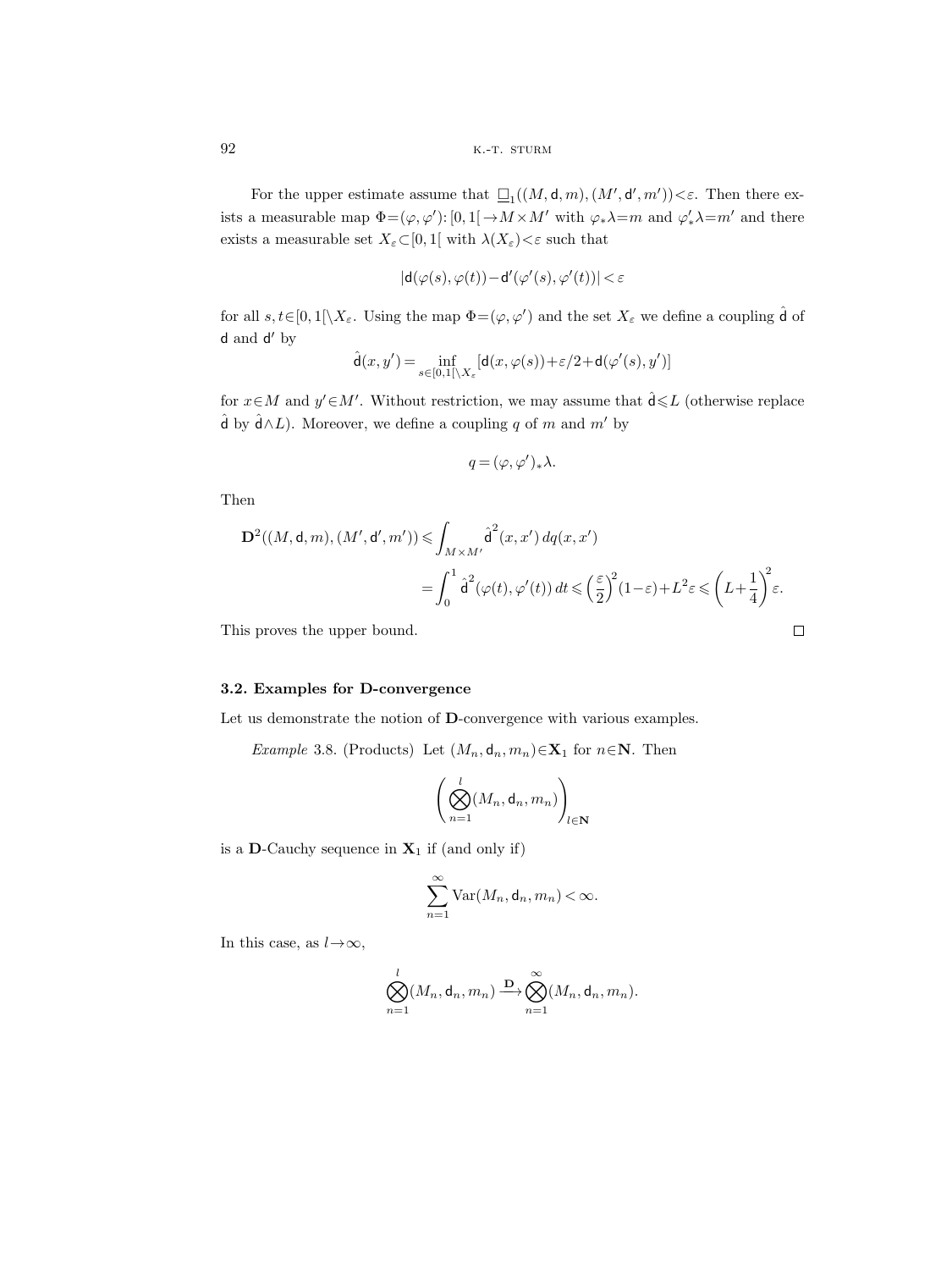*Proof.* Obviously, for all k and l

$$
\mathbf{D}^{2}\left(\bigotimes_{n=1}^{l}(M_{n}, \mathsf{d}_{n}, m_{n}), \bigotimes_{n=1}^{l+k}(M_{n}, \mathsf{d}_{n}, m_{n})\right) \leq \mathbf{D}^{2}\left((\{o\}, 0, \delta_{o}), \bigotimes_{n=l+1}^{l+k}(M_{n}, \mathsf{d}_{n}, m_{n})\right)
$$

$$
\leq \sum_{n=l+1}^{l+k} \mathbf{D}^{2}((\{o\}, 0, \delta_{o}), (M_{n}, \mathsf{d}_{n}, m_{n}))
$$

$$
= \sum_{n=l+1}^{l+k} \text{Var}(M_{n}, \mathsf{d}_{n}, m_{n}).
$$

This proves the claim.

*Example* 3.9. (Dimension increasing to infinity) Let  $M_n = \mathbb{R}^n$  with Euclidean distance,

$$
dm_n(x) = \frac{1}{(2\pi)^{n/2} \prod_{k=1}^n \sigma_k} \exp\left(-\frac{1}{2} \sum_{k=1}^n \left(\frac{x_k}{\sigma_k}\right)^2\right) dx.
$$

Then

$$
(M_n, \mathsf{d}_n, m_n) \xrightarrow{\mathbf{D}} (M_\infty, \mathsf{d}_\infty, m_\infty)
$$

if and only if  $\sum_{k=1}^{\infty} \sigma_k^2 < \infty$ .

*Example* 3.10. (Increasing finite dimension) (i) Let  $M_n = ((1/n)\mathbf{Z} \cap [0, 1])^k$  be the rescaled k-dimensional lattice, d be the Euclidean distance in  $\mathbb{R}^k$  and  $m_n$  be the renormalized counting measure on  $M_n$ . Then, as  $n \rightarrow \infty$ ,

$$
(M_n, \mathsf{d}, m_n) \xrightarrow{\mathbf{D}} ([0,1]^k, \mathsf{d}, m),
$$

with m being the k-dimensional Lebesgue measure in  $[0, 1]^k$  (see Figure 1).

(ii) Similarly, if  $\widetilde{M}_n$  denotes the graph obtained from  $M_n$  with edges between next neighbors and  $\widetilde{m}_n$  being the 1-dimensional Lebesgue measure on the edges, then

$$
(\widetilde{M}_n, \mathsf{d}, \widetilde{m}_n) \xrightarrow{\mathbf{D}} ([0,1]^k, \mathsf{d}, m)
$$

as  $n \rightarrow \infty$  (see Figure 2).

*Example* 3.11. (Increasing to fractal dimension) Let  $(M_n)_{n\in\mathbb{N}}$  be the usual approximation of the Sierpiński gasket  $M \subset \mathbb{R}^2$  by graphs  $M_n$  with 3<sup>n</sup> edges of sidelength  $2^{1-n}$ ,  $n \in \mathbb{N}$ . To be more specific,  $M_1$  is the equilateral triangle with sidelength 1 and for each  $n \in \mathbb{N}$ , the graph  $M_n$  is obtained from  $M_{n-1}$  by gluing together 3 copies and rescaling the whole by the factor  $\frac{1}{2}$ . Let  $d_n$  be the distance from the ambient 2-dimensional Euclidean

 $\Box$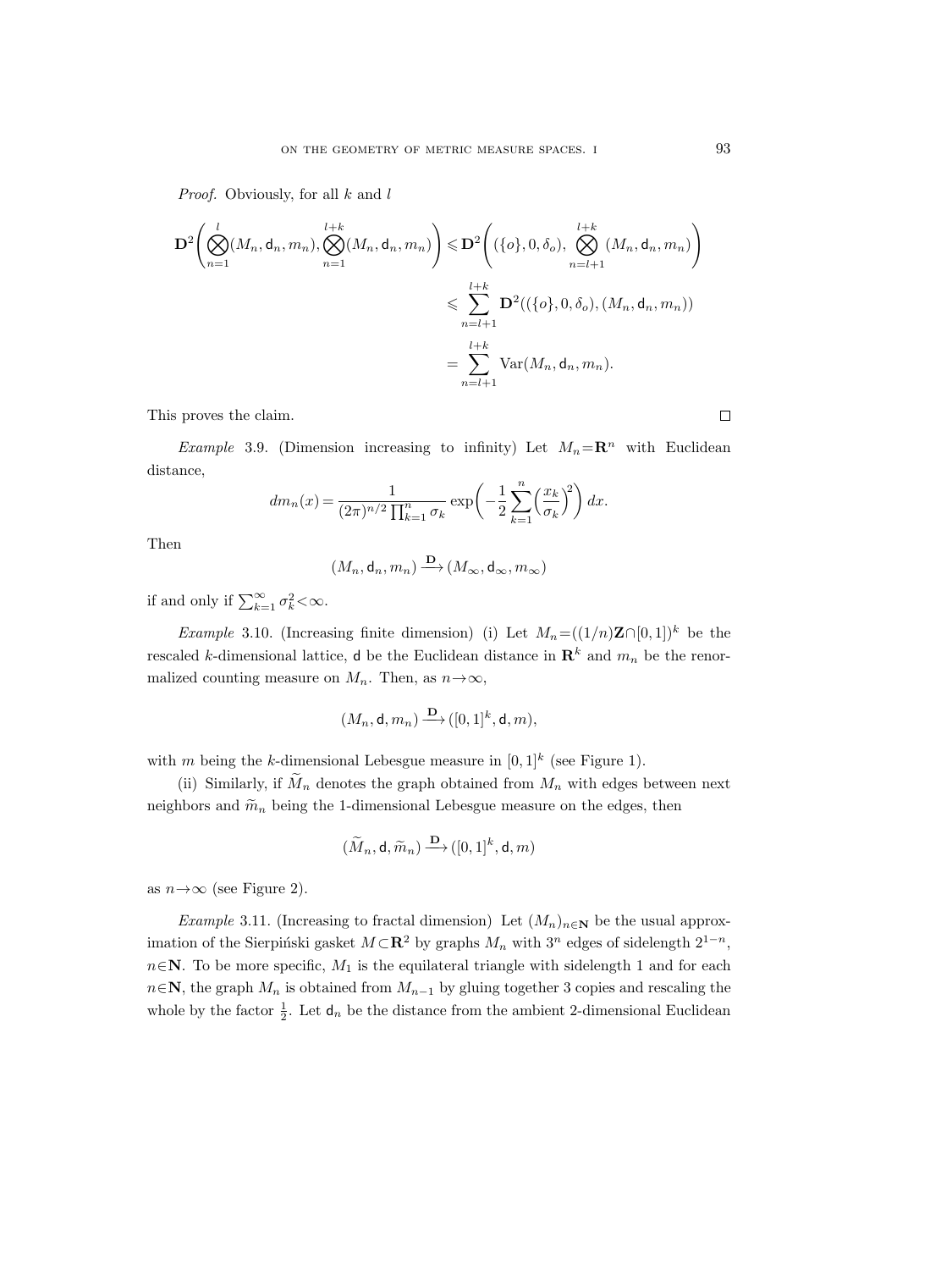







space (or *alternatively* the induced length distance on  $M_n$ ) and let  $m_n$  be normalized 1-dimensional Lebesgue measure on  $M_n$ . Then

 $(M_n, \mathsf{d}_n, m_n) \xrightarrow{\mathbf{D}} (M, \mathsf{d}, m),$ 

where M is the *Sierpitiski gasket*, d is the 2-dimensional Euclidean distance restricted to  $M$  (or the induced length distance on  $M$ , respectively) and  $m$  is the normalized log 3/log 2-dimensional Hausdorff measure on M (see Figure 3).

Similarly, we can approximate the 2-dimensional *Sierpinski carpet* M (equipped with Euclidean distance  $\tilde{\mathbf{d}}$  or alternatively with the induced length distance—and with normalized log 8/log 3-Hausdorff measure  $\tilde{m}$ ) by graphs  $\tilde{M}_n$  with sidelength 3<sup>-n</sup>. Here  $M_1$  is the square with sidelength 1 and  $M_n$  is obtained by gluing together 8 copies of  $\widetilde{M}_{n-1}$  and rescaling the whole by the factor  $\frac{1}{3}$ . Then

$$
(\widetilde{M}_n, \widetilde{\mathsf{d}}_n, \widetilde{m}_n) \stackrel{\mathbf{D}}{\longrightarrow} (\widetilde{M}, \widetilde{\mathsf{d}}, \widetilde{m})
$$

as  $n \rightarrow \infty$  (Figure 4). See for instance [32].

*Example* 3.12. (Decreasing dimension, collapse) (i) For each metric measure space  $(M, \mathsf{d}, m)$  and each sequence  $(M_n, \mathsf{d}_n, m_n)$ ,  $n \in \mathbb{N}$ , with  $\lim_{n \to \infty} \text{Var}(M_n, \mathsf{d}_n, m_n) = 0$ , one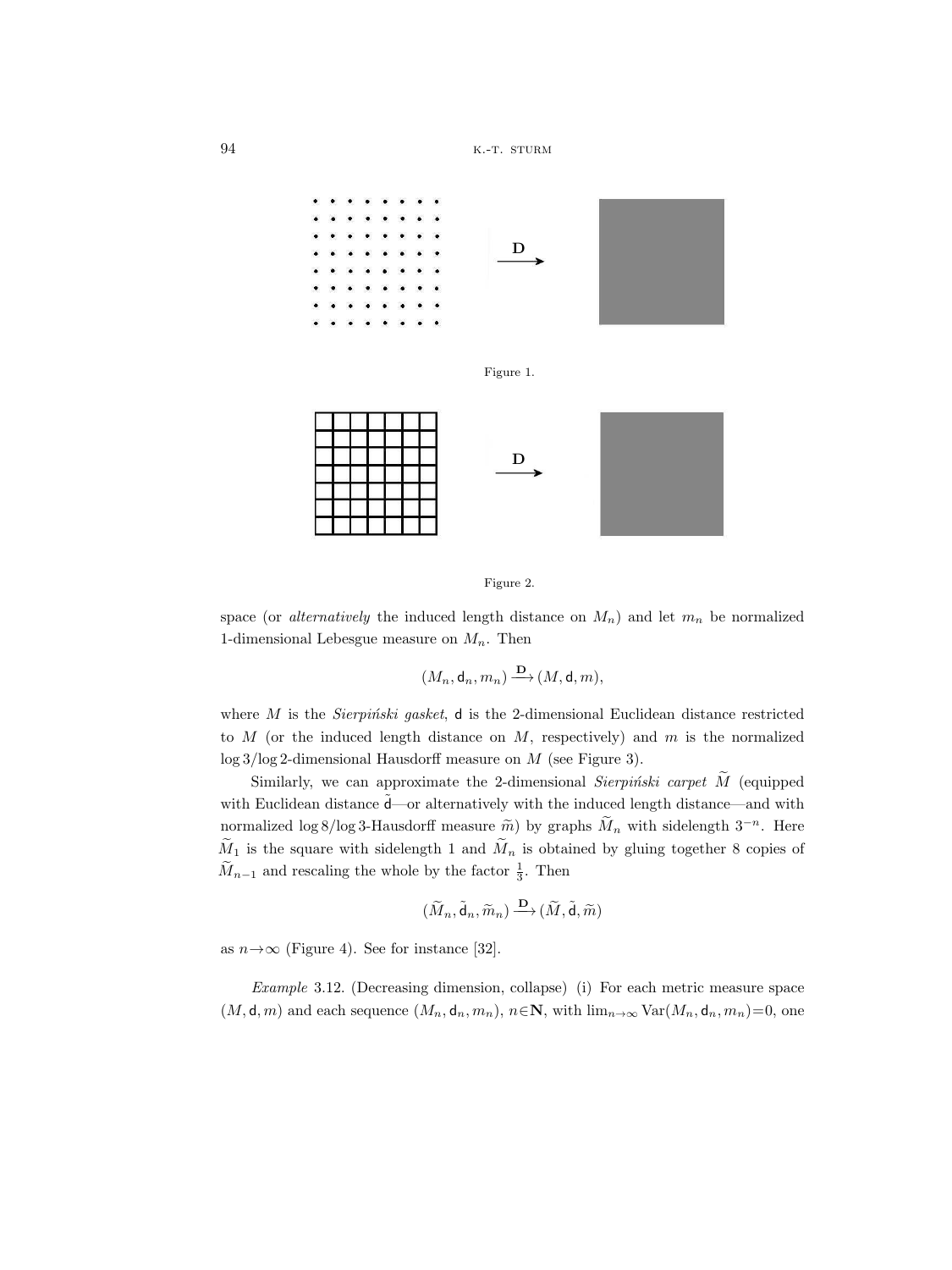



Figure 4.

has

$$
(M\!\times\! M_n,\mathsf d\! \otimes \mathsf d_n, m\! \otimes \! m_n) \stackrel{\mathbf D}{\longrightarrow} (M,\mathsf d,m)
$$

as  $n \rightarrow \infty$ .

(ii) Let M be a finite graph, embedded in  $\mathbb{R}^3$ , let d be the graph distance and m be the 1-dimensional Lebesgue measure on  $M$  normalized to 1. Let

$$
M_n := \{ x \in \mathbf{R}^3 : \mathbf{d}_{\mathrm{Euclid}}(x, M) \leq 1/n \}
$$

and

$$
\widetilde{M}_n := \{ x \in \mathbf{R}^3 : \mathbf{d}_{\mathrm{Euclid}}(x, M) = 1/n \}
$$

be the full (and surface, respectively) tubular neighborhood of M, let  $d_n$  (and  $\tilde{d}_n$ ) be the geodesic distance on  $M_n$  (or  $\widetilde{M}_n$ , respectively) induced by the Euclidean distance  $d_{Euclid}$  on the ambient space  $\mathbb{R}^3$ , and let  $m_n$  (and  $\widetilde{m}_n$ ) be the 3- (or 2-, respectively) dimensional Lebesgue measure on  $M$  (or  $\widetilde{M}$ , respectively), normalized to 1. Then

$$
(M_n, \mathsf{d}_n, m_n) \xrightarrow{\mathbf{D}} (M, \mathsf{d}, m)
$$

and

$$
(\widetilde{M}_n, \widetilde{\mathsf{d}}_n, \widetilde{m}_n) \xrightarrow{\mathbf{D}} (M, \mathsf{d}, m)
$$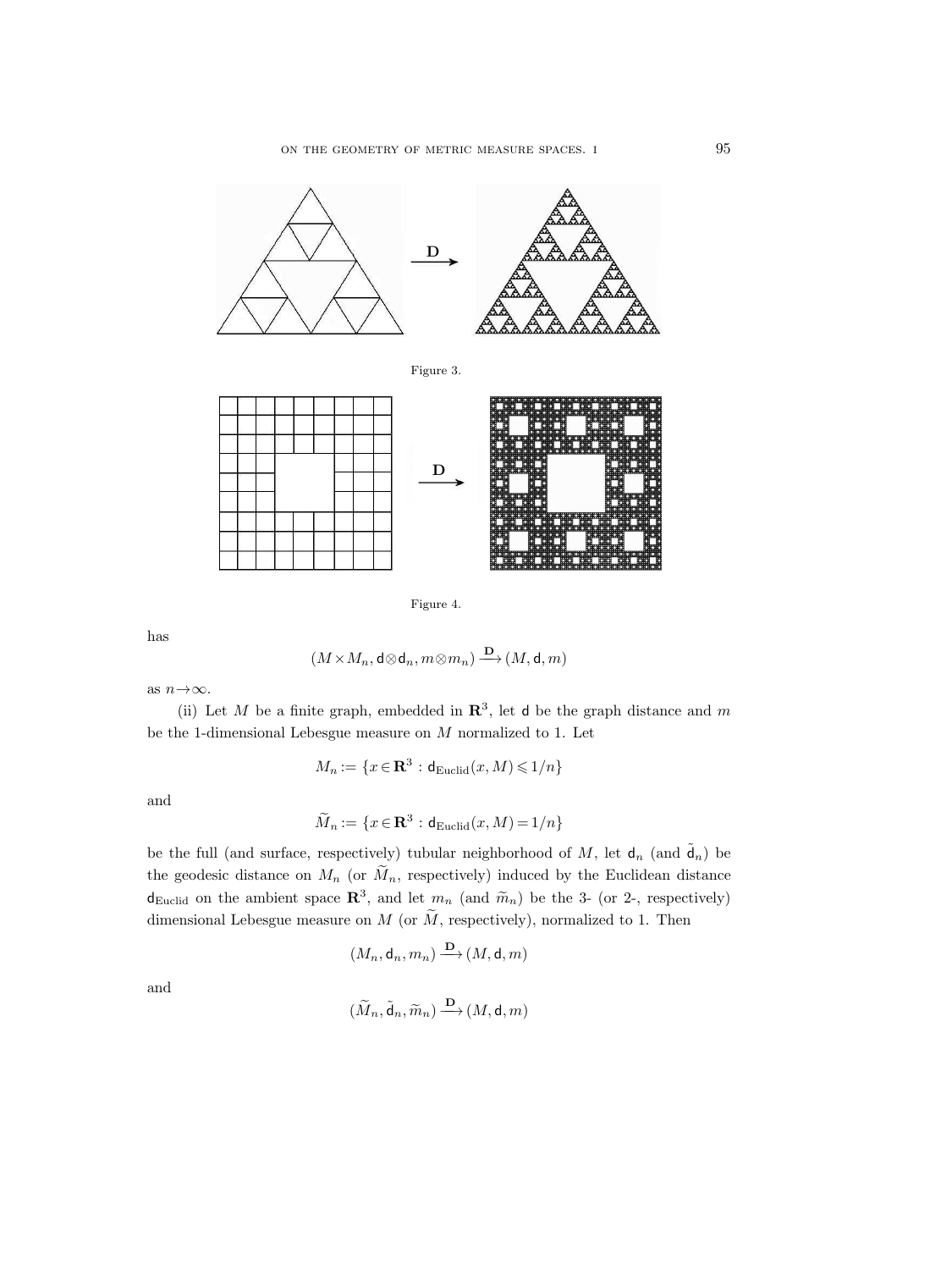

Figure 5.

as  $n \rightarrow \infty$  (see Figure 5).

Being a length space is not preserved under isomorphisms of metric measure spaces. But the support  $\text{supp}[m]$  being a length space is preserved under isomorphisms. However, also this property is not preserved under **D**-convergence.

*Example* 3.13. Let  $M = \mathbf{R}$  with Euclidean distance d,  $dm_n(x) = \varphi_n(x) dx$  with

$$
\varphi_n(x) = \begin{cases} 1/2n, & \text{if } x \in ]-1,1[, \\ 1/2, & \text{if } x \in [-2+1/n,-1] \cup [1,2-1/n], \\ 0, & \text{otherwise}, \end{cases}
$$

and

$$
dm(x) = \frac{1}{2} (1_{[-2,-1]}(x) + 1_{[1,2]}(x)) dx.
$$

Then  $(M, \mathsf{d}, m_n) \xrightarrow{\mathbf{D}} (M, \mathsf{d}, m)$  as  $n \to \infty$  as well as  $(\text{supp}[m_n], \mathsf{d}, m_n) \xrightarrow{\mathbf{D}} (\text{supp}[m], \mathsf{d}, m)$ . However,  $(\text{supp}[m_n], \mathbf{d})$  does not converge with respect to  $D^{GH}$  towards  $(\text{supp}[m], \mathbf{d})$  as  $n \rightarrow \infty$ . It converges towards ([−2, 2], d). On the other hand, Example 3.10 (i) demonstrates the opposite phenomenon: non-length spaces converging to a length space.

# **3.3. Doubling property under D-convergence**

*Definition* 3.14. Let  $C \in \mathbb{R}_+$ . We say that a metric measure space  $(M, \mathsf{d}, m)$  has the *restricted doubling property* with *doubling constant* <sup>C</sup> if and only if for all <sup>x</sup>∈supp[m] and all  $r \in \mathbb{R}_+$ ,

$$
m(B_{2r}(x)) \leq Cm(B_r(x)).
$$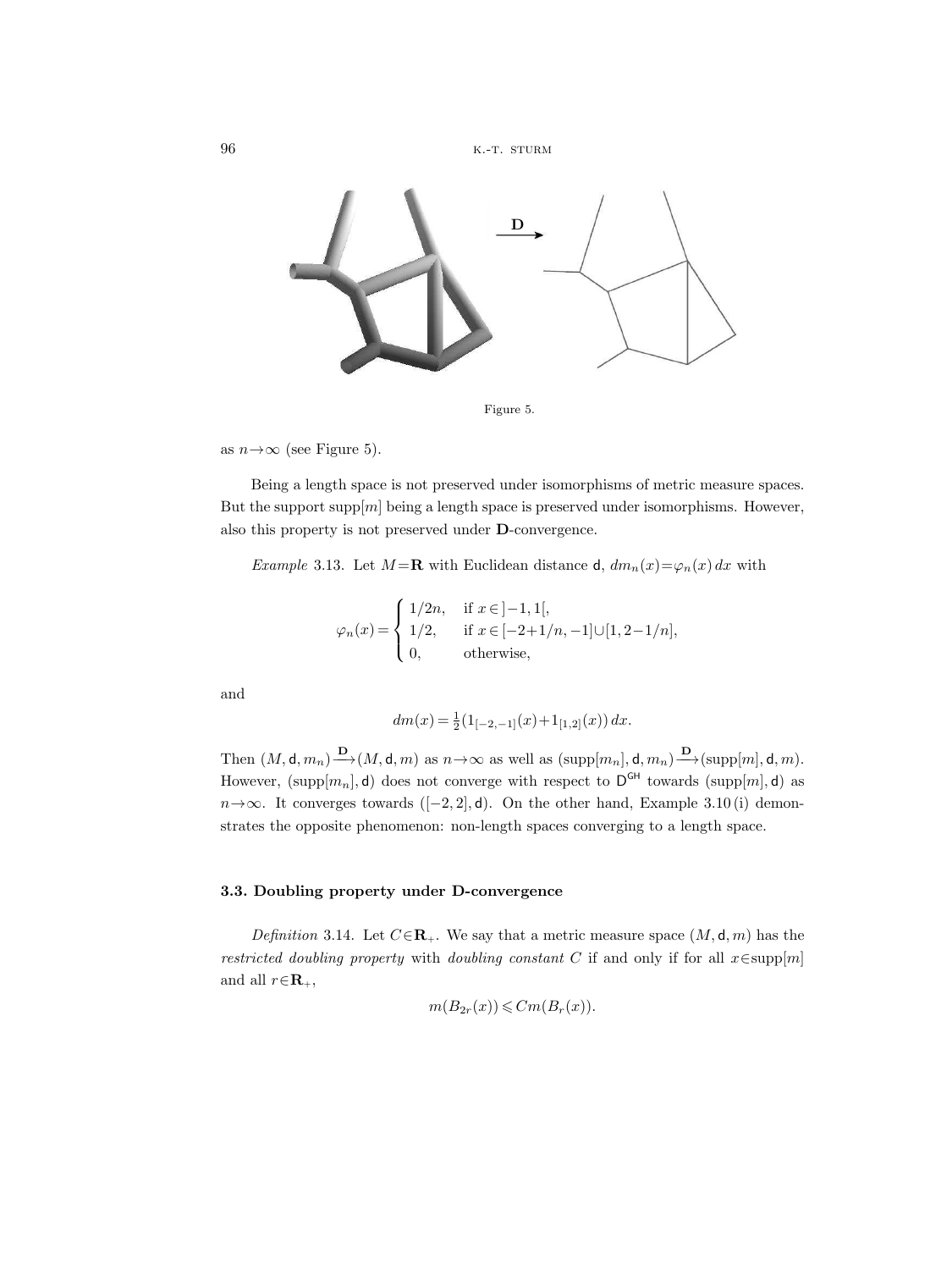A metric measure space  $(M, d, m)$  has the restricted doubling property if and only if for all  $x \in \text{supp}[m]$  and all  $r, R \in \mathbf{R}_+$ ,

$$
m(B_R(x)) \leq C^{\lfloor (\log R/r)/\log 2 + 1 \rfloor} m(B_r(x)),
$$

where  $\lfloor a \rfloor$  denotes the greatest integer  $\leq a$ . It implies that for all x and r the sets  $\overline{B}_r(x) \cap \text{supp}[m]$  are compact.

Note that our definition differs from the usual definition of the doubling property: we only impose a condition on balls with center in the support of the measure. Some modification of this kind is necessary in order to obtain a property which is preserved under isomorphisms of metric measure spaces. The usual doubling property without this restriction implies that  $\text{supp}[m]=M$  whenever  $m(M)\neq 0$ .

For instance, let  $(M, d)$  be the 2-dimensional Euclidean plane and let m be the 1dimensional Lebesgue measure on the  $x_1$ -axis. Then  $(M, d, m)$  has the restricted doubling property but not the doubling property in the usual sense.

There is a huge literature on metric measure spaces which have the doubling property; see e.g. [26] and references cited therein.

Theorem 3.15. *The restricted doubling property is stable under* **D***-convergence.*

*That is, if for all*  $n \in \mathbb{N}$  *the normalized metric measure spaces*  $(M_n, d_n, m_n)$  *have the restricted doubling property with a common doubling constant* C and if  $(M_n, \mathsf{d}_n, m_n) \longrightarrow$  $(M, \mathsf{d}, m)$  *as*  $n \rightarrow \infty$ , then also  $(M, \mathsf{d}, m)$  *has the restricted doubling property with the same constant* C*.*

*Proof.* Assume that the normalized metric measure spaces  $(M_n, d_n, m_n)$ ,  $n \in \mathbb{N}$ , have the restricted doubling property with a common doubling constant C and that

$$
\delta_n:=\mathbf{D}((M_n,\mathsf{d}_n,m_n),(M,\mathsf{d},m))\hspace{-0.2ex}\rightarrow\hspace{-0.2ex}0
$$

as  $n \rightarrow \infty$ . Then for each  $n \in \mathbb{N}$  the spaces (supp[m<sub>1</sub>, d) and (supp[m<sub>n</sub>], d<sub>n</sub>) can isometrically be embedded into some space  $(\widehat{M}, \widehat{\mathsf{d}})$  such that

$$
\hat{\mathsf{d}}_W(\widehat{m},\widehat{m}_n) \leqslant 2\delta_n,
$$

where  $\hat{m}$  and  $\hat{m}_n$  denote the push-forwards of the measures m and  $m_n$ , respectively, under the embedding maps  $\psi$  and  $\psi_n$ , respectively.

Let  $x \in \text{supp}[m]$ ,  $r > 0$ ,  $\varepsilon > 0$  and  $\alpha < 1$  be given (with  $2r\alpha^2 - 6\varepsilon > 0$  for simplicity). Our first observation is that

$$
\widehat{m}_n(\widehat{B}_{2\varepsilon}(\psi(x))) \geqslant \widehat{m}(\widehat{B}_{\varepsilon}(\psi(x))) - \frac{1}{\varepsilon^2} \widehat{\mathsf{d}}_W^2(\widehat{m}, \widehat{m}_n),\tag{3.9}
$$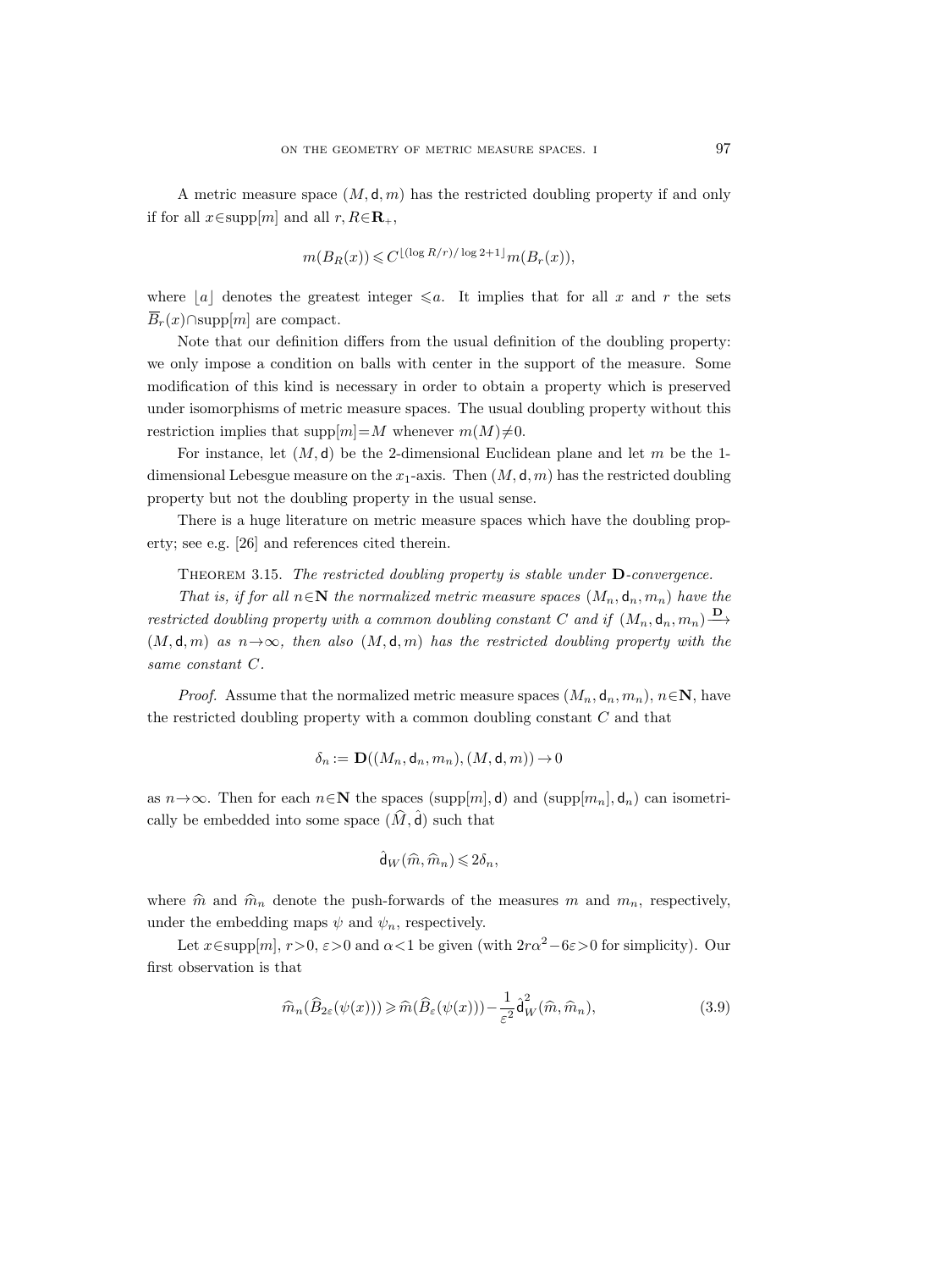since the mass which has to be transported from the interior of the small ball to the exterior of the large ball has to be moved by a distance of at least  $\varepsilon$ . Moreover, we know that  $\hat{m}(\hat{B}_{\varepsilon}(\psi(x)))=m(B_{\varepsilon}(x))>0$ , since by assumption  $x\in \text{supp}[m]$ . Hence, for n large enough we conclude that  $\hat{m}_n(\hat{B}_{2\varepsilon}(\psi(x)))>0$ . Therefore, there exists a point  $\hat{x}_n \in \text{supp}[\hat{m}_n] \subset \hat{M}$  with  $\hat{d}(\hat{x}_n, \psi(x)) \leq 2\varepsilon$ . In particular, we may apply the restricted doubling property for balls centered at  $x_n$ . This yields

$$
m(B_{2\alpha^2 r - 6\varepsilon}(x)) = \hat{m}(\hat{B}_{2\alpha^2 r - 6\varepsilon}(\psi(x)))
$$
  
\n
$$
\leq \hat{m}(\hat{B}_{2\alpha^2 r - 4\varepsilon}(\hat{x}_n))
$$
  
\n
$$
\leq \hat{m}_n(\hat{B}_{2\alpha r - 4\varepsilon}(\hat{x}_n)) + \frac{1}{(2r\alpha - 2r\alpha^2)^2} \hat{d}_W^2(\hat{m}, \hat{m}_n)
$$
  
\n
$$
\leq C\hat{m}_n(\hat{B}_{\alpha r - 2\varepsilon}(\hat{x}_n)) + \frac{1}{(2r\alpha - 2r\alpha^2)^2} \hat{d}_W^2(\hat{m}, \hat{m}_n)
$$
  
\n
$$
\leq C\hat{m}_n(\hat{B}_{\alpha r}(\psi(x))) + \frac{1}{(2r\alpha - 2r\alpha^2)^2} \hat{d}_W^2(\hat{m}, \hat{m}_n)
$$
  
\n
$$
\leq C\hat{m}(\hat{B}_r(\psi(x))) + \left[\frac{1}{(2r\alpha - 2r\alpha^2)^2} + \frac{C}{(2r - 2r\alpha)^2}\right] \hat{d}_W^2(\hat{m}, \hat{m}_n)
$$
  
\n
$$
\leq Cm(B_r(x)) + \frac{1 + C\alpha^2}{(r\alpha(1 - \alpha))^2} \delta_n^2.
$$

In the limit  $n \rightarrow \infty$  we obtain

$$
m(B_{2\alpha^2 r - 6\varepsilon}(x)) \leq Cm(B_r(x)).
$$

Since this holds for any  $\alpha < 1$  and any  $\varepsilon > 0$ , we conclude that

$$
m(B_{2r}(x)) \leqslant Cm(B_r(x)).
$$

## **3.4. D-convergence and measured Gromov–Hausdorff convergence**

The  $L_2$ -transportation distance  **on the space of metric measure spaces is closely related** to the notion of measured Gromov–Hausdorff convergence (briefly: mGH-convergence) introduced by Fukaya [19].

Recall that a sequence of compact normalized metric measure spaces

$$
((M_n,\mathsf{d}_n,m_n))_{n\in\mathbf{N}}
$$

converges in *measured Gromov–Hausdorff sense* to a compact normalized metric measure space  $(M, \mathsf{d}, m)$  if and only if there exist numbers  $\varepsilon_n\searrow0$  and  $\varepsilon_n$ -isometries  $\psi_n: M_n \to M$ such that  $(\psi_n)_*m_n \to m$  weakly on M for  $n \to \infty$ .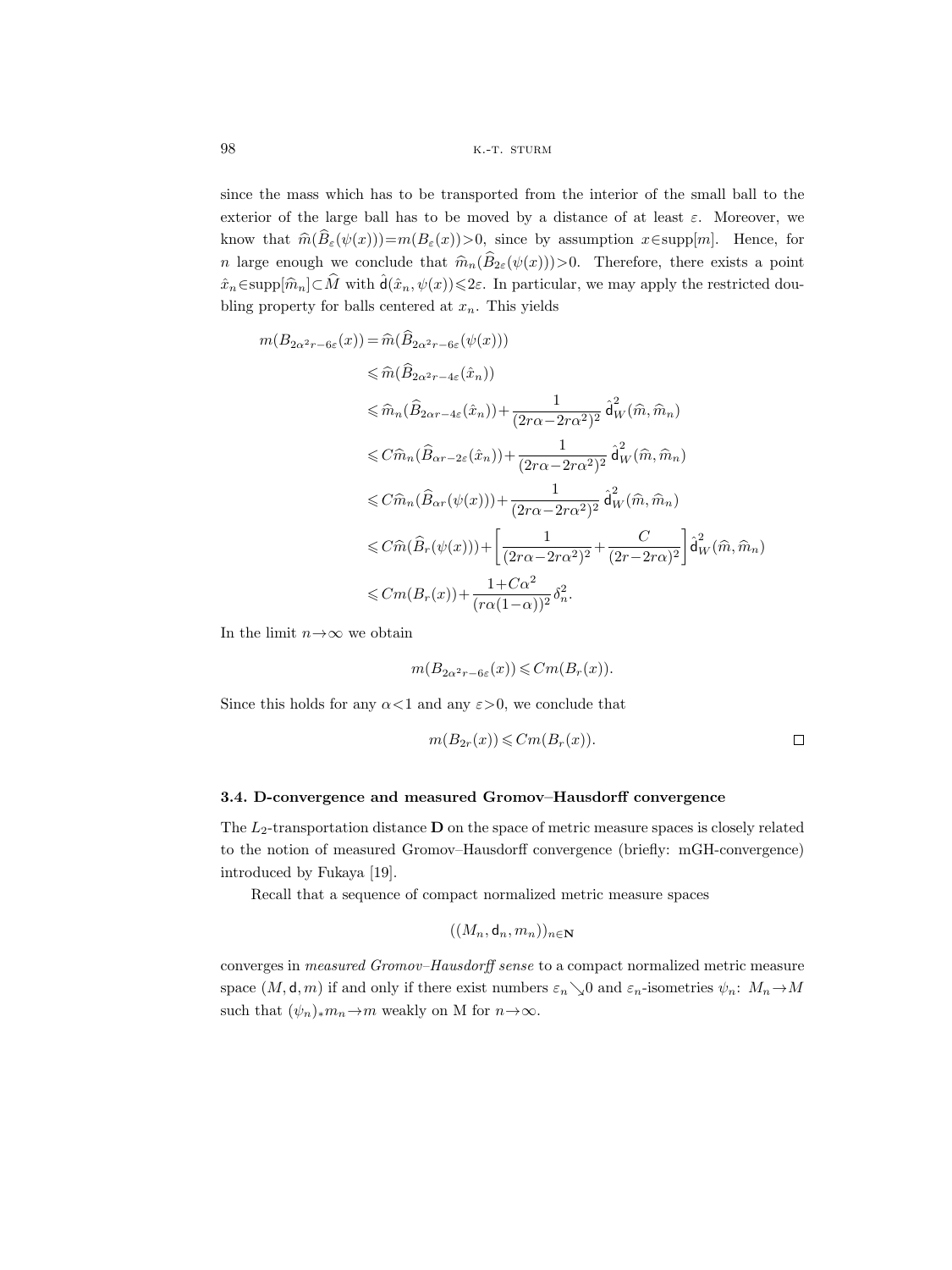THEOREM 3.16. (Compactness) For each pair  $(C, L) \in \mathbb{R}_+ \times \mathbb{R}_+$  the family  $\mathbf{X}_1(C, L)$ *of all isomorphism classes of normalized metric measure spaces with* (*'restricted'*) *doubling constant*  $\leq C$  *and diameter*  $\leq L$  *is* **D***-compact* (*and thus also*  $\Box$ <sub>1</sub>*-compact*).

*Moreover, the family*  $\mathbf{\tilde{X}}_1(C, L)$  *of normalized metric measure spaces*  $(M, d, m)$  *with*  $full$  support, doubling constant  $\leq C$  and diameter  $\leq L$  is mGH-compact.

*Proof.* Let C and L be given and consider a space  $(M, d, m) \in X_1(C, L)$ . Without restriction, we may assume that supp $[m]=M$ . Then each ball  $B_{\varepsilon}(x)\subset M=B_{L}(x)$  has volume

$$
m(B_{\varepsilon}(x)) \geqslant \left(\frac{\varepsilon}{2L}\right)^{\!N}
$$

with 'doubling dimension'  $N := \log C / \log 2$ . Hence, each family of disjoint balls of radius  $\varepsilon$  in M contains at most  $(2L/\varepsilon)^N$  elements which in turn implies that M can be covered by  $(2L/\varepsilon)^N$  balls of radius  $2\varepsilon$ . Firstly, this implies that M is compact. Secondly, since this covering property holds uniformly in  $(M, \mathsf{d}, m) \in \mathbf{X}$ <sub>1</sub> $(C, L)$ , according to Gromov's precompactness theorem ([20] or [7, Theorem 5.41]) it implies compactness of the family  $\mathbf{X}_1(C, L)$  under Gromov–Hausdorff convergence. Moreover, due to Theorem 3.15 (together with Lemma 3.18 (i)) the family  $\mathbf{\tilde{X}}_1(C, L)$  is closed under **D**-convergence (as well as under mGH-convergence). Due to the following Lemma 3.17 this in turn implies compactness under mGH-convergence. Due to Lemma 3.18 (i) below, the mGH-compactness  $\Box$ implies **D**-compactness.

LEMMA 3.17. Let  $\{(M_i, \mathsf{d}_i, m_i) : i \in I\}$  *be an arbitrary family of normalized com*pact metric measure spaces which is closed under mGH-convergence. If the family  $X' =$  $\{(M_i, d_i) : i \in I\}$  *is compact with respect to Gromov–Hausdorff convergence then the family*  $\mathbf{X}' = \{(M_i, \mathsf{d}_i, m_i) : i \in I\}$  *is compact with respect to measured Gromov–Hausdorff convergence.*

*Proof.* (Cf. [19, Proposition 2.10].) Let a sequence  $((M_n, d_n, m_n))_{n\in\mathbb{N}}$  in **X**' be given. Then (by the assumption of compactness of  $X'$ ) there exists a subsequence

$$
((M_{n_k},\mathsf{d}_{n_k},m_{n_k}))_{k\in\mathbf{N}}
$$

and a compact metric space  $(M, d)$  such that  $(M_{n_k}, d_{n_k}) \rightarrow (M, d)$  in D<sup>GH</sup>. To simplify notation, assume that the whole sequence is GH-convergent. Then there exist sequences of numbers  $\varepsilon_n\searrow0$  and  $\varepsilon_n$ -isometries  $\psi_n: M_n \to M$ . Now consider the sequence of probability measures  $m'_n = (\psi_n)_* m_n$  on M. Since M is compact, Prohorov's theorem implies that  $m'_{n_l} \to m$  as  $l \to \infty$  weakly on M for a suitable subsequence  $(m'_{n_l})_{l \in \mathbb{N}}$  and for some probability measure  $m$  on  $M$ . In other words,

$$
(M_{n_l}, \mathsf{d}_{n_l}, m_{n_l}) \mathop{\rightarrow} (M, \mathsf{d}, m)
$$

in mGH-sense. This proves the compactness.

 $\Box$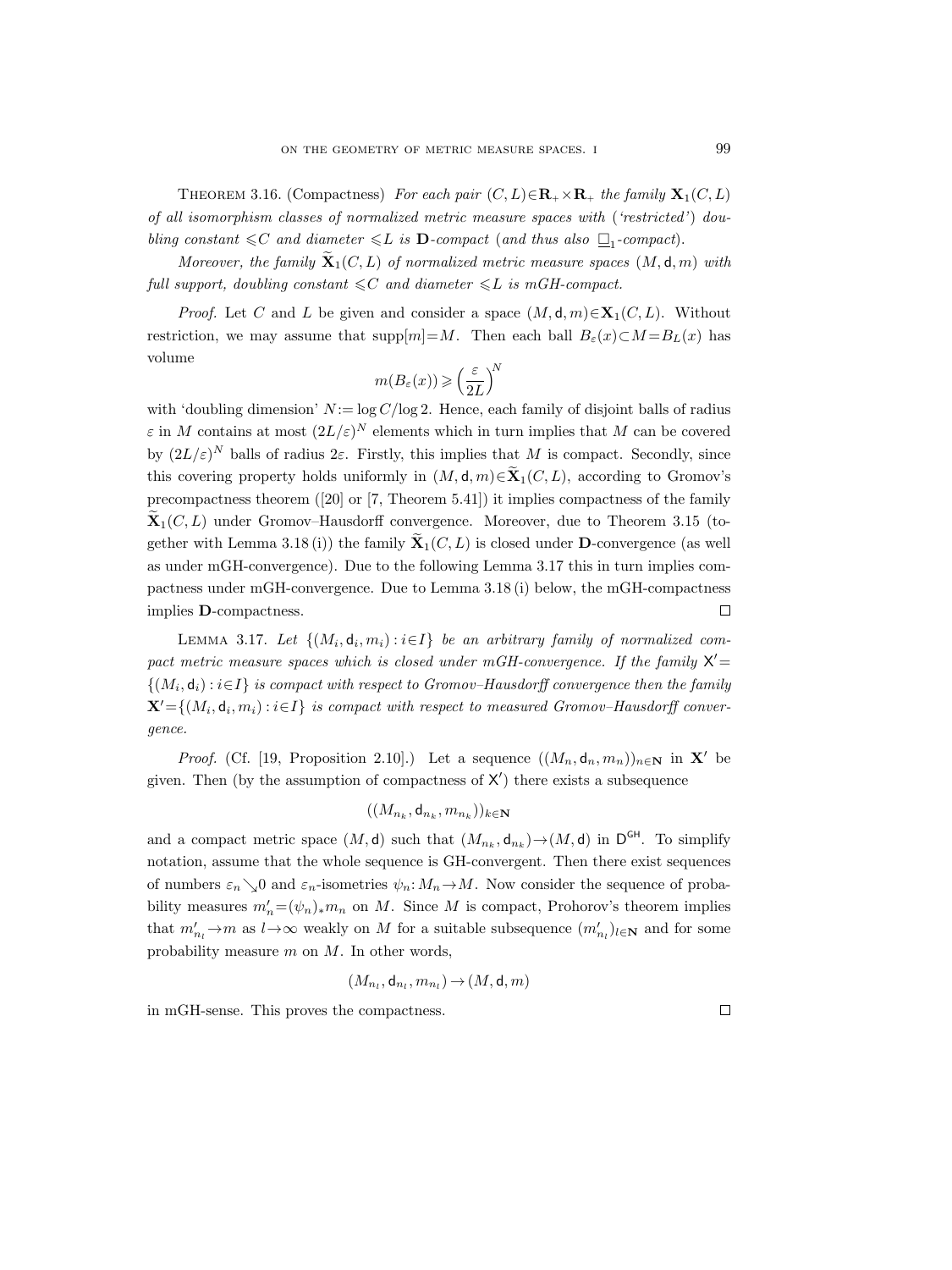Lemma 3.18. (i) *For any sequence of normalized compact metric measure spaces, mGH-convergence implies* **D***-convergence.*

(ii) *For any sequence of normalized compact metric measure spaces with full supports and uniform bounds for the doubling constants and the diameters, mGH-convergence is equivalent to*  $\mathbf{D}$ *-convergence* (*as well as to*  $\Box$ <sub>1</sub>*-convergence*).

*Proof.* (i) Assume that a sequence of compact normalized metric measure spaces  $((M_n, d_n, m_n))_{n\in\mathbb{N}}$  mGH-converges to a compact normalized metric measure space  $(M, \mathsf{d}, m)$ . That is, there exist numbers  $\delta_n, \varepsilon_n \searrow 0$  and  $\varepsilon_n$ -isometries  $\psi_n: M_n \to M$  such that  $d_W(m'_n, m) \leq \delta_n$ , where  $m'_n := (\psi_n)_* m_n$ . We claim that this implies that

$$
\mathbf{D}((M,\mathsf{d},m),(M_n,\mathsf{d}_n,m_n))\leqslant \delta_n+\frac{\varepsilon_n}{2}.
$$

Obviously,

$$
\mathbf{D}((M,\mathsf{d},m),(M,\mathsf{d},m'_n))\leqslant \delta_n.
$$

It remains to prove that

$$
\mathbf{D}((M,\mathsf{d},m'_n),(M_n,\mathsf{d}_n,m_n))\leqslant \frac{\varepsilon_n}{2}.
$$

For this purpose, we define couplings  $q_n$  of  $m'_n$  and  $m_n$  by  $q_n = (\psi_n, \mathrm{Id})_* m_n$ , and couplings  $\hat{\mathsf{d}}_n$  of **d** and  $\mathsf{d}_n$  by

$$
\hat{\mathsf{d}}_n(x,y) = \frac{\varepsilon_n}{2} + \inf_{z \in M_n} [\mathsf{d}(x,\psi_n(z)) + \mathsf{d}_n(z,y)]
$$

for  $x \in M$  and  $y \in M_n$ . Indeed,  $q_n$  and  $\hat{d}_n$  are couplings and

$$
\int_{M\times M_n} \hat{\textsf{d}}_n^2(x,y)\,dq_n(x,y)=\int_{M_n} \hat{\textsf{d}}_n^2(\psi_n(y),y)\,dm_n(y)=\Big(\frac{\varepsilon_n}{2}\Big)^{\!2}.
$$

This proves the claim.

(ii) By the homeomorphism theorem, part (i) together with the mGH-compactness (Theorem 3.16) imply the equivalence of the topologies.  $\Box$ 

In general, there is no converse to the implication (i) of the previous Lemma 3.18.

*Example* 3.19. Let  $M_n=[-n,n]$  and  $m_n(dx)=c_n \cdot 1_{[-n,n]}(x) \exp(-n|x|) dx$ , with  $c_n=(n/2)(1-\exp(-n^2))^{-1}$ . Then there exists no mGH-limit of the sequence

$$
((M_n, \mathsf{d}_{\mathrm{Euclid}}, m_n))_{n \in \mathbf{N}}.
$$

It also has no mGH-converging subsequence.

However, the above sequence **D**-converges to  $(\mathbf{R}, \mathbf{d}_{Euclid}, \delta_0)$  (or equivalently, to  $(0, d_{Euclid}, \delta_0)$ .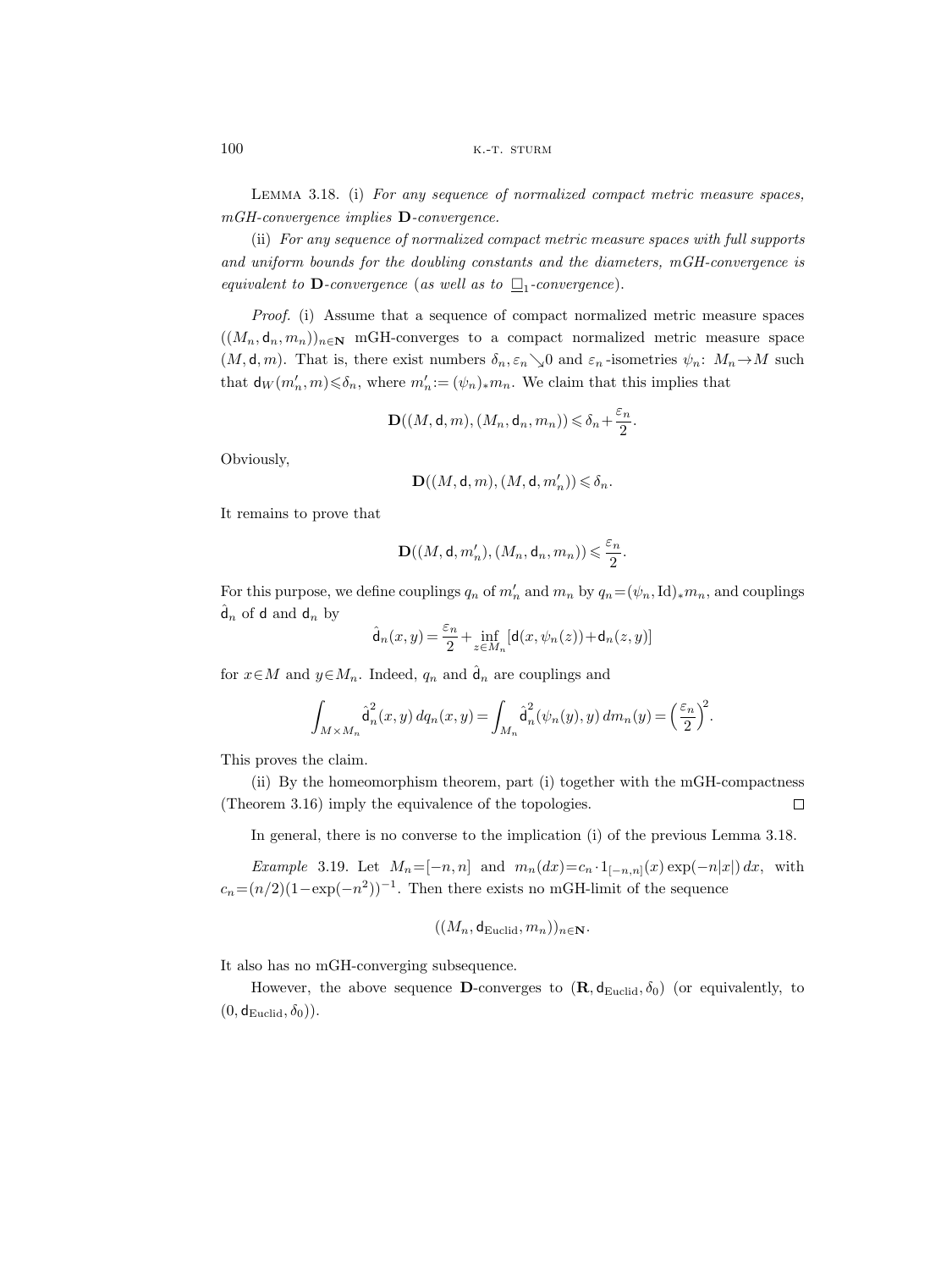*Example* 3.20. Let  $(\sigma_k)_{k \in \mathbb{N}}$  be a sequence of positive numbers with  $\sum_{k=1}^{\infty} \sigma_k^2 < \infty$ and consider for each  $n \in \mathbb{N}$  the metric measure space  $(M_n, d_n, m_n)$  from Example 3.9, where  $(M_n, \mathbf{d}_n)$  is the *n*-dimensional Euclidean space and  $m_n$  is some Gaussian measure with covariance matrix given by the  $\sigma_1, ..., \sigma_n$ .

Let  $M'_n = (\mathbf{R}/\mathbf{Z})^n$  be the *n*-dimensional torus with induced length metric  $\mathsf{d}'_n$  and let  $\pi_n: M_n \to M'_n$  be the projection map. Put  $m'_n = (\pi_n)_* m_n$ . Then the sequence

$$
((M_n',\mathsf{d}_n',m_n'))_{n\in\mathbf{N}}
$$

will be **D**-convergent to some metric measure space  $(M'_{\infty}, \mathsf{d}'_{\infty}, m'_{\infty}),$  where  $M'_{\infty}$  is the infinite-dimensional torus and  $m'_\infty$  is some probability measure on it.

However, neither the given sequence  $((M'_n, \mathsf{d}'_n, m'_n))_{n \in \mathbb{N}}$  nor any subsequence of it will converge in mGH-sense to some metric measure space.

*Remark* 3.21. (i) The concept of mGH-convergence is not appropriate to study *isomorphism classes* of metric measure spaces.

In particular, the mGH-convergence of a sequence  $(M_n, \mathsf{d}_n, m_n)$  towards  $(M, \mathsf{d}, m)$ *does not* imply the mGH-convergence of the sequence  $(\text{supp}[m_n], d_n, m_n)$  towards  $(supp[m], d, m).$ 

Similarly, the mGH-convergence of  $(\text{supp}[m_n], \mathbf{d}_n, m_n)$  towards  $(\text{supp}[m], \mathbf{d}, m)$  does not imply the mGH-convergence of the sequence  $(M_n, d_n, m_n)$  towards  $(M, d, m)$ .

(ii) According to part (v) of the proof of Theorem 3.6 (cf. Gromov's union lemma [22]), for each sequence of metric measure spaces with  $\mathbf{D}((M, \mathsf{d}, m), (M_n, \mathsf{d}_n, m_n)) \rightarrow 0$ sufficiently fast there exists a (huge) metric space  $(\widehat{M}, \widehat{d})$  such that all the spaces  $M_n$ , as well as the space M, can be isometrically embedded into  $\hat{M}$  and the push-forward measures  $\hat{m}_n=(\psi_n)_*m_n$  converge weakly to  $\hat{m}=\psi_*m$  on  $\hat{M}$ . Hence (at least in some extended sense), the sequence of metric measure spaces  $(\hat{M}, \hat{\mathbf{d}}, \hat{m}_n)$  mGH-converges to  $(\hat{M}, \hat{\mathsf{d}}, \hat{m})$ . This convergence, however, has no meaning in the sense of 'convergence of the original spaces'. The space  $\widehat{M}$  has no geometric meaning. In general, it will be not compact.

## **4. Curvature bounds for metric measure spaces**

### **4.1. The relative entropy**

Recall that a metric measure space always means a triple  $(M, d, m)$ , where  $(M, d)$  is a complete separable metric space and  $m$  is a locally finite measure on  $M$  equipped with its Borel  $\sigma$ -algebra. To avoid pathologies, in the sequel we always exclude the case  $m(M)=0$ .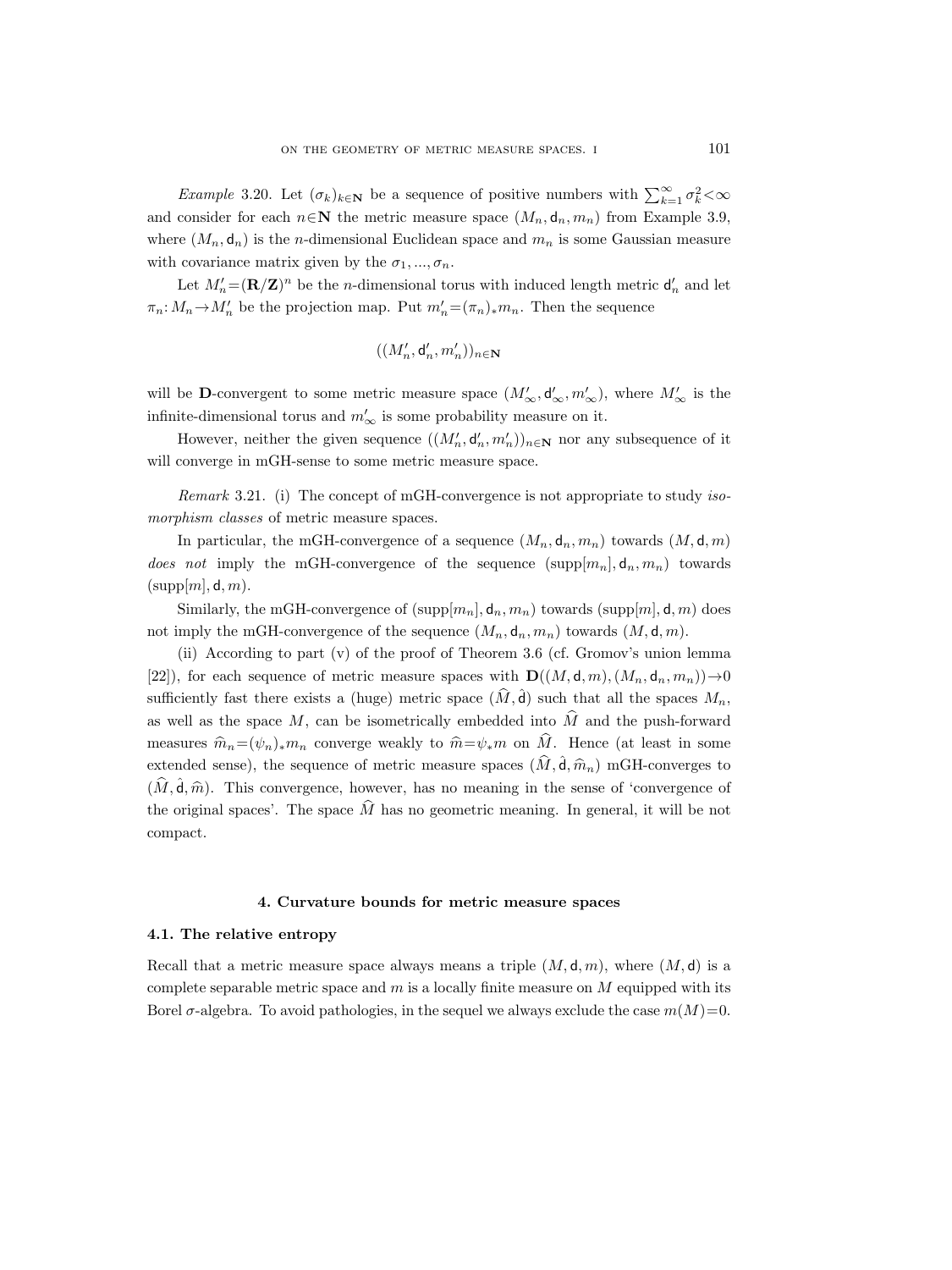Given a metric measure space  $(M, \mathsf{d}, m)$  we denote by  $\mathcal{P}_2(M, \mathsf{d}, m)$  the subspace of all  $\nu \in \mathcal{P}_2(M, d)$  which are absolutely continuous with respect to m, that is, which can be written as  $\nu = \rho m$ , with Radon–Nikodym density  $\rho$ . In other words,  $\mathcal{P}_2(M, \mathsf{d}, m)$  can be identified with the set of all m-equivalence classes of non-negative Borel-measurable functions  $\varrho: M \to \mathbf{R}$  satisfying  $\int \varrho(x) dm(x) = 1$  and  $\int d^2(\rho, x) \varrho(x) dm(x) < \infty$  for some  $\rho \in M$ .

For  $\nu = \rho m \in \mathcal{P}_2(M, d, m)$  we define the *relative entropy* of  $\nu$  with respect to m by

$$
Ent(\nu \mid m) := \lim_{\varepsilon \searrow 0} \int_{\{\varrho > \varepsilon\}} \varrho \log \varrho \, dm. \tag{4.1}
$$

This coincides with

$$
\int_{\{\varrho>0\}} \varrho \log \varrho \, dm
$$

provided  $\int_{\{\varrho>1\}} \varrho \log \varrho dm < \infty$ . Otherwise  $Ent(\nu|m) := +\infty$ . We also define  $Ent(\nu|m) :=$  $+\infty$  for  $\nu \in \mathcal{P}_2(M,\mathsf{d}) \backslash \mathcal{P}_2(M,\mathsf{d},m)$ . Finally, we put

$$
\mathcal{P}^*_{2}(M,\mathsf{d},m):=\{\nu\in\mathcal{P}_{2}(M,\mathsf{d})\,\colon\mathop{\rm Ent}\nolimits(\nu\,|\,m)<\infty\}.
$$

LEMMA 4.1. *If* m has finite mass, then the relative entropy  $Ent(\cdot | m)$  is lower *semicontinuous and*  $\neq -\infty$  *on*  $\mathcal{P}_2(M, d)$ *. More precisely, for all*  $\nu \in \mathcal{P}_2(M, d)$ *,* 

$$
Ent(\nu \mid m) \geqslant -\log m(M). \tag{4.2}
$$

*Proof.* The lower estimate for the relative entropy is a simple application of Jensen's inequality. The lower semicontinuity is more subtle. For  $N > 1$  define  $U_N(r) = -Nr^{1-1/N}$ . Then  $r \mapsto U_N(r)$  is convex on **R**<sub>+</sub>, hence

$$
U_N(r) \geqslant U_N(r_0) - (N-1)r_0^{-1/N}(r-r_0)
$$
\n
$$
(4.3)
$$

for all  $r$  and  $r_0$ . Moreover,

$$
\lim_{N \to \infty} [Nr + U_N(r)] = \sup_N [Nr + U_N(r)] = r \log r.
$$

Now consider  $\widetilde{S}_N : \mathcal{P}_2(M, \mathsf{d}) \to \mathbf{R}$  with

$$
\widetilde{S}_N(\nu):=\int U_N(\varrho)\,dm\!+\!N
$$

for  $\nu = \nu_0 + \nu_* \in \mathcal{P}_2(M, d)$ , with  $\nu_* \perp m$  and  $\nu_0 = \rho m$ . Note that

$$
N - N\nu_0(M)^{1-1/N} m(M)^{1/N} \leqslant \widetilde{S}_N(\nu) \leqslant N
$$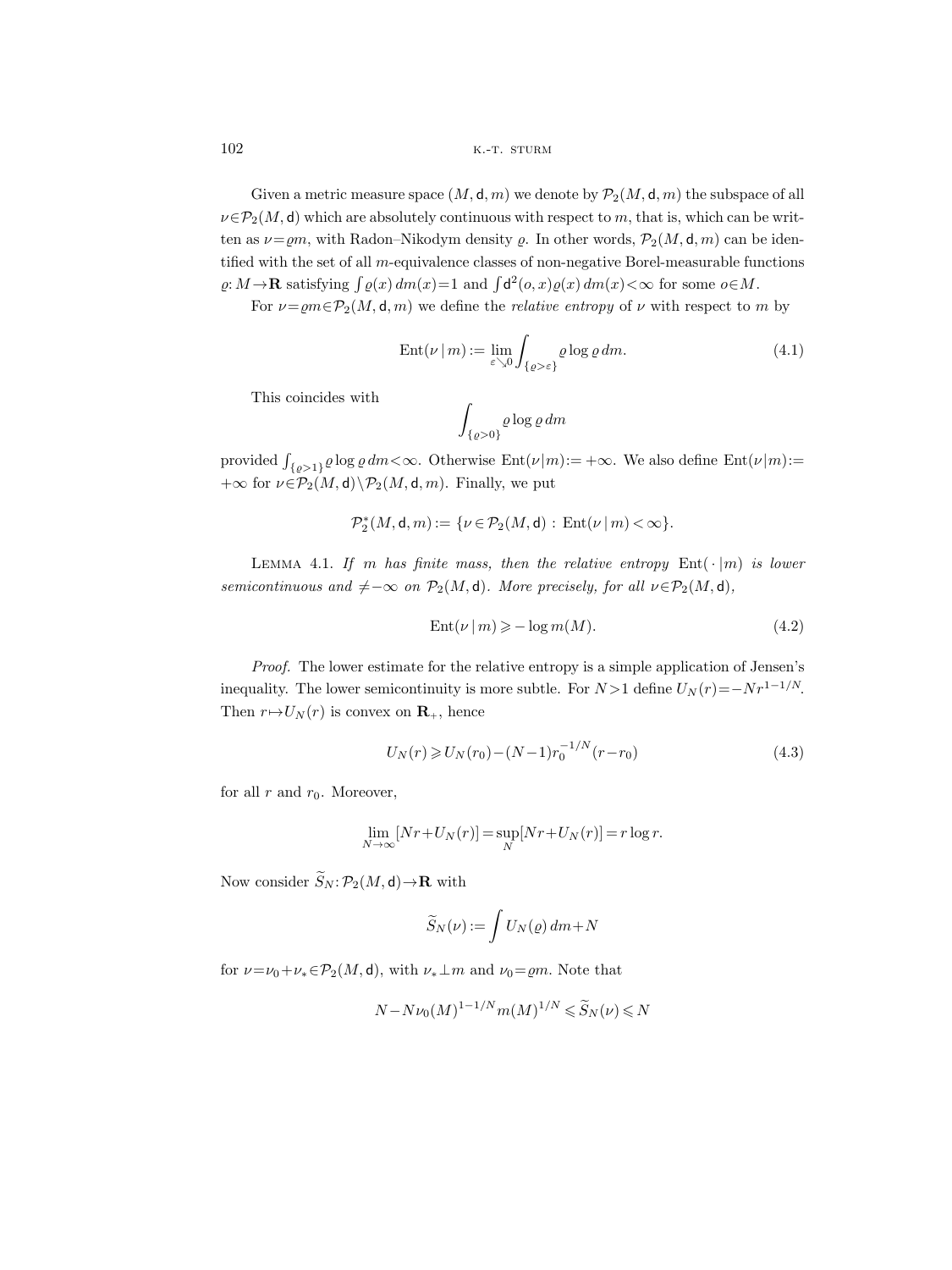for all  $\nu$ . Therefore, for all  $\nu \in \mathcal{P}_2(M, d)$ 

$$
Ent(\nu \mid m) = \lim_{N \to \infty} \widetilde{S}_N(\nu) = \sup_N \widetilde{S}_N(\nu).
$$
\n(4.4)

Hence, lower semicontinuity of Ent $(\cdot | m)$  will follow from lower semicontinuity of  $\widetilde{S}_N$ . In order to verify the latter, let  $\nu_n = \varrho_n m + \nu_n^*$  be any sequence in  $\mathcal{P}_2(M, \mathsf{d})$  which converges to some  $\nu = \rho m + \nu^* \in \mathcal{P}_2(M, d)$ . It implies that  $\nu_n \to \nu$  weakly in the sense of measures. Since  $\varrho$  is a sub-probability density, it lies in  $L_{1-1/N}(M,m)$  and it can be approximated in the metric  $D_{1-1/N}$  by non-negative, bounded, continuous  $\varrho^{(i)} \in L_{1-1/N}(M,m)$ . Here  $D_{1-1/N}(u, v) := \int |u - v|^{1-1/N} dm$ . Put  $\varrho_n^{(i)} := \varrho_n - \varrho + \varrho^{(i)}$ . Then

$$
|\widetilde{S}_N(\varrho^{(i)}m) - \widetilde{S}_N(\varrho m)| \leqslant ND_{1-1/N}(\varrho^{(i)}, \varrho) \to 0
$$

as well as

$$
|\widetilde{S}_N(\varrho_n^{(i)}m) - \widetilde{S}_N(\varrho_n m)| \leq N D_{1-1/N}(\varrho^{(i)}, \varrho) \to 0
$$

as  $i \rightarrow \infty$ , uniformly in *n*. According to (4.3),

$$
\widetilde{S}_N(\varrho_n^{(i)}m) - \widetilde{S}_N(\varrho^{(i)}m) \ge -(N-1) \int [\varrho^{(i)}]^{-1/N} (\varrho_n^{(i)} - \varrho^{(i)}) dm
$$
  
= -(N-1) 
$$
\int [\varrho^{(i)}]^{-1/N} (\varrho_n - \varrho) dm,
$$

which tends to 0 as  $n \rightarrow \infty$  due to the weak convergence of  $\rho_n m$  to  $\rho m$  and since  $\rho^{(i)}$  is continuous and bounded. Summing up, we obtain

$$
\liminf_{n \to \infty} \widetilde{S}_N(\varrho_n m) \geqslant \widetilde{S}_N(\varrho m)
$$

and thus finally, as  $N \rightarrow \infty$ ,

$$
\liminf_{n \to \infty} \mathrm{Ent}(\varrho_n m \, | \, m) \geqslant \mathrm{Ent}(\varrho m \, | \, m).
$$

*Remark* 4.2. The relative entropy can in the same manner also be defined for finite, non-normalized measures  $\nu$  (and m) on M. Then for all  $\alpha$ ,  $\beta > 0$ ,

$$
Ent(\alpha \nu \mid \beta m) = \alpha Ent(\nu \mid m) + (\log \alpha - \log \beta)\alpha \nu(M). \tag{4.5}
$$

Moreover, for all finite or countable sets I and all finite measures  $\nu_i$ ,  $i \in I$ ,

$$
Ent\bigg(\sum_{i\in I} \nu_i \bigg| m\bigg) \geqslant \sum_{i\in I} Ent(\nu_i \,|\, m) \tag{4.6}
$$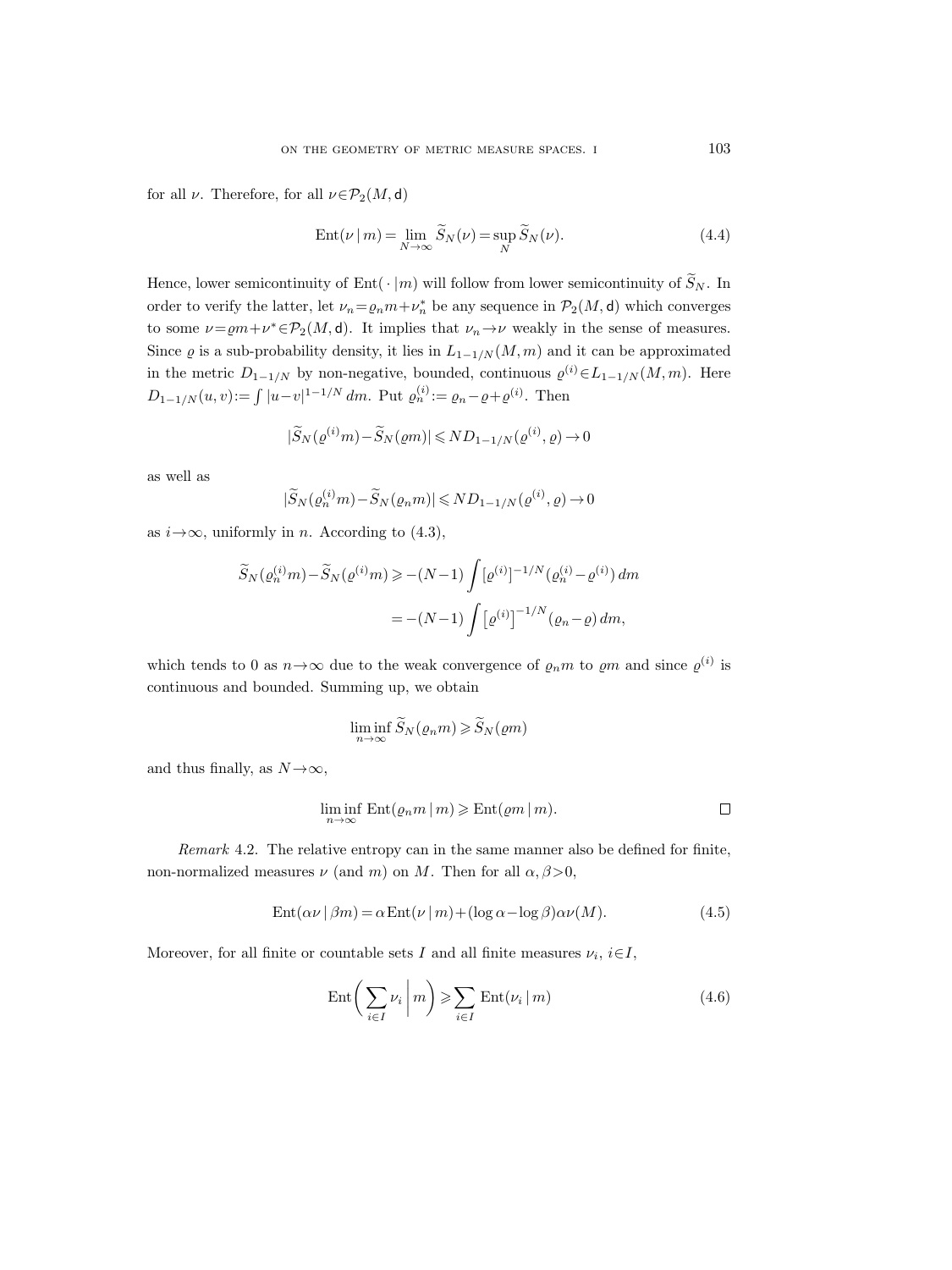with equality if and only if the  $\nu_i$ ,  $i \in I$ , are mutually singular, and

$$
\operatorname{Ent}\bigg(\sum_{i\in I}\nu_i\,\bigg|\,m\bigg)\leqslant\sum_{i\in I}\operatorname{Ent}(\nu_i\,|\,m)-\sum_{i\in I}\nu_i(M)\log\nu_i(M). \tag{4.7}
$$

For convex combinations of probability measures  $\nu_i$ , inequalities (4.6) and (4.7) become

$$
\sum_{i \in I} \alpha_i \text{Ent}(\nu_i \mid m) + \sum_{i \in I} \alpha_i \log \alpha_i \le \text{Ent}\bigg(\sum_{i \in I} \alpha_i \nu_i \mid m\bigg) \le \sum_{i \in I} \alpha_i \text{Ent}(\nu_i \mid m). \tag{4.8}
$$

*Proof.* Indeed,

$$
\operatorname{Ent}\bigg(\sum_{i\in I}\nu_i\,\bigg|\,m\bigg)=\sum_{i\in I}\int\varrho_i\log\bigg(\sum_{k\in I}\varrho_k\bigg)\,dm\stackrel{(*)}{\geqslant}\sum_{i\in I}\int\varrho_i\log\varrho_i\,dm=\sum_{i\in I}\operatorname{Ent}(\nu_i\,|\,m),
$$

with equality in (\*) if and only if  $\varrho_k\varrho_i=0$  m-a.e. on M for all  $k\neq i$ . On the other hand, according to Jensen's inequality (applied to the convex function  $\varphi(r)=r \log r$ )

$$
\operatorname{Ent}\left(\sum_{i\in I} \nu_i \middle| m\right) = \int \left(\sum_{i\in I} \alpha_i \bar{\varrho}_i\right) \log\left(\sum_{i\in I} \alpha_i \bar{\varrho}_i\right) dm
$$
  
\$\leqslant \int \sum\_{i\in I} \alpha\_i \bar{\varrho}\_i \log \bar{\varrho}\_i dm\$  

$$
= \sum_{i\in I} \int \varrho_i \log \varrho_i dm - \sum_{i\in I} \alpha_i \log \alpha_i,
$$

with  $\alpha_i = \nu_i(M)$ ,  $\bar{\varrho}_i = (1/\alpha_i)\varrho_i$  and  $\varrho_i = d\nu_i/dm$ .

*Remark* 4.3. (i) If m has infinite mass then  $Ent(\cdot | m)$  may exhibit strange behavior. In particular, it can attain the value  $-\infty$  and also lower semicontinuity may fail. See the example below.

(ii) If m is finite on all balls and if  $Ent(\nu|m) < \infty$  then

$$
Ent(\nu \mid m) = \lim_{R \to \infty} \int_{B_R(o)} \varrho \log \varrho \, dm \tag{4.9}
$$

for each  $\nu = \varrho m$  (with any  $o \in M$ ). Indeed, due to the finiteness of m on  $B_R(o)$  the integral on the right-hand side exists for all R and as  $R \rightarrow \infty$  by monotone convergence

$$
\int_{B_R(\rho)\cap\{\varrho>1\}} \varrho \log \varrho \, dm \to \int_{\{\varrho>1\}} \varrho \log \varrho \, dm < \infty,
$$

whereas

$$
\int_{B_R(\rho)\cap\{\varrho<1\}}\varrho\log\varrho\,dm\to\int_{\{\varrho<1\}}\varrho\log\varrho\,dm\leqslant\infty.
$$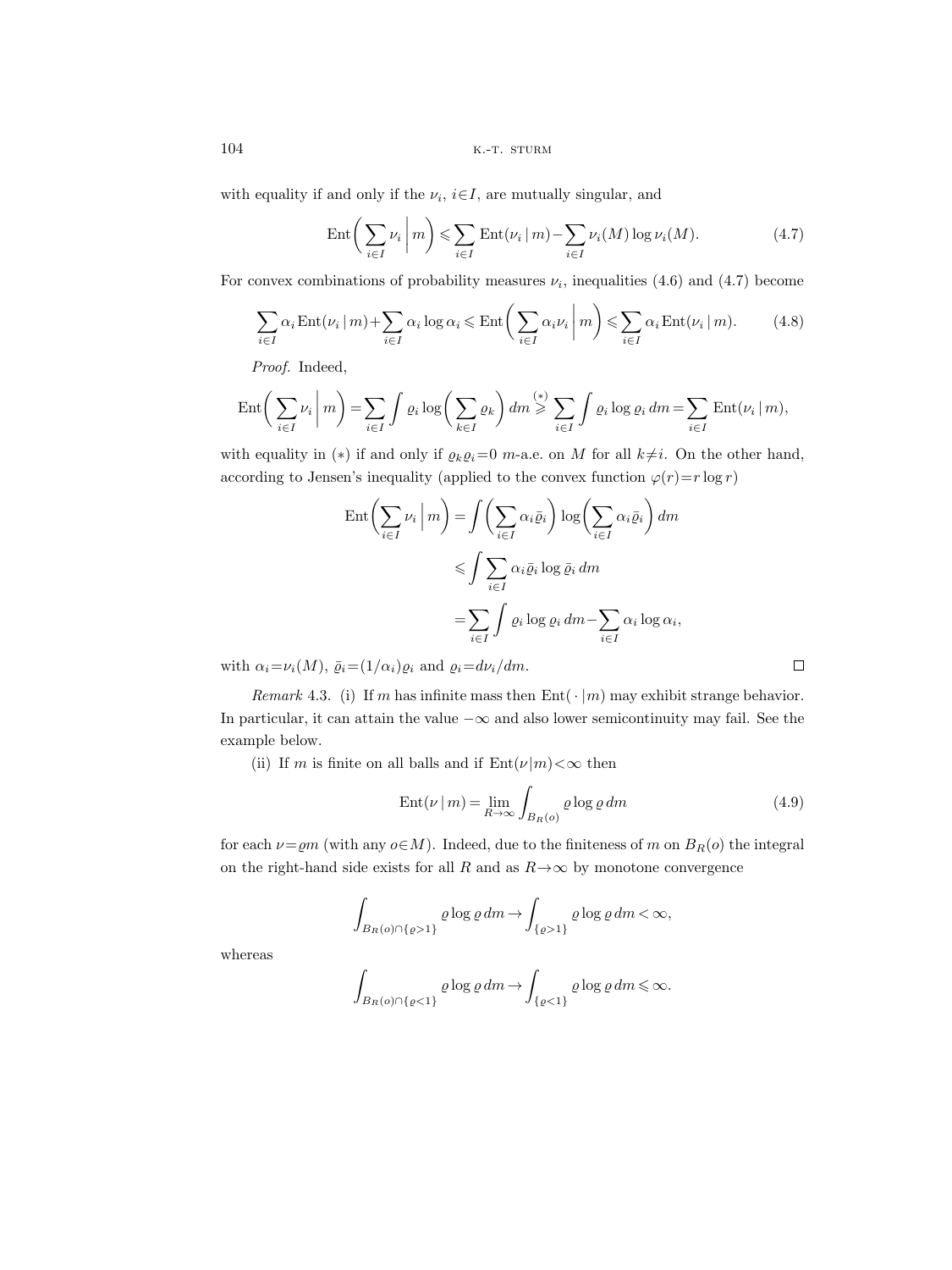*Example* 4.4. Let  $M = \mathbf{R}$  with Euclidean distance d and  $dm(x) = \exp(\exp(x^2)) dx$ ,  $d\mu_{\alpha}(x) = (1/2\alpha) \exp(-|x|/\alpha) dx.$ 

(i) Then for all  $\alpha > 0$  we have  $\mu_{\alpha} \in \mathcal{P}_2(M)$  with  $d_W(\mu_{\alpha}, \delta_0) = \alpha \sqrt{2}$  and

$$
Ent(\mu_{\alpha} | m) = -\infty.
$$

(ii) For each  $\eta \in \mathcal{P}_2(M, d)$  with  $\text{Ent}(\eta|m) > -\infty$  the relative entropy  $\text{Ent}(\cdot | m)$  is *not* lower semicontinuous at  $\eta$ , since

$$
\eta_\alpha := (1\!-\!\alpha)\eta \!+\! \alpha\mu_\alpha \!\rightarrow\! \eta
$$

in  $(\mathcal{P}_2(M), \mathsf{d}_W)$  as  $\alpha \rightarrow 0$  and

$$
-\infty = \lim_{\alpha \to 0} \mathrm{Ent}(\eta_\alpha \, | \, m) < \mathrm{Ent}(\eta \, | \, m).
$$

(iii) Moreover, given any  $\nu_0, \nu_1 \in \mathcal{P}_2(M, d)$  there exists a midpoint  $\eta$  of them. If  $\text{Ent}(\eta|m)<\infty$  then for each  $\varepsilon>0$  there exists an  $\alpha>0$  such that  $\eta_{\alpha}$  (defined as before) is an  $\varepsilon$ -midpoint of  $\nu_0$  and  $\nu_1$  and

$$
-\infty=\mathrm{Ent}(\eta_\alpha\,|\,m)\leqslant\frac{1}{2}\,\mathrm{Ent}(\nu_0\,|\,m)+\frac{1}{2}\,\mathrm{Ent}(\nu_1\,|\,m)-\frac{K}{8}\mathsf{d}_W^2(\nu_0,\nu_1)
$$

for each  $K \in \mathbf{R}$ .

## **4.2. Curvature bounds**

*Definition* 4.5. (i) We say that a metric measure space  $(M, d, m)$  has curvature  $\ge K$ for some number  $K \in \mathbb{R}$  if and only if the relative entropy  $Ent(\cdot | m)$  is weakly K-convex on  $\mathcal{P}_2^*(M, \mathsf{d}, m)$  in the following sense: for each pair  $\nu_0, \nu_1 \in \mathcal{P}_2^*(M, \mathsf{d}, m)$  there exists a geodesic  $\Gamma$ :  $[0, 1] \rightarrow \mathcal{P}_2^*(M, \mathsf{d}, m)$  connecting  $\nu_0$  and  $\nu_1$  with

Ent
$$
(\Gamma(t) | m) \le (1-t) \text{Ent}(\Gamma(0) | m) + t \text{Ent}(\Gamma(1) | m) - \frac{K}{2} t (1-t) d_W^2(\Gamma(0), \Gamma(1))
$$
 (4.10)

for all  $t \in [0, 1]$ . To be more specific, we say that in the previous case the metric measure space  $(M, \mathsf{d}, m)$  *globally has curvature*  $\geq K$ . Moreover, we put

$$
\underline{\mathsf{Curv}}(M,\mathsf{d},m):=\sup\{K\!\in\!\mathbf{R}\!:\!(M,\mathsf{d},m)\text{ has curvature }\geqslant\! K\}
$$

(with sup  $\emptyset := -\infty$  as usual). Note that then  $(M, d, m)$  has curvature  $\geq \underline{\text{Curv}}(M, d, m)$ . Occasionally, we use slightly modified concepts: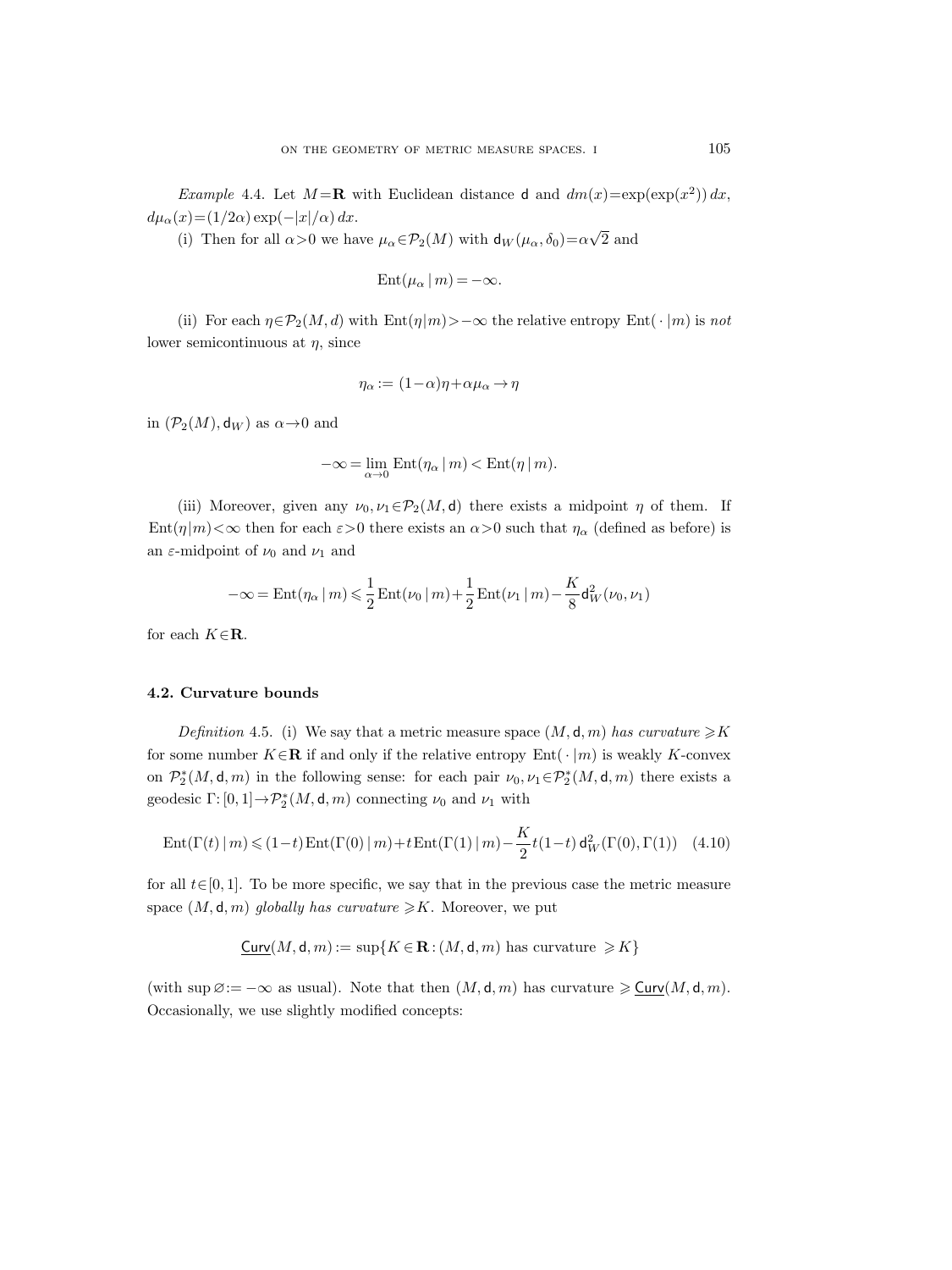(ii) We say that a metric measure space  $(M, d, m)$  (*qlobally*) has curvature  $\geq K$  in *the lax sense* if and only if for each  $\varepsilon > 0$  and for each pair  $\nu_0, \nu_1 \in \mathcal{P}_2^*(M, \mathsf{d}, m)$  there exists an  $\varepsilon$ -midpoint  $\eta \in \mathcal{P}_2^*(M, \mathsf{d}, m)$  of  $\nu_0$  and  $\nu_1$  with

$$
Ent(\eta | m) \leq \frac{1}{2} Ent(\nu_0 | m) + \frac{1}{2} Ent(\nu_1 | m) - \frac{K}{8} d_W^2(\nu_0, \nu_1) + \varepsilon.
$$
 (4.11)

We denote the maximal K with this property by  $\mathsf{Curv}_{\text{law}}(M, \mathsf{d}, m)$ .

(iii) We say that a metric measure space  $(M, d, m)$  *locally has curvature*  $\geq K$  if each point of M has a neighborhood  $M'$  such that for each pair  $\nu_0, \nu_1 \in \mathcal{P}_2^*(M, \mathsf{d}, m)$  supported in M' there exists a geodesic  $\Gamma: [0,1] \to \mathcal{P}_2^*(M, \mathsf{d}, m)$  connecting  $\nu_0$  and  $\nu_1$  and satisfying (4.10). (Note that we do not require that the  $\Gamma(t)$  are supported in  $M'$ .)

The maximal K with this property will be denoted by  $\mathsf{Curv}_{\mathrm{loc}}(M, \mathsf{d}, m)$ .

*Remark* 4.6. Let  $(M, \mathsf{d}, m)$  be a metric measure space of finite mass.

(i) Then  $\underline{\text{Curv}}(M,\mathsf{d},m)\geqslant K$  if and only if for each pair  $\nu_0,\nu_1\in \mathcal{P}_2^*(M,\mathsf{d},m)$  there exists a midpoint  $\eta \in \mathcal{P}_2^*(M, \mathsf{d}, m)$  of  $\nu_0$  and  $\nu_1$  with

$$
Ent(\eta | m) \leq \frac{1}{2} Ent(\nu_0 | m) + \frac{1}{2} Ent(\nu_1 | m) - \frac{K}{8} d_W^2(\nu_0, \nu_1).
$$
 (4.12)

(ii) Similarly, we have that  $\underline{\text{Curv}}_{\text{lax}}(M, \mathsf{d}, m) \geqslant K$  if and only if for all  $\varepsilon > 0$  and all  $\nu_0, \nu_1 \in \mathcal{P}_2^*(M, \mathsf{d}, m)$  there exists a curve  $\Gamma: [0, 1] \to \mathcal{P}_2^*(M, \mathsf{d}, m)$  connecting  $\nu_0$  and  $\nu_1$  with

$$
Length(\Gamma) \leq d_W(\nu_0, \nu_1) + \varepsilon \tag{4.13}
$$

and

$$
\operatorname{Ent}(\Gamma(t) \mid m) \leq (1-t)\operatorname{Ent}(\nu_0 \mid m) + t\operatorname{Ent}(\nu_1 \mid m) - \frac{K}{2}t(1-t)\operatorname{d}_W^2(\nu_0, \nu_1) + \varepsilon \tag{4.14}
$$

for all  $t \in [0, 1]$ .

(iii) The fact that  $\underline{\textsf{Curv}}_{\text{ lax}}(M,\mathsf{d},m)$ >- $\infty$  implies that  $\mathcal{P}_2^*(M,\mathsf{d},m)$  is a length space (with metric  $d_W$ ) and that  $M_0 = \text{supp}[m] \subset M$  is a length space (with metric d).

(iv) Obviously,  $\mathsf{Curv}_{\mathrm{loc}}(M, \mathsf{d}, m) \geqslant K$  provided each point of M has a neighborhood M' such that  $(M', \mathsf{d}, m)$  globally has curvature  $\geq K$ . Due to the previous remark (iii) this requires  $M'$  to be convex, at least in some weak sense.

*Proof.* (i), (ii) We have to prove that the existence of (approximate) midpoints with property  $(4.12)$  (or  $(4.11)$ ) implies the existence of (approximate) geodesics with property (4.10) (or (4.14), respectively).

Given  $\varepsilon=0$  (or  $\varepsilon>0$ , respectively) define  $\Gamma(\frac{1}{2})$  as an  $\varepsilon$ -midpoint of  $\Gamma(0):=\nu_0$  and  $\Gamma(1) := \nu_1$  satisfying (4.11). Then define  $\Gamma(\frac{1}{4})$  as an  $\varepsilon/2$ -midpoint of  $\Gamma(0)$  and  $\Gamma(\frac{1}{2})$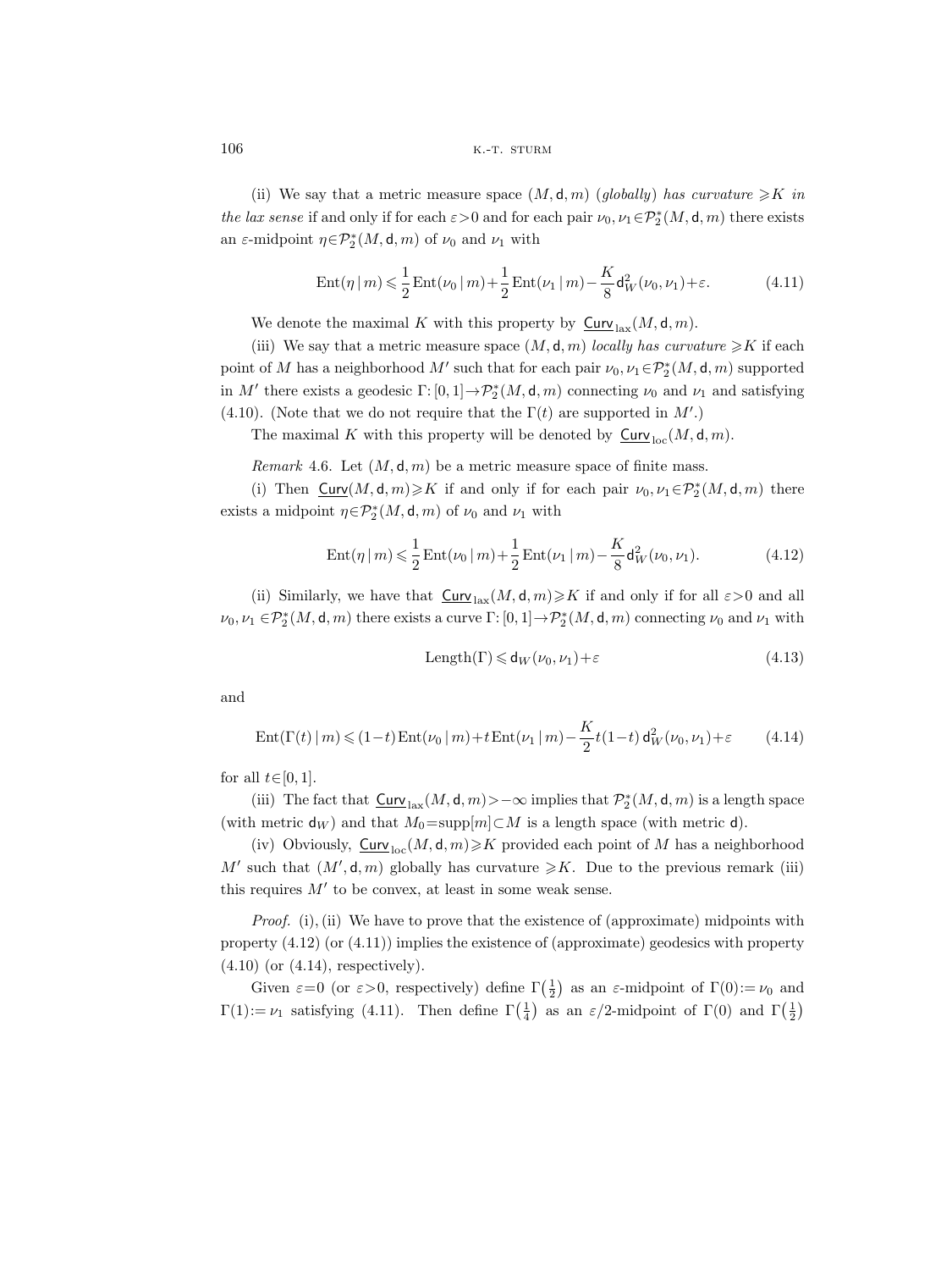satisfying (4.11) with  $\varepsilon/2$  and define  $\Gamma(\frac{3}{4})$  as an  $\varepsilon/2$ -midpoint of  $\Gamma(\frac{1}{2})$  and  $\Gamma(1)$  satisfying (4.11) with  $\varepsilon/2$ . By iteration, we obtain  $\Gamma(t)$  for all dyadic  $t\in[0,1]$ . The continuous extension yields the required curve. (See, for instance, the proof of [50, Proposition 2.3], for a similar argument.) Lower semicontinuity of the relative entropy then proves the claim for all  $t \in [0, 1]$ .

(iii) According to part (ii), it only remains to prove that  $M_0$  is a length space. Given  $x_0, x_1 \in M_0$  let  $\nu_i$ , for  $i=0, 1$ , be the normalized volume in  $B_{\varepsilon}(x_i)$ , i.e.

$$
\nu_i = \frac{1}{m(B_{\varepsilon}(x_i))} 1_{B_{\varepsilon}(x_i)} m,
$$

with  $\varepsilon > 0$  to be chosen later. (Note that  $m(B_{\varepsilon}(x_i))>0$  for all  $\varepsilon > 0$ , since  $x_i \in M_0$ , and  $m(B_{\varepsilon}(x_i))<\infty$  for all sufficiently small  $\varepsilon>0$ , since m is locally finite.) Then we have  $\nu_i \in \mathcal{P}_2^*(M, \mathsf{d}, m)$ . Hence, there exists  $\eta \in \mathcal{P}_2^*(M, \mathsf{d}, m)$  with

$$
\mathsf{d}_W\big(\nu_i,\eta\big) \!\leqslant\! \tfrac12 \mathsf{d}_W\big(\nu_0,\nu_1\big)\!+\!\varepsilon
$$

for  $i=0, 1$ . Therefore

$$
\int [d^2(x_0, y) + d^2(x_1, y)]d\eta(y) = d_W^2(\delta_{x_0}, \eta) + d_W^2(\delta_{x_1}, \eta)
$$
  
\n
$$
\leq [d_W(\nu_0, \eta) + \varepsilon]^2 + [d_W(\nu_1, \eta) + \varepsilon]^2
$$
  
\n
$$
\leq 2\left[\frac{1}{2}d_W(\nu_0, \nu_1) + 2\varepsilon\right]^2
$$
  
\n
$$
\leq 2\left[\frac{1}{2}d(x_0, x_1) + 3\varepsilon\right]^2
$$
  
\n
$$
= \frac{1}{2}d^2(x_0, x_1) + \varepsilon'
$$

for arbitrarily small  $\varepsilon' > 0$ . It implies that there exists a point  $y \in \text{supp}[\eta]$  with

$$
d^{2}(x_{0}, y) + d^{2}(x_{1}, y) \leq \frac{1}{2}d^{2}(x_{0}, x_{1}) + \varepsilon'.
$$

In other words,  $y$  is an approximate midpoint and thus  $M_0$  is a length space.

 $\Box$ 

Lemma 4.7. *If* M *is compact then curvature bounds in the usual sense and in the lax sense coincide*:

$$
\underline{\mathsf{Curv}}(M,\mathsf{d},m)=\underline{\mathsf{Curv}}_{\mathrm{lax}}(M,\mathsf{d},m).
$$

*Proof.* Given  $\nu_0, \nu_1 \in \mathcal{P}_2^*(M, \mathbf{d}, m)$  let  $\eta^{(i)}$  be a family of  $\varepsilon$ -midpoints of  $\nu_0$  and  $\nu_1$  satisfying (4.11) with  $\varepsilon=1/i$ . Consider the family of probability measures  $Q:=\{\eta^{(i)}:i\in\mathbb{N}\}.$ This family is tight. Indeed, we may assume without restriction that  $M$  is a compact length space (otherwise, replace M by  $M_0 = \text{supp}[m]$ ; see Remark 4.6 (iii)). Hence, there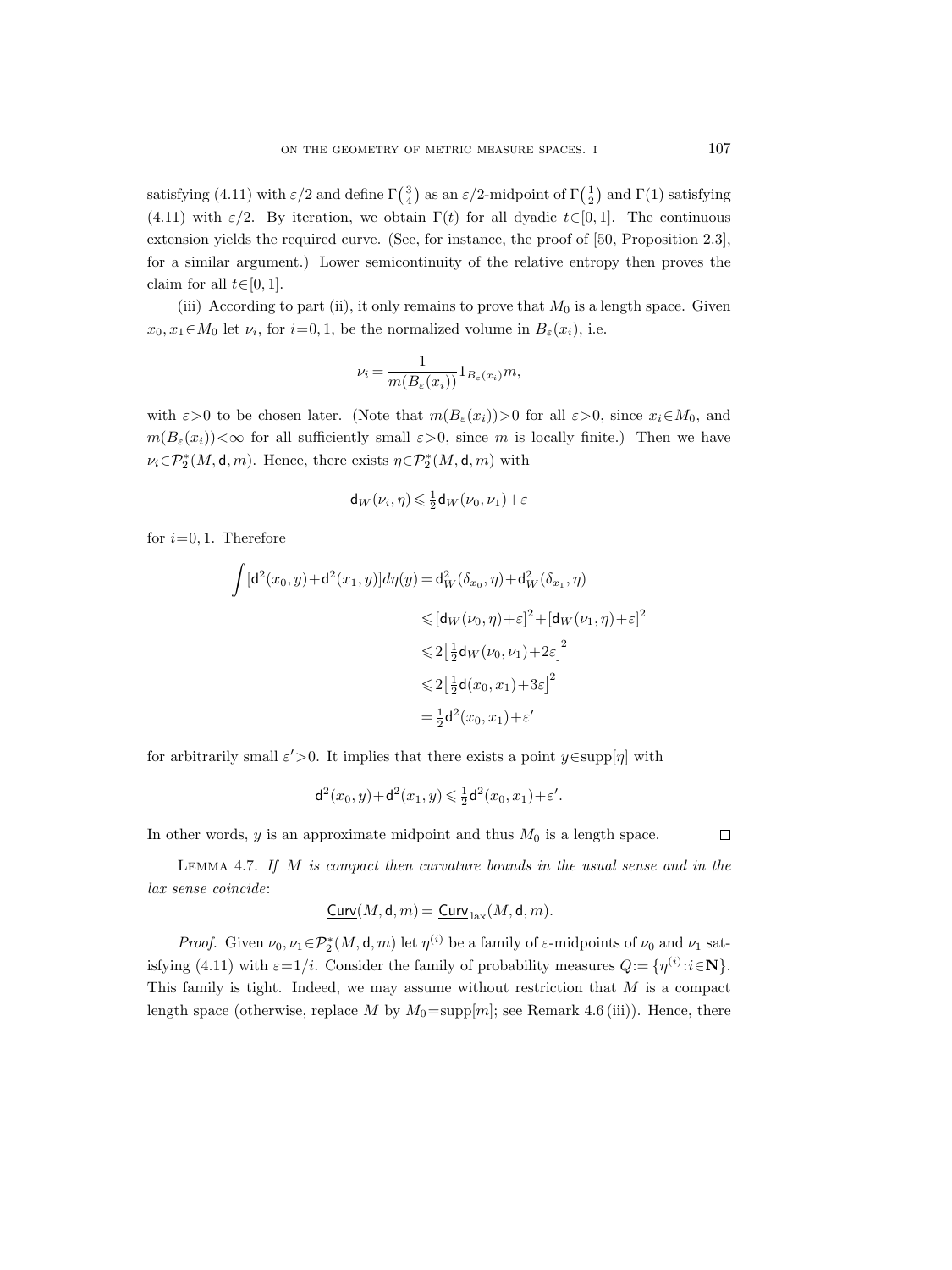exists a suitable subsequence  $(\eta^{(i_j)})_{j\in\mathbb{N}}$  which converges to some  $\eta \in \mathcal{P}_2(M, \mathsf{d})$ . Continuity of the distance  $\mathsf{d}_W$  and lower semicontinuity of the relative entropy Ent( $\cdot |m\rangle$  imply that  $\eta$  is a midpoint of  $\nu_0$  and  $\nu_1$  and (4.11) holds with  $\varepsilon=0$ . Iterating this procedure yields a geodesic connecting  $\nu_0$  and  $\nu_1$  and satisfying (4.10).  $\Box$ 

The usual definition of  $K$ -convexity for the relative entropy would require that  $(4.10)$ holds for *each* geodesic connecting  $\nu_0$  and  $\nu_1$ . This leads to the following definition which, however, will be not used in this paper.

We say that a metric measure space  $(M, d, m)$  (*globally*) has curvature  $\geq K$  in the *restricted sense* if and only if  $\mathcal{P}_2^*(M, \mathsf{d}, m)$  is a geodesic space and if and only if each geodesic  $\Gamma$  in  $\mathcal{P}_2^*(M, \mathsf{d}, m)$  satisfies (4.10).

*Remark* 4.8. Assume that M is a compact non-branching geodesic space where each pair of points in  $M$  is connected by a unique geodesic which depends continuously on the endpoints. Then curvature bounds in the restricted sense and curvature bounds in the usual sense coincide.

*Proof.* The (uniformly) continuous dependence of the geodesics on the endpoints implies (and actually is equivalent to the fact) that for each  $\varepsilon > 0$  there exists  $\delta > 0$  such that the midpoint  $z'$  of  $x' \in B_\delta(x)$  and  $y' \in B_\delta(y)$  lies in  $B_\varepsilon(z)$  whenever z is the midpoint of x and y. Now let the probability measures q on  $M \times M$  and  $\eta$  on M be given, which are an optimal coupling and a midpoint, respectively, of some  $\nu_0$  and  $\nu_1$ . Decompose q into a sum  $q = \sum_{i \in \mathbb{N}} q_i$  of mutually singular  $q_i$ ,  $i \in \mathbb{N}$ , with supp $[q_i] \subset B_\delta(x_i) \times B_\delta(y_i)$  for suitable  $x_i, y_i \in M$ ,  $i \in \mathbb{N}$ . Let  $\nu_{0,i}$  and  $\nu_{1,i}$  denote the marginals of  $q_i$ . Assuming that  $(M, \mathsf{d}, m)$  has curvature  $\geqslant K$  *in the usual sense* then implies that for each  $i \in \mathbb{N}$  there exists a midpoint  $\tilde{\eta}_i$  of  $\nu_{0,i}$  and  $\nu_{1,i}$  satisfying

$$
\mathrm{Ent}(\tilde{\eta}_i \,|\, m) \leqslant \frac{1}{2} \, \mathrm{Ent}(\nu_{0,i} \,|\, m) + \frac{1}{2} \, \mathrm{Ent}(\nu_{1,i} \,|\, m) - \frac{K}{8} \mathsf{d}_W^2(\nu_{0,i},\nu_{1,i}).
$$

The  $\tilde{\eta}_i$  for  $i \in \mathbb{N}$  are mutually singular, since M is non-branching and since the  $q_i$  are mutually singular (Lemma 2.11 (iii)). Hence,  $\tilde{\eta} = \sum_{i \in \mathbf{N}} \tilde{\eta}_i$  satisfies

$$
\operatorname{Ent}(\tilde{\eta} \,|\, m) \leqslant \frac{1}{2} \operatorname{Ent}(\nu_0 \,|\, m) + \frac{1}{2} \operatorname{Ent}(\nu_1 \,|\, m) - \frac{K}{8} \mathsf{d}_W^2(\nu_0, \nu_1).
$$

Moreover,  $\mathsf{d}_W(\eta, \tilde{\eta}) \leq 2\varepsilon$  since for each  $i \in \mathbb{N}$ ,  $\text{supp}[\eta_i] \subset B_{\varepsilon}(z_i)$  as well as  $\text{supp}[\tilde{\eta}_i] \subset B_{\varepsilon}(z_i)$ , with  $z_i$  being the midpoint of  $x_i$  and  $y_i$ . By lower semicontinuity of Ent( $\cdot |m\rangle$ ) this implies

$$
\mathrm{Ent}(\eta \,|\, m) \leqslant \frac{1}{2} \, \mathrm{Ent}(\nu_0 \,|\, m) + \frac{1}{2} \, \mathrm{Ent}(\nu_1 \,|\, m) - \frac{K}{8} \mathsf{d}_W^2(\nu_0, \nu_1).
$$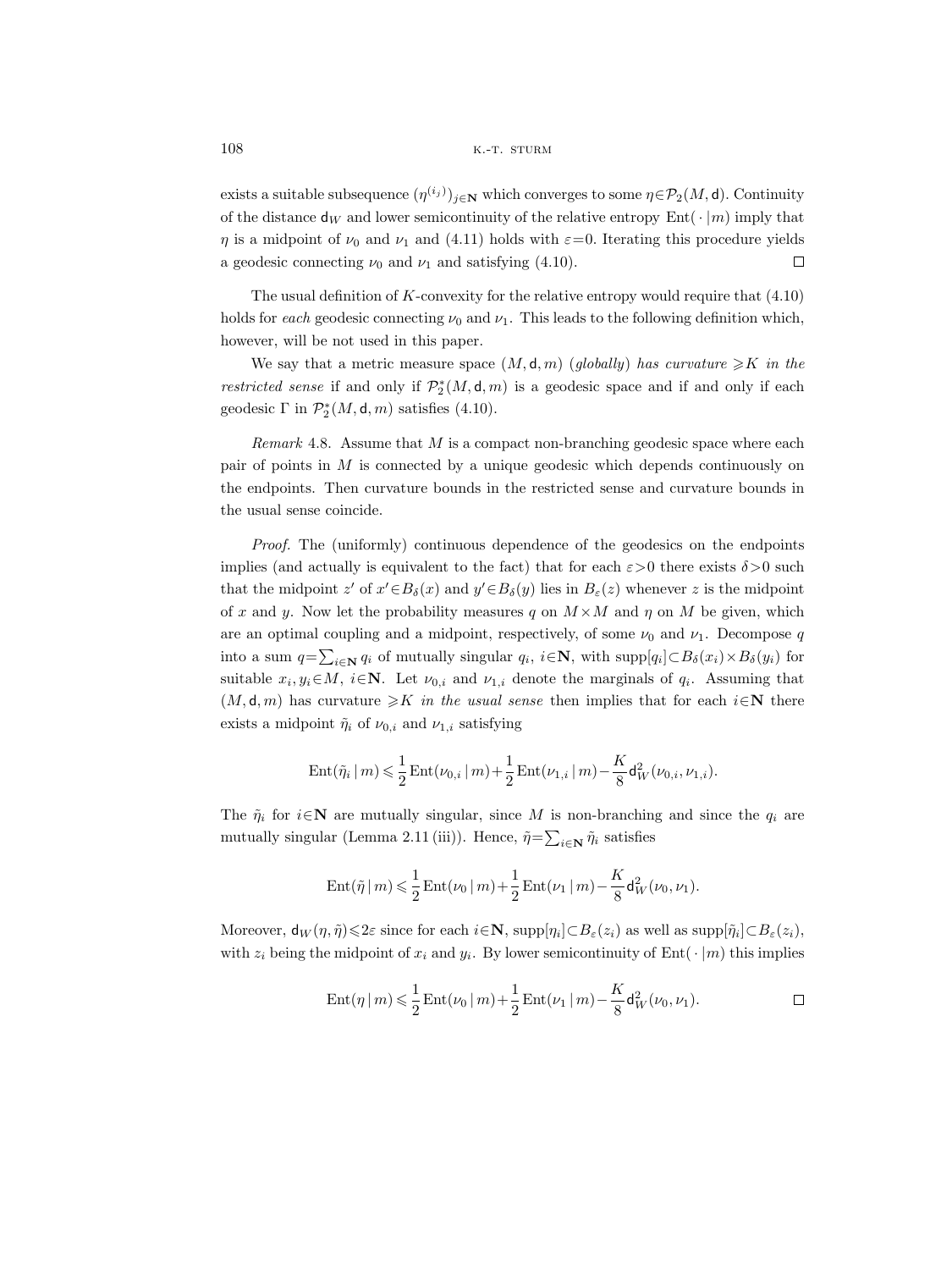Theorem 4.9. (Riemannian spaces) *Let* M *be a complete Riemannian manifold with Riemannian distance* **d** *and Riemannian volume m and put*  $m' = e^{-V}m$ *, with a*  $C^2$ *function*  $V: M \rightarrow \mathbf{R}$ *. Then* 

$$
\underline{\text{Curv}}(M,\mathsf{d},m') = \inf\{\text{Ric}_M(\xi,\xi) + \text{Hess}\,V(\xi,\xi) : \xi \in TM \text{ and } |\xi| = 1\}.
$$
 (4.15)

*In particular,*  $(M, d, m)$  *has curvature*  $\geq K$  *if and only if the Ricci curvature of* M  $is \geqslant K$ .

Note that in the above Riemannian setting for each pair of points  $\nu_0, \nu_1 \in \mathcal{P}_2(M, \mathsf{d}, m)$ there exists a *unique* geodesic connecting them. Hence, curvature bounds in the usual sense coincide with curvature bounds in the restricted sense. Moreover, note that in this setting, local curvature bounds always coincide with global curvature bounds.

*Proof.* Let us briefly sketch the main ideas of the proof, ignoring smoothness and regularity questions. For details, see [46] for the case  $V=0$  and [51] for the general case.

Let  $\nu_0 = \rho_0 m$  and  $\nu_1 = \rho_1 m$  be given. According to Remark 2.12 (iii), there exists a function  $\varphi: M \to \mathbf{R}$  such that

$$
\nu_t=(F_t)_*\nu_0,
$$

with

$$
F_t(x) = \exp_x(-t\nabla\varphi(x)),
$$

defines the unique geodesic  $t \mapsto \nu_t$  in  $\mathcal{P}_2(M, d)$  connecting  $\nu_0$  and  $\nu_1$ . The change of variable formula then gives

$$
Ent(\nu_t \mid e^{-V} m) = \int \varrho_0 \log \varrho_0 \, dm - \int y_t \varrho_0 \, dm + \int V(F_t) \varrho_0 \, dm, \tag{4.16}
$$

with  $y_t = \log \det dF_t$  being the logarithm of the determinant of the Jacobian of  $F_t$  (in some weak sense). Now for  $\nu_0$ -a.e.  $x \in M$  the function  $t \mapsto y_t(x)$  satisfies the differential inequality

$$
\ddot{y}_t(x) \leq -\frac{1}{n} (\dot{y}_t)^2(x) - \text{Ric}(\dot{F}_t(x), \dot{F}_t(x)).
$$
\n(4.17)

Together with (4.16), this yields

$$
\frac{\partial^2}{\partial t^2} \text{Ent}(\nu_t \mid e^{-V}m) \geq \int [\text{Ric}(\dot{F}_t, \dot{F}_t) + \text{Hess } V(\dot{F}_t, \dot{F}_t)] \varrho_0 \, dx \geq K d_W^2(\nu_0, \nu_1),
$$

provided  $\text{Ric}(\xi, \xi) + \text{Hess } V(\xi, \xi) \ge K|\xi|^2$  for all  $\xi \in TM$ . This 'proves' the K-convexity of  $Ent(\cdot | e^{-V}m).$  $\Box$ 

Some of the most simple examples are the following.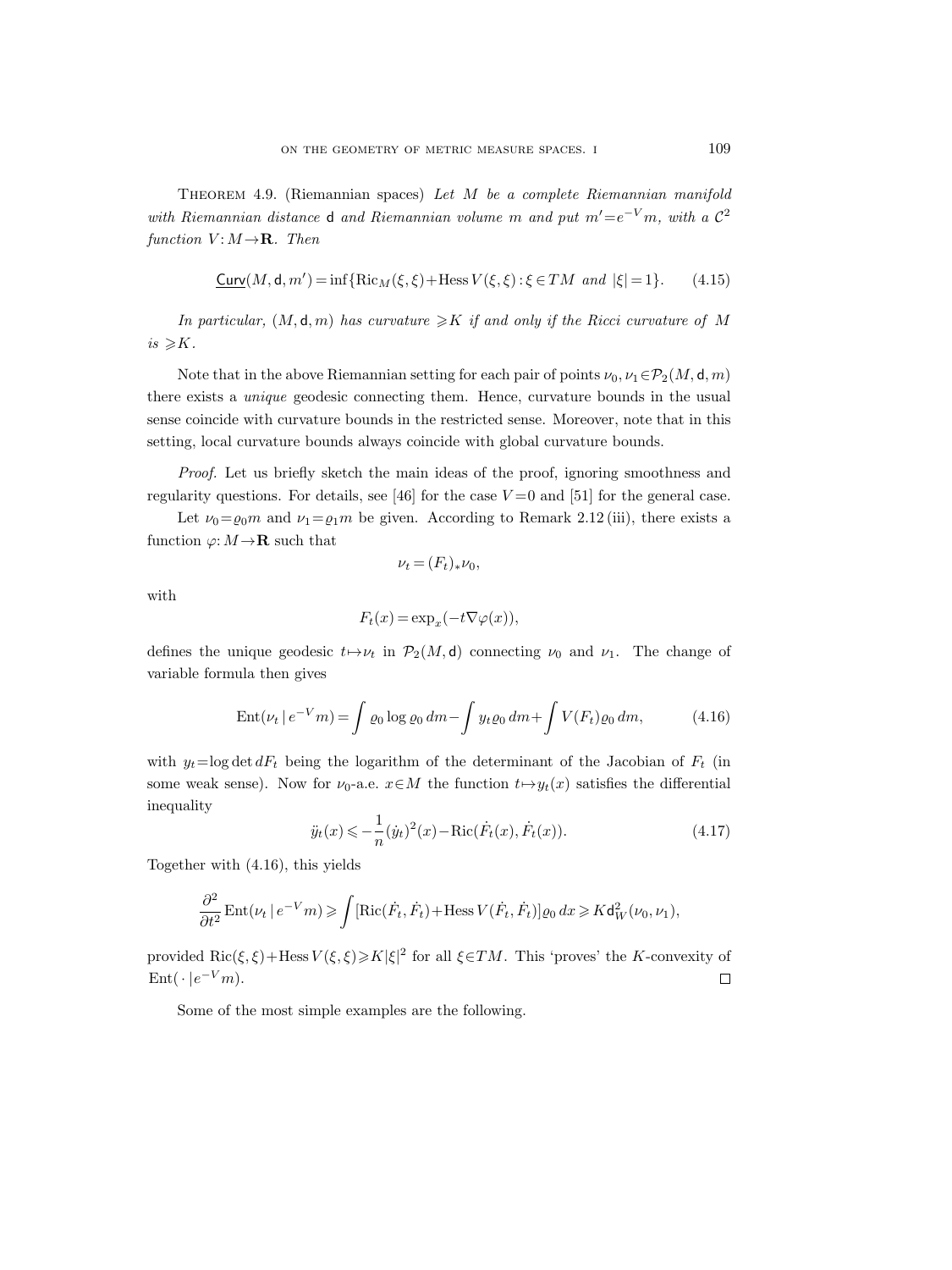*Example* 4.10. (i) If M is an *n*-dimensional Riemannian manifold of constant sectional curvature  $\varkappa$  then

$$
\underline{\mathrm{Curv}}(M,\mathsf{d},m) = (n-1)\varkappa.
$$

(ii) If M is the Euclidean space  $\mathbb{R}^n$  with the weighted measure

$$
dm(x)=\exp\left(\frac{-K\|x\|^2}{2}\right)dx
$$

then

$$
\underline{\mathsf{Curv}}(M,\mathsf{d},m) = K.
$$

(iii) If supp $[m]$  consists of one point then  $Curv(M, d, m)=+\infty$ .

*Remark* 4.11. If m is finite on all balls then it suffices to verify (4.11) for all  $\nu_i = \rho_i m$ with bounded density  $\varrho_i$  and with bounded support supp $[\nu_i], i=0,1$ .

*Proof.* Let  $\nu_0, \nu_1 \in \mathcal{P}_2^*(M, \mathsf{d}, m)$  be given, say  $\nu_0 = \varrho_0 m$  and  $\nu_1 = \varrho_1 m$ . Fix  $o \in M$  and define for  $i=0, 1$ ,

$$
\varrho_{i,R} = \frac{1}{\alpha_{i,R}} 1_{B_R(o)} [\varrho_i \wedge R], \quad \text{with} \quad \alpha_{i,R} = \int_{B_R(o)} (\varrho_i \wedge R) \, dm.
$$

Then, according to Remark 4.3, we have  $\alpha_{i,R} \to 1$  and  $\text{Ent}(\varrho_{i,R}m|m) \to \text{Ent}(\nu_i |m)$  as  $R \rightarrow \infty$ . Moreover,  $d_W(\varrho_{i,R}m, \nu_i) \rightarrow 0$  and thus for sufficiently large R, each  $\varepsilon/2$ -midpoint of  $\varrho_{0,R}m$  and  $\varrho_{1,R}m$  will be an  $\varepsilon$ -midpoint of  $\nu_0$  and  $\nu_1$ .  $\Box$ 

### **4.3. Basic transformations**

PROPOSITION 4.12. (Isomorphism) If  $(M, d, m)$  and  $(M', d', m')$  are isomorphic *metric measure spaces then*

$$
\underline{\mathsf{Curv}}(M,\mathsf{d},m)=\underline{\mathsf{Curv}}(M',\mathsf{d}',m').
$$

*Thus*  $Curv(\cdot)$  *extends to a function on* **X***, the family of isomorphism classes of metric measure spaces.*

Analogous statements hold for  $\frac{\text{Curv}}{\text{las}}(\cdot)$  and  $\frac{\text{Curv}}{\text{loc}}(\cdot)$ .

*Proof.* Let  $\Psi: M_0 \to M'_0$  be an isometry between  $M_0 := \text{supp}[m]$  and  $M'_0 := \text{supp}[m']$ such that  $\Psi_*m=m'$ . Then for all  $\nu=em\in \mathcal{P}_2(M,\mathsf{d},m)$  the push-forward measure  $\Psi_*\nu$ is absolutely continuous with respect to m' with density  $\varrho(\Psi^{-1})$ . Thus  $\Psi$  induces an isometry  $\nu \mapsto \Psi_*\nu$  between  $\mathcal{P}_2(M, \mathsf{d})$  and  $\mathcal{P}_2(M', \mathsf{d}')$  which maps  $\mathcal{P}_2(M, \mathsf{d}, m)$  onto  $\mathcal{P}_2(M', \mathsf{d}', m')$ . Moreover,

$$
\mathrm{Ent}(\Psi_*\nu\,|\,m')=\mathrm{Ent}(\nu\,|\,m).
$$

This proves the claim.

 $\Box$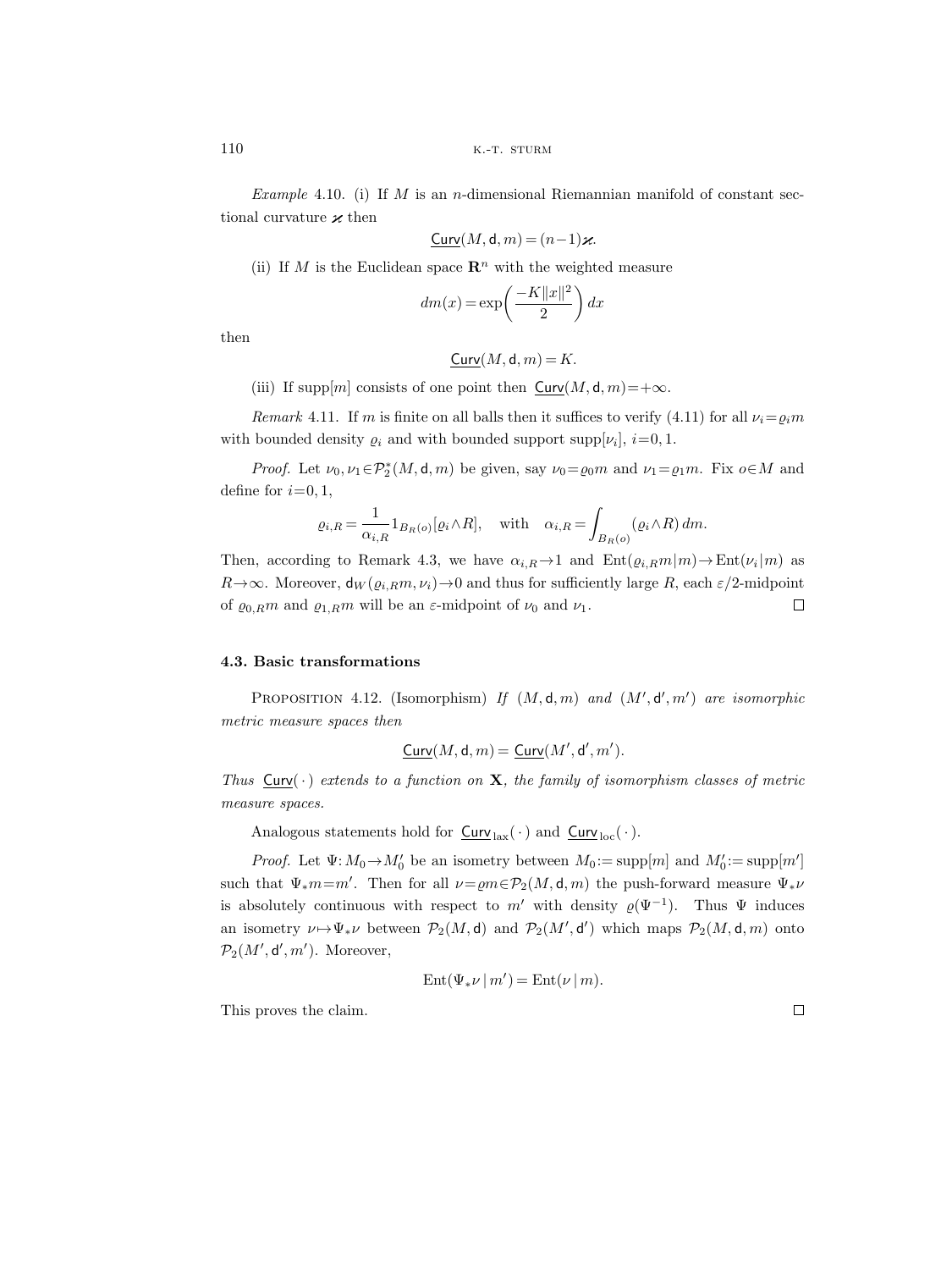Proposition 4.13. (Scaled spaces) *For each metric measure space* (M, d, m) *and all*  $\alpha, \beta > 0$ *, we have* 

$$
\underline{\mathsf{Curv}}(M,\alpha\mathsf{d},\beta m)\,{=}\,\alpha^{-2}\,\underline{\mathsf{Curv}}(M,\mathsf{d},m).
$$

Analogous statements hold for  $\underline{\mathsf{Curv}}_{\text{ lax}}(\,\cdot\,)$  and  $\underline{\mathsf{Curv}}_{\text{ loc}}(\,\cdot\,).$ 

*Proof.* Clearly,

$$
Ent(\nu \mid \beta m) = Ent(\nu \mid m) - \log \beta \quad \text{and} \quad (\alpha \cdot d)_W(\nu_0, \nu_1) = \alpha \cdot d_W(\nu_0, \nu_1).
$$

Proposition 4.14. (Weighted spaces) *For each metric measure space* (M, d, m) *and each lower bounded, measurable function*  $V: M \rightarrow \mathbf{R}$ *, we have* 

$$
\underline{\mathsf{Curv}}(M,\mathsf{d},e^{-V}m) \geqslant \underline{\mathsf{Curv}}(M,\mathsf{d},m) + \underline{\mathsf{Hess}}\,V,
$$

*where*  $Hess V := \sup\{K \in \mathbb{R} : V \text{ is } K\text{-convex on } \sup\{m\}\}.$  If V is locally bounded from *below then an analogous statement holds for*  $Curv_{loc}(\cdot)$ *.* 

Recall that a function  $V: M \to ]-\infty, +\infty]$ , defined on a geodesic space M, is called K-convex, for some  $K \in \mathbb{R}$ , if for each geodesic  $\gamma: [0,1] \to M$  and for each  $t \in [0,1]$  the following holds:

$$
V(\gamma(t)) \leq (1-t)V(\gamma(0)) + tV(\gamma(1)) - \frac{K}{2}t(1-t)d^2(\gamma(0), \gamma(1)).
$$
 (4.18)

*Proof.* A simple calculation yields

$$
\operatorname{Ent}\bigl(\nu \,\big|\, e^{-V}m \bigr) = \operatorname{Ent}\bigl(\nu \,\big|\, m \bigr) + \int V d\nu.
$$

Moreover,  $\mathcal{P}_2^*(M, \mathsf{d}, e^{-V}m) \subset \mathcal{P}_2^*(M, \mathsf{d}, m)$  by the lower boundedness of V. Now put  $K_0 :=$  $\text{Curv}(M, \mathsf{d}, m)$  and  $K_1 := \underline{\text{Hess}} V$ . Given any geodesic  $\Gamma \in \mathcal{P}_2^*(M, \mathsf{d}, m)$  and any  $t \in [0, 1]$ , choose an optimal coupling  $\hat{q}$  on  $M^3$  with marginals  $\Gamma(0)$ ,  $\Gamma(t)$  and  $\Gamma(1)$  in the sense of Lemma 2.11 (ii). Then

$$
\operatorname{Ent}(\Gamma(t) | e^{-V}m) - (1-t) \operatorname{Ent}(\Gamma(0) | e^{-V}m) - t \operatorname{Ent}(\Gamma(1) | e^{-V}m)
$$
\n
$$
= \operatorname{Ent}(\Gamma(t) | m) - (1-t) \operatorname{Ent}(\Gamma(0) | m) - t \operatorname{Ent}(\Gamma(1) | m)
$$
\n
$$
+ \int_{M} V d\Gamma(t) - (1-t) \int_{M} V d\Gamma(0) - t \int_{M} V d\Gamma(1)
$$
\n
$$
= \operatorname{Ent}(\Gamma(t) | m) - (1-t) \operatorname{Ent}(\Gamma(0) | m) - t \operatorname{Ent}(\Gamma(1) | m)
$$
\n
$$
+ \int_{M^{3}} \left[ V(x_{t}) - (1-t) V(x_{0}) - V(x_{1}) \right] d\hat{q}(x_{0}, x_{t}, x_{1})
$$
\n
$$
\stackrel{(*)}{\leq} - \frac{K_{0}}{2} t (1-t) d_{W}^{2}(\Gamma(0), \Gamma(1)) - \int_{M^{3}} \frac{K_{1}}{2} t (1-t) d^{2}(x_{0}, x_{1}) d\hat{q}(x_{0}, x_{t}, x_{1})
$$
\n
$$
= -\frac{K_{0} + K_{1}}{2} t (1-t) d_{W}^{2}(\Gamma(0), \Gamma(1)).
$$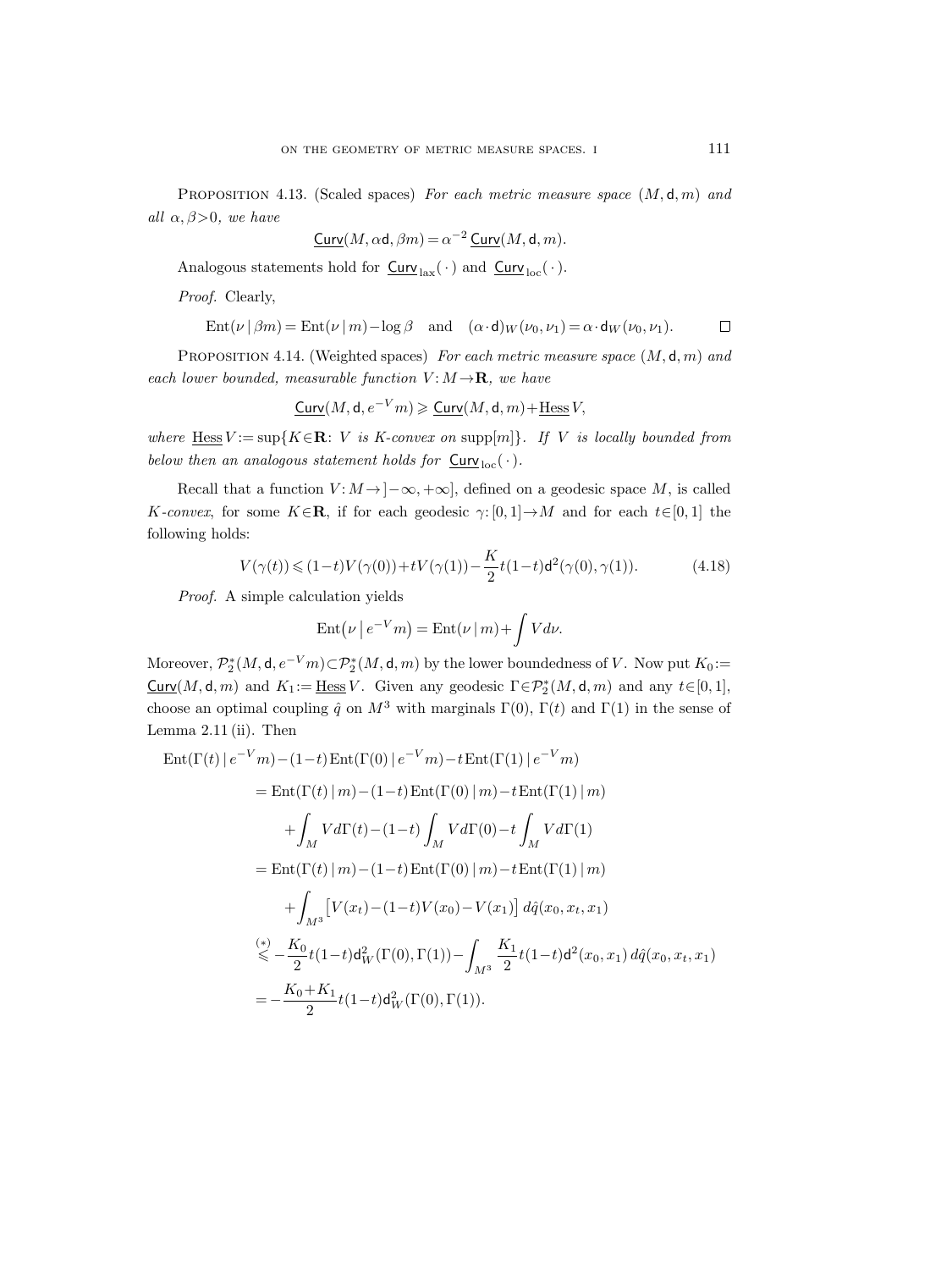The inequality (\*) follows from  $K_1$ -convexity of V, since for  $\hat{q}$ -a.e.  $(x_0, x_t, x_1)$  the point  $x_t$  lies on a geodesic connecting  $x_0$  and  $x_1$  (Lemma 2.11 (ii)).  $\Box$ 

Proposition 4.15. (Subsets) *Let* (M, d, m) *be a metric measure space and let* M *be a convex subset of* M*. Then*

$$
\underline{\mathsf{Curv}}(M',\mathsf{d},m) \geqslant \underline{\mathsf{Curv}}(M,\mathsf{d},m).
$$

Here a set  $M' \subset M$  is called *convex* if and only if  $\gamma_t \in M'$  for all  $t \in [0, 1]$  and all geodesics  $\gamma: [0, 1] \to M$  with endpoints  $\gamma_0, \gamma_1 \in M'.$ 

*Proof.* Let  $\nu_0$  and  $\nu_1$  be probability measures in  $\mathcal{P}_2^*(M', \mathsf{d}, m)$ . Regard them as probability measures on M. Let  $\Gamma$  be a geodesic in  $\mathcal{P}_2^*(M, \mathsf{d}, m)$  connecting them and satisfying (4.10). It remains to prove that for each  $t \in [0, 1]$  the measure  $\Gamma(t)$  is supported by  $M'$ , i.e.

$$
\Gamma(t)(M\!\setminus\!M')\,{=}\,0.
$$

According to Lemma 2.11 (ii), there exists an optimal coupling  $\hat{q}$  of  $\Gamma(0)=\nu_0$ ,  $\Gamma(t)$  and  $\Gamma(1) = \nu_1$  such that for  $\hat{q}$ -a.e.  $(x, z, y) \in M^3$  the point z lies on some geodesic connecting the points x and y. But then  $\hat{q}$ -almost surely z has to lie in M', since x and y lie in M' and the latter is assumed to be convex. This proves that  $\Gamma(t)(M \setminus M') = 0$  and thus yields the claim for  $Curv(M',\mathsf{d},m)$ .  $\Box$ 

PROPOSITION 4.16. (Products) Let  $(M_i, d_i, m_i)$  for  $i=1, ..., l$  be metric measure *spaces and*

$$
(M, \mathsf{d}, m) = \bigotimes_{i=1}^l (M_i, \mathsf{d}_i, m_i).
$$

*Assume that* M *is non-branching and compact. Then*

$$
\underline{\text{Curv}}(M,\mathsf{d},m) = \inf_{i \in \{1,\ldots,l\}} \underline{\text{Curv}}(M_i,\mathsf{d}_i,m_i). \tag{4.19}
$$

*Proof.* (i) Let us first prove the inequality

$$
\underline{\mathsf{Curv}}(M,\mathsf{d},m)\leqslant\inf_{i\in\{1,...,l\}}\underline{\mathsf{Curv}}(M_i,\mathsf{d}_i,m_i).
$$

Assume that this is not true. Then for some  $K \in \mathbb{R}$  and  $i \in \{1, ..., l\}$ ,

$$
\underline{\text{Curv}}(M,\mathsf{d},m) \geqslant K > \underline{\text{Curv}}(M_i,\mathsf{d}_i,m_i). \tag{4.20}
$$

Without restriction, we may assume that  $i=1$ . Then the last inequality implies that there exist  $\nu_0^{(1)}, \nu_1^{(1)} \in \mathcal{P}_2^*(M_1, \mathsf{d}_1, m_1)$  such that for each midpoint  $\eta^{(1)}$  in  $\mathcal{P}_2^*(M_1, \mathsf{d}_1, m_1)$ between  $\nu_0^{(1)}$  and  $\nu_1^{(1)}$ , the inequality (4.12) is violated, i.e.

$$
Ent(\eta^{(1)} | m_1) > \frac{1}{2} Ent(\nu_0^{(1)} | m_1) + \frac{1}{2} Ent(\nu_1^{(1)} | m_1) - \frac{K}{8} d_W^2(\nu_0^{(1)}, \nu_1^{(1)}).
$$
(4.21)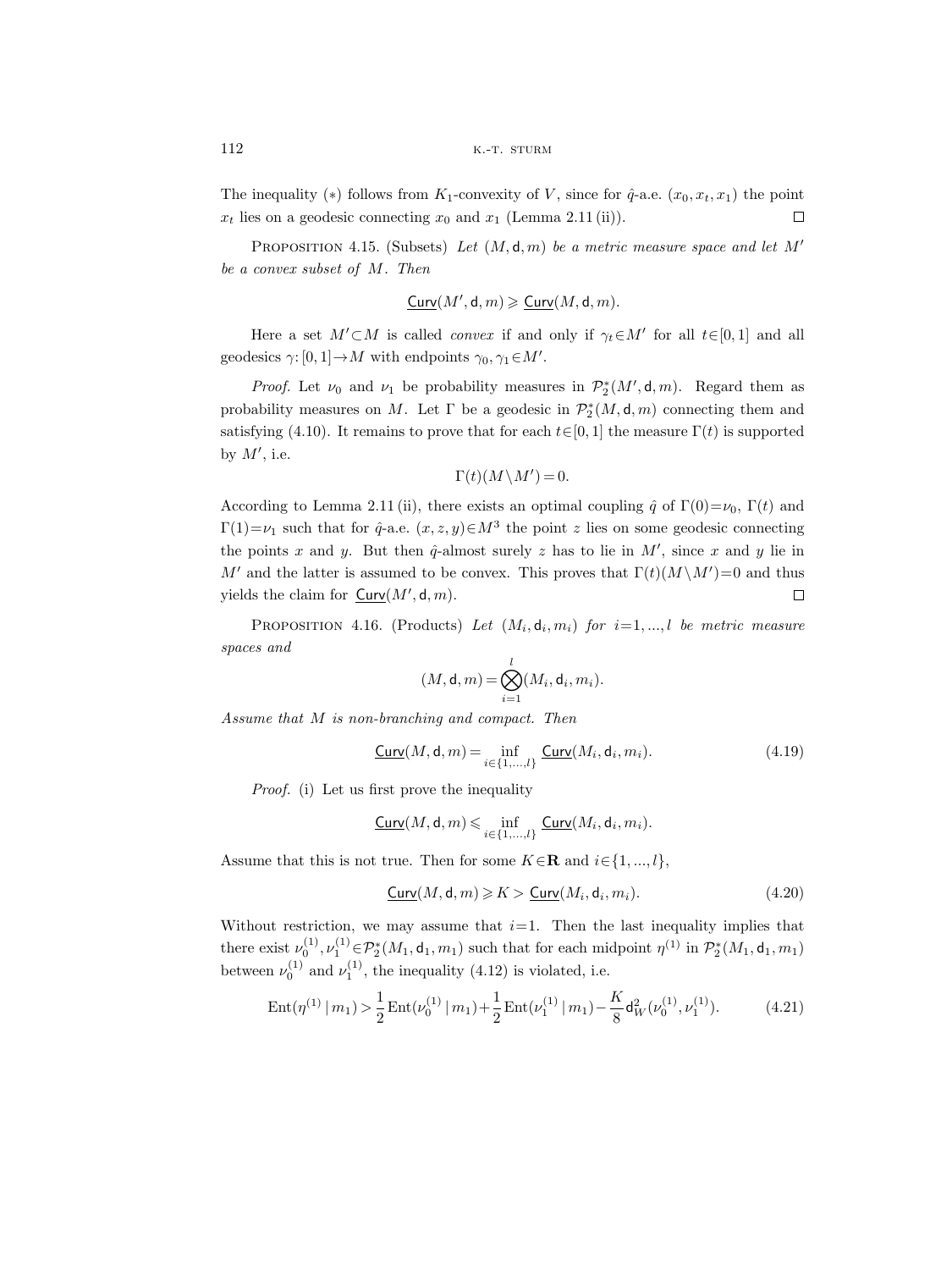Now for  $j=0,1$  put  $\nu_j := \nu_j^{(1)} \otimes \overline{m}_2 \otimes ... \otimes \overline{m}_l$  with normalized measures  $\overline{m}_i = (1/m_i(M_i))m_i$ for  $i=2,\ldots, l$ . Then obviously

$$
Ent(\nu_j \mid m) = Ent(\nu_j^{(1)}) - \sum_{i=2}^{l} \log m_i(M_i)
$$
\n(4.22)

and  $\nu_j \in \mathcal{P}_2^*(M, \mathsf{d}, m)$ . Moreover

$$
\mathsf{d}^W\!(\nu_0,\nu_1)\,{=}\,\mathsf{d}_1^W(\nu_0^{(1)},\nu_1^{(1)})
$$

(where for typographical reasons, we replace the lower index  $W'$  by an upper index, again denoting the  $L_2$ -Wasserstein distances derived from d and  $d_1$ , respectively).

Now the first inequality in (4.20) implies that there exists a midpoint  $\eta$  of  $\nu_0$  and  $\nu_1$ satisfying (4.12). According to Remark 2.2, it implies that

$$
d^W(\nu_0,\eta)^2 + d^W(\eta,\nu_1)^2 \leqslant \tfrac{1}{2}d^W(\nu_0,\nu_1)^2,
$$

which in turn implies, for the first marginal  $\eta^{(1)}$  of  $\eta$ , that

$$
\mathsf{d}_1^W(\nu_0^{(1)},\eta^{(1)})^2 + \mathsf{d}_1^W(\eta^{(1)},\nu_1^{(1)})^2 \leqslant \tfrac12 \mathsf{d}_1^W(\nu_0^{(1)},\nu_1^{(1)})^2.
$$

Again, according to Remark 2.2, this yields that  $\eta^{(1)}$  is a midpoint of  $\nu_0^{(1)}$  and  $\nu_1^{(1)}$ . But (4.21) and (4.22) imply that (4.12) is violated, contradicting our previous assertion. Thus  $Curv(M, d, m) \leq K$ , which proves our first claim.

(ii) To prove the reverse implication, we start with treating the particular case  $\nu_0 = \nu_0^{(1)} \otimes \ldots \otimes \nu_0^{(l)}$  and  $\nu_1 = \nu_1^{(1)} \otimes \ldots \otimes \nu_1^{(l)}$ . Assume that  $\underbrace{\text{Curv}}(M_i, d_i, m_i) \geqslant K$  for each  $i=1,...,l.$  Then for each i there exists a midpoint  $\eta^{(i)}$  of  $\nu_0^{(i)}$  and  $\nu_1^{(i)}$  with

$$
\operatorname{Ent}(\eta^{(i)}\,|\,m_i)\leqslant \frac{1}{2}\operatorname{Ent}(\nu_0^{(i)}\,|\,m)+\frac{1}{2}\operatorname{Ent}(\nu_1^{(i)}\,|\,m)-\frac{K}{8}\mathsf{d}_i^W(\nu_0^{(i)},\nu_1^{(i)})^2.
$$

Put  $\eta := \eta^{(1)} \otimes ... \otimes \eta^{(l)}$ . Then  $\eta$  is a midpoint of  $\nu_0$  and  $\nu_1$ , since

$$
\mathbf{d}^W(\eta, \nu_0)^2 = \sum_{i=1}^l \mathbf{d}_i^W(\eta^{(i)}, \nu_0^{(i)})^2 \leq \sum_{i=1}^l \bigg[ \frac{1}{2} \mathbf{d}_i^W(\nu_0^{(i)}, \nu_1^{(i)}) \bigg]^2 = \bigg[ \frac{1}{2} \mathbf{d}^W(\nu_0, \nu_1) \bigg]^2.
$$

Moreover,

$$
Ent(\nu_0|m) = \sum_{i=1}^l Ent(\nu_0^{(i)}|m_i), \quad Ent(\nu_1|m) = \sum_{i=1}^l Ent(\nu_1^{(i)}|m_i)
$$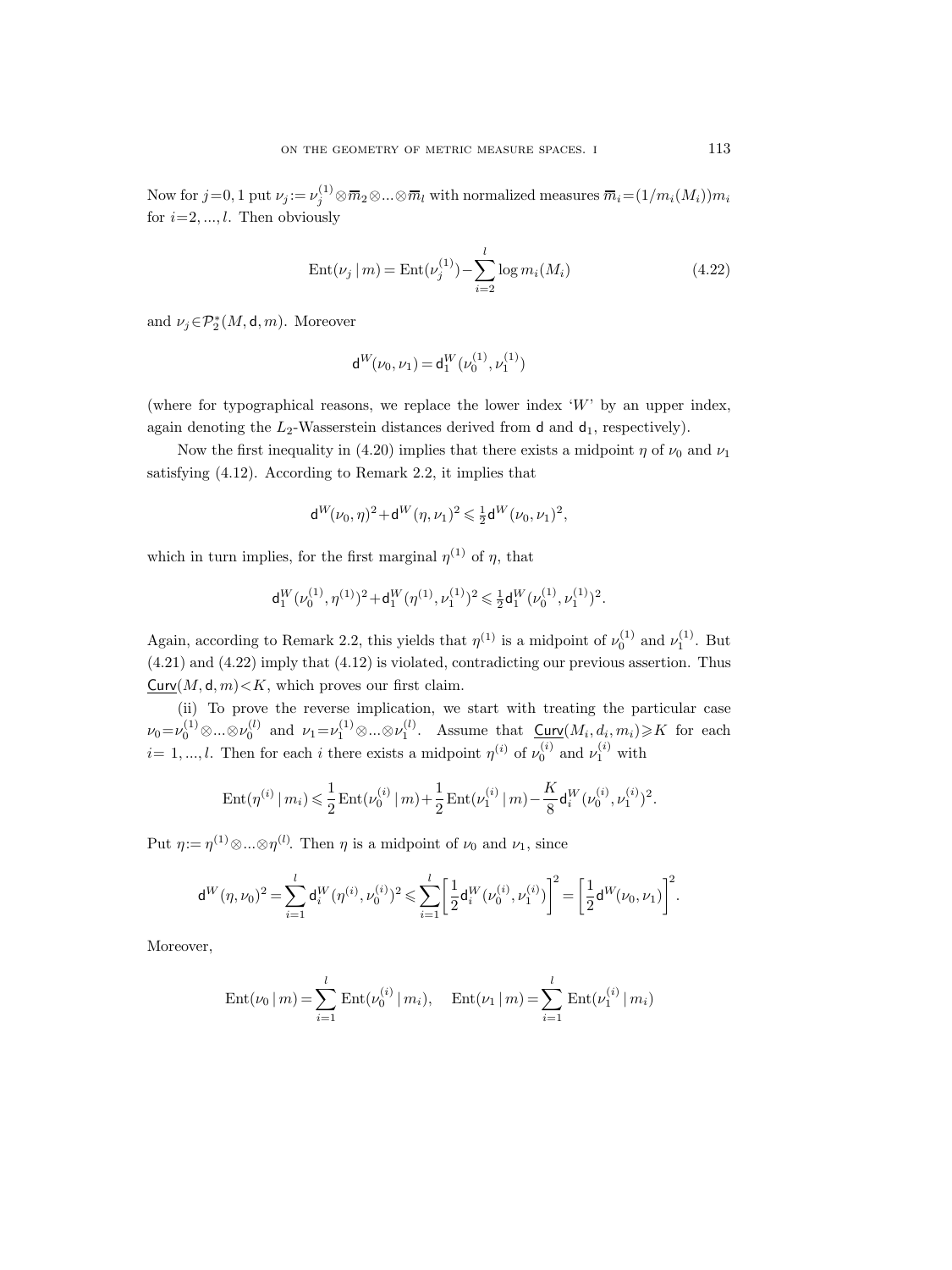and

$$
Ent(\eta | m) = \sum_{i=1}^{l} Ent(\eta^{(i)} | m_i).
$$

Hence,

$$
\begin{split} \operatorname{Ent}(\eta \,|\, m) &\leqslant \sum_{i=1}^{l} \left[ \frac{1}{2} \operatorname{Ent}(\nu_0^{(i)} \,|\, m) + \frac{1}{2} \operatorname{Ent}(\nu_1^{(i)} \,|\, m) - \frac{K}{8} \mathsf{d}_i^W(\nu_0^{(i)}, \nu_1^{(i)})^2 \right] \\ &\leqslant \frac{1}{2} \operatorname{Ent}(\nu_0 \,|\, m) + \frac{1}{2} \operatorname{Ent}(\nu_1 \,|\, m) - \frac{K}{8} \mathsf{d}^W(\nu_0, \nu_1)^2. \end{split}
$$

This proves the claim in the particular case.

(iii) Now let arbitrary  $\nu_0, \nu_1 \in \mathcal{P}_2^*(M, \mathsf{d}, m)$  and  $\varepsilon > 0$  be given. Then there exist

$$
\tilde{\nu}_0 = \frac{1}{n} \sum_{j=1}^n \nu_{0,j},
$$

with mutually singular product measures  $\nu_{0,j}$ ,  $j=1, ..., n$ , and

$$
\tilde{\nu}_1 = \frac{1}{n} \sum_{j=1}^n \nu_{1,j},
$$

with mutually singular product measures  $\nu_{1,j},\,j\!=\!1,...,n,$  such that

$$
\operatorname{Ent}(\tilde{\nu}_0 \mid m) \leq \operatorname{Ent}(\nu_0 \mid m) + \varepsilon, \quad \mathsf{d}^W(\nu_0, \tilde{\nu}_0) \leq \varepsilon,
$$
  

$$
\operatorname{Ent}(\tilde{\nu}_1 \mid m) \leq \operatorname{Ent}(\nu_1 \mid m) + \varepsilon, \quad \mathsf{d}^W(\nu_1, \tilde{\nu}_1) \leq \varepsilon
$$

and

$$
\mathsf{d}^W(\tilde \nu_0,\tilde \nu_1)\geqslant \bigg[\frac{1}{n}\sum_{j=1}^n\mathsf{d}^W(\nu_{0,j},\nu_{1,j})^2\bigg]^{1/2}-\varepsilon.
$$

Furthermore, since  $\nu_0$  is the sum of mutually singular  $\nu_{0,j},$ 

Ent(
$$
\tilde{\nu}_0 | m
$$
) =  $\frac{1}{n} \sum_{j=1}^n \text{Ent}(\nu_{0,j} | m) - \log n$ 

and, similarly,

Ent(
$$
\tilde{\nu}_1 | m
$$
) =  $\frac{1}{n} \sum_{j=1}^{n} \text{Ent}(\nu_{1,j} | m) - \log n$ .

According to part (ii), for each  $j=1,...,n$  there exists a midpoint  $\eta_j$  of  $\nu_{0,j}$  and  $\nu_{1,j}$ satisfying

$$
\mathrm{Ent}(\eta_j \,|\, m) \leqslant \frac{1}{2} \, \mathrm{Ent}(\nu_{0,j} \,|\, m) + \frac{1}{2} \, \mathrm{Ent}(\nu_{1,j} \,|\, m) - \frac{K}{8} \mathsf{d}^W(\nu_{0,j}, \nu_{1,j})^2.
$$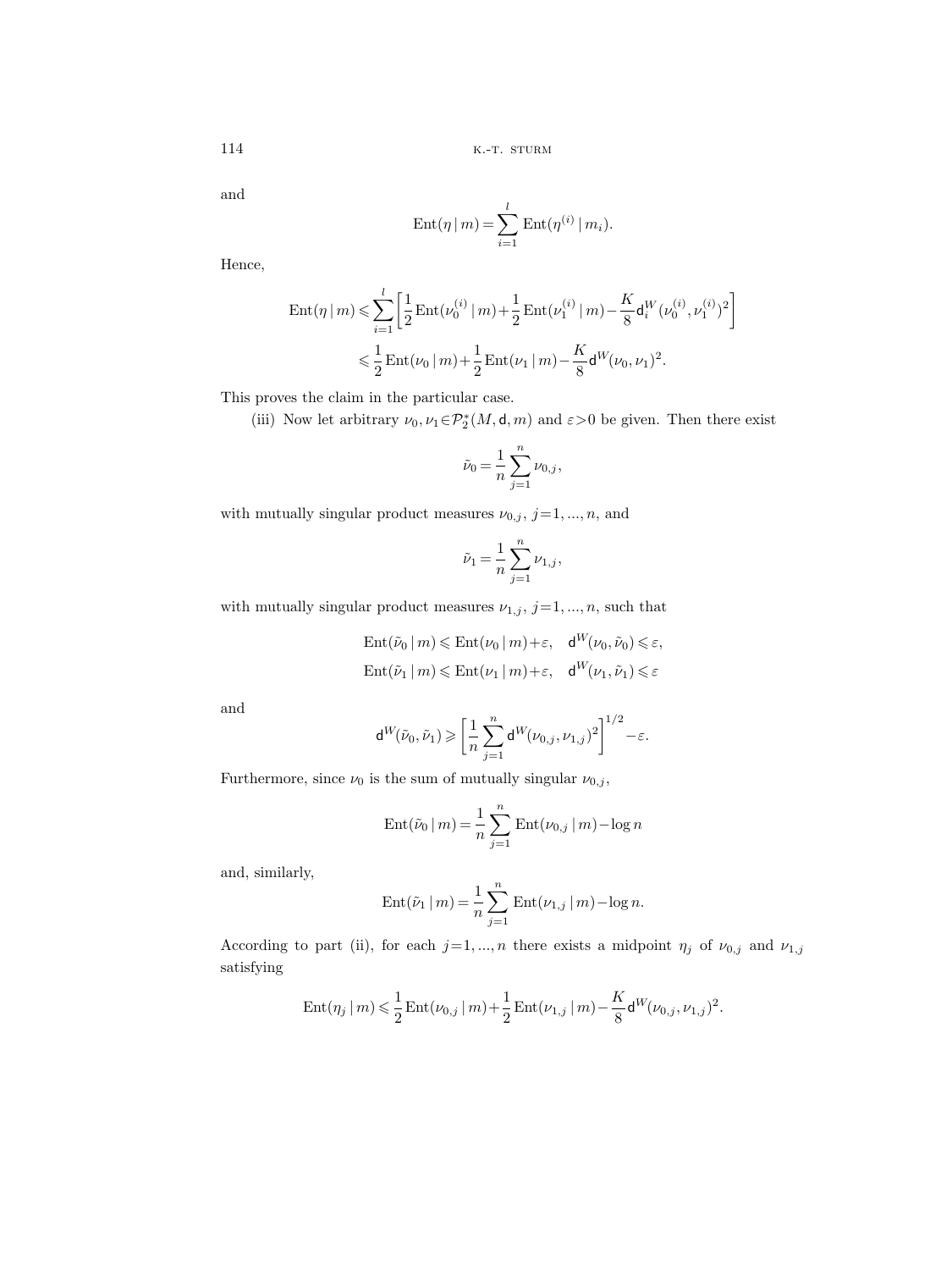According to Lemma 2.11 (iii), since M is non-branching and since the  $\nu_{0,j}$  for  $j=1, ..., n$ are mutually singular, also the  $\eta_j$  for  $j=1, ..., n$  must be mutually singular. Hence,

$$
\eta:=\frac{1}{n}\sum_{j=1}^n\eta_j
$$

satisfies

$$
Ent(\eta | m) = \frac{1}{n} \sum_{j=1}^{n} Ent(\eta_j | m) - \log n
$$

and thus

$$
\begin{aligned} \text{Ent}(\eta \,|\, m) &\leq \frac{1}{2} \, \text{Ent}(\tilde{\nu}_0 \,|\, m) + \frac{1}{2} \, \text{Ent}(\tilde{\nu}_1 \,|\, m) - \frac{K}{8} \, \frac{1}{n} \sum_{j=1}^n \mathsf{d}^{W}(\nu_{0,j}, \nu_{1,j})^2 \\ &\leq \frac{1}{2} \, \text{Ent}(\nu_0 \,|\, m) + \frac{1}{2} \, \text{Ent}(\nu_1 \,|\, m) - \frac{K}{8} [\mathsf{d}^{W}(\nu_0, \nu_1) \mp 3 \varepsilon]^2 + \varepsilon \end{aligned}
$$

(with  $\mp$  to be chosen according to the sign of K). Moreover,  $\eta$  is an approximate midpoint of  $\nu_0$  and  $\nu_1$ :

$$
\begin{aligned} 2\mathsf{d}^W(\nu_0,\eta) \leqslant & 2\bigg[\frac{1}{n}\sum_{j=1}^n\mathsf{d}^W(\nu_{0,j},\eta_j)^2\bigg]^{1/2} \\ \leqslant & \bigg[\frac{1}{n}\sum_{j=1}^n\mathsf{d}^W(\nu_{0,j},\nu_{1,j})^2\bigg]^{1/2} \leqslant \mathsf{d}^W(\tilde{\nu}_0,\tilde{\nu}_1) + \varepsilon \leqslant \mathsf{d}^W(\nu_0,\nu_1) + 3\varepsilon \end{aligned}
$$

and similarly for  $\mathsf{d}^{W}(\nu_1, \eta)$ . This proves that  $\underline{\mathsf{Curv}}_{\text{lax}}(M, \mathsf{d}, m) \geq K$ . Together with compactness of M this finally yields the claim.  $\Box$ 

## **4.4. From local to global**

A crucial implication of our definition of lower curvature bounds for metric measure spaces is the following globalization theorem which states that local curvature bounds imply global curvature bounds. This is in the spirit of the globalization theorem of Toponogov for lower curvature bounds (in the sense of Alexandrov) for metric spaces.

Theorem 4.17. (Globalization) *Let* (M, d, m) *be a compact, non-branching metric measure space and assume that*  $\mathcal{P}_2^*(M, \mathsf{d}, m)$  *is a geodesic space. Then* 

$$
\underline{\text{Curv}}(M,\mathsf{d},m) = \underline{\text{Curv}}_{\text{loc}}(M,\mathsf{d},m). \tag{4.23}
$$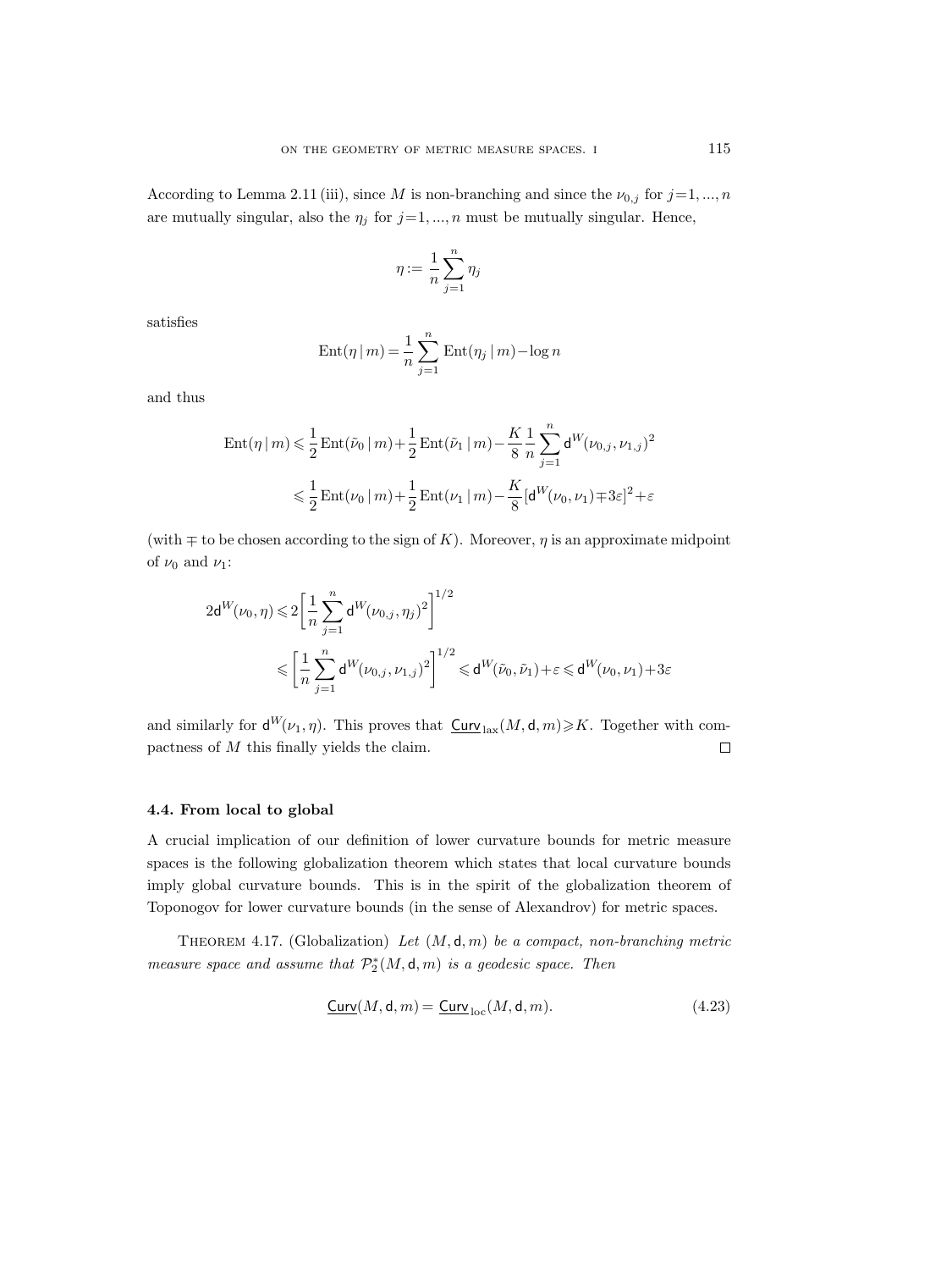*Proof.* Put  $K = \underline{\text{Curv}}_{\text{loc}}(M, \mathsf{d}, m)$  and consider for each number  $k \in \mathbb{N} \cup \{0\}$  the following property:

C(k): For each geodesic  $\Gamma: [0,1] \to \mathcal{P}_2^*(M, d, m)$  and for each pair  $s, t \in [0,1]$  with  $0 \le t - s \le 2^{-k}$  there exists a midpoint  $\eta(s, t)$  of  $\Gamma(s)$  and  $\Gamma(t)$  such that

$$
Ent(\eta(s,t) \mid m) \leq \frac{1}{2} Ent(\Gamma(s) \mid m) + \frac{1}{2} Ent(\Gamma(t) \mid m) - \frac{K}{8} d_W^2(\Gamma(s), \Gamma(t)).
$$
\n(4.24)

Our first claim is:

• For each  $k \in \mathbb{N}$ ,  $C(k)$  implies  $C(k-1)$ .

In order to prove this claim, let  $k \in \mathbb{N}$  be given with property  $C(k)$ , and let a geodesic Γ and numbers  $s, t \in [0, 1]$  be given with  $0 \le t - s \le 2^{1-k}$ . Define iteratively a sequence  $(\Gamma^{(i)})_{i\in\mathbf{N}}$  of geodesics in  $\mathcal{P}_2^*(M, \mathsf{d}, m)$  which coincide with  $\Gamma$  on  $[0, s] \cup [t, 1]$  as follows: start with  $\Gamma^{(0)} := \Gamma$ ; assuming that  $\Gamma^{(2i)}$  is already given, let  $\Gamma^{(2i+1)}$ :  $[0,1] \to \mathcal{P}_2^*(M,\mathsf{d},m)$ be any geodesic which coincides with  $\Gamma$  on  $[0, s] \cup [t, 1]$  and for which  $\Gamma^{(2i+1)}(s+(t-s)/4)$ is a midpoint of  $\Gamma(s) = \Gamma^{(2i)}(s)$  and  $\Gamma^{(2i)}(s+(t-s)/2)$ , and for which  $\Gamma^{(2i+1)}(s+3(t-s)/4)$ is a midpoint of  $\Gamma^{(2i)}(s+(t-s)/2)$  and  $\Gamma(t)=\Gamma^{(2i)}(t)$  satisfying

$$
\operatorname{Ent}\left(\Gamma^{(2i+1)}\left(s+\frac{t-s}{4}\right)\middle|m\right) \leq \frac{1}{2}\operatorname{Ent}(\Gamma(s)\middle|m\right) \n+ \frac{1}{2}\operatorname{Ent}\left(\Gamma^{(2i)}\left(s+\frac{t-s}{2}\right)\middle|m\right) - \frac{K}{32}d_W^2(\Gamma(s),\Gamma(t))
$$
\n(4.25)

and

$$
\operatorname{Ent}\left(\Gamma^{(2i+1)}\left(s+3\frac{t-s}{4}\right)\middle|m\right) \leq \frac{1}{2}\operatorname{Ent}(\Gamma(t)\mid m) + \frac{1}{2}\operatorname{Ent}\left(\Gamma^{(2i)}\left(s+\frac{t-s}{2}\right)\middle|m\right) - \frac{K}{32}\operatorname{d}_{W}^{2}(\Gamma(s),\Gamma(t)).\tag{4.26}
$$

Such midpoints exist by the assumption  $C(k)$ .

Then let  $\Gamma^{(2i+2)}$ :  $[0,1] \rightarrow \mathcal{P}_2^*(M, \mathsf{d}, m)$  be any geodesic which coincides with  $\Gamma$  on [0, s]∪[t, 1] and for which  $\Gamma^{(2i+2)}(s+(t-s)/2)$  is a midpoint of  $\Gamma^{(2i+1)}(s+(t-s)/4)$  and  $\Gamma^{(2i+1)}(s+3(t-s)/4)$  satisfying

$$
\operatorname{Ent}\left(\Gamma^{(2i+2)}\left(s+\frac{t-s}{2}\right)\middle|m\right) \leq \frac{1}{2}\operatorname{Ent}\left(\Gamma^{(2i+1)}\left(s+\frac{t-s}{4}\right)\middle|m\right) +\frac{1}{2}\operatorname{Ent}\left(\Gamma^{(2i+1)}\left(s+3\frac{t-s}{4}\right)\middle|m\right) -\frac{K}{32}d_W^2(\Gamma(s),\Gamma(t)).
$$
\n(4.27)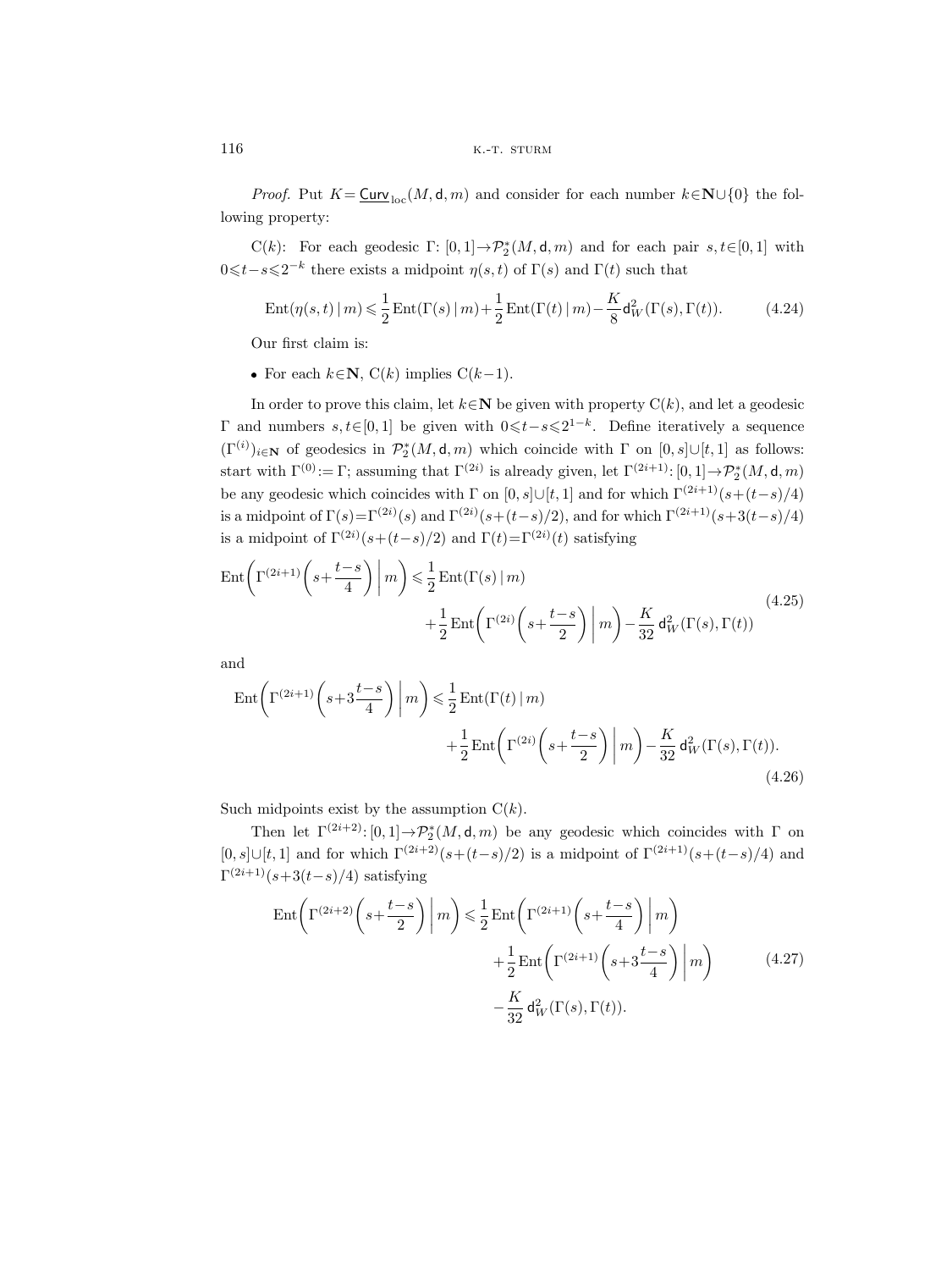Again, such a midpoint exists by the assumption  $C(k)$ . This yields a sequence of geodesics  $\Gamma^{(i)}$ ,  $i \in \mathbb{N}$ .

Combining  $(4.25)$ – $(4.27)$  gives

$$
\begin{split} \operatorname{Ent}&\bigg(\Gamma^{(2i+2)}\bigg(s+\frac{t-s}{2}\bigg)\bigg|\,m\bigg) \leqslant \frac{1}{2}\operatorname{Ent}\bigg(\Gamma^{(2i)}\bigg(s+\frac{t-s}{2}\bigg)\bigg|\,m\bigg)\\ &\qquad \qquad +\frac{1}{4}\operatorname{Ent}(\Gamma(s)\,|\,m) +\frac{1}{4}\operatorname{Ent}(\Gamma(t)\,|\,m) -\frac{K}{16}\mathsf{d}_W^2(\Gamma(s),\Gamma(t)). \end{split}
$$

By iteration, it yields

$$
\begin{split} \operatorname{Ent}&\bigg(\Gamma^{(2i)}\bigg(s+\frac{t-s}{2}\bigg)\bigg\vert\,m\bigg) \leqslant 2^{-i}\operatorname{Ent}\bigg(\Gamma\bigg(s+\frac{t-s}{2}\bigg)\bigg\vert\,m\bigg) \\ &\qquad \qquad + (1-2^{-i})\bigg[\frac{1}{2}\operatorname{Ent}(\Gamma(s)\,\vert\,m) + \frac{1}{2}\operatorname{Ent}(\Gamma(t)\,\vert\,m) - \frac{K}{8}\mathsf{d}_W^2(\Gamma(s),\Gamma(t))\bigg]. \end{split}
$$

By compactness of  $\mathcal{P}_2(M, d)$ , there exists a subsequence of  $(\Gamma^{(2i)}(s+(t-s)/2))_{i\in\mathbb{N}}$  converging to some  $\eta \in \mathcal{P}_2(M, d)$ . Continuity of the distance implies that  $\eta$  is a midpoint of  $\Gamma(s)$  and  $\Gamma(t)$  (since each of the  $\Gamma^{(2i)}(s+(t-s)/2)$  is a midpoint) and lower semicontinuity of the relative entropy implies

$$
\operatorname{Ent}(\eta \mid m) \leqslant \frac{1}{2} \operatorname{Ent}(\Gamma(s) \mid m) + \frac{1}{2} \operatorname{Ent}(\Gamma(t) \mid m) - \frac{K}{8} \mathsf{d}_{W}^{2}(\Gamma(s), \Gamma(t)).
$$

This proves property  $C(k-1)$ .

Now, according to our curvature assumption, each point  $x \in M$  has a neighborhood  $M(x)$  such that probability measures in  $\mathcal{P}_2^*(M, \mathsf{d}, m)$  which are supported on  $M(x)$  can be joined by geodesics in  $\mathcal{P}_2^*(M, \mathsf{d}, m)$  satisfying (4.10). By compactness of M, there exist  $\lambda$ >0, finitely many disjoint sets  $L_1, ..., L_n$  which cover M, and closed sets  $M_j \supset B_\lambda(L_j)$ , for  $j=1, ..., n$ , such that probability measures in  $\mathcal{P}_2^*(M, \mathsf{d}, m)$  which are supported on  $M_j$ can be joined by geodesics in  $\mathcal{P}_2^*(M, \mathsf{d}, m)$  satisfying (4.10). Choose  $k' \in \mathbb{N}$  such that

$$
2^{-k'}\text{diam}(M,\mathsf{d},m) \leq \lambda. \tag{4.28}
$$

Our next claim is:

Property  $C(k')$  is satisfied.

In order to prove this claim, fix Γ, s and t, and let  $\hat{q}$  be a coupling of Γ(0), Γ(s),  $Γ(t)$  and Γ(1) on  $M^4$ . Then, according to Lemma 2.11, for  $\hat{q}$ -a.e.  $(x_0, x_s, x_t, x_1) ∈ M^4$  the points  $x_s$  and  $x_t$  lie on some geodesic connecting  $x_0$  and  $x_1$  with

$$
d(x_s, x_t) = |t - s| d(x_0, x_1) \leq 2^{-k'} \operatorname{diam}(M, \mathsf{d}, m) \leq \lambda,
$$
\n(4.29)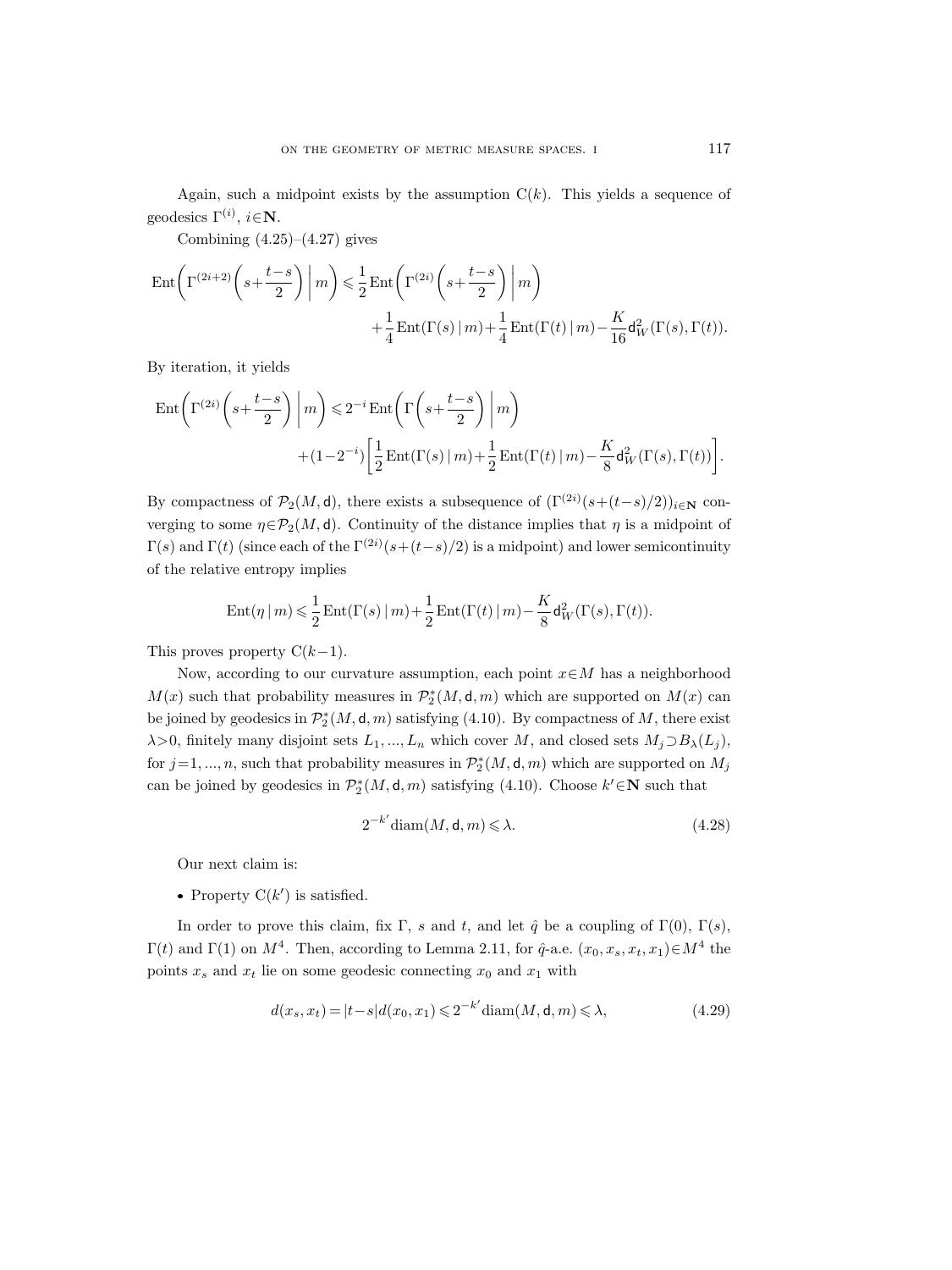by (4.28). Define probability measures  $\Gamma_j(s)$  and  $\Gamma_j(t)$ , for  $j=1, ..., n$ , by

$$
\Gamma_j(s)(A):=\frac{1}{\alpha_j}\Gamma(s)(A\cap L_j)=\frac{1}{\alpha_j}\widehat{q}(M\times (A\cap L_j)\times M\times M)
$$

and

$$
\Gamma_j(t)(A) := \frac{1}{\alpha_j} \hat{q}(M \times L_j \times A \times M),
$$

provided  $\alpha_j := \Gamma_s(L_j) \neq 0$ . (Otherwise, define  $\Gamma_j(s)$  and  $\Gamma_j(t)$  arbitrarily.) Then

$$
\text{supp}[\Gamma_j(s)] \subset \bar{L}_j
$$

which, together with (4.29), implies that

$$
supp[\Gamma_j(s)] \cup supp[\Gamma_j(t)] \subset \overline{B}_\lambda(L_j) \subset M_j.
$$
\n(4.30)

Therefore, for each  $j \in \{1, ..., n\}$ , the assumption  $\underline{\text{Curv}}_{\text{loc}}(M, \mathsf{d}, m) \geqslant K$  can be applied to the probability measures  $\Gamma_j(s), \Gamma_j(t) \in \mathcal{P}_2^*(M, \mathsf{d}, m)$ , both supported on  $M_j$ . It yields the existence of a midpoint  $\eta_i(s,t)$  of them with the property

$$
Ent(\eta_j(s,t) \mid m) \leq \frac{1}{2} Ent(\Gamma_j(s) \mid m) + \frac{1}{2} Ent(\Gamma_j(t) \mid m) - \frac{K}{8} d_W^2(\Gamma_j(s), \Gamma_j(t)).
$$
 (4.31)

Define

$$
\eta(s,t) := \sum_{j=1}^n \alpha_j \eta_j(s,t).
$$

Then  $\eta(s,t)$  is a midpoint of  $\Gamma(s) = \sum_{j=1}^n \alpha_j \Gamma_j(s)$  and  $\Gamma(t) = \sum_{j=1}^n \alpha_j \Gamma_j(t)$ . Moreover, since the  $\Gamma_j(s)$ , for  $j=1,\dots,n$ , are mutually singular and since M is non-branching, also the  $\eta_j(s, t)$ , for  $j = 1, ..., n$ , are mutually singular (see Lemma 2.11 (iii)). Hence, by (4.6),

$$
Ent(\eta(s,t) \mid m) = \sum_{j=1}^{n} \alpha_j Ent(\eta_j(s,t) \mid m) + \sum_{j=1}^{n} \alpha_j \log \alpha_j
$$
\n(4.32)

and

$$
Ent(\Gamma(s) \mid m) = \sum_{j=1}^{n} \alpha_j Ent(\Gamma_j(s) \mid m) + \sum_{j=1}^{n} \alpha_j \log \alpha_j,
$$
\n(4.33)

whereas

$$
Ent(\Gamma(t) \mid m) \geqslant \sum_{j=1}^{n} \alpha_j Ent(\Gamma_j(t) \mid m) + \sum_{j=1}^{n} \alpha_j \log \alpha_j,
$$
\n(4.34)

since the  $\Gamma_j(t)$ , for  $j=1, ..., n$ , are not necessarily mutually singular. Summing up (4.31) over  $j=1, ..., n$  and using  $(4.32)$ – $(4.34)$  yields  $(4.24)$ . This proves property  $C(k')$ .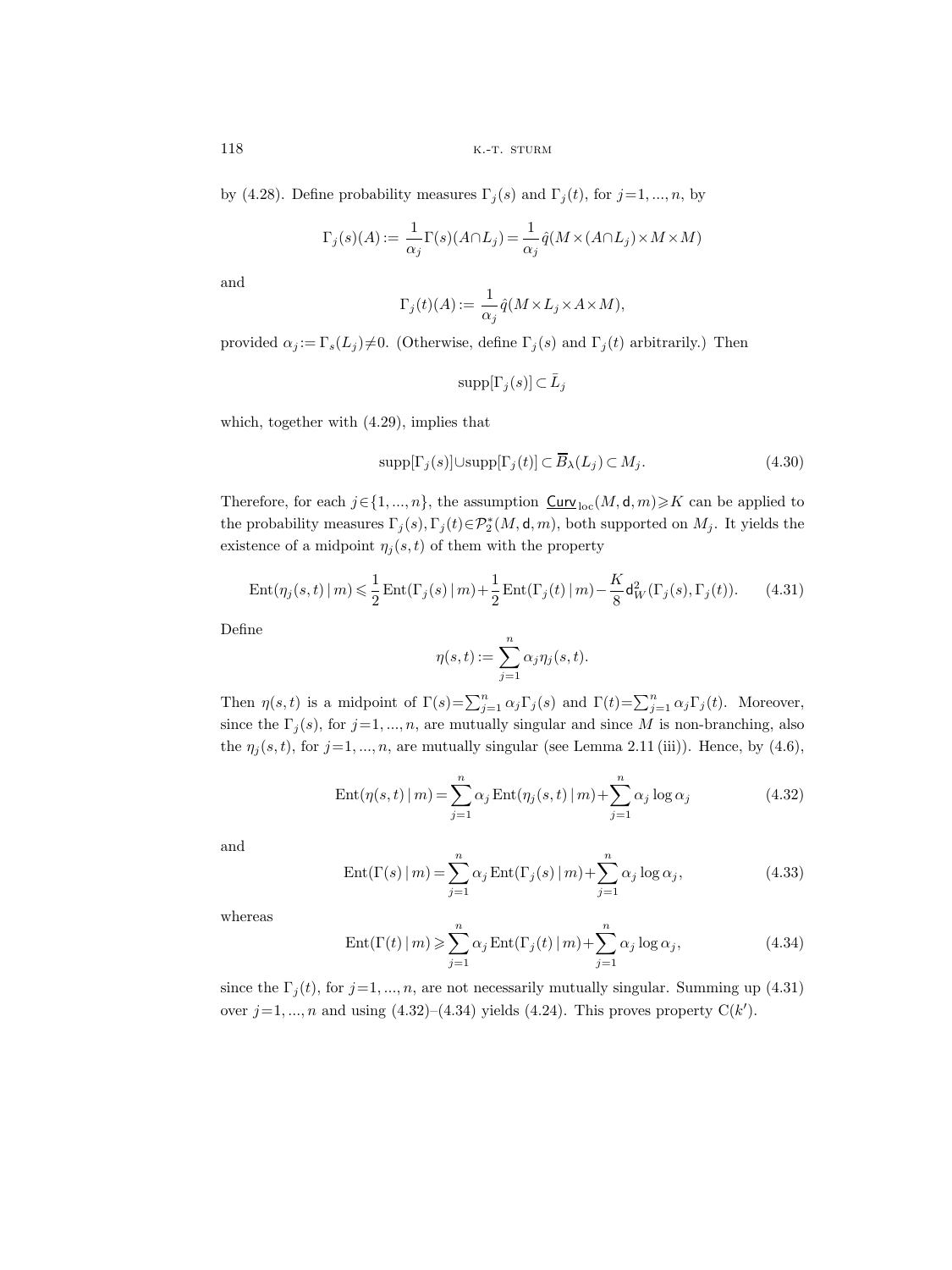In order to finish the proof of the theorem, let two probability measures  $\nu_0, \nu_1 \in$  $\mathcal{P}_2^{*}(M, \mathsf{d}, m)$  be given. By assumption, there exists a geodesic  $\Gamma$  in  $\mathcal{P}_2^{*}(M, \mathsf{d}, m)$  connecting them. According to our second claim, property  $C(k')$  is satisfied and according to our first claim, this implies property  $C(k)$  for all  $k=k'-1, k'-2, ..., 0$ . Property  $C(0)$  finally states that there exists a midpoint  $\eta$  of  $\Gamma(0)$  and  $\Gamma(1)$  with

$$
Ent(\eta | m) \leq \frac{1}{2} Ent(\Gamma(0) | m) + \frac{1}{2} Ent(\Gamma(1) | m) - \frac{K}{8} d_W^2(\Gamma(0), \Gamma(1)).
$$
\n(4.35)

This proves the theorem.

*Remark* 4.18. Let M be a compact space.

(i) The condition on  $\mathcal{P}_2^*(M, \mathsf{d}, m)$  to be a geodesic space is always satisfied if  $Curv(M, d, m)$ >−∞ (Remark 4.6 (iii)).

(ii) If  $\mathcal{P}_2^{*}(M, \mathsf{d}, m)$  is a geodesic space then  $\mathrm{supp}[m]$  is a geodesic space. The converse is not true in general; however, we conjecture that it is true under the additional assumption  $\mathsf{Curv}_{\mathrm{loc}}(M,\mathsf{d},m)$ >-∞.

(iii) If  $M_0 := \text{supp}[m]$  is a geodesic space then  $\mathcal{P}_2(M_0, \mathsf{d})$  is a geodesic space. Moreover, the space  $\mathcal{P}_2^*(M_0, \mathsf{d}, m)$  is dense in  $\mathcal{P}_2(M_0, \mathsf{d})$ . Indeed, given any  $\mu \in \mathcal{P}_2(M_0, \mathsf{d})$  and any  $\varepsilon > 0$  there exist  $n \in \mathbb{N}$  and  $x_1, ..., x_n \in M_0$  such that  $d_W(\mu, \mu') \leq \varepsilon$ , where

$$
\mu' := \frac{1}{n} \sum_{i=1}^n \delta_{x_i}.
$$

Moreover,  $d_W(\mu', \mu'') \leq \varepsilon$ , where

$$
\mu'' := \frac{1}{n} \sum_{i=1}^{n} \frac{1}{m(B_{\varepsilon}(x_i))} \cdot 1_{B_{\varepsilon}(x_i)} m
$$

and

$$
\operatorname{Ent}(\mu'' \mid m) \leqslant \sup_{x \in M_0} \log \left[ \frac{1}{n} \sum_{i=1}^n \frac{1}{m(B_\varepsilon(x_i))} \cdot 1_{B_\varepsilon(x_i)}(x) \right] \leqslant - \inf_{i \in \{1, \dots, n\}} \log m(B_\varepsilon(x_i)) < \infty.
$$

That is,  $\mu'' \in \mathcal{P}_2^*(M_0, \mathsf{d}, m)$  and  $\mathsf{d}_W(\mu, \mu'') \leq 2\varepsilon$ , which proves the density.

## **4.5. Stability under convergence**

One of the most important results in this paper is that our curvature bounds for metric measure spaces are stable under convergence. The key to this result is the fact that we are able to construct a transformation  $Q'$  from the  $L_2$ -Wasserstein space over one metric measure space  $(M, d, m)$  to the  $L_2$ -Wasserstein space over any other metric measure space

 $\Box$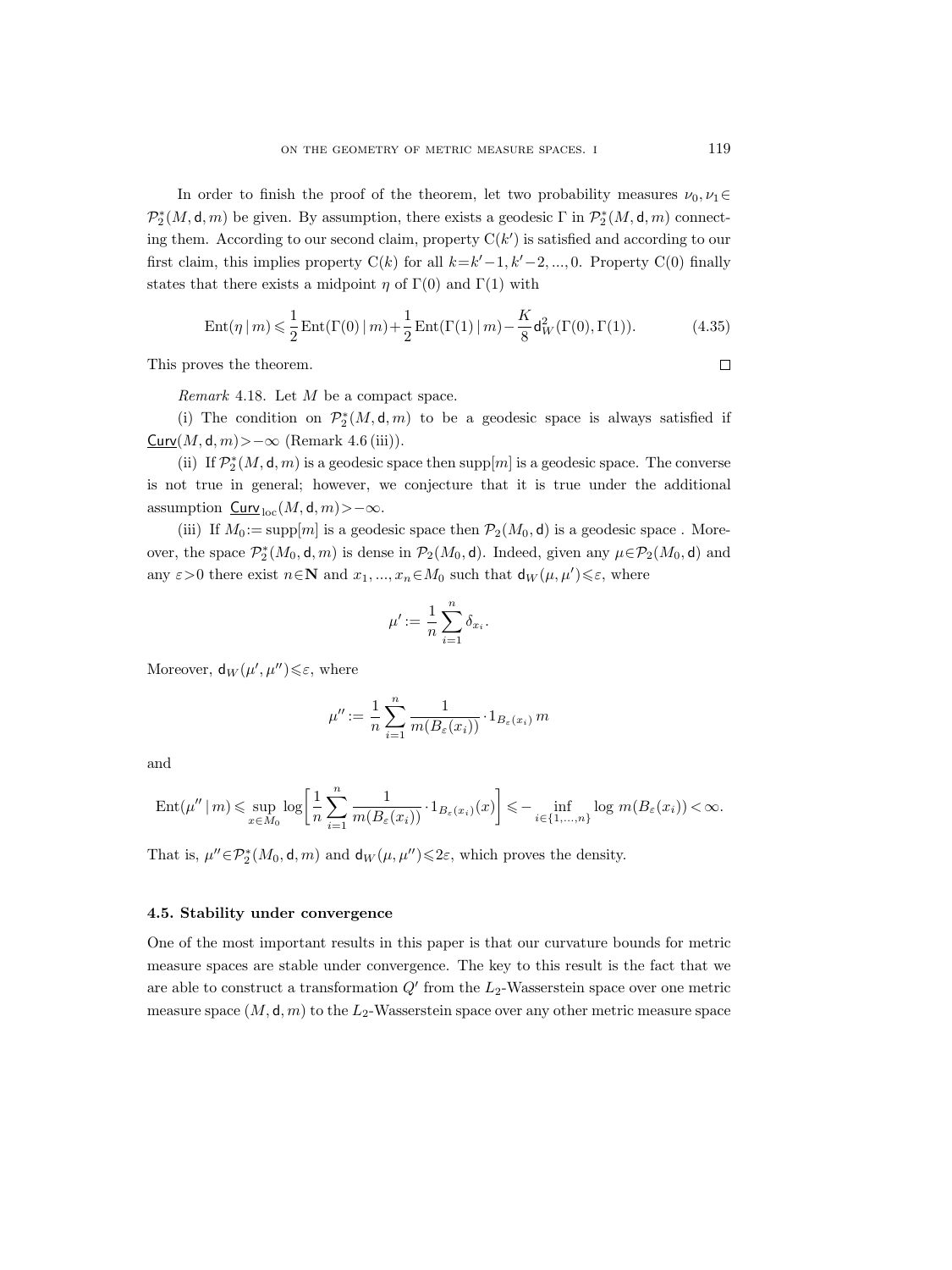$(M', d', m')$  which reduces the relative entropy and which is almost an isometry between these spaces, provided the underlying spaces are close to each other in the metric **D**.

Actually, this is quite easy in the particular case where  $m$  is the push-forward of  $m'$ under a map  $\psi' : M' \to M$ . In this case we can define (similarly to the construction in the proof of Proposition 4.12)

$$
Q' : \mathcal{P}_2(M, \mathsf{d}, m) \longrightarrow \mathcal{P}_2(M', \mathsf{d}', m')
$$

$$
\varrho m \longmapsto (\varrho \circ \psi') m'.
$$

The general case is more subtle, since we may not restrict ourselves to transformations derived from push-forward maps. For instance, if  $m'$  is the Riemannian measure of a collapsed space, then the Riemannian measure  $m$  of the initial space cannot be represented as a push-forward measure.

Given two normalized metric measure spaces  $(M, d, m)$  and  $(M', d', m')$  we will define a canonical map

$$
Q'\!:\!\mathcal{P}_2(M,\mathsf{d},m)\!\longrightarrow\!\mathcal{P}_2(M',\mathsf{d}',m')
$$

as follows: Let q be a coupling of m and  $m'$  and  $\hat{d}$  be a coupling of d and d' such that

$$
\int \hat{\mathsf{d}}^2(x, x') d\mathfrak{q}(x, x') \leq 2\mathbf{D}^2((M, \mathsf{d}, m), (M', \mathsf{d}', m')).
$$

Let  $Q'$  and  $Q$  be the disintegrations of q with respect to  $m'$  and  $m$ , respectively, that is,

$$
dq(x, x') = Q'(x', dx) dm'(x') = Q(x, dx') dm(x)
$$

and let  $\hat{L}$  denote the m-essential supremum of the map

$$
x \longmapsto \left[ \int_{M'} \hat{\mathsf{d}}^2(x, x') Q(x, dx') \right]^{1/2}.
$$

In general, of course,  $\hat{L}$  may attain the value  $\infty$ . However, if both metric measure spaces have finite diameter we have

$$
\hat{L}\leqslant \text{diam}(M,\mathsf d,m)+\text{diam}(M',\mathsf d',m')<\infty.
$$

For  $\nu = \rho m \in \mathcal{P}_2(M, \mathsf{d}, m)$  define  $Q'(\nu) \in \mathcal{P}_2(M', \mathsf{d}', m')$  by  $Q'(\nu) := \rho' m'$ , where

$$
\varrho'(x') := \int_M \varrho(x) Q'(x', dx). \tag{4.36}
$$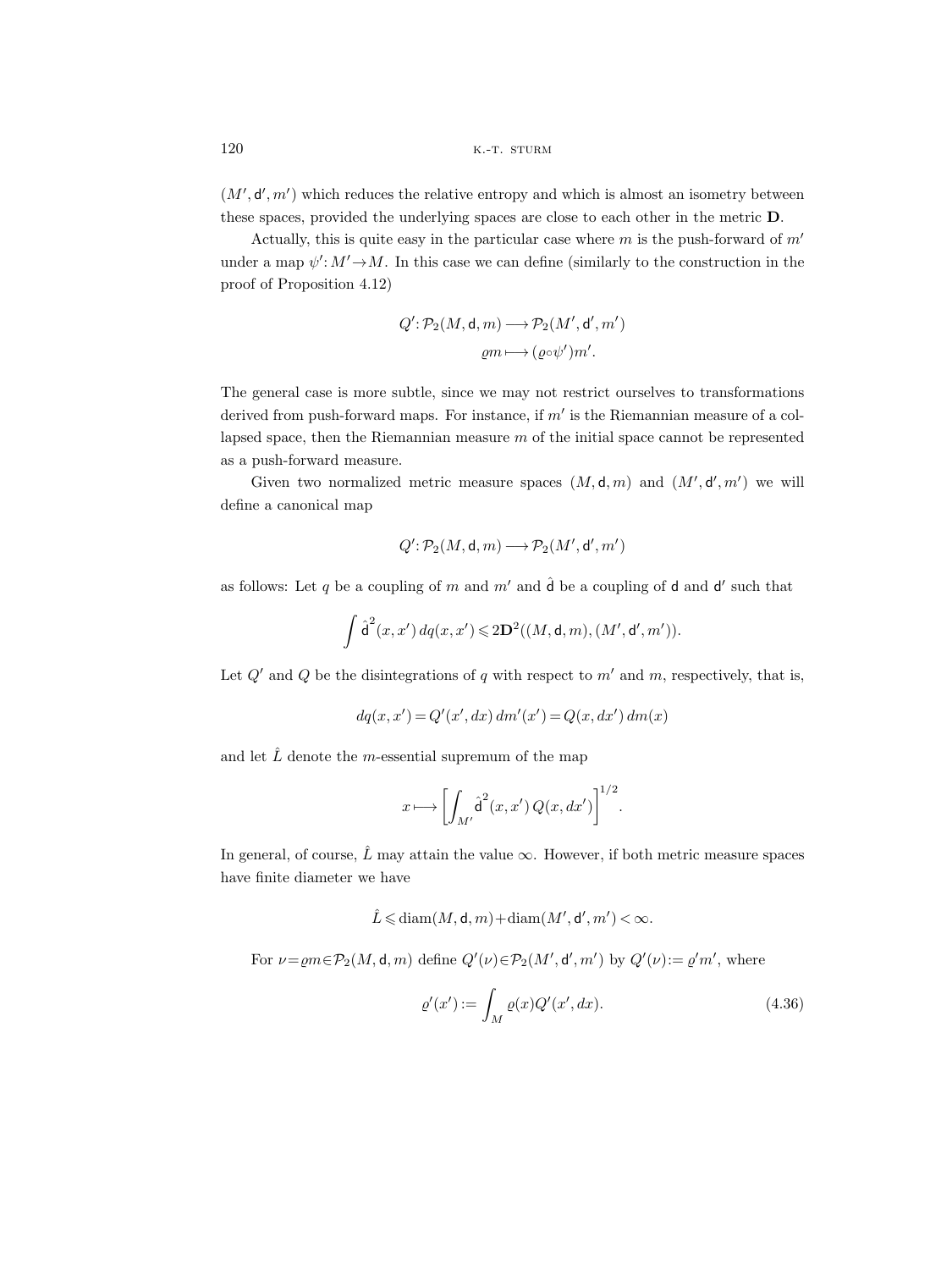In other words, for all measurable  $A\subset M',$ 

$$
Q'(\nu)(A) = \int_{M'} 1_A(x') \varrho'(x') dm'(x')
$$
  
= 
$$
\int_{M'} \int_M 1_A(x') \varrho(x) Q'(x', dx) dm'(x')
$$
  
= 
$$
\int_{M \times M'} 1_A(x') \varrho(x) dq(x, x').
$$

LEMMA 4.19. *The map*  $Q'$  defined as above satisfies  $Q'(m)=m'$  and, for all  $\nu=em$ ,

$$
Ent(Q'(\nu) \mid m') \leqslant Ent(\nu \mid m)
$$
\n(4.37)

*and*

$$
\mathsf{d}_{W}^{2}(\nu, Q'(\nu)) \leq \frac{2 + \hat{L}^{2} \operatorname{Ent}(\nu \mid m)}{-\log \mathbf{D}((M, \mathsf{d}, m), (M', \mathsf{d}', m'))} \tag{4.38}
$$

*provided*  ${\bf D}((M, d, m), (M', d', m')) < 1$ *.* 

*Proof.* Inequality (4.37) is a consequence of Jensen's inequality, applied to the convex function  $r \mapsto r \log r$ , as follows

$$
\begin{aligned} \text{Ent}(Q'(\nu) \mid m') &= \int \varrho' \log \varrho' \, dm' \\ &= \int \left[ \int \varrho(x) Q'(x', dx) \right] \log \left[ \int \varrho(x) Q'(x', dx) \right] \, dm'(x') \\ &\leq \iint \varrho(x) \log \varrho(x) Q'(x', dx) \, dm'(x') \\ &= \int \varrho(x) \log \varrho(x) \, dm(x) \\ &= \text{Ent}(\nu \mid m). \end{aligned}
$$

Inequality (4.38) follows from the fact that the measure

$$
\varrho(x) \, dq(x, x') = \varrho(x) Q(x, dx') \, dm(x)
$$

is a coupling of  $\rho(x) dm(x)$  and

$$
\varrho'(x') \, dm'(x') = \int_M \varrho(x) Q'(x', dx) \, dm'(x') = \int_M \varrho(x) \, dq(x, x')
$$

and thus

$$
\mathrm{d}_{W}^{2}(\varrho m, \varrho' m') \leqslant \iint \hat{\mathrm{d}}^{2}(x, x') Q(x, dx') \varrho(x) \, dm(x) =: \Phi(\varrho).
$$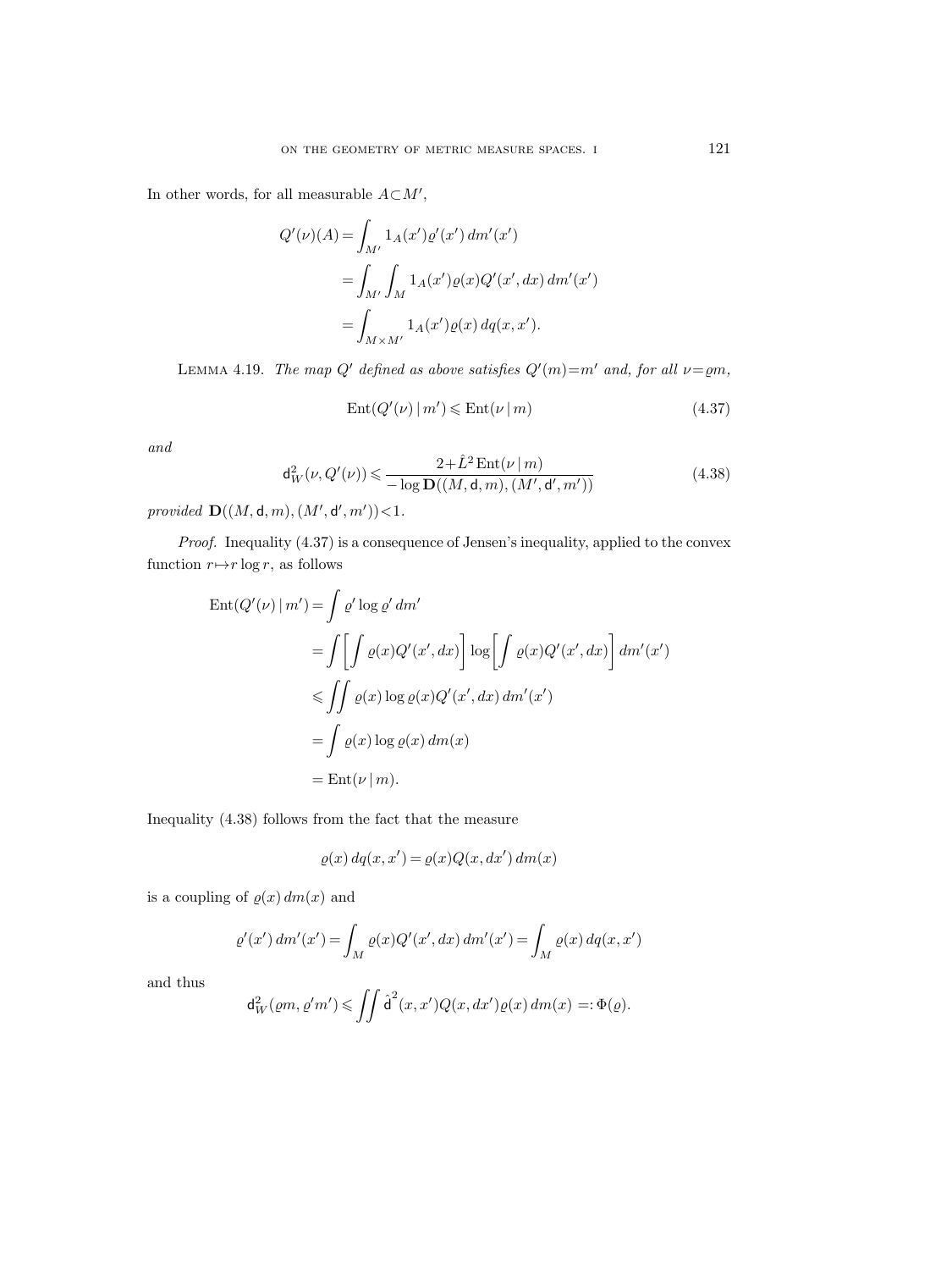Now, again with Jensen's inequality applied to the convex function  $\psi(r) := r \log r$ ,

$$
\psi\bigg(\frac{\Phi(\varrho)}{\Phi(1)}\bigg) \leqslant \frac{1}{\Phi(1)} \iint \hat{\mathsf{d}}^2(x,x') Q(x,dx') \psi\big(\varrho(x)\big) \, dm(x) \leqslant \frac{\hat{L}^2}{\Phi(1)} \operatorname{Ent}(\nu \, | \, m).
$$

Hence, since by assumption  $\Phi(1) \leq 2\mathbf{D}((M, \mathsf{d}, m), (M', \mathsf{d}', m')) < 2$ ,

$$
d_W^2(\varrho m, \varrho' m') \leq \Phi(\varrho)
$$
  
\n
$$
\leq \Phi(1)\psi^{-1}(\hat{L}^2 \operatorname{Ent}(\nu \mid m)/\Phi(1))
$$
  
\n
$$
\leq \Phi(1)\psi^{-1}([2 + \hat{L}^2 \operatorname{Ent}(\nu \mid m)]/\Phi(1))
$$
  
\n
$$
= \frac{2 + \hat{L}^2 \operatorname{Ent}(\nu \mid m)}{\log \psi^{-1}([2 + \hat{L}^2 \operatorname{Ent}(\nu \mid m)]/\Phi(1))}
$$
  
\n
$$
\leq 2\frac{2 + \hat{L}^2 \operatorname{Ent}(\nu \mid m)}{\log([2 + \hat{L}^2 \operatorname{Ent}(\nu \mid m)]/\Phi(1))}
$$
  
\n
$$
\leq 2\frac{2 + \hat{L}^2 \operatorname{Ent}(\nu \mid m)}{\log([2 + \hat{L}^2 \operatorname{Ent}(\nu \mid m)]/2\mathbf{D}^2)}
$$
  
\n
$$
\leq \frac{2 + \hat{L}^2 \operatorname{Ent}(\nu \mid m)}{-\log \mathbf{D}},
$$

where we have used the abbreviation  $\mathbf{D} := \mathbf{D}((M, \mathsf{d}, m), (M', \mathsf{d}', m')).$ 

 $\Box$ 

THEOREM 4.20. (Convergence) Let  $((M_n, \mathsf{d}_n, m_n))_{n \in \mathbb{N}}$  be a sequence of normalized *metric measure spaces with uniformly bounded diameter. If*

$$
(M_n, \mathsf{d}_n, m_n) \xrightarrow{\mathbf{D}} (M, \mathsf{d}, m)
$$

 $as n \rightarrow \infty$ *, then* 

$$
\limsup_{n\to\infty}\underline{\mathrm{Curv}}_{\mathrm{lax}}(M_n,\mathsf{d}_n,m_n)\leqslant\underline{\mathrm{Curv}}_{\mathrm{lax}}(M,\mathsf{d},m).
$$

*In particular, for each* <sup>K</sup>∈**<sup>R</sup>** *and* <sup>L</sup>∈**R**<sup>+</sup> *the family* **<sup>X</sup>**1(K, L) *of isomorphism classes of normalized metric measure spaces with curvature*  $\geqslant$ *K in the lax sense and diameter*  $\leqslant$ *L is closed with respect to* **D***.*

*Remarks*. (i) As an obvious corollary to Theorem 4.20 and Lemma 3.18 we obtain that our curvature bounds are also preserved under measured Gromov–Hausdorff convergence. As usual, of course, then one has to restrict to compact spaces.

(ii) Another corollary (to Theorems 4.20 and 3.16) is that for each triple of real numbers K, C and L the family of all isomorphism classes of normalized metric measure spaces with curvature  $\geq K$ , doubling constant  $\leq C$  and diameter  $\leq L$  is **D**-compact.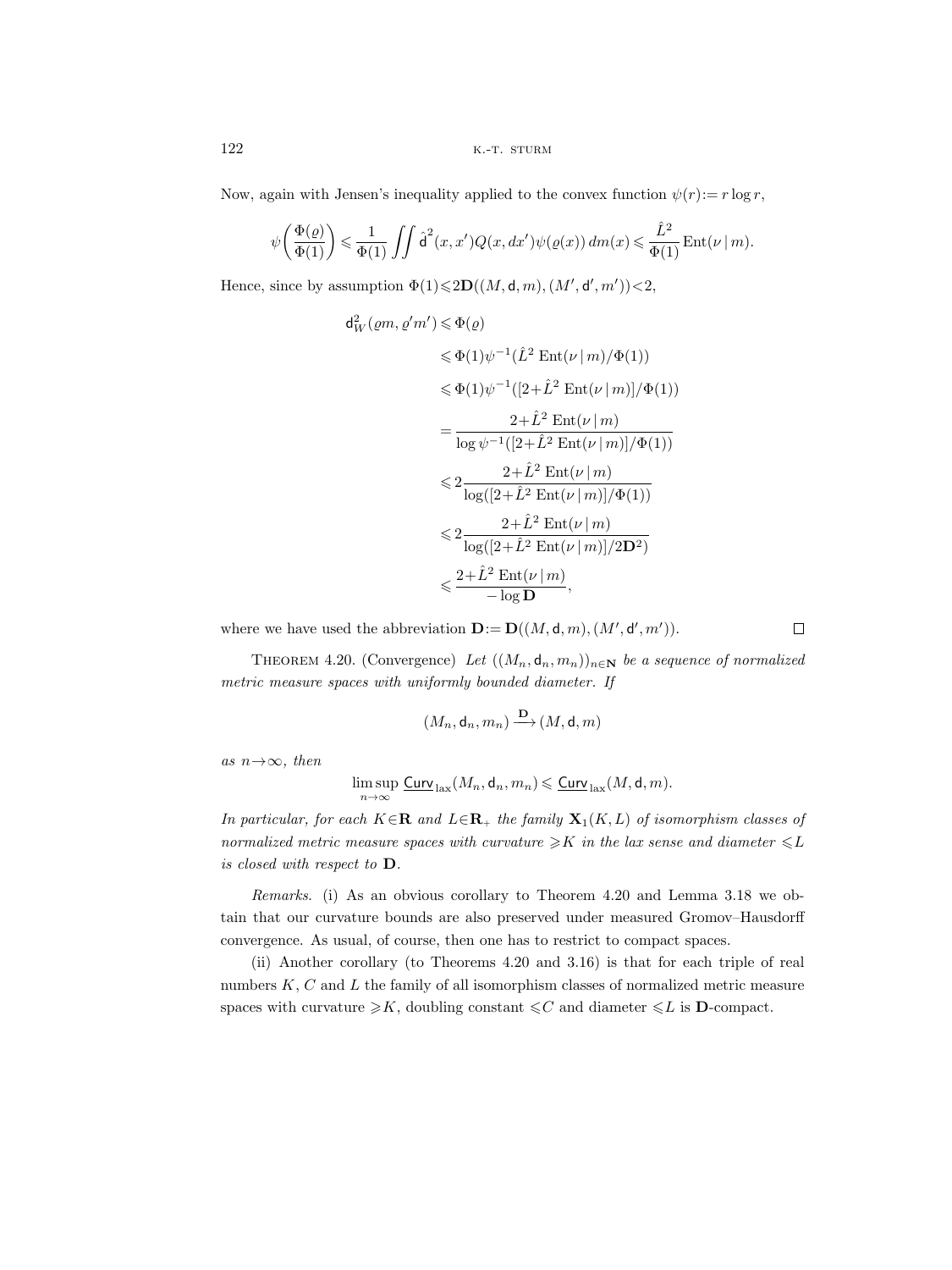*Proof of Theorem* 4.20. Let  $((M_n, d_n, m_n))_{n \in \mathbb{N}}$  be a sequence in  $(\mathbf{X}_1, \mathbf{D})$  with

$$
(M_n,\mathsf{d}_n,m_n)\longrightarrow (M,\mathsf{d},m)
$$

and assume that  $\text{diam}(M, \mathbf{d}, m) \leq L$  and  $\underline{\text{Curv}}_{\text{lax}}(M_n, \mathbf{d}_n, m_n) \geq K$  for some  $L, K \in \mathbb{R}$  and all sufficiently large  $n \in \mathbb{N}$ . Now let  $\varepsilon > 0$  and  $\nu_0 = \varrho_0 m$ ,  $\nu_1 = \varrho_1 m \in \mathcal{P}_2^*(M, \mathsf{d}, m)$  be given. Choose R with

$$
\sup_{i=0,1} \text{Ent}(\nu_i \mid m) + \frac{|K|}{8} [\mathbf{d}_W(\nu_0, \nu_1) + 2\varepsilon]^2 + \varepsilon \le R. \tag{4.39}
$$

We have to deduce the existence of an  $\varepsilon$ -midpoint  $\eta$  which satisfies inequality (4.11). Choose  $n \in \mathbb{N}$  with

$$
\mathbf{D}((M_n, \mathsf{d}_n, m_n), (M, \mathsf{d}, m)) \leq \exp\left(-\frac{2 + (L + L')^2 R}{\varepsilon^2}\right).
$$
 (4.40)

Define the map  $Q'_n$ :  $\mathcal{P}_2(M, \mathsf{d}, m) \to \mathcal{P}_2(M_n, \mathsf{d}_n, m_n)$  as in the previous lemma, now with  $m_n$  in the place of m', and analogously the map  $Q_n: \mathcal{P}_2(M_n, \mathsf{d}_n, m_n) \to \mathcal{P}_2(M, \mathsf{d}, m)$ . Put

$$
\nu_{i,n} := Q'_n(\nu_i) = \varrho_{i,n} m_n,
$$

with  $\varrho_{i,n}(y) = \int \varrho_i(x) Q'_n(y, dx)$  for  $i=0, 1$ , and let  $\eta_n$  be an  $\varepsilon$ -midpoint of  $\nu_{0,n}$  and  $\nu_{1,n}$ , with

$$
\operatorname{Ent}(\eta_n \, | \, m_n) \leq \frac{1}{2} \operatorname{Ent}(\nu_{0,n} \, | \, m_n) + \frac{1}{2} \operatorname{Ent}(\nu_{1,n} \, | \, m_n) - \frac{K}{8} \mathsf{d}_W^2(\nu_{0,n}, \nu_{1,n}) + \varepsilon. \tag{4.41}
$$

From  $(4.38)$ – $(4.40)$  we conclude that

$$
d_W^2(\nu_0, \nu_{0,n}) \leq \frac{2 + \hat{L}^2 \operatorname{Ent}(\nu_0 \mid m)}{-\log \mathbf{D}((M, \mathsf{d}, m), (M_n, \mathsf{d}_n, m_n))}
$$
  

$$
\leq \frac{2 + (L + L')^2 R}{-\log \mathbf{D}((M, \mathsf{d}, m), (M_n, \mathsf{d}_n, m_n))} \leq \varepsilon^2
$$

and analogously  $\mathsf{d}_{W}^{2}(\nu_1, \nu_{1,n}) \leq \varepsilon^2$ . Moreover, (4.37) and (4.41) imply

$$
\operatorname{Ent}(\eta_n | m_n) \leq \frac{1}{2} \operatorname{Ent}(\nu_{0,n} | m_n) + \frac{1}{2} \operatorname{Ent}(\nu_{1,n} | m_n) - \frac{K}{8} \mathsf{d}_W^2(\nu_{0,n}, \nu_{1,n}) + \varepsilon
$$
  

$$
\leq \frac{1}{2} \operatorname{Ent}(\nu_0 | m) + \frac{1}{2} \operatorname{Ent}(\nu_1 | m) - \frac{K}{8} \mathsf{d}_W^2(\nu_0, \nu_1) + \varepsilon',
$$

with  $\varepsilon' = [1 + (|K|/2)(\mathsf{d}_W(\nu_0, \nu_1) + \varepsilon)]\varepsilon$ . Finally, put

$$
\eta = Q_n(\eta_n).
$$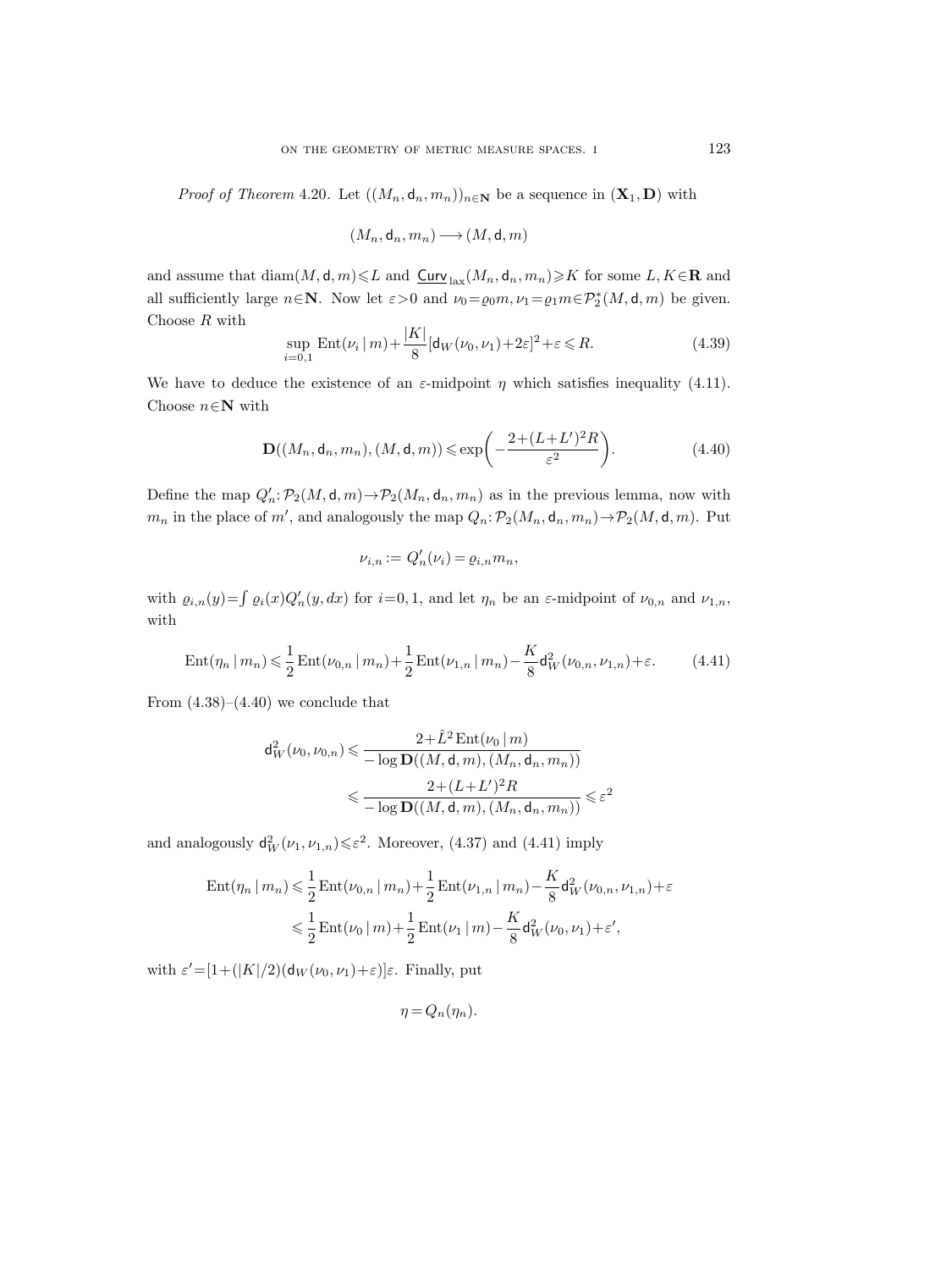Then again by  $(4.38)$ – $(4.40)$  and by the previous estimate for Ent $(\eta_n|m)$ ,

$$
d_W^2(\eta_n, \eta) \leq \frac{2 + \hat{L}^2 \operatorname{Ent}(\eta_n \mid m)}{-\log \mathbf{D}((M, \mathsf{d}, m), (M_n, \mathsf{d}_n, m_n))}
$$
  

$$
\leq \frac{2 + (L + L')^2 R}{-\log \mathbf{D}((M, \mathsf{d}, m), (M_n, \mathsf{d}_n, m_n))} \leq \varepsilon^2.
$$

Hence,

$$
\sup_{i=0,1}\mathsf{d}_W(\eta,\nu_i)\leqslant\frac{1}{2}\mathsf{d}_W(\nu_0,\nu_1)+4\varepsilon,
$$

i.e.  $\eta$  is a 4 $\varepsilon$ -midpoint of  $\nu_0$  and  $\nu_1$ . Furthermore, by (4.37),

$$
\operatorname{Ent}(\eta \mid m) \leqslant \operatorname{Ent}(\eta_n \mid m_n) \leqslant \frac{1}{2} \operatorname{Ent}(\nu_0 \mid m) + \frac{1}{2} \operatorname{Ent}(\nu_1 \mid m) - \frac{K}{8} \mathsf{d}_W^2(\nu_0, \nu_1) + \varepsilon',
$$

 $\Box$ 

with  $\varepsilon'$  as above. This proves that  $\frac{\text{Curv}}{\text{tax}}(M, \mathsf{d}, m) \geqslant K$ .

As an immediate consequence of Theorem 4.20, together with Proposition 4.16, we obtain the following result.

Corollary 4.21. (Infinite products) *Let*

$$
(M,\mathsf{d},m)\!=\!\bigotimes_{n\in\mathbf{N}}(M_n,\mathsf{d}_n,m_n),
$$

*where*  $(M_n, \mathsf{d}_n, m_n)$  *for*  $n \in \mathbb{N}$  *are normalized metric measure spaces with compact nonbranching*  $M_n$ *. Assume that*  $\sum_{n\in\mathbb{N}} \text{Var}(M_n, \mathsf{d}_n, m_n) < \infty$ *. Then* 

$$
\underline{\mathrm{Curv}}(M,\mathsf{d},m)=\inf_{n\in\mathbf{N}}\ \underline{\mathrm{Curv}}(M_n,\mathsf{d}_n,m_n).
$$

Important infinite-dimensional examples are given by abstract Wiener spaces. Let  $(M, H, m)$  be an abstract Wiener space, that is, M is a separable Banach space, m is a Gaussian measure on  $M$ , and  $H$  is a separable Hilbert space that is continuously and densely embedded in  $M$ , such that

$$
\int_M \exp(i\langle x,y\rangle)\,dm(x)=\exp\left(-\tfrac12\|y\|_H^2\right)
$$

for any  $y \in M^* \subset H$  (where we identify H with its dual). For the classical Wiener space,  $M = \mathcal{C}(\mathbf{R}_+, \mathbf{R})$  is the path space of 1-dimensional Brownian motion,

 $H = \{u \in M \, : \, u \text{ is absolutely continuous with } \int_{\mathbf{R}_+} | \dot{u}(t)|^2 \, dt < \infty \}$ 

is the Cameron–Martin space, and  $m$  is the Wiener measure.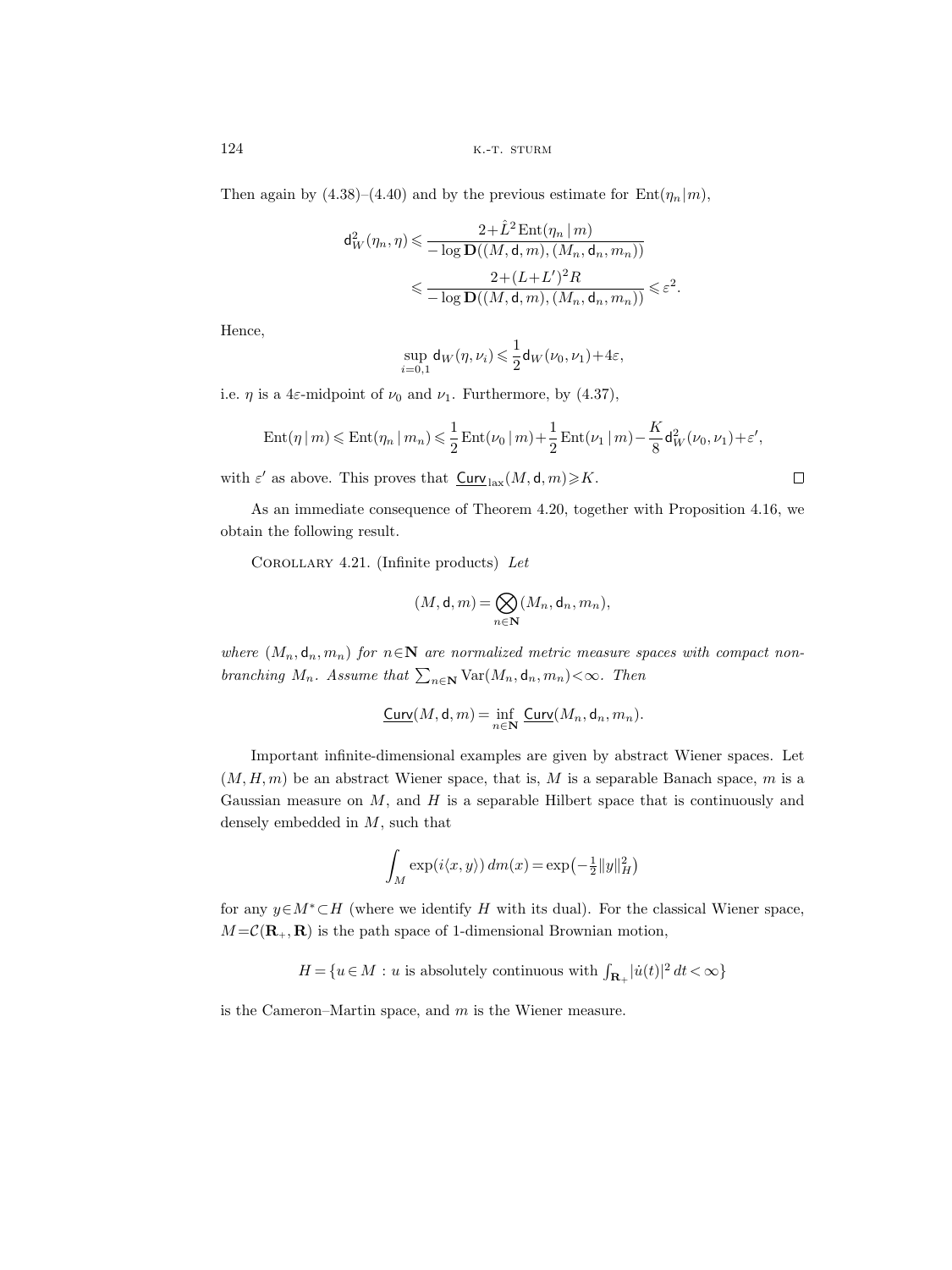Given any abstract Wiener space  $(M, H, m)$ , define a pseudo-metric on M by

$$
\mathsf{d}(x,y) := \left\{ \begin{array}{ll} \|x-y\|_H, & \text{ if } x-y \in H, \\ \infty, & \text{ otherwise,} \end{array} \right.
$$

and consider the *pseudo-metric measure space*  $(M, d, m)$ . Of course, formally this does not fit in our framework. Nevertheless, the definition of the  $L_2$ -Wasserstein distance  $d_W$ derived from this pseudo-metric d perfectly makes sense. It is a pseudo-metric on the space of probability measures on M and a metric on the subspace of all those probability measures which have finite  $d_W$ -distance from m. Also, the relative entropy Ent $(\cdot | m)$ and the curvature bound  $\text{Curv}(M, \mathsf{d}, m)$  are well defined. Particular attention, however, has to be paid to the fact that  $d_W$  is not continuous with respect to the weak topology of measures on  $M$ ; it behaves very singular. For a detailed analysis, we refer to [17] and [18]. Here we restrict ourselves to the following result.

PROPOSITION 4.22. (Wiener space)

 $Curv<sub>lex</sub>(M, d, m) \geq 1.$ 

*Proof.* Let  $\nu_0, \nu_1 \in \mathcal{P}_2^*(M, \mathsf{d}, m)$  and  $\varepsilon > 0$  be given. Choose an increasing (total) sequence  $(M_n)_{n \in \mathbb{N}}$  of regular finite-dimensional subspaces with  $\bigcup_{n \in \mathbb{N}} M_n$  being dense in M and H. Let  $m_n$ ,  $\nu_{0,n}$  and  $\nu_{1,n}$  be the image measures of m,  $\nu_0$  and  $\nu_1$ , respectively, under the projections  $\pi_n: M \to M_n$ . Then

$$
\mathsf{d}_W(\nu_{0,n},\nu_0)\to 0,\quad \mathsf{d}_W(\nu_{1,n},\nu_1)\to 0
$$

and

$$
\mathrm{Ent}(\nu_{0,n} | m_n) \to \mathrm{Ent}(\nu_0 | m), \quad \mathrm{Ent}(\nu_{1,n} | m_n) \to \mathrm{Ent}(\nu_1 | m)
$$

as  $n \rightarrow \infty$ . The space  $(M_n, M_n, m_n)$  is a finite-dimensional abstract Wiener space. Thus, it is isomorphic to  $(\mathbf{R}^N, \mathbf{R}^N, \exp(-||x||^2/2) dx)$  for some  $N = N(n) \in \mathbf{N}$  (where dx denotes the Lebesgue measure in  $\mathbb{R}^N$ ). Hence, according to Theorem 4.9,

$$
\underline{\mathsf{Curv}}(M_n, \mathsf{d}, m_n) = 1.
$$

Thus, for each  $n \in \mathbb{N}$ , there exists a midpoint  $\eta_n$  of  $\nu_{0,n}$  and  $\nu_{1,n}$  with

$$
\begin{aligned} \text{Ent}(\eta_n \, | \, m) &= \text{Ent}(\eta_n \, | \, m_n) \\ &\leq \frac{1}{2} \, \text{Ent}(\nu_{0,n} \, | \, m_n) + \frac{1}{2} \, \text{Ent}(\nu_{1,n} \, | \, m_n) - \frac{K}{8} \mathsf{d}_W^2(\nu_{0,n}, \nu_{1,n}) \\ &\leq \frac{1}{2} \, \text{Ent}(\nu_0 \, | \, m) + \frac{1}{2} \, \text{Ent}(\nu_1 \, | \, m) - \frac{K}{8} \mathsf{d}_W^2(\nu_0, \nu_1) + \varepsilon \end{aligned}
$$

for n large enough. This proves the claim, since  $\eta_n$  is an  $\varepsilon$ -midpoint of  $\nu_0$  and  $\nu_1$  (again, for large enough  $n$ ).  $\Box$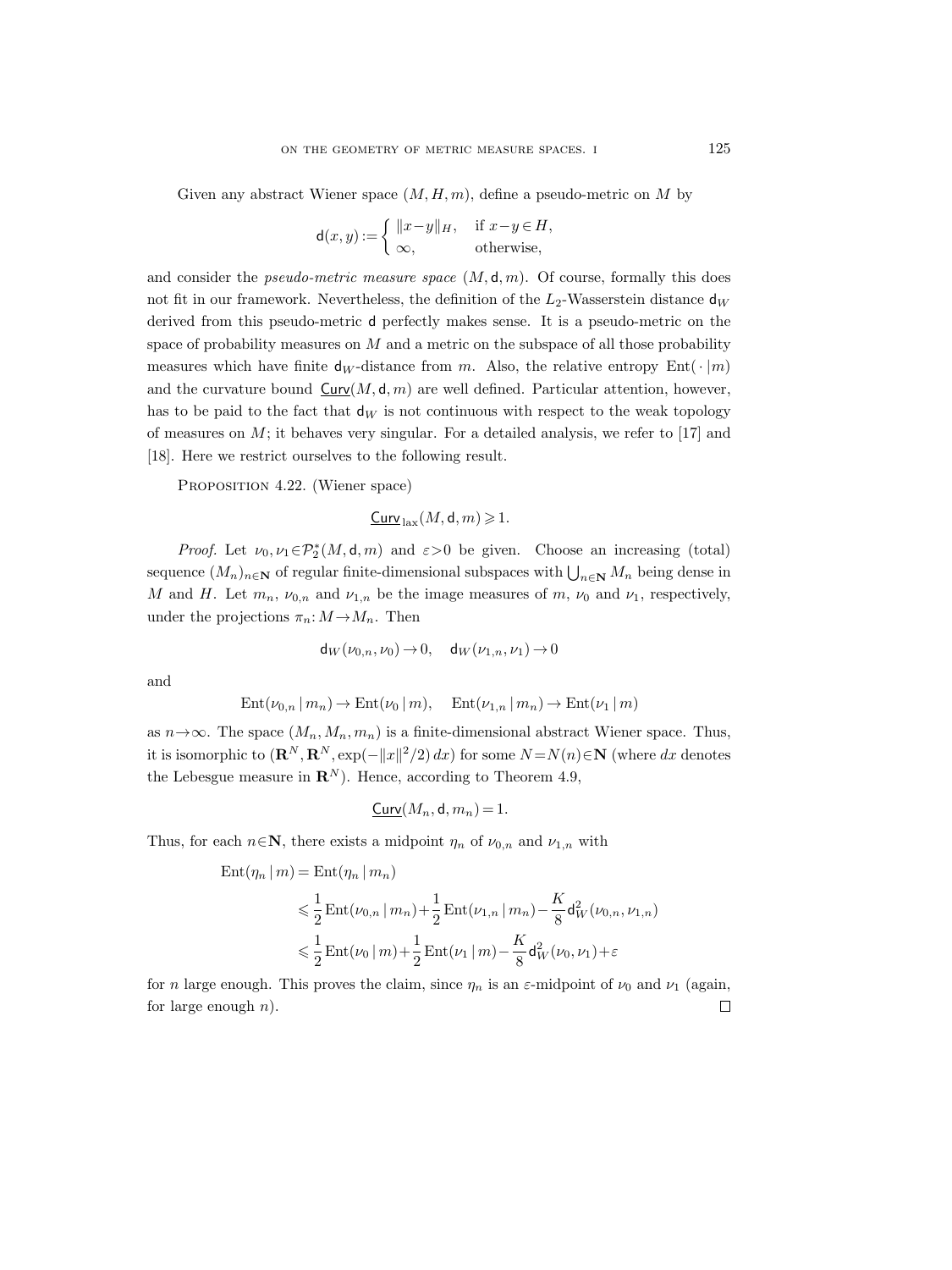## **4.6. Volume growth estimates**

In the Riemannian setting, it is well known that lower bounds for the Ricci curvature of the underlying space imply upper bounds for the growth

$$
R \longmapsto m(\overline{B}_R(x))
$$

of the volume of concentric balls. In particular, this growth is at most exponential in R. This is the content of the well-known Bishop volume estimate.

Also, for general metric measure spaces, lower bounds for the curvature will imply upper estimates for the volume growth of concentric balls. These estimates, however, have to take into account that in the general case (without any dimensional restriction) the volume can grow much faster than exponentially. For instance, already in the following standard example we observe squared exponential volume growth.

*Example* 4.23. Let  $(M, d)$  be the 1-dimensional Euclidean space equipped with the measure  $dm(x)=\exp(-(K/2)x^2) dx$  for some  $K \in \mathbb{R}$ . Then  $Curv(M, d, m)=K$  and, if  $K<0$ ,

$$
m(\overline{B}_R(x)) \ge \exp\left(\frac{|K|}{2}\left(R - \frac{1}{2}\right)^2\right)
$$

for each  $x \in M$  and  $R \geq \frac{1}{2}$ .

Theorem 4.24. *Let* (M, d, m) *be an arbitrary metric measure space satisfying*  $\text{Curv}(M, \mathsf{d}, m) \geqslant K$  *for some*  $K \leqslant 0$ *. For fixed*  $x \in \text{supp}[m] \subset M$  *consider the volume growth* 

$$
v_R := m(\overline{B}_R(x))
$$

*of closed balls centered at x. Then for all*  $R \geq 2\varepsilon > 0$ *,* 

$$
v_R \le v_{2\varepsilon} \left(\frac{v_{2\varepsilon}}{v_{\varepsilon}}\right)^{R/\varepsilon} \exp\left(\frac{|K|}{2}\left(R + \frac{\varepsilon}{2}\right)^2\right). \tag{4.42}
$$

*In particular, each ball in* M *has finite volume.*

*Proof.* Apply the following lemma with  $r = \varepsilon$ .

 $\Box$ 

LEMMA 4.25. Let  $(M, d, m)$ , K and x be as in the above theorem. Then for all  $\varepsilon$ ,  $R>0$  *and all*  $t \in [0, 1]$ *,* 

$$
\log v_R \leq \frac{1}{t} \log v_{\varepsilon + t(R + \varepsilon)} + \left(1 - \frac{1}{t}\right) \log v_{\varepsilon} + \frac{|K|}{2} (1 - t)(R + \varepsilon)^2. \tag{4.43}
$$

*In other words, for all*  $\varepsilon, r>0$  *and all*  $R>\varepsilon+r$ *,* 

$$
v_R \leqslant v_\varepsilon \left(\frac{v_{\varepsilon+r}}{v_\varepsilon}\right)^{(R+\varepsilon)/r} \exp\left(\frac{|K|}{2}(R+\varepsilon-r)(R+\varepsilon)\right). \tag{4.44}
$$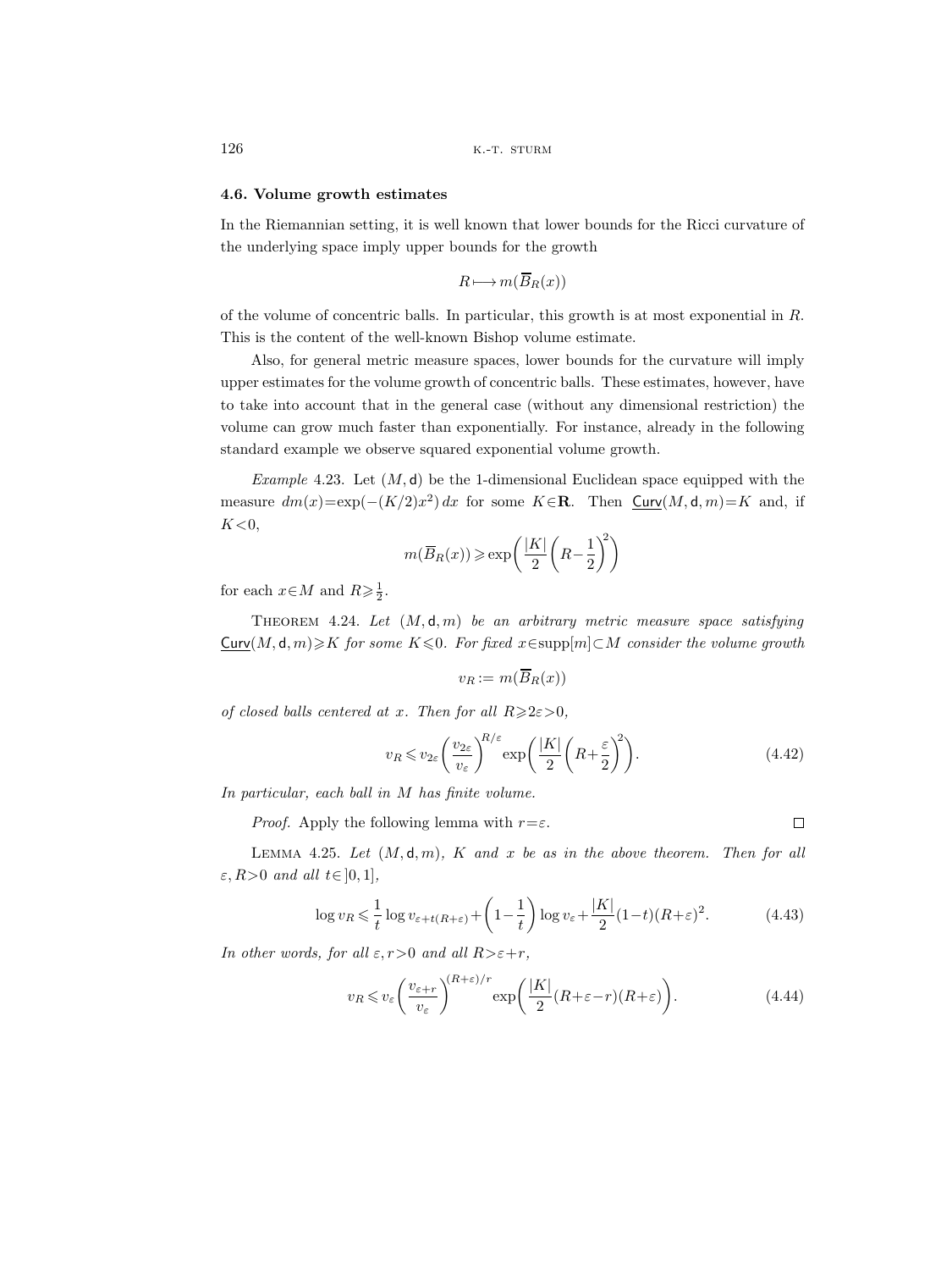*Proof.* Fix  $x \in \text{supp}[m]$  and  $\varepsilon, R > 0$ . Let  $\nu_0$  and  $\nu_1$  denote the uniform distributions in  $\overline{B}_{\varepsilon}(x)$  and  $\overline{B}_R(x)$ , respectively. That is,

$$
d\nu_0(x) = \frac{1}{v_\varepsilon} \cdot 1_{\overline{B}_\varepsilon(x)} dm(x) \quad \text{and} \quad d\nu_1(x) = \frac{1}{v_R} \cdot 1_{\overline{B}_R(x)} dm(x).
$$

Then, obviously,  $\nu_0, \nu_1 \in \mathcal{P}_2^*(M, \mathsf{d}, m)$ , with

$$
Ent(\nu_0|m) = -\log v_{\varepsilon} \quad \text{and} \quad Ent(\nu_1|m) = -\log v_R.
$$

Let  $\nu_t$ ,  $t \in [0, 1]$ , be a geodesic in  $\mathcal{P}_2^*(M, \mathsf{d}, m)$  connecting  $\nu_0$  and  $\nu_1$  such that

$$
\mathrm{Ent}(\nu_t \,|\, m) \leqslant (1-t) \, \mathrm{Ent}(\nu_0 \,|\, m) + t \, \mathrm{Ent}(\nu_1 \,|\, m) - \frac{K}{2} t (1-t) \mathsf{d}_W^2(\nu_0, \nu_1).
$$

Such a geodesic exists according to our curvature assumption. Since  $d_W(\nu_0, \delta_x) \leq \varepsilon$  and  $d_W(\nu_1, \delta_x) \le R$  it follows that

$$
\mathsf{d}_W(\nu_0, \nu_1) \leq R + \varepsilon. \tag{4.45}
$$

Moreover, if  $\hat{q}$  is an optimal coupling of  $\nu_0$ ,  $\nu_t$  and  $\nu_1$ , then for  $\hat{q}$ -a.e.  $(y_0, y_t, y_1)$  the point  $y_t$  lies on a geodesic connecting  $y_0$  and  $y_1$ , with  $d(y_0, y_t)=td(y_0, y_1)$ . Together with inequality (4.45), the latter implies

$$
\operatorname{supp}[\nu_t] \subset \overline{B}_{\varepsilon+t(R+\varepsilon)}(x). \tag{4.46}
$$

Now, according to Jensen's inequality, for all  $\nu_t$  satisfying (4.46),

$$
\mathrm{Ent}(\nu_t \,|\, m) \geqslant \mathrm{Ent}(m_t \,|\, m),
$$

where

$$
m_t := \frac{1}{v_{\varepsilon + t(R + \varepsilon)}} 1_{\overline{B}_{\varepsilon + t(R + \varepsilon)}(x)} m
$$

denotes uniform distribution in the closed ball  $\overline{B}_{\varepsilon+t(R+\varepsilon)}(x)$ . Hence,

$$
- \log v_{\varepsilon + t(R + \varepsilon)} = \text{Ent}(m_t | m)
$$
  
\n
$$
\leq \text{Ent}(\nu_t | m)
$$
  
\n
$$
\leq (1 - t) \text{Ent}(\nu_0 | m) + t \text{Ent}(\nu_1 | m) - \frac{K}{2} t (1 - t) d_W^2(\nu_0, \nu_1)
$$
  
\n
$$
\leq -(1 - t) \log v_{\varepsilon} - t \log v_R + \frac{|K|}{2} t (1 - t) (R + \varepsilon)^2.
$$

This proves the first claim. For the second claim, choose  $t=r/(R+\varepsilon)$  and apply the first claim. $\Box$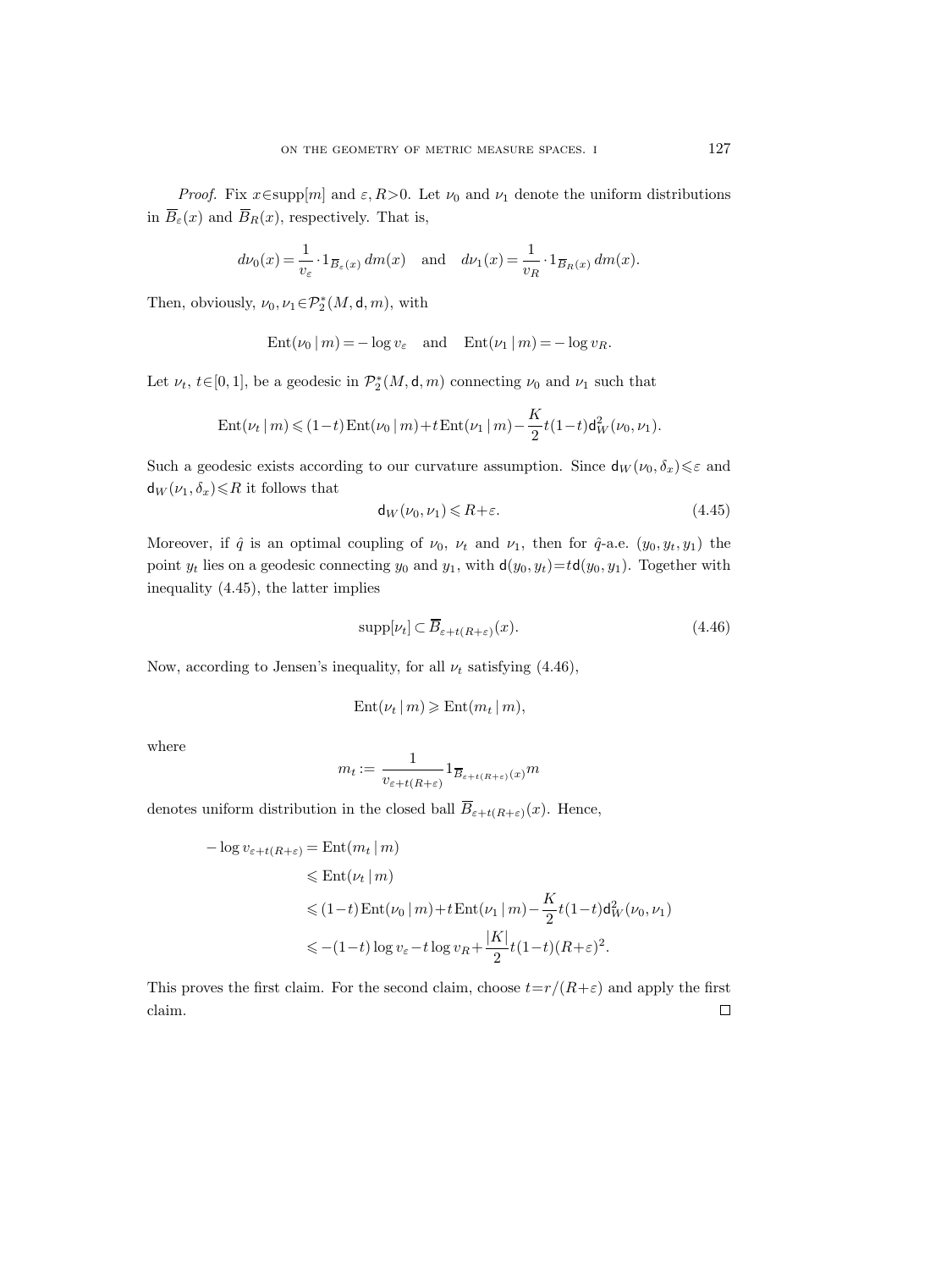Slightly modifying the previous arguments also yields estimates for the volume of spherical shells

$$
v_{R,\delta} := m(\overline{B}_R(x) \backslash B_{R-\delta}(x)).
$$

Let  $\nu_1$  denote uniform distribution in the shell  $\overline{B}_R(x)\setminus B_{R-\delta}(x)$  and let  $\nu_0$  (as before) be uniform distribution in  $\overline{B}_{\varepsilon}(x)$ . Then we now obtain

$$
R-\varepsilon-\delta\leqslant {\sf d}_W(\nu_0,\nu_1)\leqslant R+\varepsilon
$$

and

$$
\sup p[\nu_t] \subset \overline{B}_{\varepsilon+t(R+\varepsilon)}(x) \setminus B_{R-\delta-(1-t)(R+\varepsilon)}
$$
\n(4.47)

for the probability measures on the geodesic connecting  $\nu_0$  and  $\nu_1$ . Hence, arguing similarly as before, we deduce the following result.

Theorem 4.26. *Let* (M, d, m) *be an arbitrary metric measure space with*

 $Curv(M, d, m) \geqslant K$ 

*for some*  $K \in \mathbf{R}$ *. For fixed*  $x \in \text{supp}[m]$  *consider*  $v_{R,\delta} := m(\overline{B}_R(x) \setminus B_{R-\delta}(x))$ *. Then, for all*  $\varepsilon$ *,*  $\delta$ *, r* > 0 *and all*  $R$ >*r*>2 $\varepsilon$ + $\delta$ *,* 

$$
v_{R,\delta} \leq v_{\varepsilon} \left(\frac{v_{\varepsilon+r,2\varepsilon+\delta}}{v_{\varepsilon}}\right)^{(R+\varepsilon)/r} \exp\left(-\frac{K}{2}\left(1-\frac{r}{R+\varepsilon}\right)\left(R-\frac{\delta}{2}\pm\frac{2\varepsilon+\delta}{2}\right)^2\right),\tag{4.48}
$$

*where*  $\pm$  *has to be chosen as* + *if*  $K \le 0$  *and as* - *if*  $K > 0$ .

*Choosing*  $\varepsilon = \delta = r/2$ *, this yields, in the case*  $K \geq 0$ *, for all*  $R \geq 3\varepsilon > 0$ *,* 

$$
v_{R,\varepsilon} \leq v_{3\varepsilon} \left(\frac{v_{3\varepsilon}}{v_{\varepsilon}}\right)^{R/2\varepsilon} \exp\left(-\frac{K}{2}[(R-3\varepsilon)^2 - \varepsilon^2]\right). \tag{4.49}
$$

*In particular,* K>0 *implies that* m *has finite mass and finite variance.*

In general, estimating the volume of concentric balls in terms of squared exponential growing functions is best possible, as demonstrated in the previous example. In the accompanying paper [53], we discuss metric measure spaces satisfying a so-called curvature-dimension condition  $(K, N)$  (replacing the condition that the curvature is  $\geq K$ ), with some additional number  $N \in \mathbb{R}_+$  playing the role of a dimension. We will prove that under this condition the volume of balls grows at most exponentially.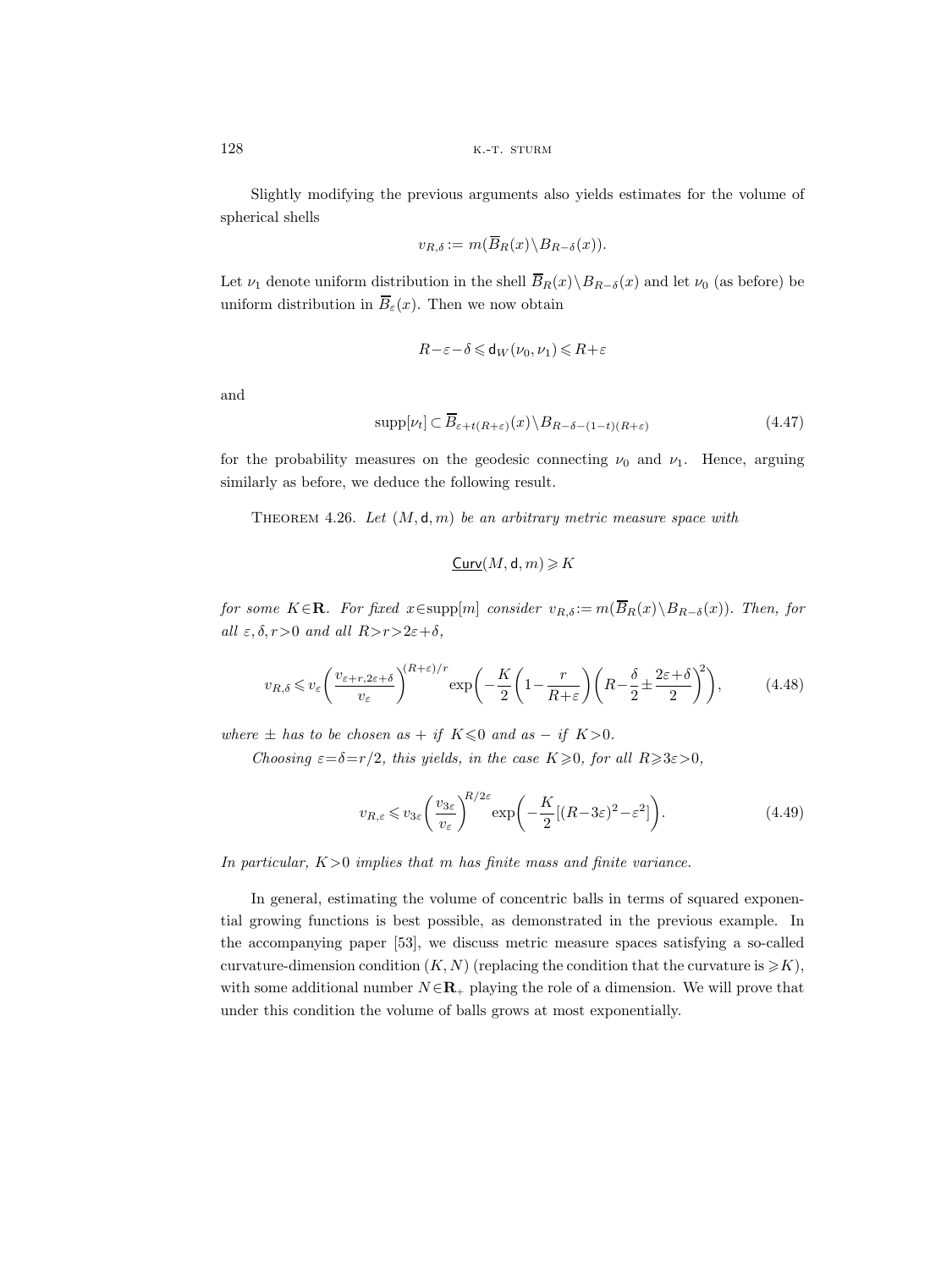#### **References**

- [1] ALEXANDROV, A.D., A theorem on triangles in a metric space and some applications. Trudy Mat. Inst. Steklov, 38 (1951), 5–23 (Russian; translated into German and combined with more material in [2]).
- $[2]$  Uber eine Verallgemeinerung der Riemannschen Geometrie. Schr. Forschungsinst. Math. Berlin, 1 (1957), 33–84.
- [3] Ambrosio, L. & Tilli, P., Topics on Analysis in Metric Spaces. Oxford Lecture Series in Mathematics and its Applications, 25. Oxford University Press, Oxford, 2004.
- [4] BAKRY, D. & ÉMERY, M., Diffusions hypercontractives, in Séminaire de Probabilités, XIX, 1983/84, pp. 177–206. Lecture Notes in Math., 1123. Springer, Berlin, 1985.
- [5] BOBKOV, S. G. & GÖTZE, F., Exponential integrability and transportation cost related to logarithmic Sobolev inequalities. J. Funct. Anal., 163 (1999), 1–28.
- [6] Brenier, Y., Polar factorization and monotone rearrangement of vector-valued functions. Comm. Pure Appl. Math., 44 (1991), 375–417.
- [7] BRIDSON, M. R. & HAEFLIGER, A., Metric Spaces of Non-positive Curvature. Grundlehren der Mathematischen Wissenschaften, 319. Springer, Berlin, 1999.
- [8] Burago, D., Burago, Y. & Ivanov, S., A Course in Metric Geometry. Graduate Studies in Mathematics, 33. Amer. Math. Soc., Providence, RI, 2001.
- [9] Burago, Y., Gromov, M. & Perelman, G., A. D. Aleksandrov spaces with curvatures bounded below. Uspekhi Mat. Nauk, 47:2 (1992), 3–51, 222 (Russian); English translation in Russian Math. Surveys, 47:2 (1992), 1–58.
- [10] Chavel, I., Riemannian Geometry—a Modern Introduction. Cambridge Tracts in Mathematics, 108. Cambridge University Press, Cambridge, 1993.
- [11] Cheeger, J., Differentiability of Lipschitz functions on metric measure spaces. Geom. Funct. Anal., 9 (1999), 428–517.
- [12] Cheeger, J. & Colding, T. H., On the structure of spaces with Ricci curvature bounded below I, II, III. J. Differential Geom., 46 (1997), 406–480; Ibid, 54 (2000), 13–35; Ibid, 54 (2000), 37–74.
- [13] CORDERO-ERAUSQUIN, D., MCCANN, R. J. & SCHMUCKENSCHLÄGER, M., A Riemannian interpolation inequality à la Borell, Brascamp and Lieb. *Invent. Math.*, 146 (2001), 219–257.
- [14] Davies, E. B., Heat Kernels and Spectral Theory. Cambridge Tracts in Mathematics, 92. Cambridge University Press, Cambridge, 1989.
- [15] Del Pino, M. & Dolbeault, J., Best constants for Gagliardo–Nirenberg inequalities and applications to nonlinear diffusions. J. Math. Pures Appl., 81 (2002), 847–875.
- [16] DUDLEY, R. M., Real Analysis and Probability. Wadsworth & Brooks/Cole, Pacific Grove, CA, 1989.
- $[17]$  FEYEL, D. & USTÜNEL, A.S., Monge–Kantorovitch measure transportation and Monge– Ampère equation on Wiener space. Probab. Theory Related Fields, 128 (2004), 347–385.
- $[18]$  The strong solution of the Monge–Ampère equation on the Wiener space for log-concave densities. C. R. Math. Acad. Sci. Paris, 339 (2004), 49–53.
- [19] Fukaya, K., Collapsing of Riemannian manifolds and eigenvalues of Laplace operator. Invent. Math., 87 (1987), 517–547.
- [20] GROMOV, M., Groups of polynomial growth and expanding maps. *Inst. Hautes Études Sci.* Publ. Math., 53 (1981), 53–73.
- $[21]$  Structures Métriques pour les Variétés Riemanniennes. Textes Mathématiques, 1. CEDIC, Paris, 1981.
- [22] Metric Structures for Riemannian and non-Riemannian Spaces. Progress in Mathematics, 152. Birkhäuser Boston, Boston, MA, 1999. Based on [21].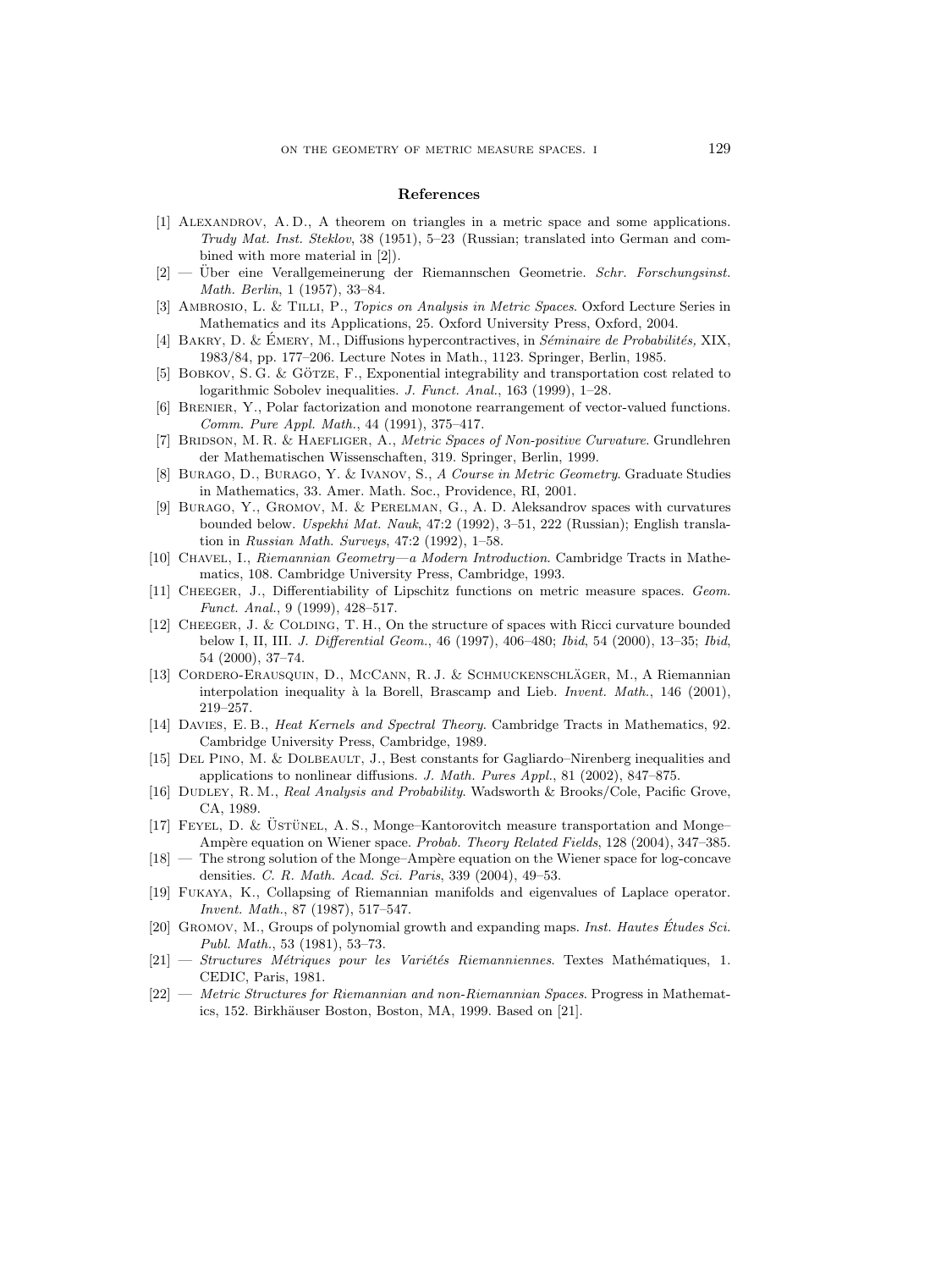- [23] Grove, K. & Petersen, P., Manifolds near the boundary of existence. J. Differential Geom., 33 (1991), 379–394.
- [24] HAJLASZ, P. & KOSKELA, P., Sobolev meets Poincaré. C. R. Acad. Sci. Paris Sér. I Math., 320 (1995), 1211–1215.
- $[25]$  Sobolev met Poincaré. Mem. Amer. Math. Soc., 145 (2000).
- [26] Heinonen, J., Lectures on Analysis on Metric Spaces. Universitext. Springer, New York, 2001.
- [27] JORDAN, R., KINDERLEHRER, D. & OTTO, F., The variational formulation of the Fokker– Planck equation. SIAM J. Math. Anal., 29 (1998), 1–17.
- [28] KANTOROVICH, L. V., On the translocation of masses. C. R. (Doklady) Acad. Sci. URSS, 37 (1942), 199–201.
- [29] KANTOROVICH, L. V. & RUBINSHTEĬN, G. S., On a functional space and certain extremum problems. Dokl. Akad. Nauk SSSR, 115 (1957), 1058–1061.
- [30] Kasue, A., Convergence of Riemannian manifolds and Laplace operators II. Preprint, 2004.
- [31] Kasue, A. & Kumura, H., Spectral convergence of Riemannian manifolds. Tohoku Math. J., 46 (1994), 147–179.
- [32] KIGAMI, J., Analysis on Fractals. Cambridge Tracts in Mathematics, 143. Cambridge University Press, Cambridge, 2001.
- [33] KOSKELA, P., Upper gradients and Poincaré inequalities, in Lecture Notes on Analysis in Metric Spaces (Trento, 1999), pp. 55–69. Appunti Corsi Tenuti Docenti Sc. Scuola Norm. Sup., Pisa, 2000.
- [34] Kuwae, K. & Shioya, T., Convergence of spectral structures: a functional analytic theory and its applications to spectral geometry. Comm. Anal. Geom., 11 (2003), 599–673.
- [35] LEDOUX, M., The Concentration of Measure Phenomenon. Mathematical Surveys and Monographs, 89. Amer. Math. Soc., Providence, RI, 2001.
- [36] Li, P. & YAU, S.-T., On the parabolic kernel of the Schrödinger operator. Acta Math., 156 (1986), 153–201.
- [37] LOTT, J. & VILLANI, C., Ricci curvature for metric-measure spaces via optimal transport. Preprint, 2005.
- [38] McCann, R. J., Existence and uniqueness of monotone measure-preserving maps. Duke Math. J., 80 (1995), 309–323.
- $[39]$  A convexity principle for interacting gases. Adv. Math., 128 (1997), 153-179.
- [40] MONGE, G., Mémoire sur la théorie des déblais et des remblais, in Histoire de l'Académie Royale des Sciences. Paris, 1781.
- [41] Otto, F., The geometry of dissipative evolution equations: the porous medium equation. Comm. Partial Differential Equations, 26 (2001), 101–174.
- [42] Otto, F. & Villani, C., Generalization of an inequality by Talagrand and links with the logarithmic Sobolev inequality. J. Funct. Anal., 173 (2000), 361-400.
- [43] PERELMAN, G., The entropy formula for the Ricci flow and its geometric applications. Preprint, 2002.
- [44] PLAUT, C., Metric spaces of curvature  $\geq k$ , in Handbook of Geometric Topology, pp. 819– 898. North-Holland, Amsterdam, 2002.
- [45] RACHEV, S. T. & RÜSCHENDORF, L., Mass Transportation Problems. Vol. I. Probability and its Applications (New York). Springer, New York, 1998.
- [46] VON RENESSE, M.-K. & STURM, K.-T., Transport inequalities, gradient estimates, entropy, and Ricci curvature. Comm. Pure Appl. Math., 58 (2005), 923–940.
- [47] SALOFF-COSTE, L., Aspects of Sobolev-type Inequalities. London Math. Soc. Lecture Note Series, 289. Cambridge University Press, Cambridge, 2002.